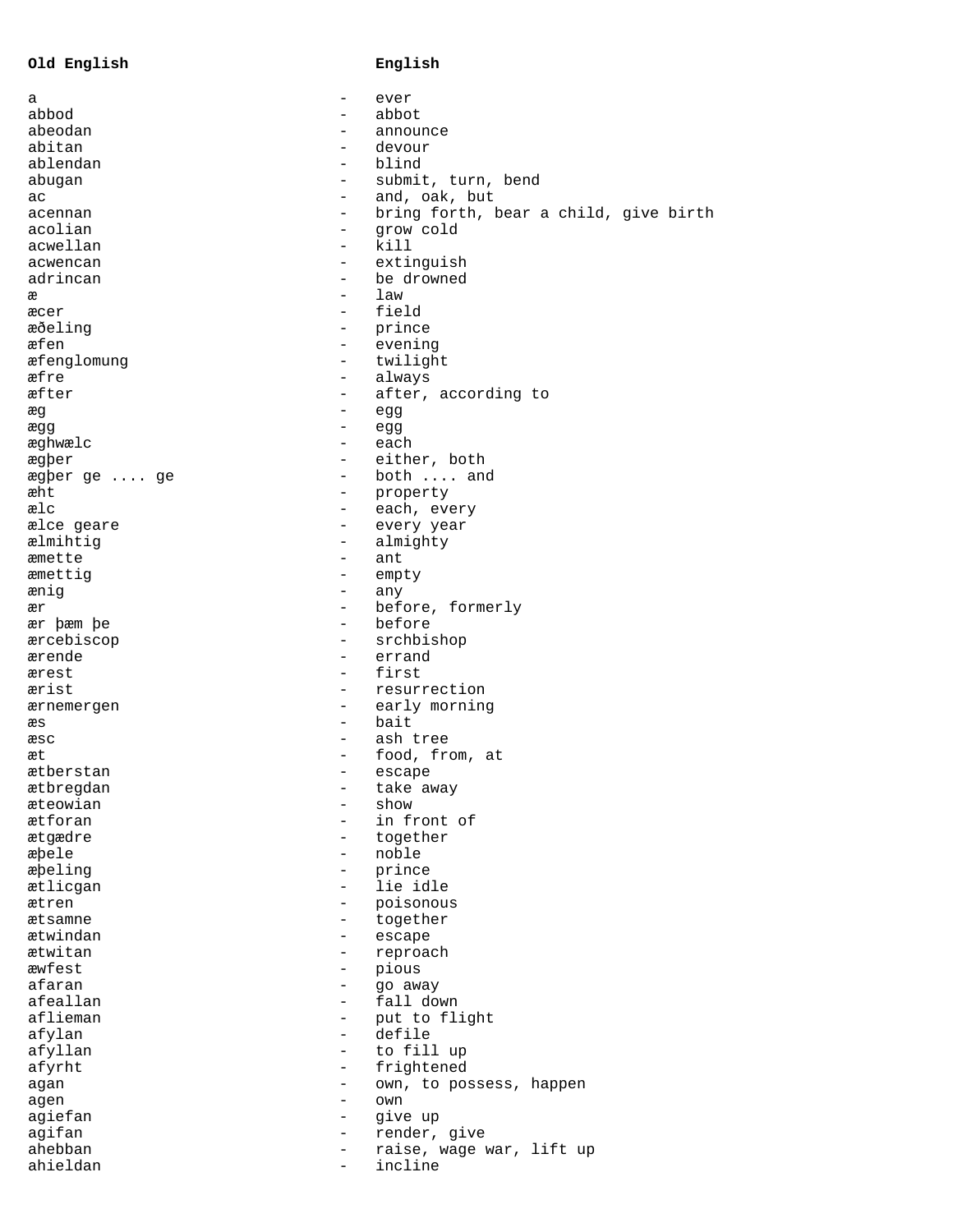| ahreosan     | $\qquad \qquad -$        | fall                         |
|--------------|--------------------------|------------------------------|
| ahrissan     |                          | shake off                    |
| ahwær        |                          | anywhere                     |
| ahyrian      |                          | hire                         |
| alecgan      | $\overline{\phantom{0}}$ | lay down                     |
| aliesan      | $\overline{\phantom{0}}$ | release                      |
| aliesend     |                          | redeemer                     |
|              |                          |                              |
| an           |                          | alone, the same, one         |
| anbidian     | $\overline{\phantom{0}}$ | wa'rt                        |
| ancenned     | $\overline{\phantom{0}}$ | only begotten                |
| and          | -                        | and                          |
| andgytfull   |                          | sensible                     |
| andswarian   | $\overline{\phantom{0}}$ | know                         |
| andswaru     | $\overline{\phantom{0}}$ | answer                       |
| andweorc     | -                        | material                     |
| andwlita     | $\overline{\phantom{0}}$ | face                         |
| Angelpeod    |                          | the people of England        |
| anra gehwelc | -                        | everyone                     |
| ar           | -                        | copper                       |
| aræran       | $\overline{\phantom{0}}$ | raise up                     |
| arian        | $\overline{\phantom{0}}$ | pardon, spare, honour        |
|              | $\overline{\phantom{0}}$ |                              |
| arisan       |                          | arise                        |
| arodlice     | -                        | quickly                      |
| arwearð      | $\qquad \qquad -$        | honourable                   |
| aspryttan    |                          | bring forth                  |
| astreccan    | $\qquad \qquad -$        | stretch out                  |
| aþ           | $\qquad \qquad -$        | oath                         |
| awiergan     |                          | damn, curse                  |
| awiht        |                          | anything                     |
| awritan      | $\overline{\phantom{0}}$ | write down, write, compose   |
| bad          | $\qquad \qquad -$        | waited                       |
| bæcere       |                          | baker                        |
| bæmett       |                          | buming                       |
| ban          | $\overline{\phantom{0}}$ | bone                         |
| bana         | $\qquad \qquad -$        | killer                       |
| bannan       | -                        | summon                       |
|              | $\overline{\phantom{0}}$ | wildboar                     |
| bar          | $\overline{\phantom{0}}$ |                              |
| bat          |                          | boat, bit                    |
| be           | $\qquad \qquad -$        | near, through, on, by, about |
| be bam be    | $\overline{\phantom{0}}$ | as                           |
| beadu        | $\overline{\phantom{0}}$ | battle                       |
| beag         | $\overline{\phantom{0}}$ | ring                         |
| beald        |                          | bold                         |
| bearn        |                          | child                        |
| bebead       |                          | command                      |
| bebeodan     |                          | order                        |
| bec          | -                        | books                        |
| bed          |                          | bed                          |
| bedreosan    |                          | deprive of                   |
| befæstan     |                          | entrust                      |
| begen        |                          | both                         |
| behofian     | -                        | require                      |
| ben          |                          |                              |
|              |                          | prayer                       |
| benn         |                          | wound                        |
| beo          |                          | bee                          |
| beod         | $\overline{\phantom{0}}$ | table                        |
| beodan       |                          | offer                        |
| beon         |                          | be                           |
| beor         | $\qquad \qquad -$        | beer                         |
| beorgan      | $\qquad \qquad -$        | protect                      |
| beorht       |                          | bright                       |
| beorscipe    |                          | feast                        |
| beotlic      |                          | arrogant                     |
| beow         | -                        | barley                       |
| bepaecan     |                          | deceive                      |
| beran        |                          | bear                         |
| berende      |                          | fruitful                     |
| bern         | -                        | barn                         |
|              |                          |                              |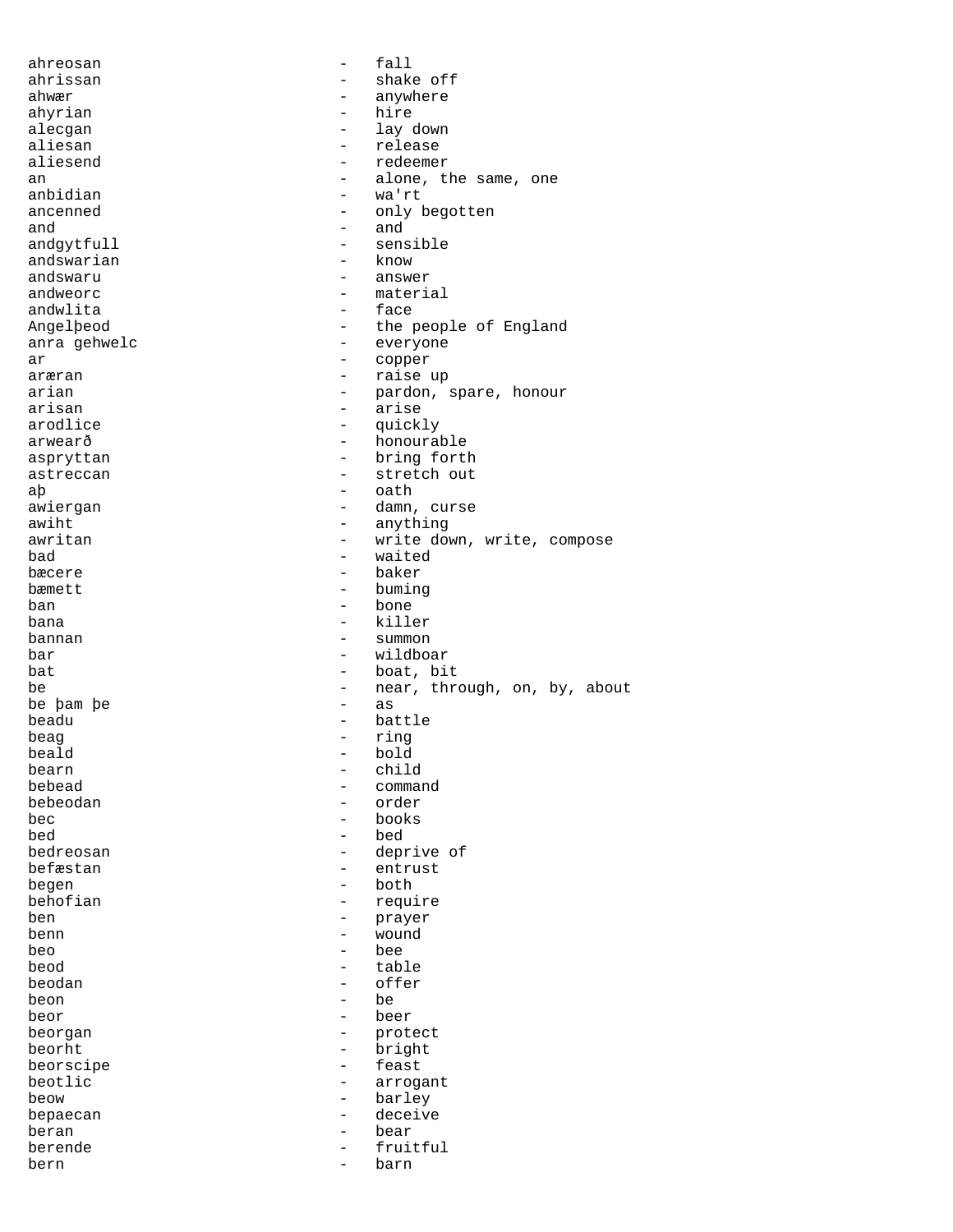berstan - burst beseon - look beswican - deceive, ensnare bidan - deceive, ensnare bidan bidan - wait biddan - ask for, pray biden - waited bidon - waited bieldu - arrogance bigang - worship bileofa - food - bind biscop - bishop bitan - bite biten - bitten - bitten biton - bit<br>bitt - bite<br>- bite bitt - bites, waits<br>blawan - blow - blow blawan - blow bliðe - happy bliðe - happy - happy bliðost - happy - happy - happy - happy - happy - happy - happy - happy - happy - happy - happy - happy - happy - happy - happy - happy - happy - happy - happy - happy - happy - happy bliðost - happiest<br>bliðra - - - - - happiest bliðra - happier bliss - joy bliþelice - gladly<br>blod - blood - blood blod - blood boc - book bod - command - announce bot - advantage brad - broad breadru - bread crumbs bregdan - pull bremel - bramble breotan - break breowan - brew - Britain Bretwealh - Briton - Briton - Briton - Briton - Briton - Briton - Briton - Briton - Briton - Briton - Briton bridd - young bird<br>brim - sea brim - sea<br>broc - bree - bree - breeches broðor - brother broþor - brother brucan - enjoy brycg - bridge bryd - bride - dweller<br>- bow bugan<br>burq burg  $-$  walled town, fortress butan  $-$  without, unless - without, unless bycgan - buy byldan - embolden byre - youthson<br>
byre - youthson<br>
- grave byrgen - grave byrne  $\qquad \qquad -$  coat of mail cealf - calf<br>cearu - calf cearu - grief<br>
ceaster - city<br>
- city ceaster - city - city dwellers<br>- bold cene - bold<br>
cenest - bold<br>
- bolde cenost - boldest cenra - bolder ceorfan - cut ceosan - choose ciele - cold, chill ciepend - seller cierm - shouting<br>
cierr - turn cierr - turn<br>cild - child - child cirice - church<br>clæg - church<br>- clay clæg - clay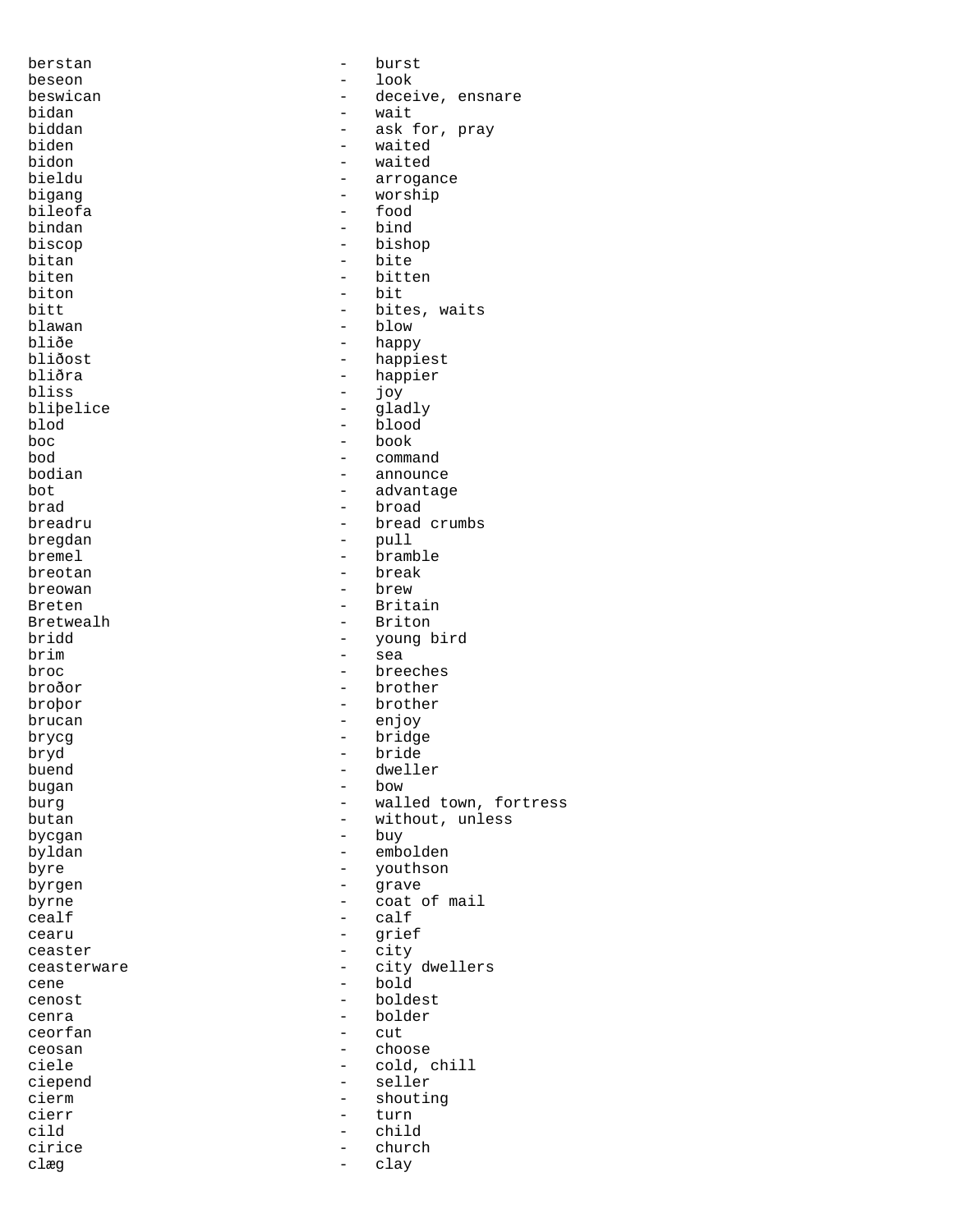| clawan     | -                        | claw                         |
|------------|--------------------------|------------------------------|
| clawu      |                          | claw                         |
| cleaofa    |                          | cellar                       |
| clipian    | $\qquad \qquad -$        | speak, summon, call out      |
| clud       | -                        | rock                         |
| clummian   |                          |                              |
|            |                          | murmur                       |
| cnæpp      |                          | summit, top                  |
| cnawan     | $\overline{\phantom{0}}$ | know                         |
| cneord     | $\overline{\phantom{0}}$ | eager                        |
| cneow      | $\overline{\phantom{0}}$ | knee                         |
| cniht      | $\overline{\phantom{0}}$ | youth                        |
| cnoll      | $\overline{\phantom{0}}$ | top, summit                  |
|            |                          |                              |
| creopan    | -                        | creep                        |
| Crist      | $\overline{\phantom{0}}$ | Christ                       |
| cu         |                          | COW                          |
| culter     | $\overline{\phantom{0}}$ | coulter                      |
| cuman      | -                        | come                         |
| cwalu      | -                        | killing                      |
|            | -                        |                              |
| cwen       |                          | woman                        |
| cweorn     | $\overline{\phantom{0}}$ | min11                        |
| cweban     | $-$                      | speak, say                   |
| cwic       | $\qquad \qquad -$        | alive                        |
| cwide      | $\qquad \qquad -$        | word, saying, speech         |
| cyððu      | $\qquad \qquad -$        | native land                  |
| cyme       | $\overline{\phantom{m}}$ | arrival, coming              |
|            |                          |                              |
| cyning     | -                        | king                         |
| cynn       | -                        | race                         |
| cyre       |                          | choice                       |
| cyssan     | $\overline{\phantom{0}}$ | kiss                         |
| dæd        | $\overline{\phantom{0}}$ | action, deed                 |
| dæq        | $\overline{\phantom{0}}$ | day                          |
| daegraed   | $\overline{\phantom{0}}$ | dawn                         |
| dæl        | $\qquad \qquad -$        | part                         |
| deaw       | $-$                      | dew                          |
| delfan     | $\overline{\phantom{0}}$ | dig                          |
|            |                          |                              |
| deman      | $\overline{\phantom{0}}$ | judge                        |
| deofol     | $\overline{\phantom{0}}$ | devil                        |
| deop       | $\qquad \qquad -$        | deep                         |
| deorwierbe | $\qquad \qquad -$        | valuable                     |
| derian     | $\overline{\phantom{0}}$ | harm                         |
| dohtor     | $\overline{\phantom{a}}$ | daugther                     |
| dom        | $\sim$                   | judgement                    |
|            | $\overline{\phantom{0}}$ |                              |
| don        |                          | do                           |
| draf       | $\equiv$                 | drove                        |
| drenc      |                          | drink                        |
| drieman    | -                        | rejoice                      |
| drifan     | -                        | drive                        |
| drifen     | $\overline{\phantom{0}}$ | driven                       |
| drifon     |                          | drove                        |
| drifb      | $\overline{\phantom{0}}$ | drives                       |
|            |                          |                              |
| drincan    | -                        | drink                        |
| dryhten    | -                        | lord                         |
| duguð      |                          | valour                       |
| dun        | $-$                      | hill, mountain               |
| durran     | -                        | dare                         |
| duru       | $\overline{\phantom{0}}$ | door                         |
| ea         |                          | river                        |
| eac        | $\overline{\phantom{0}}$ | also                         |
|            |                          | likewise also                |
| eac swelce | -                        |                              |
| eadig      | $\overline{\phantom{0}}$ | blessed                      |
| eaðmod     | -                        | humble                       |
| eage       | $\overline{\phantom{0}}$ | eye                          |
| eahta      | $\overline{\phantom{0}}$ | eight                        |
| eahtopa    | $\qquad \qquad -$        | eighth                       |
| ealdor     | -                        | parent, leader, elder, chief |
| eall       | $\overline{\phantom{0}}$ | all, every                   |
| ealles     | $-$                      | entirely                     |
| eallunga   | $\overline{\phantom{0}}$ | entirely                     |
|            |                          |                              |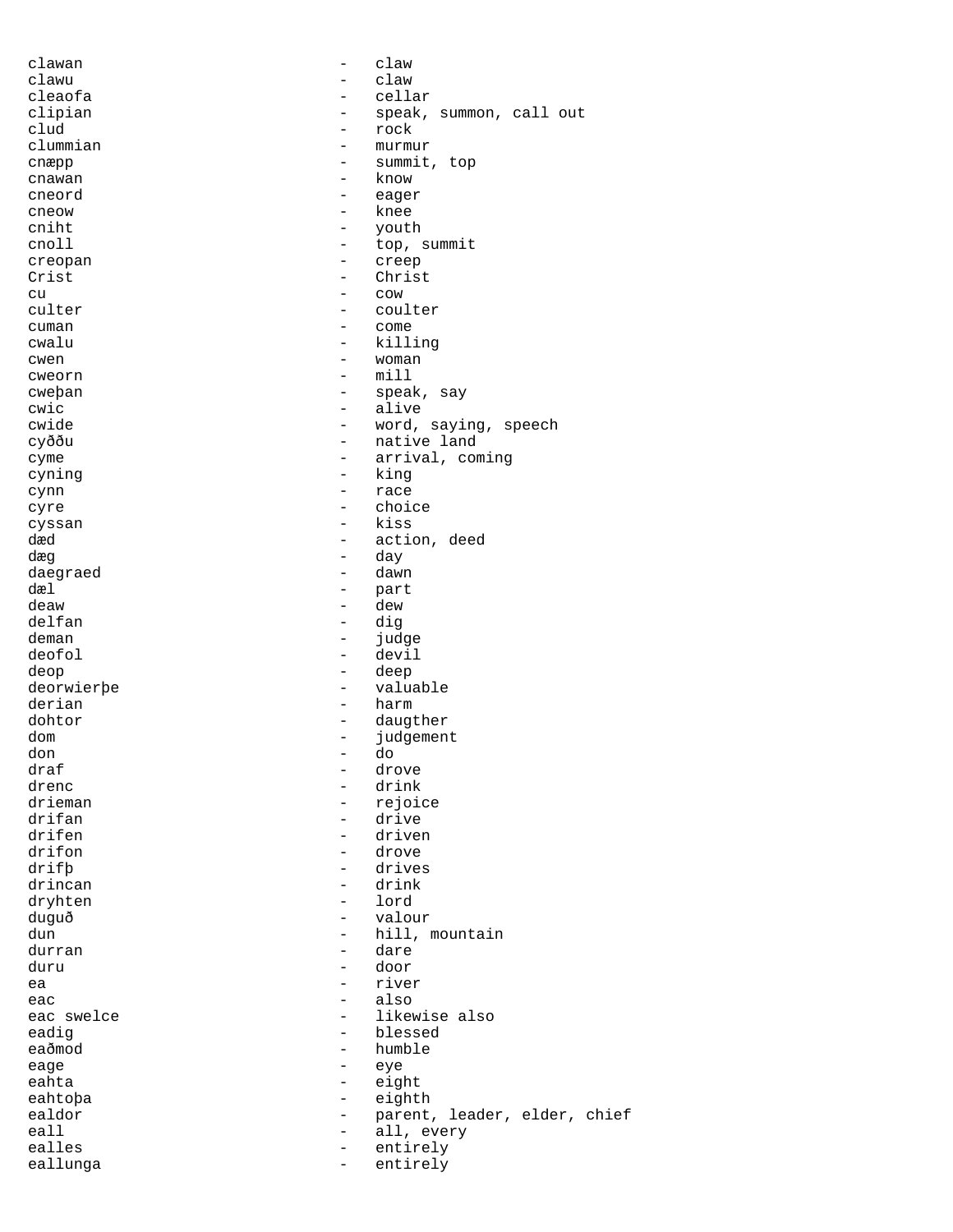| ealu          |                          | ale               |
|---------------|--------------------------|-------------------|
| eard          |                          | native land       |
|               |                          |                   |
| eare          |                          | ear               |
| earm          |                          | poor              |
| earmost       | $\overline{\phantom{0}}$ | poorest           |
| earmra        | $\qquad \qquad -$        | poorer            |
| earnian       | $\overline{\phantom{0}}$ | deserve           |
| earnung       |                          | merit             |
| eart          |                          | art, are          |
| eaxl          |                          | shoulder          |
| ecg           | -                        | edge              |
| eft           |                          |                   |
|               |                          | again             |
| ege           | $\overline{\phantom{0}}$ | fear, terror      |
| egeslic       | $\overline{\phantom{0}}$ | awful             |
| egeslice      | $\qquad \qquad -$        | terribly          |
| ehtan         |                          | chase             |
| elles         | $\overline{\phantom{0}}$ | otherwise         |
| elpendban     |                          | ivory             |
| ende          | -                        | end               |
| engel         |                          | angel             |
|               |                          |                   |
| englum gelice | $\overline{\phantom{0}}$ | like angels       |
| ent           | $\overline{\phantom{0}}$ | giant             |
| eoh           | $\qquad \qquad -$        | horse             |
| eom           |                          | am                |
| eow           |                          | to you (pl.), you |
| eower         |                          | of you, your      |
| eower nan     | -                        | none of you       |
|               |                          |                   |
| erian         | -                        | plough            |
| esne          |                          | man               |
| eþel          |                          | native land       |
| ever          | $\overline{\phantom{0}}$ | а                 |
| fæder         | $\overline{\phantom{0}}$ | father            |
| fæðer         |                          | father            |
| fæhðu         |                          | feud              |
| fær           |                          |                   |
|               |                          | journey           |
| færlice       | -                        | suddenly          |
| fæsten        |                          | stronghold        |
| fæstlice      | $\qquad \qquad -$        | firmly            |
| fætels        | -                        | pouch             |
| fætt          | -                        | rich, fat         |
| fandian       |                          | test              |
| faran         | $\overline{\phantom{0}}$ | go                |
| fea           |                          | joy, few          |
| fedan         |                          |                   |
|               | -                        | feed              |
| fela          |                          | many              |
| feld          |                          | field             |
| fell          |                          | skin              |
| feng          |                          | grasp             |
| feoh          |                          | property          |
| feohtan       | $\overline{\phantom{0}}$ | fight             |
| feond         | -                        | foe, enemy        |
| feondraeden   | $\overline{\phantom{0}}$ | enmity            |
|               |                          |                   |
| feorh         | -                        | life              |
| feorm         | $\overline{\phantom{0}}$ | food              |
| feormian      |                          | to clean          |
| feorþa        |                          | fourth            |
| feower        |                          | four              |
| feowertig     |                          | forty             |
| ferian        | -                        | carry             |
| fet           | $\overline{\phantom{0}}$ | feet              |
|               |                          |                   |
| fiðere        | -                        | wing              |
| fif           | $\overline{\phantom{0}}$ | five              |
| fifta         | $\overline{\phantom{0}}$ | fifth             |
| fiftig        | -                        | fifty             |
| findan        | -                        | find              |
| firen         |                          | violence          |
| fla           | -                        | arrow             |
| flæscmete     | $\overline{\phantom{0}}$ | flesh             |
|               |                          |                   |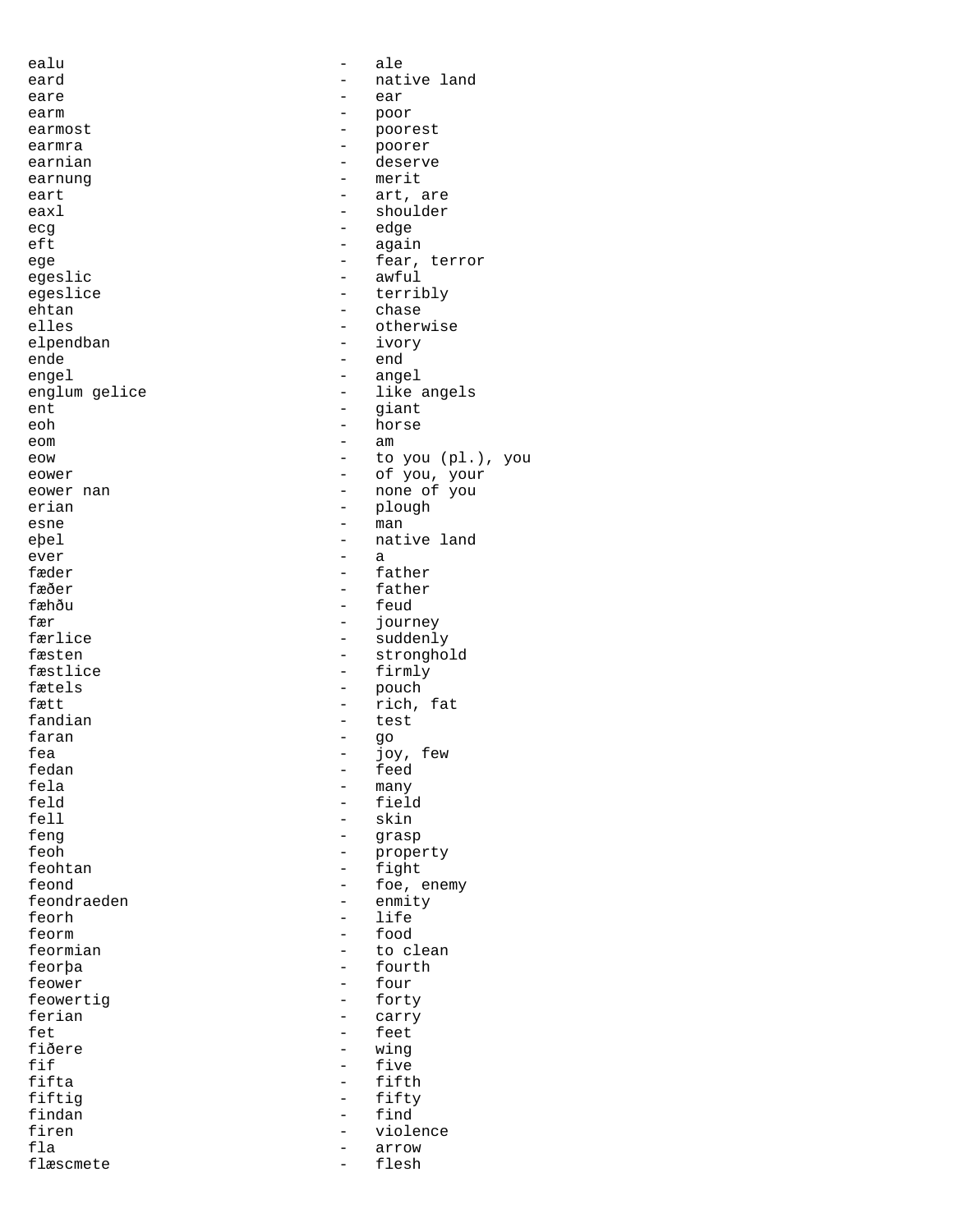| flasce       | -                        | flask                             |
|--------------|--------------------------|-----------------------------------|
| fleogan      | $\overline{\phantom{0}}$ | fly                               |
| fleon        | $\overline{\phantom{0}}$ | avoid, flee from                  |
| fleotan      | $\overline{\phantom{0}}$ | float                             |
| flet         | $\qquad \qquad -$        | floor                             |
|              |                          |                                   |
| flor         | $-$                      | floor                             |
| folc         | Ξ.                       | people                            |
| fon          |                          | seize, catch                      |
| for          | $\overline{\phantom{0}}$ | before, on behalf of, in front of |
| for bæm      | $\overline{\phantom{0}}$ | because                           |
| for þam þe   |                          | because                           |
| for pon      |                          | because                           |
| forbeodan    | $\overline{\phantom{0}}$ | forbid                            |
|              |                          |                                   |
| ford         | $-$                      | ford                              |
| foresceawian | $-$                      | foresee, províde, preordain       |
| forgiefan    |                          | to give                           |
| forhtmod     | $\overline{\phantom{0}}$ | timorous                          |
| forlidennes  | $-$                      | shipwreck                         |
| forma        | $-$                      | first                             |
| forswelgen   | $\overline{\phantom{0}}$ | devour                            |
| forswibe     | -                        | very greatly                      |
|              |                          | do without                        |
| forbolian    | $-$                      |                                   |
| forbon       | $\overline{\phantom{0}}$ | because                           |
| forwel       | -                        | very wellgemægb ambitious         |
| fot          | -                        | foot                              |
| frætwe       | -                        | ornaments                         |
| fram         | -                        | from                              |
| frecennes    | Ξ.                       | danger                            |
| fremman      | $\overline{\phantom{0}}$ |                                   |
|              |                          | accomplish, perform               |
| freo         | $\qquad \qquad -$        | free                              |
| freond       | $\overline{\phantom{0}}$ | friend                            |
| freondscipe  | -                        | friendship                        |
| frignan      |                          | ask                               |
| frofor       | -                        | comfort                           |
| fruma        | $-$                      | beginning                         |
| fugol        | $\equiv$                 | bird                              |
| ful          | $-$                      | corrupt                           |
|              |                          |                                   |
| full         | $\overline{\phantom{0}}$ | full                              |
| fultumiend   | $-$                      | helper                            |
| furh         | -                        | furrow                            |
| furbum       | $-$                      | even                              |
| fus          | $\qquad \qquad -$        | eager                             |
| fylgan       | $ -$                     | follow                            |
| fyllan       |                          | fill                              |
| fyrd         |                          | levy                              |
|              |                          |                                   |
| fysan        |                          | impel                             |
| gad          | -                        | goad                              |
| gan          |                          | go                                |
| ge           | $\overline{\phantom{0}}$ | ye, and, you                      |
| geagnian     | -                        | appropriate                       |
| geap         | $\overline{\phantom{0}}$ | deceitful                         |
| gearcian     | -                        | prepare                           |
|              | $-$                      |                                   |
| gearo        |                          | ready                             |
| gearora      | $\overline{\phantom{0}}$ | more ready, readier               |
| qearu        | $\overline{\phantom{0}}$ | ready                             |
| gearwe       | $\overline{\phantom{0}}$ | well                              |
| gearwost     | -                        | most ready, readiest              |
| geat         | -                        | gate                              |
| geatwe       | $\overline{\phantom{0}}$ | armour                            |
| geatweard    | -                        | gatekeeper                        |
| gebiddan     | $-$                      | to pray                           |
|              | $-$                      |                                   |
| gecierde     |                          | returned                          |
| gecypnes     | $-$                      | testament                         |
| gedafenian   | $-$                      | befit                             |
| gedeorf      | $-$                      | toil                              |
| gedyrstig    | $-$                      | bold, daring                      |
| geeacnung    | $\qquad \qquad -$        | chidbearing                       |
| gefea        | $-$                      | јоу                               |
|              |                          |                                   |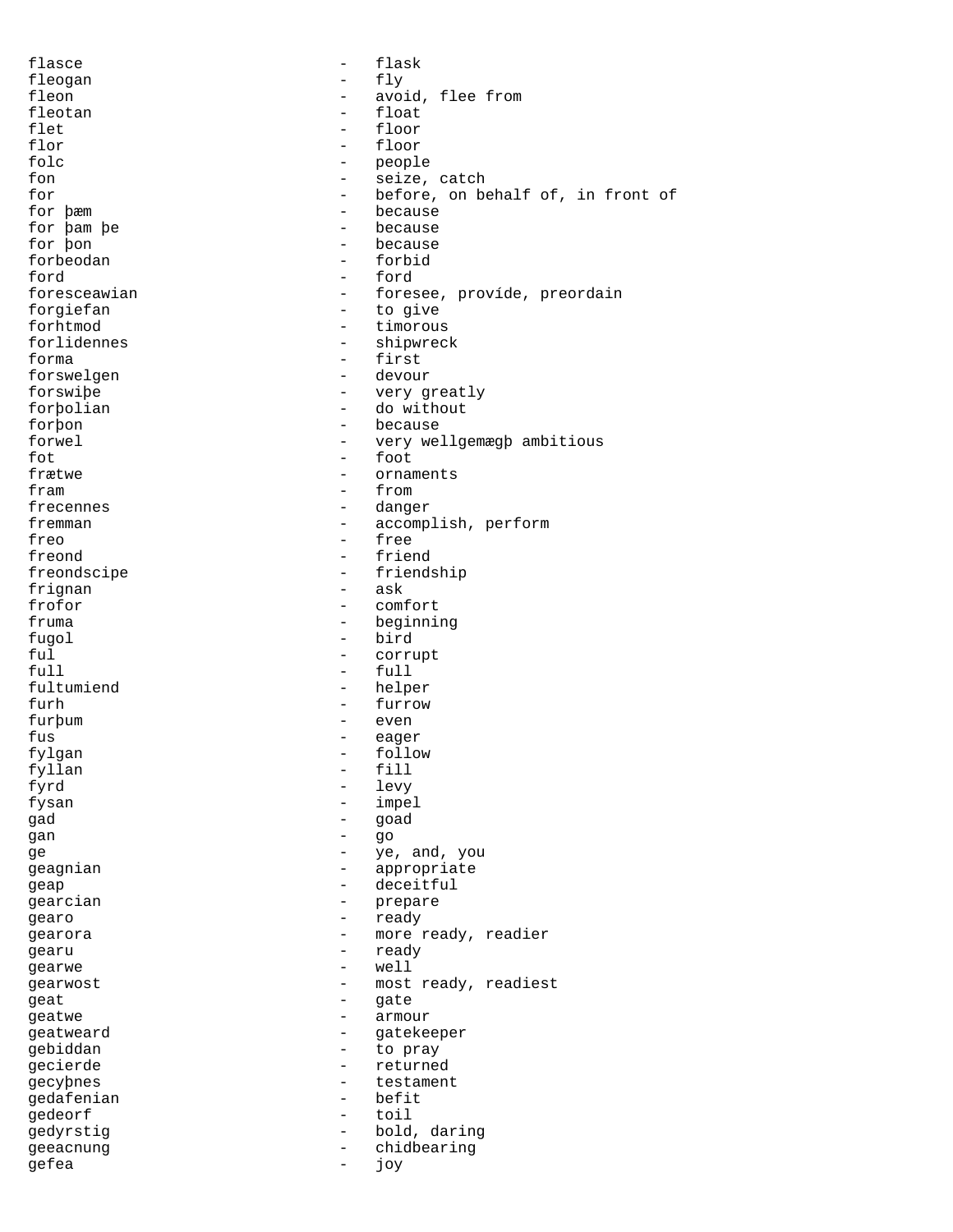gefeon - rejoice gefera - companion geferscipe - company<br>gehaeftan - catch - catch gehaeftan - catcher - catcher - catcher - catcher - catcher gehæp - suitable<br>cehealdan - maintain gehealdan - maintain<br>
gehieran - obey he gehieran - obey, hear, listen to gehiersumnes - obedience gehwierfan gelæred - learned geleafa - faith, belief qelic - similar gelice - similarly gelimpan - happen gemære - boundary gemanigfealden - multiply gemundbyrdan - protect gemynd - thought, purpose, memory gemynde - mindful - mindful gemyndewyrþe - worthy of mention, worth reme geoffrian - offer up geogoþ - youth geong - young - - eager<br>georn - eager<br>αeornfulnes - zeal geornfulnes gerædu - trappings, harness gerecednes - narrative gerisenlice - honourably ges - geese - prosperity<br>gesceadwisnes - prosperity<br>- reason gesceadwisnes gesihð - presence, sight, vision<br>gestillan gestillan - cease gestrangian - strengthen gestreon - wealth gesund - unharmed qesweotolian - reveal, show geswinc - hardship, toil geþeodan - translate geþeon - thrive, do<br>qetreowan - trust - trust getreowan - trust trust that the set of the set of the set of the set of the set of the set of the set of the s getriewe - faithful gewealden - rule, control gewitan  $\qquad \qquad -$  depart, go gewrit - letter, book gewyrht - deed gied - song<br>qiefu - gift<br>- gift - gift gieldan - pay giest - guest  $\frac{1}{\pi}$  if giferness - greed gifre - greedy gift - marriage gimm - gem git  $\begin{array}{ccc} - &$  you two gladost  $\begin{array}{ccc} - &$  gladost  $\end{array}$ gladost - gladdest glæd - glad - gladder<br>- glove glof - glove - rub god - goodness, good, good thing god to etanne  $\overline{\phantom{0}}$  - good to eat God wat soðlice  $\qquad \qquad -$  God knows truly godnes - goodness, virtue godness - goodness gos - goose gram  $-$  fierce, angry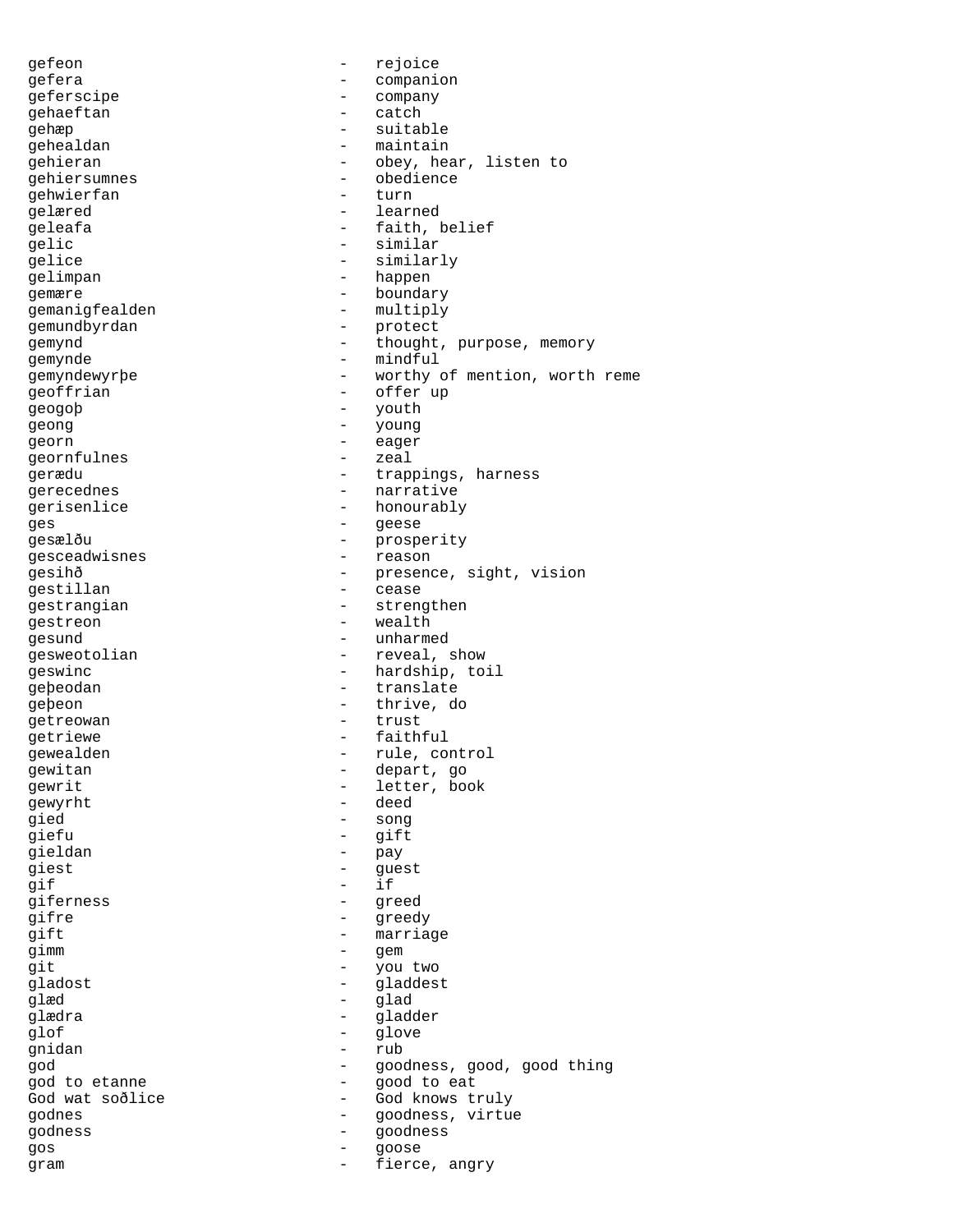| gretan       | -                        | greet, speak to        |
|--------------|--------------------------|------------------------|
| grindan      |                          | grind                  |
| gripe        | -                        | grasp                  |
| gryre        |                          | terror                 |
| guma         | $\qquad \qquad -$        | man                    |
| habban       | -                        | have                   |
| hacod        | -                        | pike                   |
| hæle         |                          |                        |
|              |                          | hero                   |
| hælend       | $\qquad \qquad -$        | healer, Saviour        |
| hærest       | -                        | autumn                 |
| haes         |                          | behest, command        |
| hafoc        | $\overline{\phantom{0}}$ | hawk                   |
| hal          | $\overline{\phantom{0}}$ | whole                  |
| halig        | $-$                      | holy                   |
| ham          | $\overline{\phantom{0}}$ | home                   |
| has          |                          | hoarse                 |
| hatan        | $\overline{\phantom{0}}$ | command                |
| he           | -                        | he                     |
| he oncneowon | $\qquad \qquad -$        | they realized          |
| heafod       | $\overline{\phantom{0}}$ | head                   |
| heah         | $\overline{\phantom{0}}$ | high                   |
| healdan      | $\qquad \qquad -$        | hold                   |
|              |                          |                        |
| healf        | $\overline{\phantom{0}}$ | half                   |
| heall        | $\overline{\phantom{0}}$ | hall                   |
| heard        | $\overline{\phantom{0}}$ | hard                   |
| heardost     | $\overline{\phantom{0}}$ | hardest                |
| heardra      | $\overline{\phantom{0}}$ | harder                 |
| hearpung     | $\overline{\phantom{0}}$ | harping                |
| heawan       | $\overline{\phantom{0}}$ | cut                    |
| hebban       | $\qquad \qquad -$        | raise                  |
| hedærn       | -                        | storeroom              |
| hege         | -                        | hedge                  |
| hell         | -                        | hell                   |
| helpan       | $\qquad \qquad -$        | help                   |
| hengest      | -                        | horse                  |
| heo          | $\overline{a}$           | she                    |
| heofon       | $\overline{\phantom{0}}$ | heaven                 |
|              | $\overline{\phantom{0}}$ |                        |
| heofung      |                          | lamentation            |
| heorte       | $-$                      | heart                  |
| here         | $\overline{\phantom{0}}$ | raiding party, army    |
| hergung      | $\overline{\phantom{0}}$ | ravaging               |
| herian       | $\overline{\phantom{a}}$ | extol                  |
| hi           | $-$                      | them, they             |
| hie          | -                        | they, them             |
| hieg         |                          | hay                    |
| hierra       | $\overline{\phantom{0}}$ | higher                 |
| him          | $\qquad \qquad -$        | to it, to them, to him |
| hine         | $\equiv$                 | him                    |
| hira         | $-$                      | of them                |
| hire         | $\overline{\phantom{0}}$ | to her, of her, her    |
| hire buhte   | $\overline{\phantom{0}}$ | it seemed to her       |
| his          | $\qquad \qquad -$        | his, of it             |
| hit          | $-$                      | it                     |
| hlæst        | $\overline{\phantom{0}}$ | load                   |
| hlaf         |                          |                        |
| hleapan      |                          |                        |
|              | $\qquad \qquad -$        | loaf, bread            |
|              | $-$                      | leap                   |
| hleo         | -                        | protection             |
| hnægan       | -                        | neigh                  |
| hneaw        | $\overline{\phantom{0}}$ | mean                   |
| hnutu        | $-$                      | nut                    |
| hoh          | $\overline{\phantom{0}}$ | heel                   |
| hon          | $-$                      | hang                   |
| hond         | $\overline{\phantom{0}}$ | hand                   |
| hraðe        | $\overline{\phantom{0}}$ | quickly                |
| hream        | $\overline{\phantom{0}}$ | shouting               |
| hreaw        | $\overline{\phantom{0}}$ | raw                    |
| hreosan      | $\qquad \qquad -$        | fall                   |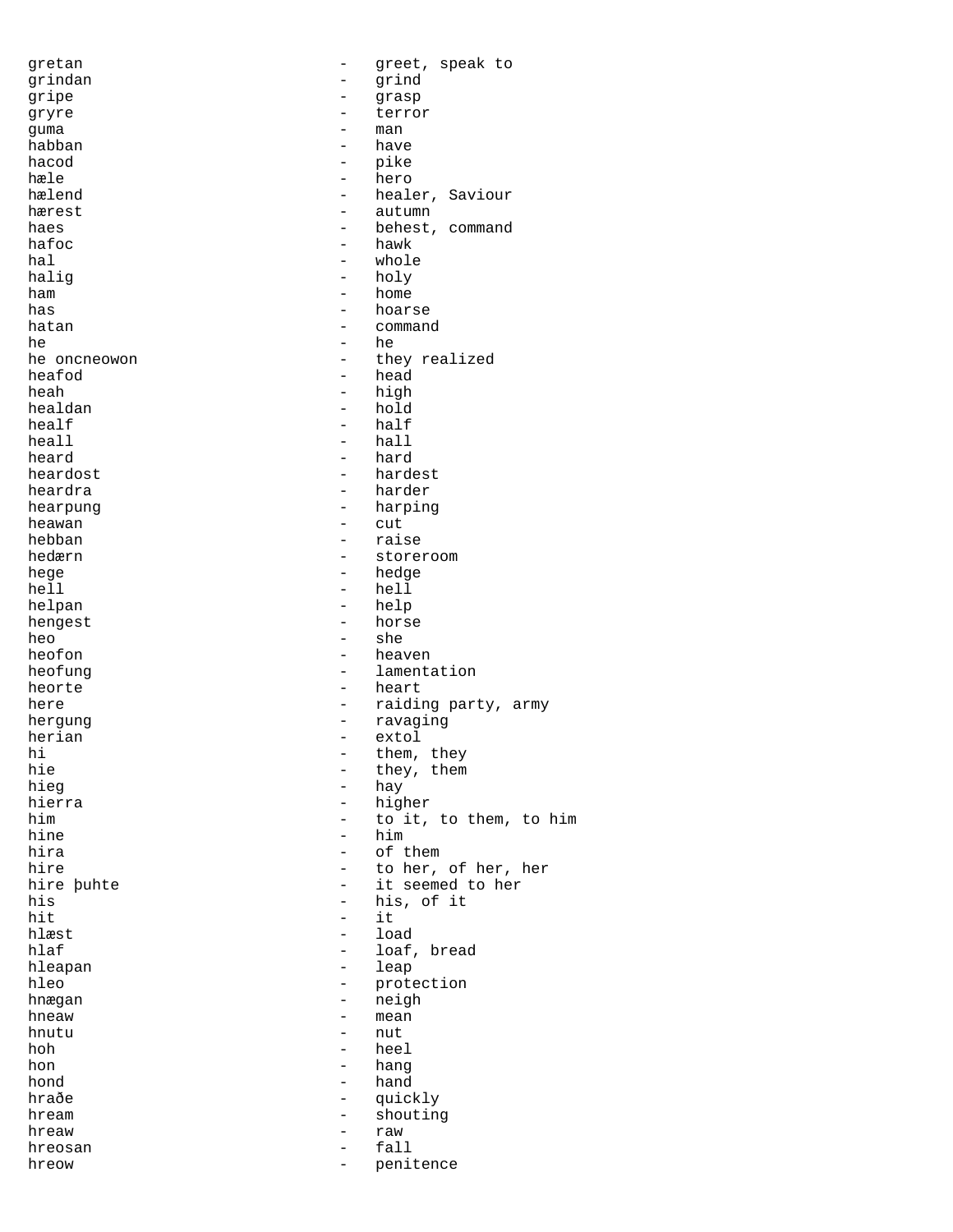hreowan - rue, grieve hrepian - touch<br>hrinan - touch<br>- touch hrinan - touch hu - touch - touch hu - how hu - how - how hwa - who, anyone, someone hwæðer - either, whether, which of two<br>hwæm - to what, to whom hwæm - to what, to whom hwæs - whose, of what hwæt - what hwæte  $-$  wheat  $h$ wanon  $h$ weol  $h$ weol  $-$  whence hweol - wheel<br>hwider - to wh - to where hwil - space hwistlung - whistling hwone  $-$  anyone, whom, someone (acc) hyge - mind<br>hyrde - mind<br>- shen hyrde - shepherd hyse - young man ic - I ic getreowige on  $\begin{array}{cccc} - &$  trust in, I have faith in ic neom  $\begin{array}{cccc} - &$  I am not ic neom - I am not<br>ic nyle - I don't v ic nyle<br>
ic ondred me<br>  $\begin{array}{ccc} - & I \text{ don't want to} \\ - & I \text{ was afraid} \end{array}$ ic ondred me  $\overline{a}$  - I was afraid ides ides - woman - people iemiðu - misery<br>ierþling - misery - plough ierþling - ploughman, farmer<br>in - in in the contract of the contract of  $\mathbf{r}$  in inc  $\begin{array}{cccc} - &$  you two (acc), to you two incer incer - your, of you two<br>is - is  $\frac{1}{15}$  is  $\frac{1}{15}$ lac - offering - catch læran  $\qquad \qquad$  - guide, teach laes extended to the pasture of the pasture læssa  $-$  smaller, less lætan - let laf  $-$  remainder land - land - land - land - land - land - land - land - land - land - land - land - land - land - land - land - land - land - land - land - land - land - land - land - land - land - land - land - land - land - land - land lang - long lange - long<br>lar - tead lar  $-$  teaching lareow - teacher lean - reproach, loan, reward<br>leaxas - salmon - salmon leaxas - salmon - salmon - salmon - salmon - salmon - salmon - salmon - salmon - salmon - salmon - salmon - sa - spring lengra - longer leode - people - sire, beloved, dear leofost - dearest leofra - dearer leoht - light<br>leorningcniht - studer leorningcniht - student, disciple<br>leornung - learning leornung - learning leosan - lose libban<br>lim lim - limb - enclosure lomb - lamb loppestre - lobster  $lucan$   $lock$ lufian - love lufu - love<br>lus - lous lus - louse - louse lust  $-$  desire, pleasure lustbaere - pleasant, desirable<br>lutan lutan - bow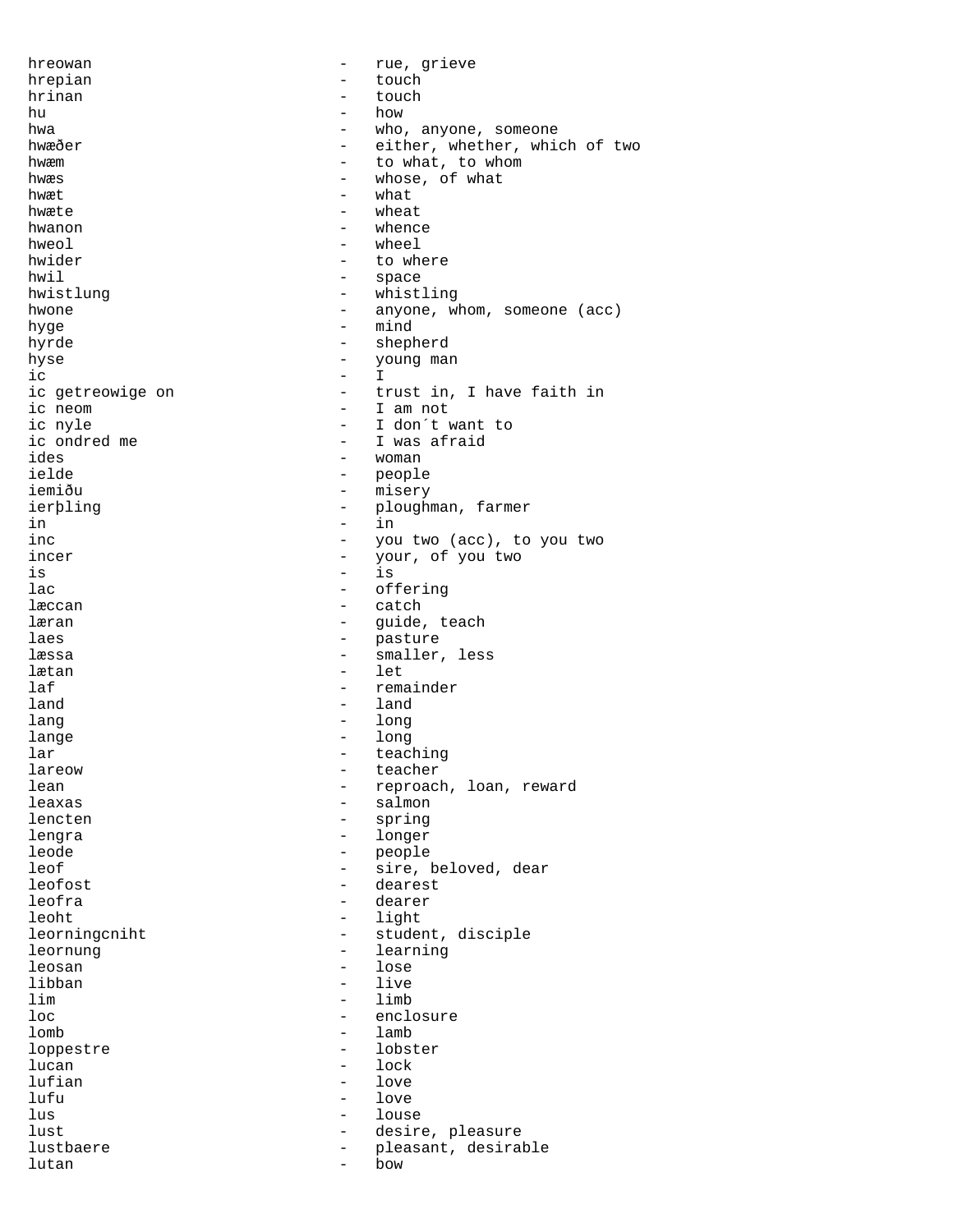| lutian                    | $\overline{\phantom{0}}$ | lurk, skulk                   |
|---------------------------|--------------------------|-------------------------------|
| lyft                      |                          | air                           |
| lyge                      | $\overline{\phantom{0}}$ | lie                           |
| lytel                     | $\overline{\phantom{0}}$ | little                        |
| lytling                   |                          | child                         |
| ma                        | -                        | more                          |
| mæd                       | $\qquad \qquad -$        | meadow                        |
| mæqð                      | $\qquad \qquad -$        | maid                          |
| mægþ                      | $\qquad \qquad -$        | tribe, maiden, girl, province |
| mære                      | -                        | great, famous                 |
| mæssepreost               | $\overline{\phantom{0}}$ | clergyman, mass priest        |
| mæstling                  | $\overline{\phantom{0}}$ | brass                         |
| man                       |                          | wickedness                    |
| mangere                   | -                        | merchant                      |
| mann                      | $\overline{\phantom{0}}$ | man                           |
| me                        | $\overline{\phantom{0}}$ | to me, me                     |
| me is leofre              | $\qquad \qquad -$        | i prefer                      |
| mearc                     | -                        | boundary                      |
| mearh                     | $\qquad \qquad$          | horse                         |
| meodu                     | -                        | mead                          |
| mere                      | $\qquad \qquad$          | lake                          |
| mete                      | -                        | foodfood                      |
| micle                     | $\overline{\phantom{0}}$ | much                          |
| mid                       | $-$                      | with                          |
| miht                      | $\qquad \qquad -$        | power                         |
| min                       | $\overline{\phantom{0}}$ | of me, my                     |
| missenlic                 | $\overline{\phantom{0}}$ | various                       |
|                           |                          |                               |
| miban                     | $\overline{\phantom{0}}$ | hide                          |
| mod                       | $\overline{\phantom{0}}$ | mind, heart                   |
| modor                     | -                        | mother                        |
| mon                       | -                        | one                           |
| monað                     | $\qquad \qquad -$        | month                         |
| mor                       | -                        | moor                          |
| most                      | -                        | you may                       |
| moste                     | -                        | might                         |
| mot                       | $\overline{\phantom{0}}$ | may                           |
| moton                     | -                        | may                           |
| munuc                     | -                        | monk                          |
| murnan                    | -                        | mourn                         |
| mus                       | $\overline{\phantom{0}}$ | mouse                         |
| mynet                     | $\overline{\phantom{0}}$ | coin                          |
| myntere                   | $\qquad \qquad -$        | minter                        |
| mys                       |                          | mice                          |
| nædre                     | $\overline{\phantom{0}}$ | snake                         |
| naedre                    | -                        | serpent                       |
| nænig                     | -                        | none, no                      |
| ne                        | $\qquad \qquad -$        | not, no                       |
| ne beo ge nateshwon deade | $\overline{\phantom{0}}$ | you will not die at all       |
| nearora                   | $\overline{\phantom{0}}$ | nearer                        |
| nearu                     | $\overline{\phantom{0}}$ | narrow                        |
| nearwost                  | -                        | nearest                       |
| neorxenawang              | $\overline{\phantom{0}}$ | paradise                      |
| neotan                    | $-$                      | use                           |
| nerian                    | $\qquad \qquad -$        | save                          |
| nicor                     | $\qquad \qquad -$        | monster                       |
| niedbehefe                | -                        | necessary                     |
| nieten                    | $-$                      | beast, creature               |
| nigon                     | $-$                      | nine                          |
| nigopa                    | -                        | ninth                         |
| niht                      | $-$                      |                               |
| niman                     | $-$                      | night<br>take                 |
|                           | $\overline{\phantom{0}}$ |                               |
| niwan                     |                          | recently, of late, newly      |
| nosu                      | $-$                      | nose                          |
| nyd                       | $\overline{\phantom{0}}$ | necessity                     |
| nyllan                    | $-$                      | be unwilling                  |
| nyten                     | $-$                      | animal                        |
| oð þæt                    | $\overline{\phantom{0}}$ | until                         |
| oððeoððe                  | $\overline{\phantom{0}}$ | eitheror                      |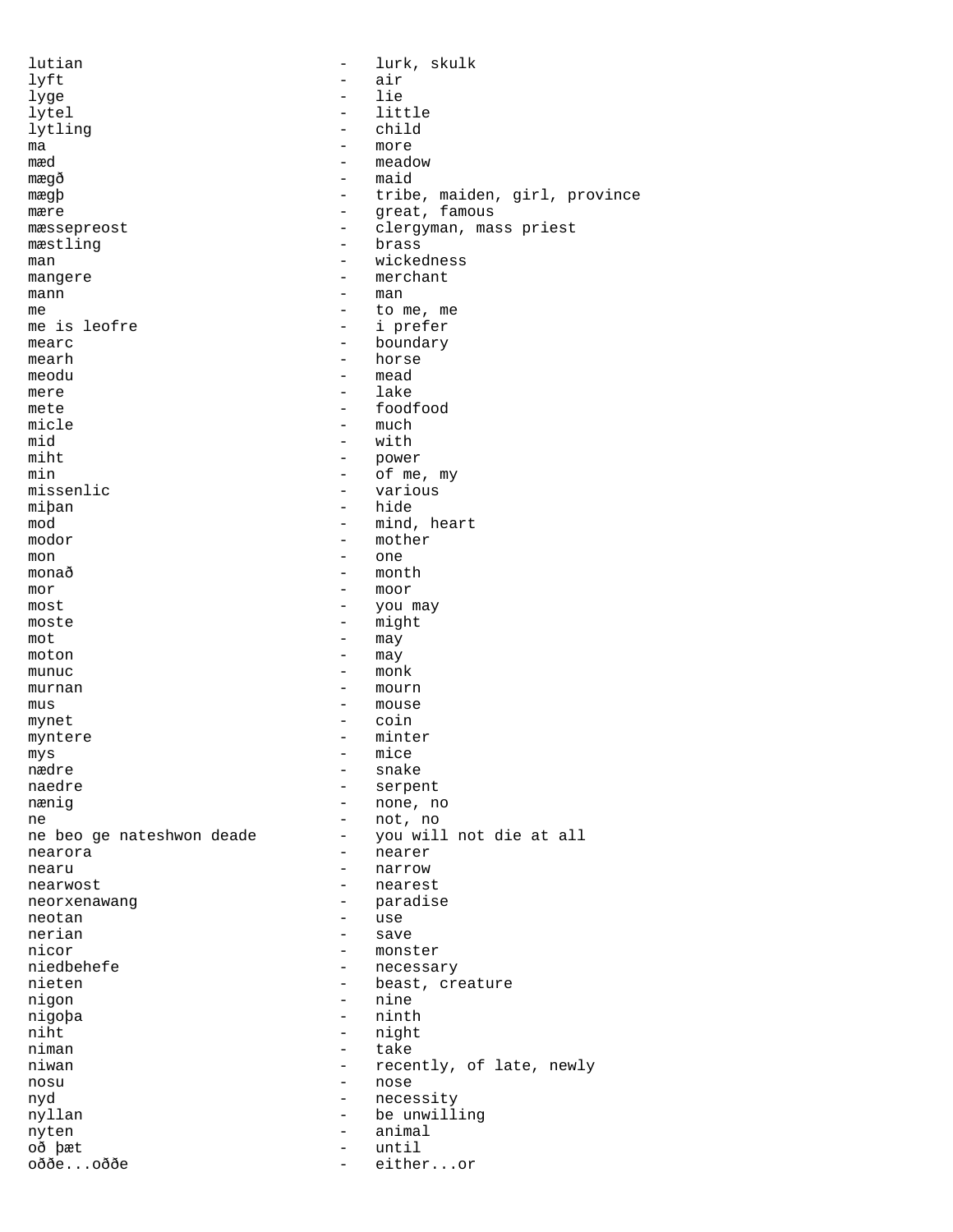of  $-$  away, out of, from oflyst - entranced by<br>
ofslean - slav ofslean - slay ofsniðan - slaughter on - on ond - and, but take, get, receive ongean - against, back, towards, again<br>onginnan - begin<br>- begin onginnan - begin - imitate onscunian - shun, hate open - open oreald - very old orsorg example and the not worried, unconcerned oþer - one of two, something else, s o<br>bstandan - stand still oxa - ox pæll - silk garment plegian - play<br>pleob - dang pleoh - danger ra - roebuck - roebuck<br>rædan - discuss - discuss, advise, read, rule reccan - rule - house rewett - rowing rice  $\qquad \qquad - \qquad \qquad \text{powerful}, \qquad \text{kingdom}$ ricost - most powerful ricra  $\qquad \qquad -$  more powerful ricsian - rule ridend - ridder rihtwisnes - righteousness ripan - reap ripere - reaper - rise rod - cross run - secret rynet - space sacan - quarrel sames - pain samod - too sandceosol - grain of sand<br>sar - grain of sand<br>- grievous sar - grievous sarlic - grievous grievously sawol - soul - shadow<br>- be obliged to sceal/scealt/sculon sceap - sheep scear - ploughshare scearp - sharp sceawian - observe, look at sceoh - shoe<br>sceotan - shoot sceotan - shoot scinan - shine - shine - shine - shine - shine - shine - shine - shine - shine - shine - shine - shine - shine - shine - shine - shine - shine - shine - shine - shine - shine - shine - shine - shine - shine - shine - shine  $\begin{array}{ccc}\n\text{scip} & - & \text{ship} \\
\text{scir} & - & \text{ship}\n\end{array}$ scir - shire - shire - shire - shoem shoemaker scrincan - shrink<br>scrud - shrink<br>- garment scrud - garment, clothing<br>scufan - bush - push - push scyld - sin, guilt, shield se  $-$  the, that sealtere - salt-maker searu - device Seaxe - Saxons secgan - say, tell<br>secgan on - say, tell secgan on  $\qquad$  - accuse of segen - conversation, story, speach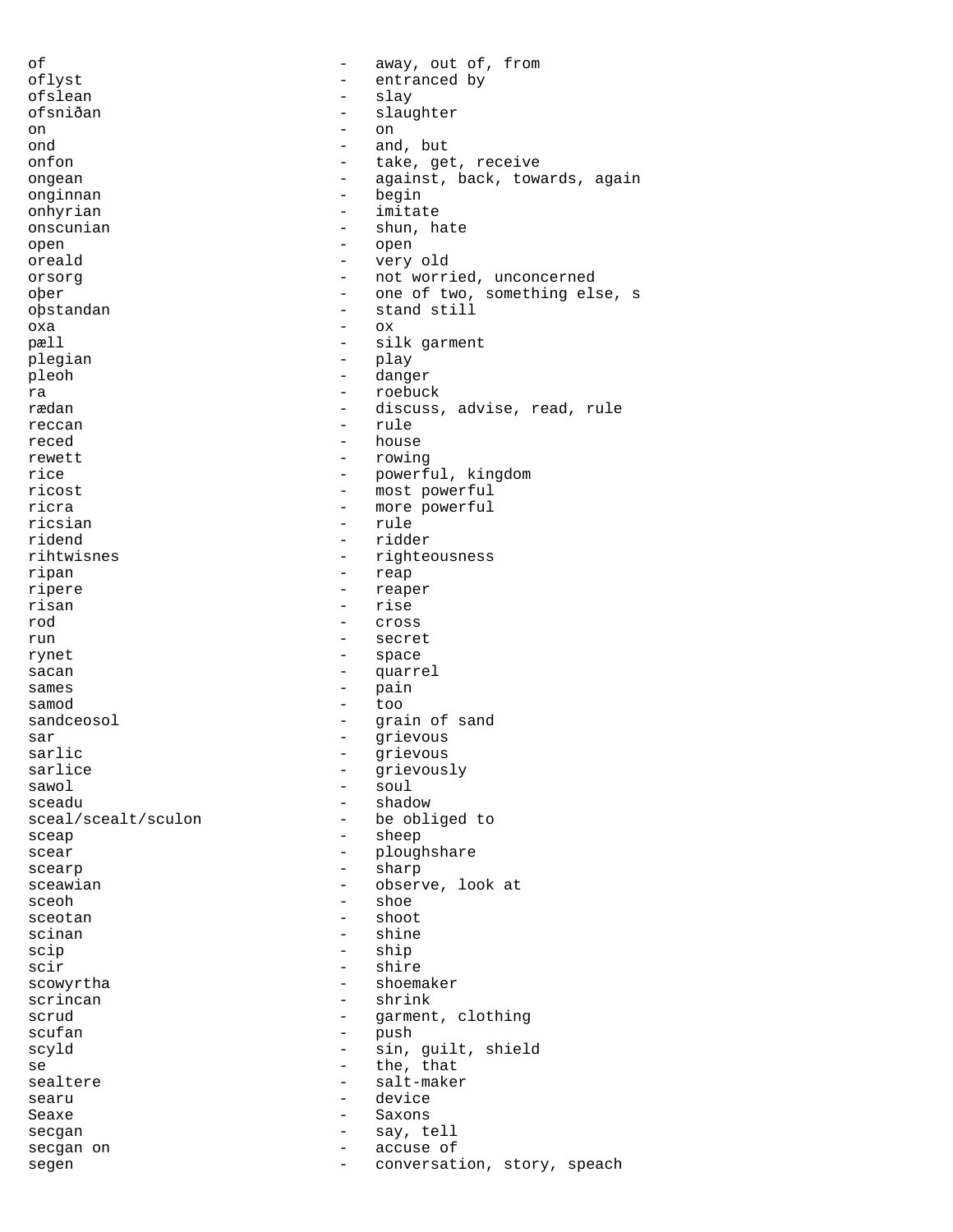| seldcuð  | $\overline{\phantom{0}}$ | rare                          |
|----------|--------------------------|-------------------------------|
| seldcub  |                          | rare                          |
| selest   |                          | best                          |
| sellan   |                          | to give                       |
| selra    | $\overline{\phantom{0}}$ | better                        |
| sendan   | $\overline{\phantom{m}}$ | throw, despatch, send         |
| seo      | $\overline{\phantom{0}}$ | that (nom.s.fem.), the        |
| seofon   | $\qquad \qquad$          | seven                         |
|          | $\overline{\phantom{0}}$ | seventh                       |
| seofoþa  |                          |                               |
| seoloc   | $\overline{\phantom{0}}$ | silk                          |
| seon     | $\overline{\phantom{0}}$ | see                           |
| seoban   | $\overline{\phantom{0}}$ | boil, seethe                  |
| sibb     | $\overline{\phantom{m}}$ | kinship                       |
| sidu     | $\overline{\phantom{m}}$ | custom                        |
| sie      |                          | is, am, are                   |
| sien     | $\overline{\phantom{0}}$ | are                           |
| sierwan  |                          | to contrive, plot             |
| siex     | $\qquad \qquad -$        | six                           |
| siexta   | $\qquad \qquad -$        | sixth                         |
| sige     | $\overline{\phantom{a}}$ | victory                       |
| sind     | $\qquad \qquad -$        | are                           |
| sindon   | $\overline{\phantom{a}}$ | are                           |
| sittan   | $\overline{\phantom{m}}$ | sit                           |
| siwian   | $\overline{\phantom{0}}$ | to sew                        |
|          | $\overline{\phantom{0}}$ | sleep                         |
| slæpan   | $\overline{\phantom{0}}$ |                               |
| slean    |                          | strike                        |
| slege    | $\overline{\phantom{m}}$ | blow                          |
| slitan   | $\overline{\phantom{0}}$ | tear                          |
| smeagan  | $\qquad \qquad -$        | reflect, think, examine       |
| smean    | $\overline{\phantom{0}}$ | think                         |
| smeocan  | $\overline{\phantom{0}}$ | smoke                         |
| smeoru   | $\overline{\phantom{0}}$ | fat                           |
| snican   | $\overline{\phantom{0}}$ | creep                         |
| sniban   | $\overline{\phantom{0}}$ | cut                           |
| sona     | $\overline{\phantom{0}}$ | at once, immediately          |
| sorg     | $\overline{\phantom{0}}$ | SOYYOW                        |
| sob      | $\overline{\phantom{0}}$ | truth                         |
| spannan  | $\overline{\phantom{m}}$ | span                          |
|          | $\qquad \qquad -$        | message, news, history, story |
| spell    |                          |                               |
| spere    | $\qquad \qquad -$        | spear                         |
| sprecan  | $\qquad \qquad -$        | speak                         |
| springan | $\overline{\phantom{a}}$ | spring                        |
| spyrte   |                          | basket                        |
| stafas   |                          | writing, letters, literature  |
| stan     |                          | stone                         |
| standan  |                          | stand                         |
| stede    | -                        | place                         |
| stefn    | $\overline{\phantom{0}}$ | voice                         |
| stenc    |                          | smell                         |
| steort   | -                        | tale                          |
| stigan   | $\qquad \qquad -$        | ascend                        |
| stow     | -                        | site, place, spot             |
| strang   | $\overline{\phantom{0}}$ | strong                        |
| strea    | $\overline{\phantom{0}}$ | straw                         |
|          | -                        | strength                      |
| strengbu |                          |                               |
| stride   | $\overline{\phantom{m}}$ | stride                        |
| styria   |                          | sturgeon                      |
| sulh     | -                        | plough                        |
| sumor    | $\overline{\phantom{0}}$ | summer                        |
| sunu     | $\overline{\phantom{0}}$ | son                           |
| swa      |                          | so, in this way, this, so far |
| swa bæt  | -                        | so that                       |
| swæcc    |                          | taste                         |
| swæþ     | -                        | track                         |
| swat     |                          | sweat                         |
| swelc    | $\overline{\phantom{0}}$ | such                          |
| swelce   |                          | likewise                      |
|          |                          | to die                        |
| sweltan  |                          |                               |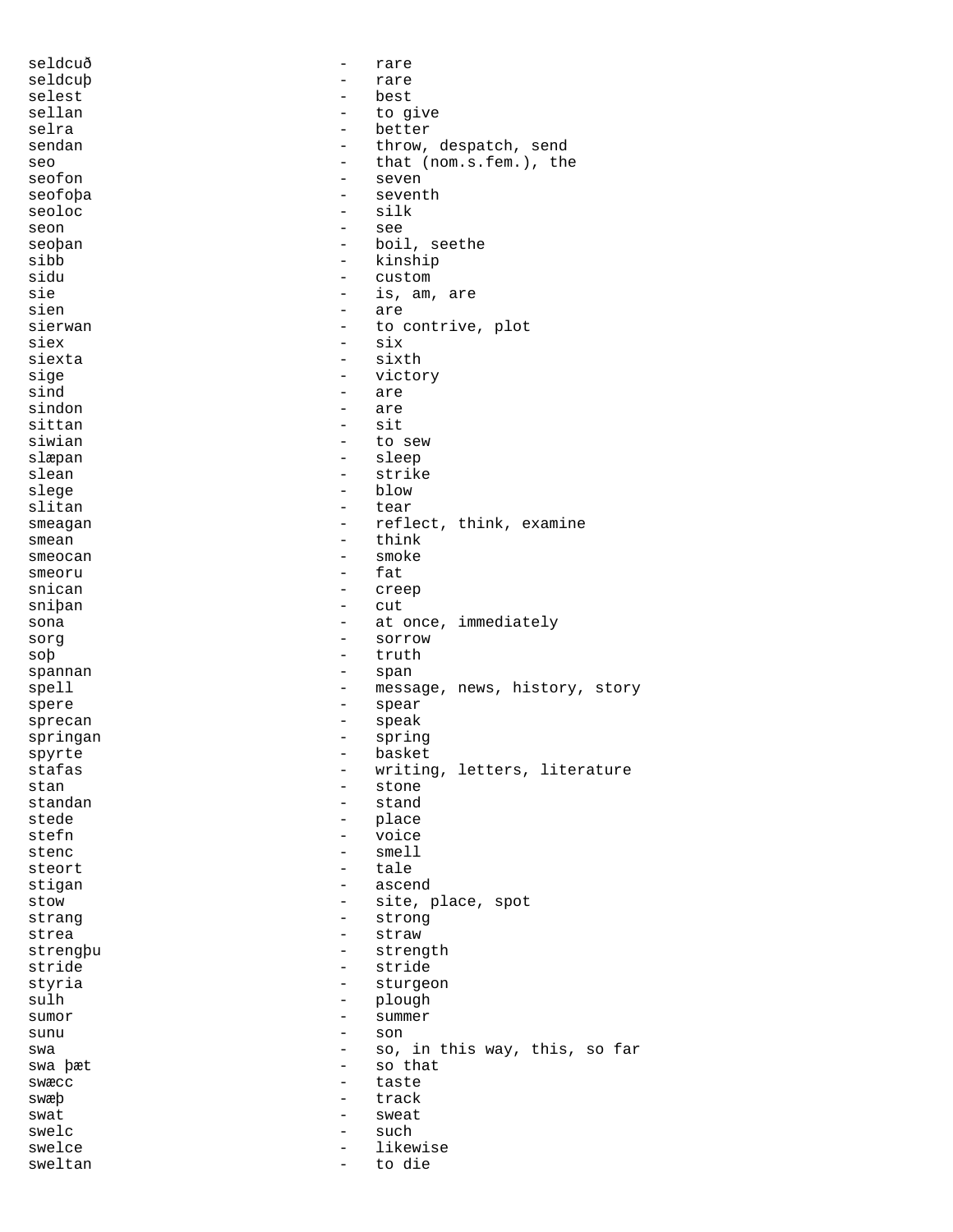| sweora        | $\overline{\phantom{a}}$ | neck                          |
|---------------|--------------------------|-------------------------------|
| sweord        | -                        | sword                         |
| sweostor      |                          | sister                        |
| sweotol       | -                        | clear                         |
| swerian       |                          | swear                         |
| swican        | $\overline{\phantom{a}}$ | deceive                       |
| swicdom       | $\qquad \qquad -$        | treachery                     |
| swice         | $\qquad \qquad -$        | smel1                         |
| swicol        |                          | treacherous                   |
| swiðe         | $\overline{\phantom{m}}$ | very much                     |
|               | $\qquad \qquad -$        | swim                          |
| swimman       | $\overline{\phantom{a}}$ | toil                          |
| swincan       |                          |                               |
| swingan       |                          | beat                          |
| swip          | $\overline{\phantom{a}}$ | mighty                        |
| swipost       | $\overline{\phantom{0}}$ | most, especially              |
| swyðe         | $\overline{\phantom{a}}$ | very much                     |
| sylf          | $\overline{\phantom{a}}$ | self                          |
| ta            | $\overline{\phantom{0}}$ | toe                           |
| tacen         | $\qquad \qquad -$        | sign                          |
| talu          | $\overline{\phantom{a}}$ | tale                          |
| temman        | $\overline{\phantom{0}}$ | tame                          |
| teon          | $\overline{\phantom{0}}$ | draw                          |
| teona         | $\overline{\phantom{a}}$ | injury                        |
| teoru         | $\qquad \qquad -$        | tar                           |
| teopa         | $\qquad \qquad -$        | tenth                         |
|               |                          |                               |
| þa            |                          | the, when, then, those (acc.s |
| <b>b</b> æm   | $\equiv$                 | to those, to the, to that     |
| þæra          | $\qquad \qquad -$        | of the, of those              |
| þæs           | $\qquad \qquad =$        | because, therefore, of the, o |
| þæt           | $\qquad \qquad -$        | so that, that                 |
| þancian       | $\overline{\phantom{a}}$ | thank                         |
| panon         | $\qquad \qquad =$        | thence                        |
| þas           | $\overline{\phantom{a}}$ | this, these (fem.acc.s. nom.a |
| þe            | -                        | than, which, that, who, when  |
| þeah          | $\overline{\phantom{a}}$ | though                        |
| beah be       | $\overline{\phantom{0}}$ | although                      |
| þearf         | $\overline{\phantom{a}}$ | need                          |
| bearle        | $\overline{\phantom{a}}$ | greatly, severely             |
| beaw          | $\overline{\phantom{a}}$ | custom                        |
| beod          | $-$                      | nation, people                |
| peodland      | $-$                      |                               |
|               |                          | inhabited land, country       |
| beos          | $\overline{\phantom{a}}$ | this (fem.nom)                |
| peow          |                          | servant                       |
| bes           | -                        | this                          |
| þicgan        | $\overline{\phantom{0}}$ | receive                       |
| pider         |                          | whither                       |
| þin           | $\overline{\phantom{a}}$ | of you, thine, your           |
| þis           | $\overline{\phantom{0}}$ | this (neuter nom.acc.)        |
| þisne         | $\overline{\phantom{0}}$ | this (acc.s.masc.)            |
| þissa         | $\overline{\phantom{0}}$ | of these                      |
| pisse         | $\qquad \qquad -$        | to this(fem), of this (fem)   |
| bisses        | $\overline{\phantom{0}}$ | of this (neuter, masc.)       |
| <b>pissum</b> | $\qquad \qquad =$        | to t, to this (neuter, masc.) |
| polian        | $\equiv$                 | suffer                        |
| bonanweard    | $\qquad \qquad -$        | on the way thence             |
|               |                          |                               |
| bone          | $\overline{\phantom{0}}$ | the, that (acc.s. masc.)      |
| bonne  bonne  | $-$                      | when  then                    |
| brean         | $\equiv$                 | afflict                       |
| pridda        | $\overline{\phantom{0}}$ | third                         |
| þrie          | $\overline{\phantom{0}}$ | three                         |
| pritig        | $\equiv$                 | thirty                        |
| prowung       | $\overline{\phantom{0}}$ | suffering                     |
| þu            | $\overline{\phantom{0}}$ | you                           |
| bu wære       | $\overline{\phantom{a}}$ | you were                      |
| þurh          | $-$                      | through, by                   |
| busend        | $\sim$                   | thousand                      |
| bwang         | $ \,$                    | thong                         |
| þу            | $\overline{\phantom{0}}$ | therefore                     |
|               |                          |                               |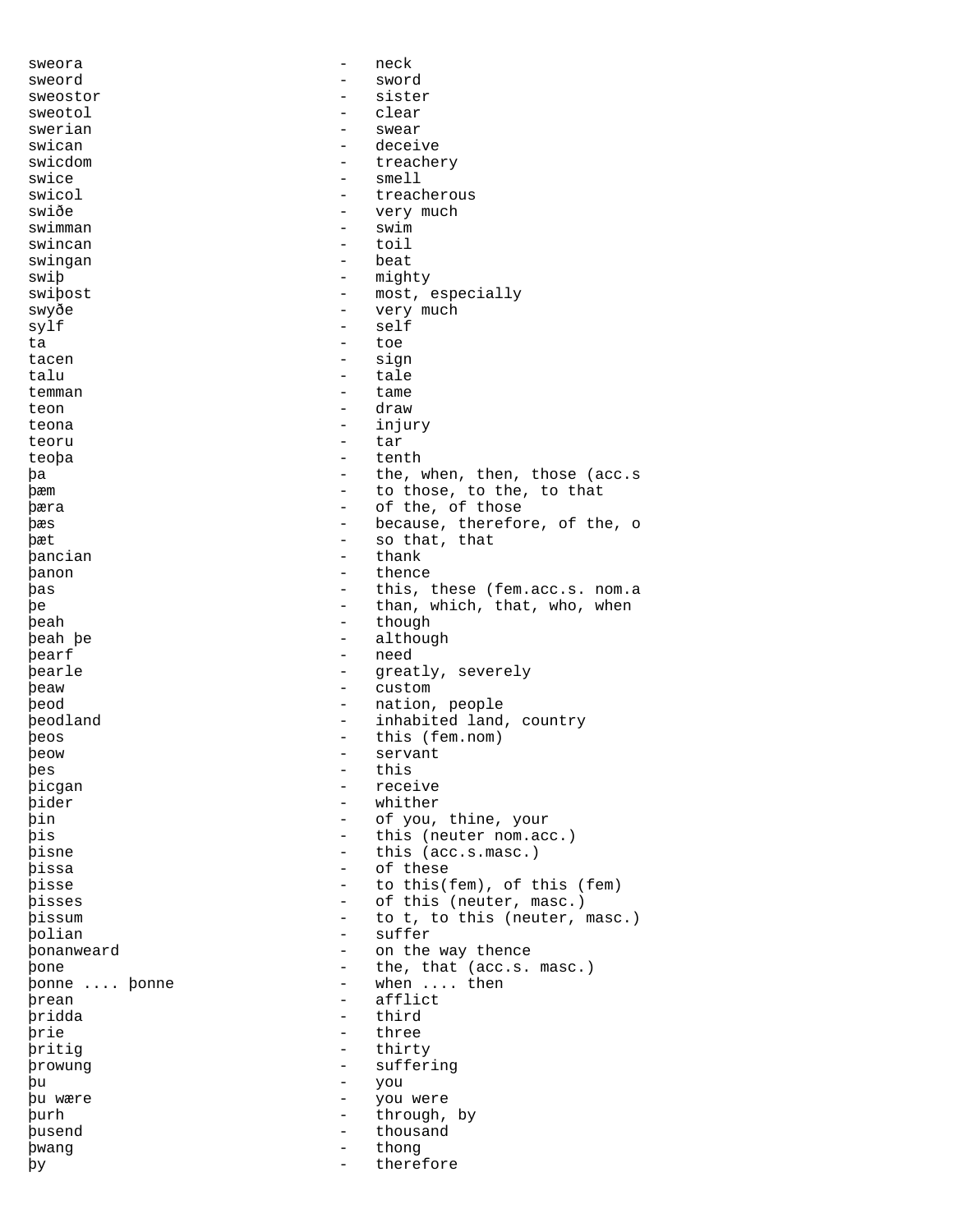þy læs þe - lest tien en de beste behalfte behalfte behalfte behalfte behalfte behalfte behalfte behalfte behalfte behalfte beh til a good<br>to the to the to to to the contract of the to the top of the to the top of the top of the top of the top of the top of the top o tobrytan tol - tool tredan - tread triewan - trust trum - firm - firm - firm - firm - firm - firm - firm - firm - firm - firm - firm - firm - firm - firm - firm - firm - firm - firm - firm - firm - firm - firm - firm - firm - firm - firm - firm - firm - firm - firm - firm tunge - tongue tungol - star tuwa - twice twegen  $-$  two twentig  $-$  twenty tweo - doubt tweon - doubt underbaec - behind<br>uneabe - with di unstille - moving veofod - altar wæg - wall wæpen - weapon - weapon wæron - were wæs - was wast/witon  $we$ <br>  $w = 2$ <br>  $w = 2$ <br>  $w = 2$ <br>  $w = 2$ <br>  $w = 2$ wea - woe weald  $\qquad \qquad -$  forest wealdan - rule weall  $-$  wall wedd - pledge welig - rich weorpan wepan - weep<br>wer - man wer - man werod - troop wesan behavior and the behavior of the behavior of the behavior of the behavior of the behavior of the behavior wesende - being westen - desert wic  $-$  camp wicing  $-$  pirate wicu - week

þy ilcan dæge - on the same day þy...þy - the...the (with comaparative) þystro - darkness id - darkness - darkness - darkness - darkness - darkness - darkness - darkness - darkness tid - hour, time<br>tien - ten - ten to þam þæt  $-$  to the end that to þi ... þæt - to this end... that to brvtan - crush treow - faithtree treowan - be confident, believe trumian - grow strong<br>tunge - tongue - vulture unc  $\qquad \qquad -$  us two. to us two uncer - of us two, our uneaþe - with difficulty<br>ungemetlice - immensely immensely ungesælig - unhappy - unawares ure - ours, our us - to us, us - breeches wære - you were (s.) wærscipe - prudence waestme - result, fruit<br>wast/witon - know  $\quad$  -  $\quad$  know/knows  $\quad$  -  $\quad$  know/knows  $\quad$ wealh - foreigner - benevolence<br>- expectation wen - expectation - become<br>- throw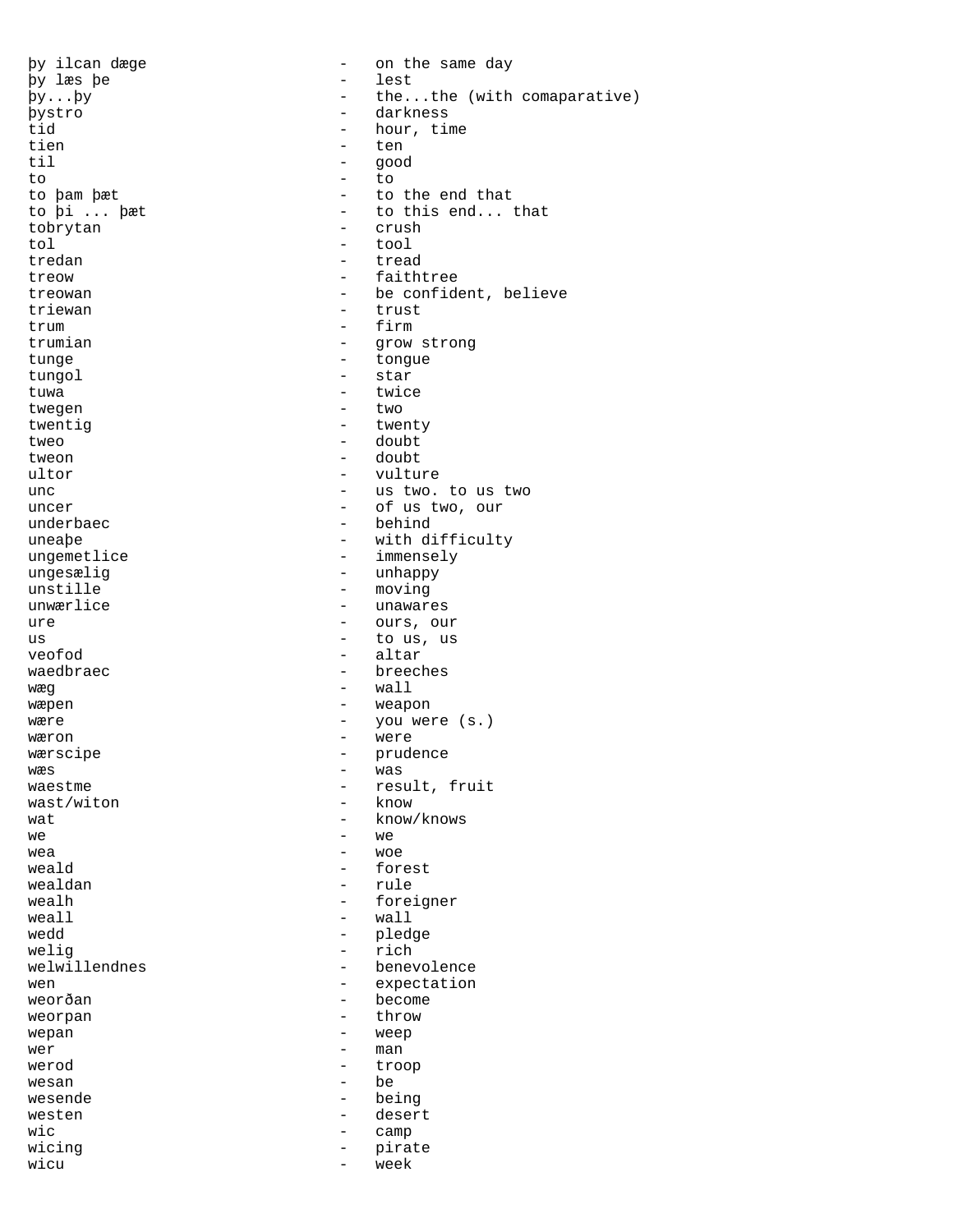wide  $-$  widely wifmann - woman - woman - woman - woman - woman - woman - woman - woman - woman - woman - woman - woman - woman - woman - woman - woman - woman - woman - woman - woman - woman - woman - woman - woman - woman - woman - woma be willing wilnian - desire win - wine windan - wind wine - friend<br>winnan - fight - fight winnan - fight<br>winter - winter - winter winter - winter wisian - show - show<br>wissung - quid - guidance<br>- knew wiste/wisten - knew<br>wiste/wistest/wiston - knew wiste/wistest/wiston wit  $-$  we two wite  $-$  knows, know, punishment<br>witen  $-$  know witen  $\begin{array}{ccc} - &$  know witende  $\end{array}$  - know  $\begin{array}{ccc} - &$  know witende  $\begin{array}{ccc} - & \text{known} \\ \text{within} \end{array}$ witnian - lament wlætta - nauseating substance<br>wlite - heauty wlite - beauty wlitig  $\begin{array}{ccc} \text{wality} & - & \text{bcautiful} \\ \text{wod} & - & \text{mad} \end{array}$ wod - mad woruld - world wrecan  $\overline{\phantom{a}}$  avenge wringan - wring writan - write, pass on in writing writere  $\frac{1}{2}$  writer  $\frac{1}{2}$  writer wudu - wood<br>wuldor - alor wuldor - glory  $\begin{array}{cccc}\text{wulf} & - & \text{wolf} & -\\ \text{wundur} & - & \text{wond} & -\\ \end{array}$ wundur - wonder dwell wunung dwelling - dwelling wuton  $\overline{\phantom{a}}$  - let us  $\overline{\phantom{a}}$  - let us wynn - joy wyrd - fate wyrm - worm wyrt  $-$  herb, vegetable, plant wyrtgemang  $-$  mixture of spice and herbs yfel - evil yfelnes - wickedness ylde - men ylfe - elves - about<br>- ever a - ever abacan - bake - compel, take a toll abæran - disclose - summon, convoke abarian - disclose abbod - abbot abbodesse - abbess abbodrice - abbacy abbudisse - abbess abeat - beat, strike<br>abeatan - beat strike abeatan - beat, strike - beat, strike - beat, strike - beat, strike - beat, strike - beat, strike - beat, strike - beat, strike - beat, strike - beat, strike - beat, strike - beat, strike - beat, strike - beat, strike - be abecede - alphabet abelgan - anger, offend, irritate<br>abeodan - announce, command, call - announce, command, call out abeornan - take fire<br>aberan - endure subsetsion aberan - endure, suffer, remove<br>aberendlic - bearable - bearable - bearable<br>- burst out aberstan - burst out abidan - wait for, await, remain alive abiddan - demand, pray for, request - silver fir tree abifian - tremble abisgian - occupy, employ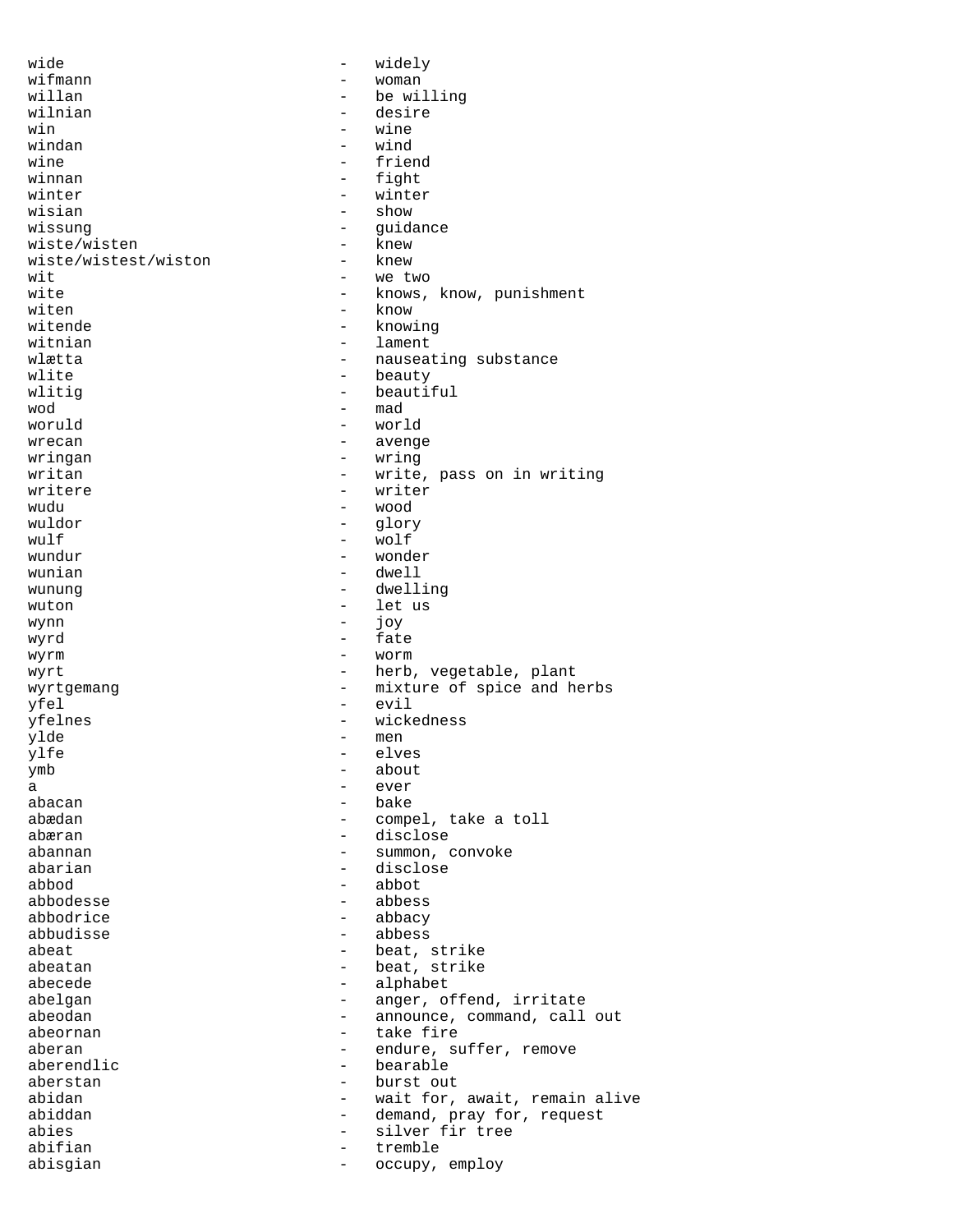abisgung  $\qquad \qquad -$  occupation abitan - devour ablacian - become pale ablæcan - bleach ablæcnes – pallor<br>ablæst – pallor – pallor ablæst - inspired ablendan - blind, put out the eyes of ablendan - bald, bare ablered - bald, bare<br>ablican - bald, bare<br>ablican - shine, qlit - shine, glitter ablindan - make blind ablindian - become blind ablinnan ablinnan - cease, leve off, desist aborgian - borrow - borrow abrecan - take by storm abredwian - kill, fell, lay low abregdan - draw abreotan - destroy, kill abreoþan - fail, decaay, deteriorate<br>abugan - hend turn submit abugan - bend, turn, submit<br>abuton - round about  $\begin{tabular}{lllllllll} \multicolumn{3}{l}{} \multicolumn{3}{l}{} \multicolumn{3}{l}{} \multicolumn{3}{l}{} \multicolumn{3}{l}{} \multicolumn{3}{l}{} \multicolumn{3}{l}{} \multicolumn{3}{l}{} \multicolumn{3}{l}{} \multicolumn{3}{l}{} \multicolumn{3}{l}{} \multicolumn{3}{l}{} \multicolumn{3}{l}{} \multicolumn{3}{l}{} \multicolumn{3}{l}{} \multicolumn{3}{l}{} \multicolumn{3}{l}{} \multicolumn{3}{l}{} \multicolumn{3}{l}{} \multicolumn{3}{l}{} \multicolumn{3}{l$ ac  $\qquad \qquad -$  but, and, oak acennan - bear a child, give birth, bring forth<br>
- birth<br>
- birth acennednyss aceorfan - cut off acerran acertan - turn acigan - call, summon acolian - grow cold acræftan  $\qquad \qquad -$  plan, devise acweccan acwers and the shake shake acwelan - die, perish acwellan - die, perish - kill acwellan - killan - killan - killan - killan - killan - killan - killan - killan - killan - killan - killan - killan - killan - killan - killan - killan - killan - killan - killan - killan - killan - killan - killan - kill acwencan - extinguish, quench acweþan - speak acwincan - vanish acwylman  $ad$  - pyre<br>að - oath að - oath adilegian - destroy adl - disease adlian - be diseased adlig - sick adon - put, take away, expel adræfan - drive out, expel adreogan - pass, spend<br>adrifan - expel.drive adrifan - expel, drive off adrincan - be drowned aðum - son in law, brother in law adwæscan - quench, extinguish<br>  $\overline{x}$  -  $\overline{a}$ æ law æbere - open, notorious æcer - field æcyrf - fragment, wood chips æðele - noble, excellent, famous æðeling - prince æðelu - nobility, descent, family<br>að - hreat breathing æðm - breat, breathing ædre - quickly, forthwith - pious æfæstness - religion æfen - evening æfenglomung - twilight æfengrom - fierce at evening æfenleoht - evening light æfenn - evening æfenræst - evening rest æfenspræc - evening talk æfentid - evening time æfnan - perform, carry out, do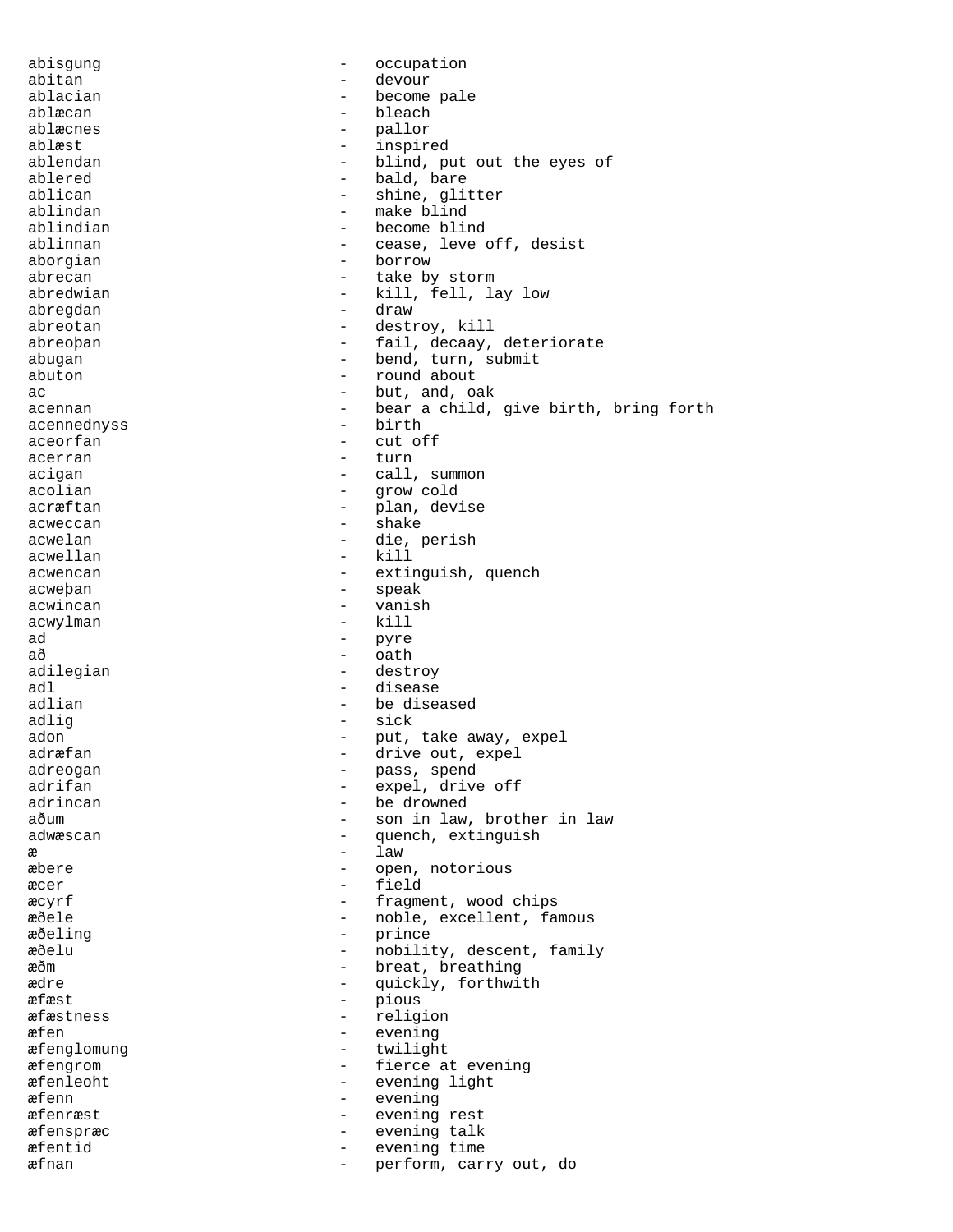æfnung - evening æfre - always æftan  $-$  from behind æfter  $\overline{c}$  after, according to  $\overline{c}$  after, according to  $\overline{c}$ æfter ðy - later var - later var - later var - later var - later var - later var - later var - later var - later var - later var - later var - later var - later var - later var - later var - later var - later var - later v æfterfylgend - successor<br>
æftergenga - successor<br>
- successor æftergenga - successor æfþonca - grudge source of offence æftra  $\frac{1}{2}$  ater æg - egg æghwa - each æghwæðer - either, both, every one æghwælc - each æghwær - everywhere æghwæs - in every respect æghweder - in all directions æghwilc - each, every, any, whoseoever<br>  $\overline{r}$ ægift - repayment æglæca - wretch, monster, demon<br>argber - either, both ægþer  $\begin{array}{ccccccc}\n \text{ægper} & & & - & \text{either, both} \\
 \text{ægper ge} & \dots & \text{ge} & & - & \text{both} & \dots & \text{and}\n \end{array}$ - both  $\ldots$  and ægweard - shore watch ægylde - unpaid for, getting no wergild æht  $\begin{array}{ccc} e & - & - \\ - & e & - \end{array}$  property, possessions and  $\begin{array}{ccc} - & - & - \\ - & e & - \end{array}$ - each, every ælce geare  $\qquad \qquad$  - every year æled - fire æledleoma - firebrand ælfremed - foreign, strange<br>
alic - legal, pertaining ælic - legal, pertaining to the law<br>
almesgeorn - charitable - charitable - charitable<br>- charity ælmesgifu - charity - charity - charity - charity - charity - charity - charity - charity - charity - charity ælmesriht - duty to give charity<br>
ælmesse - alms - alms ælmihtig  $\qquad \qquad -$  almighty ælwiht - monster æmenne - deserted æmetta - leisure æmette - ant æmettig – empty æminde - forgetfulness æmtig – empty<br>ane – once æne - once<br>
ænig - anv ænig - any - excellent æppel - apple æppelfealu - bay coloured ær  $\begin{array}{cccc} \texttt{ex} & \texttt{ex} \\ \texttt{ex} & \texttt{bem} \end{array}$  before, early - before ær þam  $-$  previously ær þon - until before ærcebiscop - srchbishop ærdæg - early dawn ærende - errand<br>ærendgewrit - letter ærendgewrit - letter arrendraga ærendraca - messenger ærest - first ærfæder en medlemmer en medlemmer forefather ærgestreon - ancient treasure ærgeweorc - ancient work ærgod - ancient good ærist - resurrection ærn en medlemmens og en medlemmens og en medlemmens og en medlemmens og en medlemmens og en medlemmens og en m ærnan - gallop ærnemergen - early morning æror - earlier, former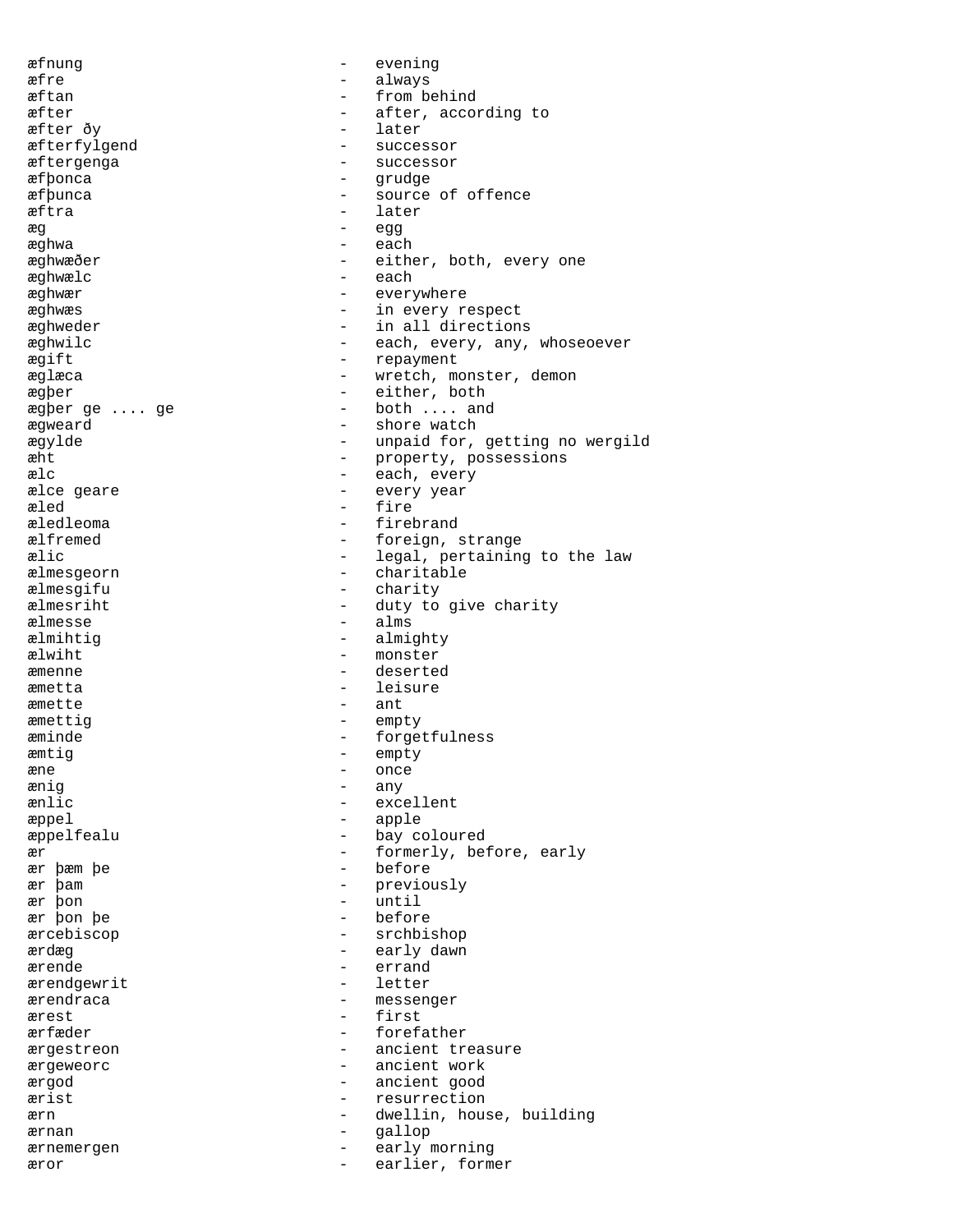ærra - former ærur - formerly ærwela - ancient wealth æs  $-$  bait, food, carrion æsc  $-$  ash tree, axe æschere - Viking army<br>
æscholt - spear of as æscholt - spear of ash-wood æscwiga - warrior æstel – book marker<br>
= offence æswic - offence æt  $\begin{array}{ccc}\n & \text{at, from, food} \\
\text{at, in.}\n\end{array}$ æt niehstan ætberan - carry ætberstan - escape ætbregdan - take away, withdraw æteowian - show ætfeallan - fall, fall out ætferian - carry away<br>
atforan - in front of ætforan - in front of<br> *a*tgædere - together ætgædere  $\frac{1}{2}$  atgædere  $\frac{1}{2}$  atgædere  $\frac{1}{2}$  atgædere  $\frac{1}{2}$  atgædere  $\frac{1}{2}$  atgædere  $\frac{1}{2}$  at  $\frac{1}{2}$  and  $\frac{1}{2}$  at  $\frac{1}{2}$  and  $\frac{1}{2}$  and  $\frac{1}{2}$  and  $\frac{1}{2}$  and  $\frac{1}{2}$  and  $\frac{1}{2}$ ætgædre - together ætgifan - give ætgræpe - seizing æþelboren - noble born æþele - noble, excellent æþeling - prince æþelo - noble origin æþelu - nobility, family, descent æthleapan - escape, run away æþryt - tedious<br>
ætliggan - lie idle ætlicgan - lie idle ætreccan - deprive of ætren - poisonous ætrihte - almost, near ætsacan - deny ætsamne - together ætsomne - together ætspyrning - offence ætstandan - remain ættren - poisonous<br>ætwindan - escape - escape ætwindan - escape ætwitan - reproach ætywan - display - display<br>
awan - despise æwan - despise æwbreca - adulterer æwbryce - adultery æwerdla - damage æwfest - pious æwielm - fountain  $\overline{a}$  axe  $\overline{a}$ afaran  $\qquad \qquad$  - go away afeallan  $-$  fall down, fall, decay afedan - feed, bring up, nourish afierran  $-$  remove afirran - remove, deprive of aflieman - put to flight<br>afligan - put to flight afligan - put to flight<br>afor - fierce afor  $-$  fierce afremþung - alienation after ðæm - after, later afyhrtan - frighten afylan - defile to fill up, fell afyrht - frightened afysan - drive away, impel ag - have agalan - chant, sound agan external comparent width the possess, own, must, have, go, pass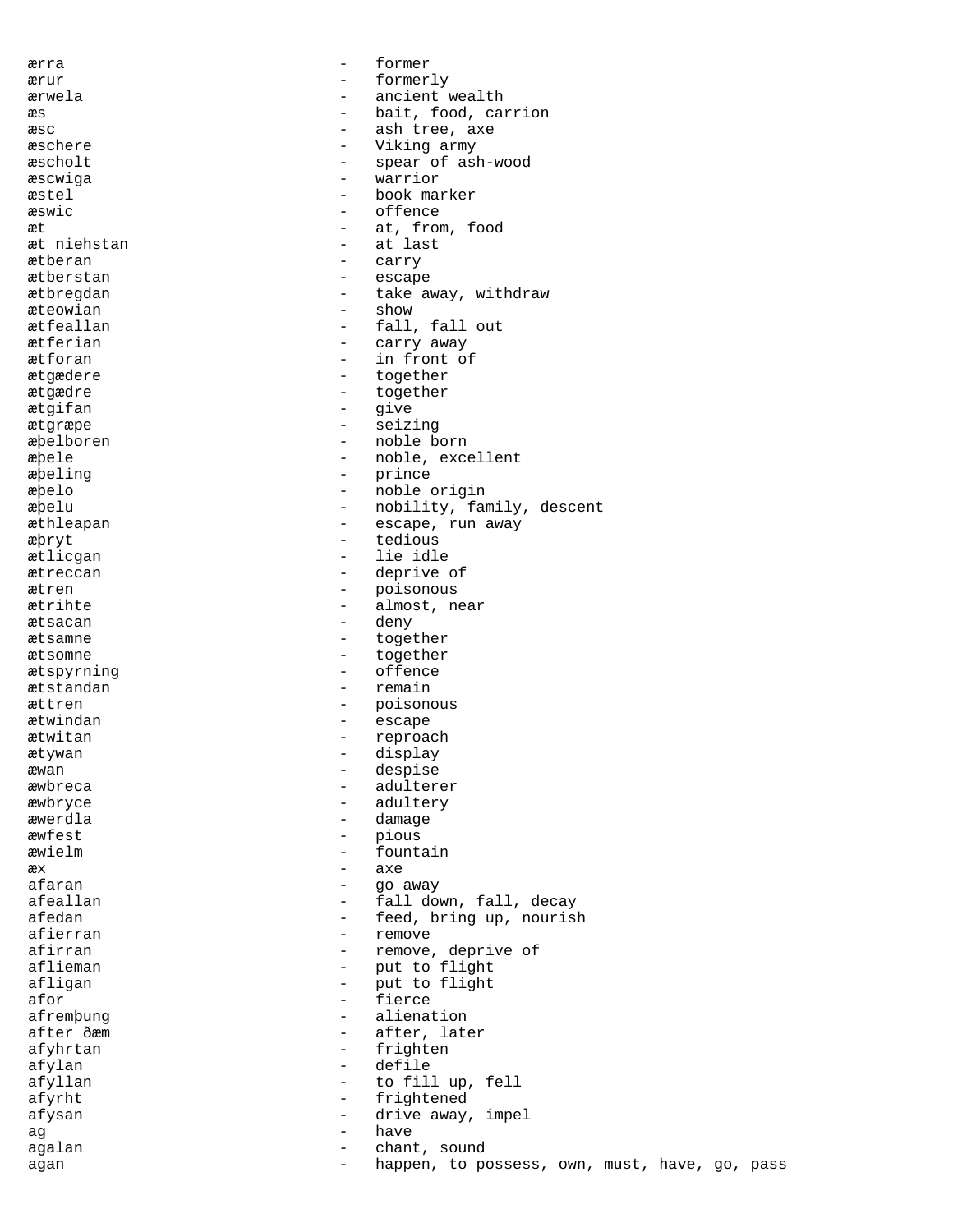agan hira feonda gatu - possess the gate of his enemies agen - own, property agend  $\overline{\phantom{a}}$  - owner, master agendfrea - owner, lord ageotan - pour out agiefan - Group - give up, give, give back agifan - give, render aglæca - monster - monster<br>aglæcwif - monstrou - monstrous woman agon - have agyldan - pay ah - have, has aheawan - cut down ahebban - raise, lift up, wage war ahieldan - incline ahleapan - leap up ahluttrian  $-$  make pure ahon - hang rescue, save ahreosan - fall ahrissan - shake off<br>ahte - had - had ahtes - had  $a$ hton  $a$ ahwær - anywhere ahwar - anywhere ahwerfan - turn away ahyrdan - harden ahyrian - hire - bring away alætan - relinquish alan - grow aldorlice alecgan - lay down, suppress aleogan deny and aleogan aleogan alesniss - redmption<br>alicoan - fail alicgan aliefan - allow aliesan - release, redeem aliesend - redeemer alyfan  $-$  allow  $-$  allow amber - measure ambyre - favourable amerian - purify ametan - mete out, bestow amyrran - mar, injure an an the same, alone, one anbidian - wait, stay<br>ancenned - only headth - only begotten ancra  $-$  hermit, monk and  $-$  and  $-$  and  $-$  and  $$ anda - malice, injury<br>andbidian - wait andbidian - wait andefn - proportion andfenga - receiver, defender andgiet - meaning, understanding<br>andgit<br>andgit - understanding, semse, understanding andgit - understanding, semse, meaning<br>andgitfullice - intelligibly - intelligibly andgytfull - sensible - retribution andlyfen - sustenance andsaca - apostate - apostate - apostate - apostate - apostate - apostate - apostate - apostate - apostate - apostate - apostate - apostate - apostate - apostate - apostate - apostate - apostate - apostate - apostate - apo andswarian andswaru - answer andweard  $\qquad \qquad -$  present, opposite andweorc - material andwlita - face, forehead andwyrdan - answer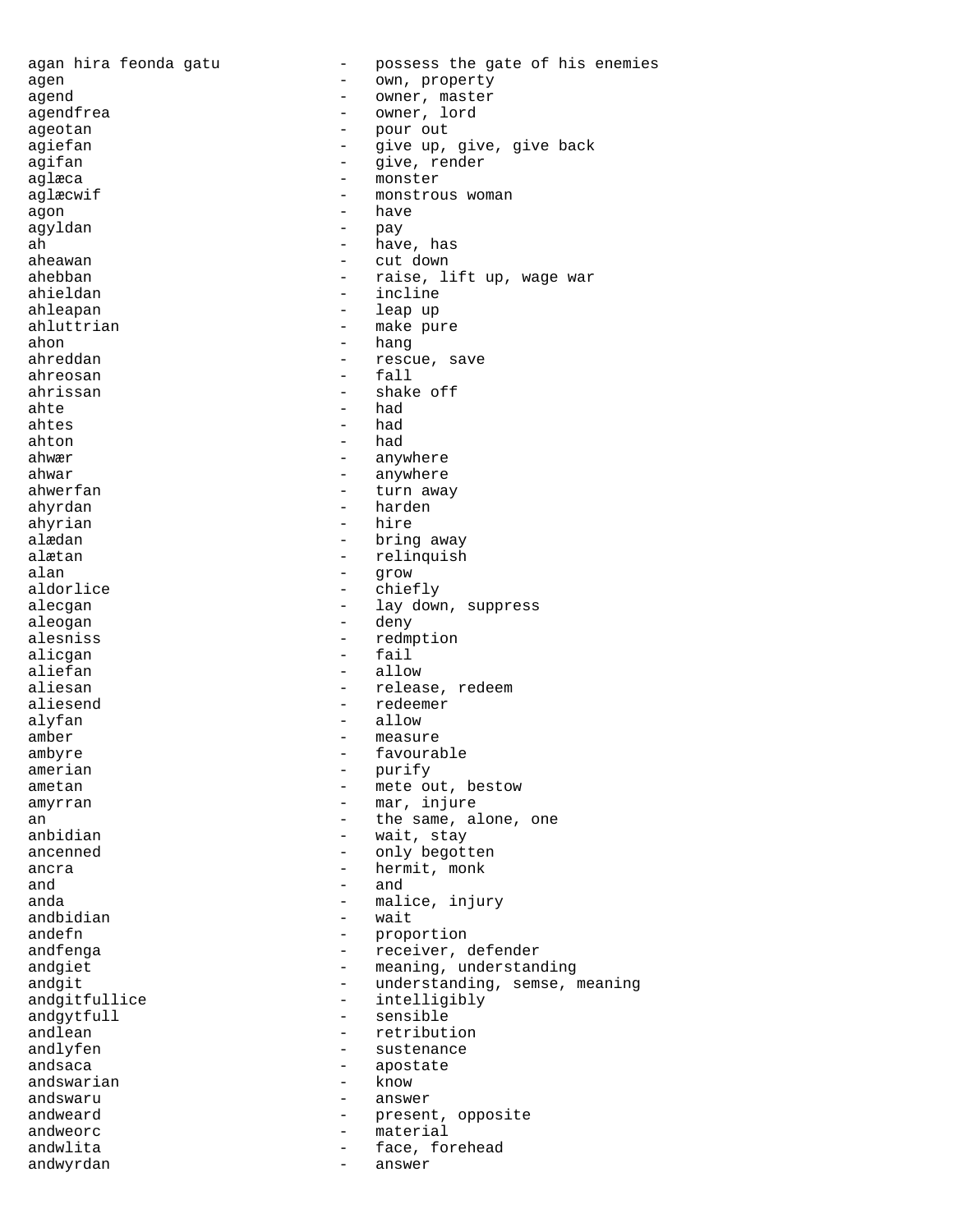anett - solitude anfealdnes - unity, concord<br>anforlætan - abandon anforlætan - abandon<br>anga - anjv st anga  $\qquad \qquad - \qquad \text{only, stimulus, good, solitary}$ Angelþeod - the people of England angenga - solitary, isolated<br>anginn anginn - beginning<br>angsumlige - painfully angsumlice - painfully<br>angsumpyss angsumnyss - pain anhaga - recluse anhydig  $-$  resoute, firm, constant aninga - at once anlipig  $-$  single, individual anmod - resolute ann - grant anpæþ - narrow path anra gehwelc  $-$  everyone anræd - resolute - lonely wanderer ansund - whole, undamaged, sound ansundran - severally - Antichrist<br>- fear anbracian anum - alone anunga - at once, immediately, by all means anwealda - ruler, god anwedd - pledge, security<br>anwig anwig - duel anwille - obstinate anwillice  $\overline{a}$  - obstinately<br>anwilnes - self will anwilnes - self will, obstinacy<br>anwloh - fruitful anwloh - fruitful apæcan - seduce apinsian - weigh, ponder apostata - apostate apostol - apostle appel - apple - apple tree apyffan - exhale apytan - put out eyes<br>ar - conner merci ar external copper, mercy, honour, property, oar, messenger aræcan - reach, get at aræd - reach, get at aræd - reach, get at aræd - reach, get at aræd - reach aræd - reach aræd - fixed, welfare - appoint, prepare arædnes - condition aræfan - set free aræfnan - carry out, accomplish aræfniendlic - endurable aræman - raise, elevate aræran - raise up arasian - lay open, search out, correct arcebiscop - archbishop<br>ardlice - archbishop<br>- muickly ardlice - quickly areccean - translate - make reaady, provide, find<br>- cheer gladden aretan - cheer, gladden<br>
arfæst - merciful arfæst - merciful - mercifully arfæstniss - piety, mercy, virtue arian  $-$  spare, pardon, honour ariht - properly<br>arisan - arise arisan - arise arleas - impious arleaslice - impiously<br>arlice - honourable arlice - honourably arodlice - quickly arsape - verdigris arstaf - support, assistance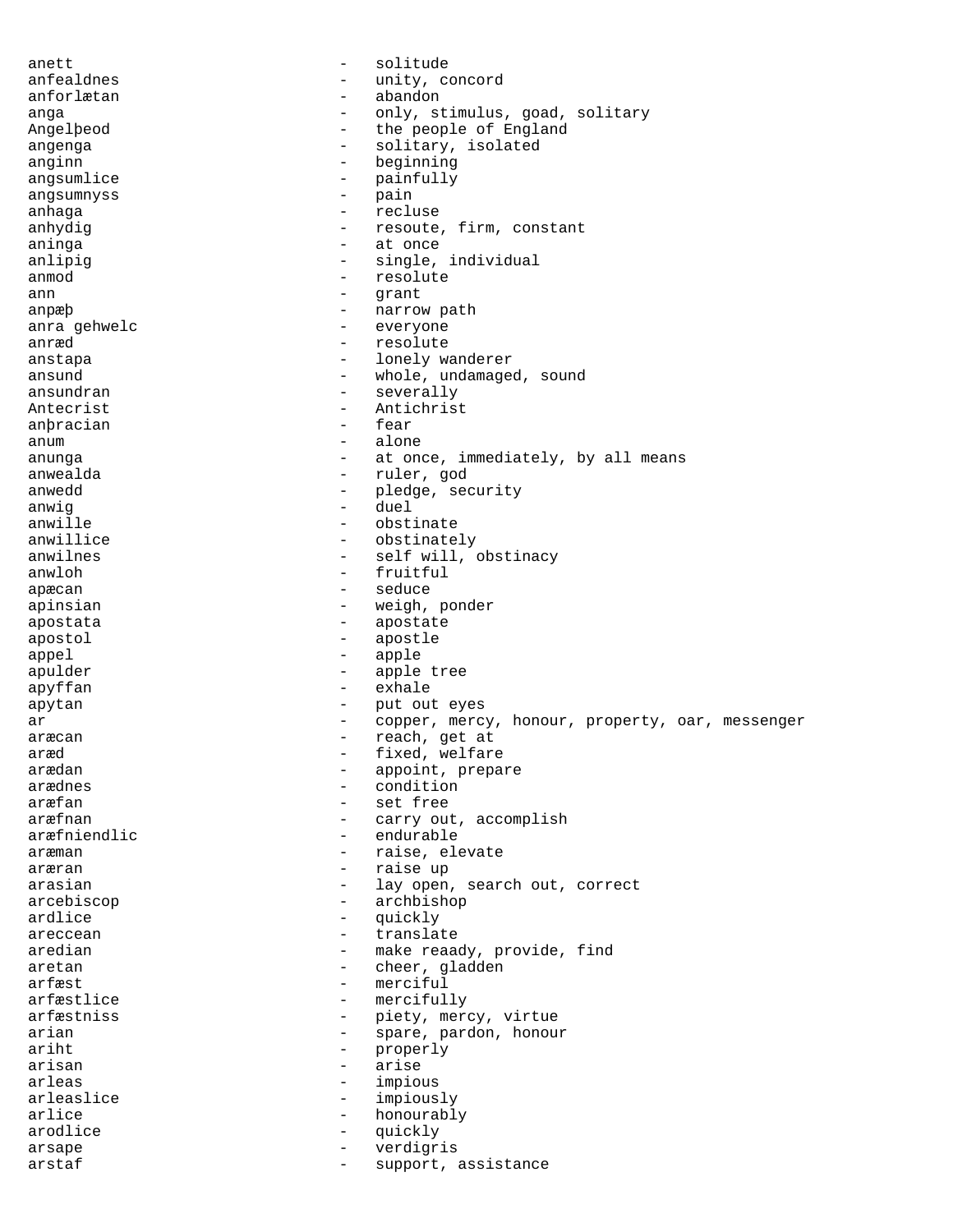arung arung - honour, respect arwearð - honourable arweorðlic - venerable, honourable arweorðlice - with honour, kindly arwurþ - venerable ascacan asceadan - separate ascerpan - sharpen  $\overline{\text{a}}$ scian  $\overline{\text{a}}$ ascreadian - prune ascufan - launch - launch ascunian - avoid asecgan - say, tell asellan  $-$  give away asetnes - institute, law asettan - place asigan - sink, decline<br>asingan - sing - sing asingan - singan - singan - singan - singan - singan - singan - singan - singan - singan - singan - singan - singan - singan - singan - singan - singan - singan - singan - singan - singan - singan - singan - singan - singa asittan - run aground - slip asmeagan extraordinate the investigate asmiþian - forge asolcenness - laziness aspendan aspendan - spend aspringan - spring up aspryttan - bring forth ast - kiln astandan - stand up astandennes - perseverance - place astigan - mount, ascend<br>astigend - mount, ascend<br>- rider - rider astipian - become strong astreccan - stretch out astyrian extensive the move, agitate asucan - suck, drain, consume asundrian - separate aswebban - kill aswefecian - eradicate aswerian - swear - swear aswindan  $-$  waste away atæsan - injure ate - oats count up, explain ateon - draw, entice<br>ateorian - draw, entice - fail aþ - oath abbrice - breaking an oath aþencan - devise abencean - contrive aþenenes - extension aþenian - extend aþeodan - remove, separate aþumswerian - son in law and father in law<br>abwean - wash - wash aþwean - wash - wash - wash - wash - wash - wash - wash - wash - wash - wash - wash - wash - wash - wash - wash atimbran - buildings and buildings at a building  $\frac{1}{2}$ atol - dire atolian - disfigure<br>atolic - dire, term - dire, terrible atreddan - examine attor - poison attorsceaða - poisonous enemy atydran - procreate<br>awacan - awake - awake awacan - awake awacian - decline, grow weak awægan - annul aweallan  $-$  well up aweaxan - grow up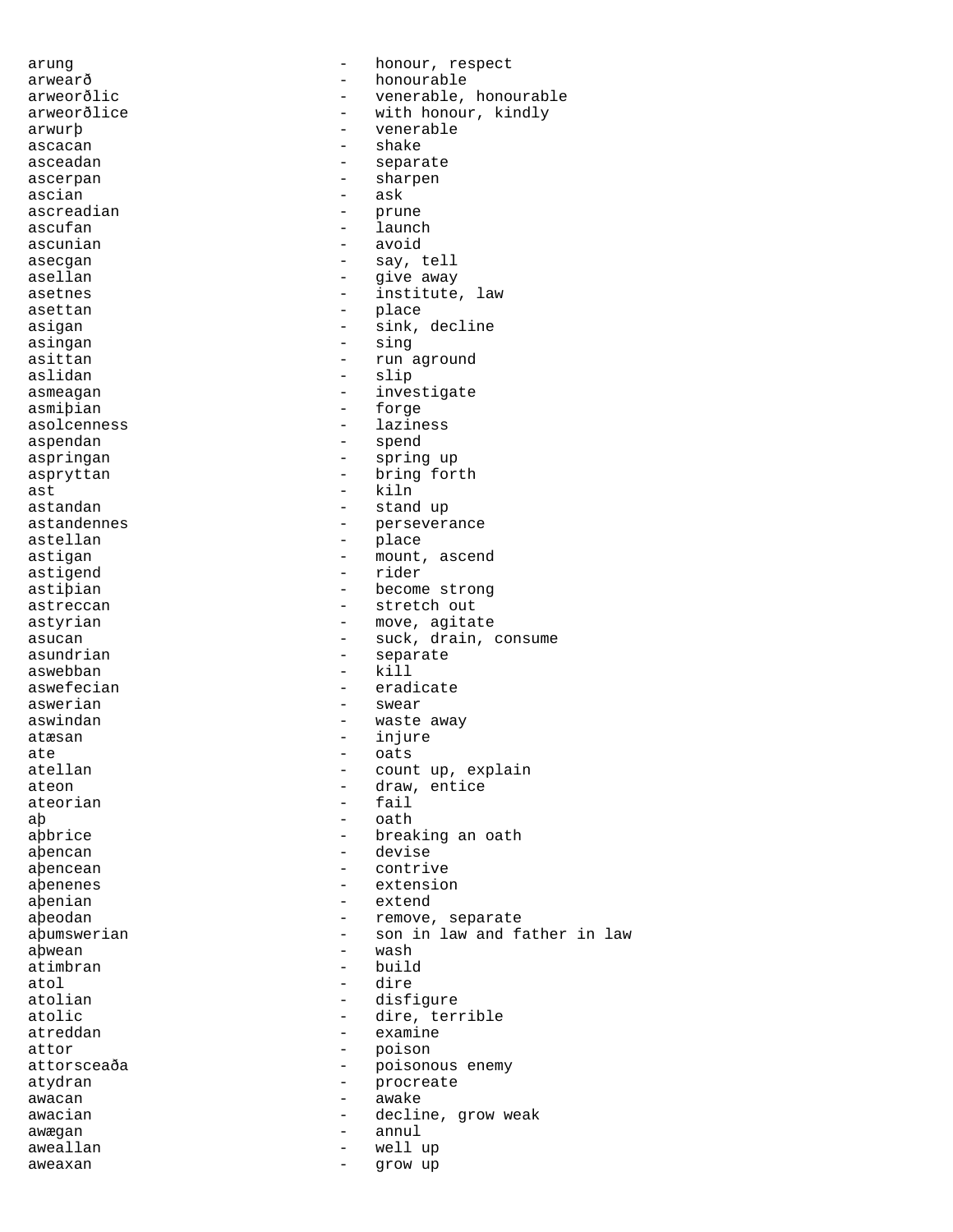aweccan awake, incite awefan - weave aweg  $-$  away awegewiten - departed - turn, alter, translate aweorpan - cast away, remove awestan - cast away, remove awestan - cast away, remove - lay waste<br>- Gurse dan awiergan - curse, damn<br>awiglige awiglice  $\begin{array}{ccc}\n\text{awight} & - & \text{in single combat, in a duel} \\
\text{awiht} & - & \text{awihina}\n\end{array}$ awiht - anything awildian  $-$  become wild awrecan - avenge, drive out<br>awritan - write write down awritan  $-$  write, write down, compose awyrgan - curse awyrgedlic - abominable - abominable - axian - ask axian - ask ba - both - waited, expectation<br>- port bæacbord - port bæc - back bæcere - baker bæd - asked bæð - bath bæddel - effeminate male bædon - asked, prayed - fire, flame bælc - pride - pride - pride - pride - bale fire - bale fine - bale - bale - bale - bale - bale - bale - bale - bale - bale - bale - bale - bale - bale - bale - bale - bale - bale - bale - bale - bale - bale - bale - bale bælfyr - bale fire bælstede - - - - - - - - - - - - place of a funeral pyre bælwudu - wood for a funeral pyre bæmett - buming<br>bændan - bind bændan - bind bær - bare bæran - behave, conduct oneself<br>
bærnan - kindle, burn - kindle, burn bærnett - burning bæron – bore<br>hætan – hrid bætan - bridle bæþ - bath baldlice - boldly balsam - balsam ban - bone bana - killer<br>banbeorge - creave banbeorge - greaves bancofa - body banfag - adorned with bonework<br>banfatu - body, corpse - body, corpse<br>- vertebra banhringas - vertebra banhus - body, chest<br>
banlocan - ioint. limb banlocan - joint, limb bannan - summon banweorc **banwere** - manslaughter, murder bar - wildboar bat  $-$  boat, bit baþian - bathe - bathe - bathe - bathe - bathe - bathe - bathe - bathe - bathe - bathe - bathe - bathe - bathe - bathe - bathe - bathe - bathe - bathe - bathe - bathe - bathe - bathe - bathe - bathe - bathe - bathe - bathe batweard  $\begin{array}{ccc} \text{b} & - & \text{shop's watchman} \\ \text{be} & - & \text{about} & \text{by} & \text{near} \end{array}$ be  $\begin{array}{cccc}\n\text{be} & - & \text{about, by, near, on, through} \\
\text{be } \delta \text{cm} & - & \text{thereon}\n\end{array}$ be ðæm - thereon - south of<br>- as be þam þe - as beacen - bei beacen beacen - beacon, sign, token beacnian - indicate<br>headu - hattle beadu - battle beaducaf - battle beaducaf - battle beaducaf - battle - bold in the beadule of the beadule of the bold in the beadule of the beadule of the beadule of the beadule of the beadule of the beadule of the beadule - bold in battle beaducræft - skill in war beaducwealm - violent death beadugrima - helmet - helmet beaduhrægl <br/> - coat of mail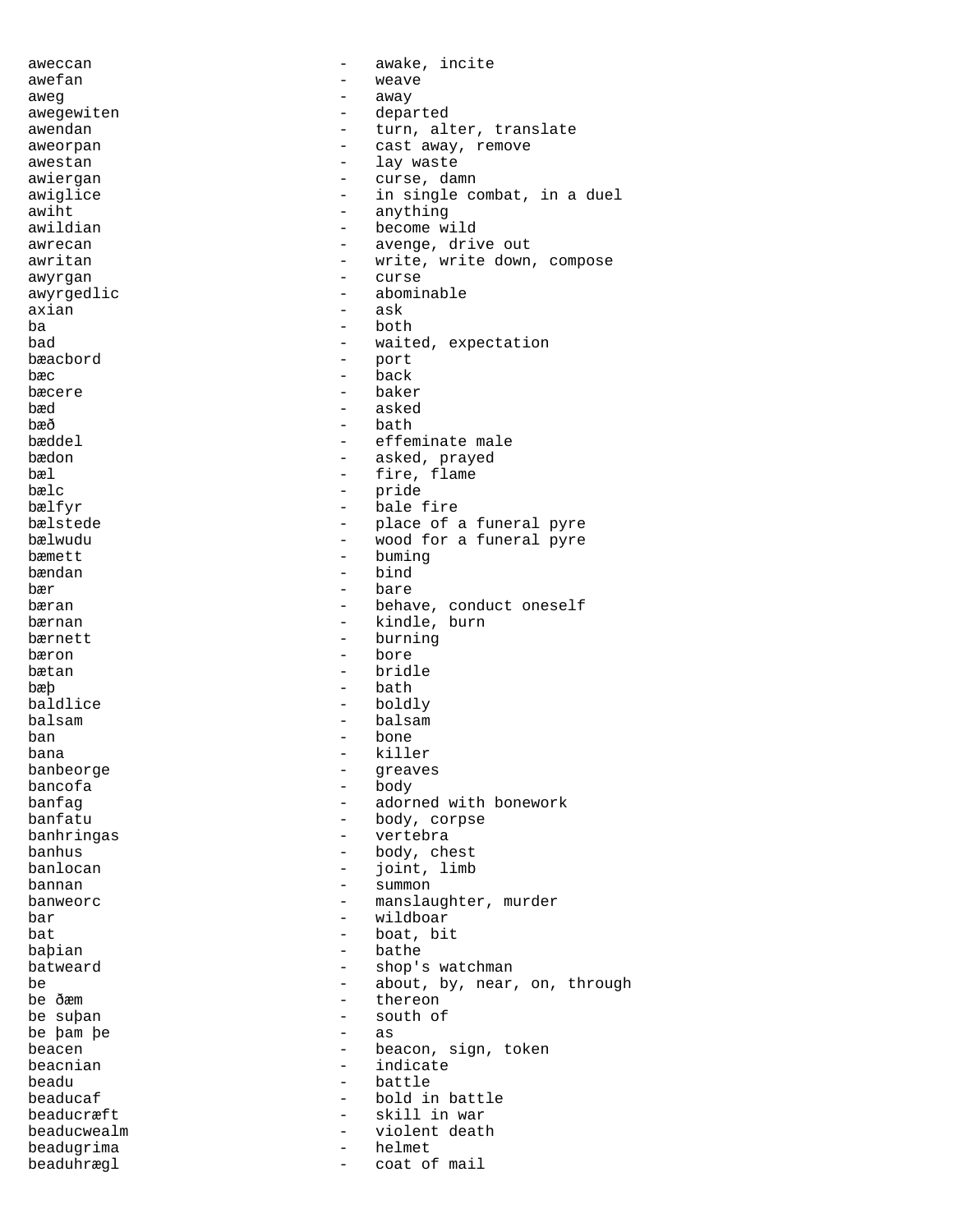| beadulac<br>$\qquad \qquad -$            | battle                                         |
|------------------------------------------|------------------------------------------------|
| beaduleoma<br>$\qquad \qquad -$          | sword                                          |
| beadumægen<br>$\overline{\phantom{0}}$   | battle strength                                |
| beadumece<br>$\qquad \qquad -$           | sword                                          |
| beaduscearp<br>$-$                       | keen in battle                                 |
| beaduscrud<br>$\qquad \qquad -$          | coat of mail                                   |
| beadusearo<br>$\qquad \qquad -$          | war equipment                                  |
| beæftan                                  | behind                                         |
| beaq<br>$\overline{\phantom{0}}$         | ring                                           |
| $\overline{\phantom{0}}$                 | ring giver                                     |
| beaggifa                                 |                                                |
| beaghord<br>$-$                          | ring hoard                                     |
| beaghroden<br>$-$                        | adorned with rings                             |
| beald<br>$-$                             | bold                                           |
| bealdor<br>$-$                           | master, lord                                   |
| bealu<br>$-$                             | harm, injury, malice                           |
| bealucwealm<br>$-$                       | violent death                                  |
| bealuhycgende<br>$-$                     | thinking to do mischief                        |
| bealunið<br>$\overline{\phantom{0}}$     | malice                                         |
| beam<br>$\qquad \qquad -$                | tree, beam                                     |
| bearhtm<br>$\overline{\phantom{0}}$      | din                                            |
| bearm<br>$-$                             |                                                |
|                                          | lap, bosom                                     |
| bearn<br>$-$                             | child                                          |
| bearngebyrda<br>$\overline{\phantom{0}}$ | child-bearing                                  |
| bearnmyrþa<br>$-$                        | infanticide                                    |
| bearu<br>$\qquad \qquad -$               | grove                                          |
| beatan<br>$-$                            | beat                                           |
| bebead<br>$\overline{\phantom{0}}$       | command                                        |
| bebeodan<br>$-$                          | order, command                                 |
| bebeorgan<br>$-$                         | defend                                         |
| bebod<br>$\overline{\phantom{0}}$        | command                                        |
|                                          |                                                |
| bebycgan<br>$\qquad \qquad -$            | sell                                           |
| bebyrgan<br>$\qquad \qquad -$            | bury                                           |
| bebyrignyss                              | burial                                         |
| bec<br>$-$                               | books                                          |
| beceorfan<br>$\overline{\phantom{0}}$    | cut off                                        |
| beclyppan<br>$-$                         | embrace                                        |
| beclysan<br>$-$                          | imprison                                       |
| becuman<br>$-$                           | arrive, come                                   |
| becweþan<br>$\overline{\phantom{0}}$     | bequeath                                       |
| $-$                                      | betray                                         |
| becyrran                                 |                                                |
| bed<br>$\qquad \qquad -$                 | bed, prayer                                    |
| bedælan<br>$\overline{\phantom{0}}$      | deprive of                                     |
| hedd<br>$ -$                             | bed                                            |
| bedecian<br>$\overline{\phantom{a}}$     | beg                                            |
| bedelfan                                 | bury                                           |
| bediglian<br>$\overline{\phantom{0}}$    | conceal                                        |
| bedreosan<br>$\overline{\phantom{0}}$    | deprive of                                     |
| bedrifan<br>$\overline{\phantom{0}}$     | drive, sprinkle                                |
| bedyrnan<br>$\overline{\phantom{0}}$     | conceal                                        |
| beebbian                                 | strand                                         |
|                                          |                                                |
| befæstan<br>$\qquad \qquad -$            | entrust, commit                                |
| befaldan<br>$\overline{\phantom{0}}$     | fold                                           |
| befeallan<br>$\overline{\phantom{0}}$    | fall                                           |
| befeolan                                 | apply oneself to                               |
| befon<br>$\qquad \qquad -$               | seize, encompass                               |
| beforan<br>$\overline{\phantom{0}}$      | before                                         |
| befreon<br>$\qquad \qquad -$             | free                                           |
| befrinan<br>$\overline{\phantom{0}}$     | inquire                                        |
| began<br>$\overline{\phantom{0}}$        | practise, surround, cultivate, occupy          |
| begang<br>$-$                            | way, course, extent, region, exercise, service |
|                                          |                                                |
| begeat<br>$-$                            | attainment, property                           |
| begen<br>$\qquad \qquad -$               | both                                           |
| begeondan<br>$\qquad \qquad -$           | beyond                                         |
| begeotan<br>$\overline{\phantom{0}}$     | cover                                          |
| begietan<br>$\overline{\phantom{0}}$     | get, obtain                                    |
| beginnan<br>$\overline{\phantom{0}}$     | begin                                          |
| begnornian<br>$\overline{\phantom{0}}$   | mourn for                                      |
| begylpan<br>$-$                          | boast                                          |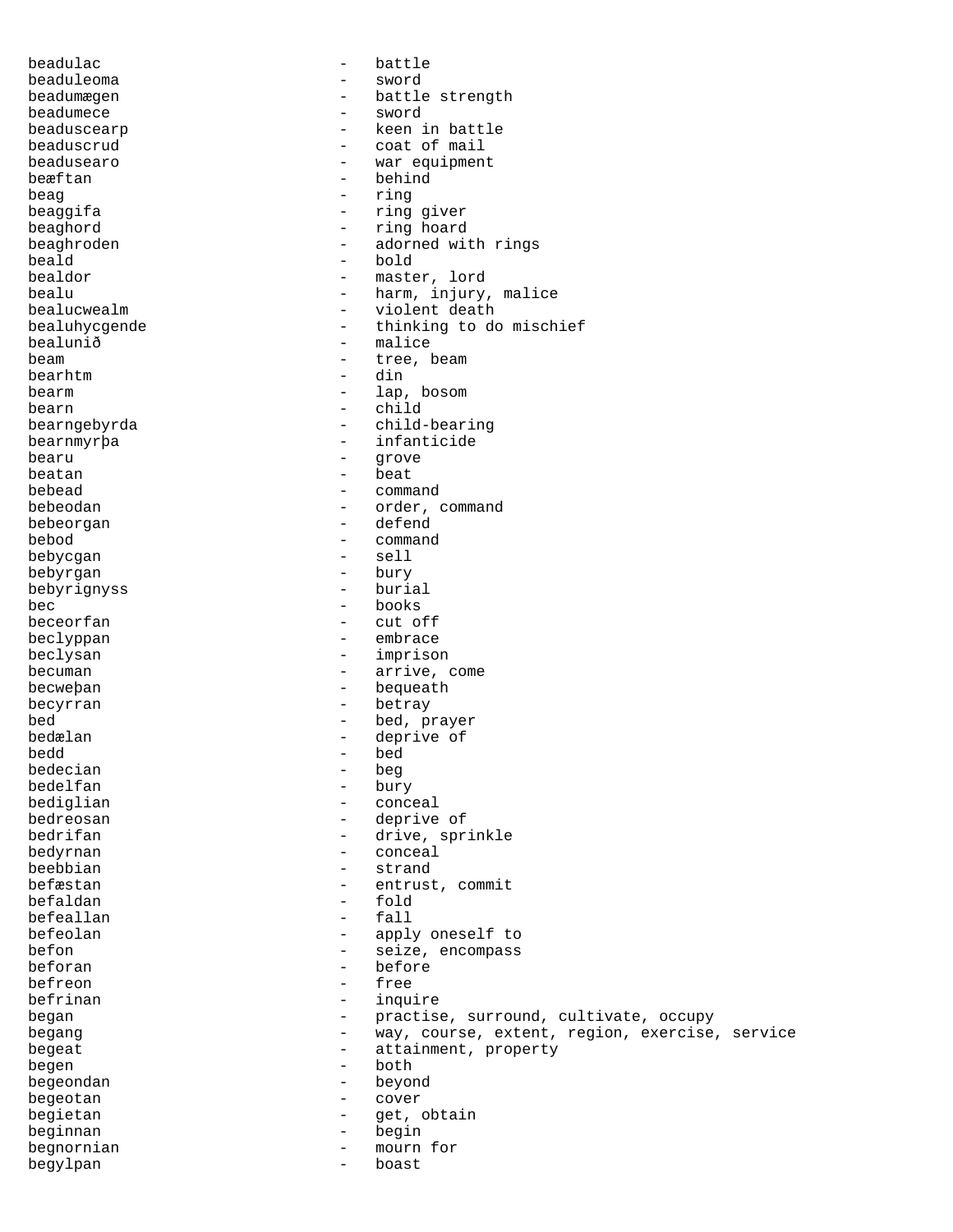behat  $-$  promise behatan - promise beheafdian beheafdung - beheading behealdan - see, behold, possess behealdend - beholder behealdennes - observance beheawan - cut, cut off from, deprive<br>behelian - conceal - conceal - conceal beheonan - on this side of behof - profit, need<br>
behofian - require - require behogian  $-$  care for behogod - careful behorsian - deprive of horses behreowsian extended to the contract of the repent, rue behreowsung extended to the contract of the repentance behydan - hide - hide - hide - hide - hide - hide - hide - hide - hide - hide - hide - hide - hide - hide - hide - hide - hide - hide - hide - hide - hide - hide - hide - hide - hide - hide - hide - hide - hide - hide - hi beladung - excuse belæwan - betray - betray - betray - betray - betray - betray - betray - betray - betray - betray - betray -  $\sim$  reproved and  $\sim$  reproved by the set of the set of the set of the set of the set of the set of the set of t belean - reprove, censure<br>
beliefan - reprove, censure beliefan - believe beliefan - believe beliefan - believe - believe - believe - believe - believe - believe - believe - believe - believe - believe - believe - believe - believe - believe - believe - believe - believe - bel - remain belimp  $-$  event, occurrence belimpan - belong belucan - lock, enclose bemetan  $-$  account, consider bemurcian - murmur ben - prayer, request bena - suitor benæman  $-$  deprive, rob of benc - bench<br>bencsweg - bench<br>- sound - sound bencsweg - sound of revelry bencþel - bench board<br>hend - bond fetter bend - bond, fetter, band, ribbon<br>
beneotan - deprive of - deprive of beneoþan - beneath bengeat - wound beniman  $-$  take, assume, obtain benn - wound benne - reed grass beo - bee beod - table offer, command beodgeneat extensive table companion beon - be - have to do with beor - beer beorg beorg - mountain, hill beorgan - protect, save beorht - bright, shining, brilliant beorhte - brightly beorhtnes - brightness beorn - man, warrier - lord of heroes<br>- incense beorning - incense - reveller beorscipe - feast beorsele - banqueting hall<br>beorbegu - beer drinking - beer drinking beot - vow, boast<br>
beotlic - arrogant i - arrogant, threatening beotword **beotword** - bpast, threat beow - barley bepæcan - deceive bera - bear berædan - deliberate on beran - bear - bear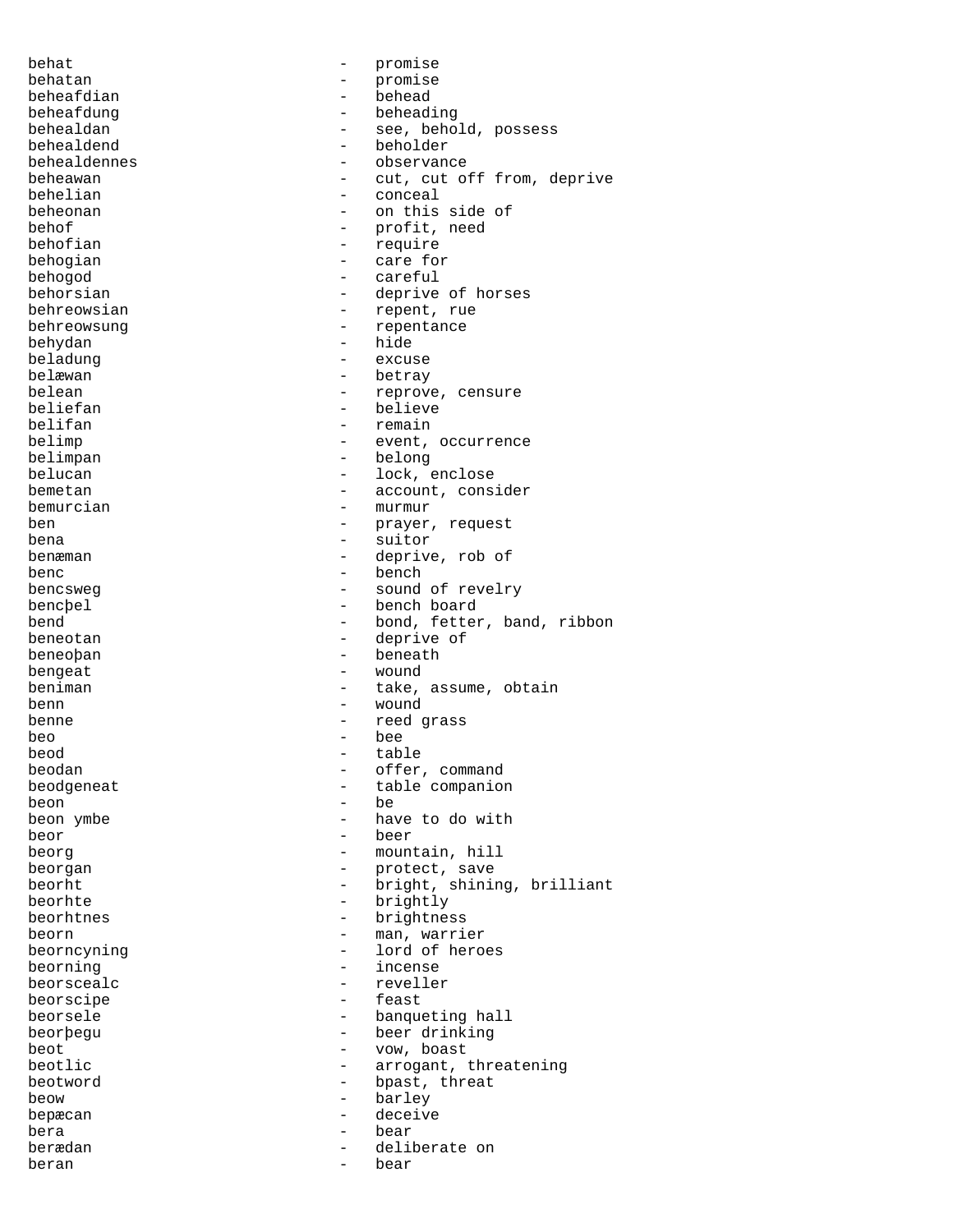bere  $-$  barley bereafian - deprive beren - of bear skin berende  $-$  fruitful, productive beridan - overtake bern - barn - barn berofon - despoiled<br>herowan - row nast berowan - row past berstan - burst, break, crash berypan - strip, despoil<br>besætian - lay in wait for - lay in wait for<br>- lament besargian besceawian - contemplate bescieran - shear bescufan - thrust, throw bescyrian - deprive<br>besencan - sink - sink besencan and the sink of the sink of the sink of the sink of the sink of the sink of the sink of the sink of the sink of the sink of the sink of the sink of the sink of the sink of the sink of the sink of the sink of the s beseon – look – look – look – look – look – look – look – look – look – look – look – look – look – look – look – look – look – look – look – look – look – look – look – look – look – look – look – look – look – look – loo besettan - surround, beset besibb - related besmiðian - forge, work metal - infect, defile besnyðian - rob, deprive of besprecan - speak about bestandan - stand by bestealcian bestelan - go stealthily besteman  $-$  make wet bestrypan - strip, plunder bestyman - wet, flood<br>heswalan - hurn singe beswælan - burn, singe<br>beswican - ensnare de beswican - ensnare, deceive bet - better - commit, entrust betellan - excuse oneself betera - better beþearf - need beþeccan - cover beþencan - call to mind beþian - foment bebung - bath - bath - bath - bath - bath - bath - bath - bath - bath - bath - bath - bath - bath - bath - bath - bath - bath - bath - bath - bath - bath - bath - bath - bath - bath - bath - bath - bath - b beþung - bath betimbran - builded and the settle state of the set of the set of the set of the set of the set of the set of the set of the set of the set of the set of the set of the set of the set of the set of the set of the set of th betlic - grand, fine, splendid, excellent<br>hetost - hest<br>- hest betost - best<br>hetra - hetti betra - better betst - best betsta - best betweonum extensive the between betweox - between betwix  $\rho$  between<br>betwix  $\rho$  am be betwix þæm þe betynan - end, close bewadan emerge bewægnan - offer oppress bewæpnian - disarm bewærlan - pass by bewarenian - guard against - keep watch, guard bewealcan - involve beweardian - guard, protect - beweardian - guard, protect - guard, protect - bewearding over the set of  $\sim$  - cycle over the set of  $\sim$  - cycle over the set of  $\sim$  - cycle over the set of  $\sim$  - cycle over the set of  $\$ - overgrow, srround beweddenlic extensive the of marriage beweddian - marry beweddung extensive the betrothal bewendan  $-$  turn, convert beweorpan  $-$  throw, cast, cast down bewepan - weep for, mourn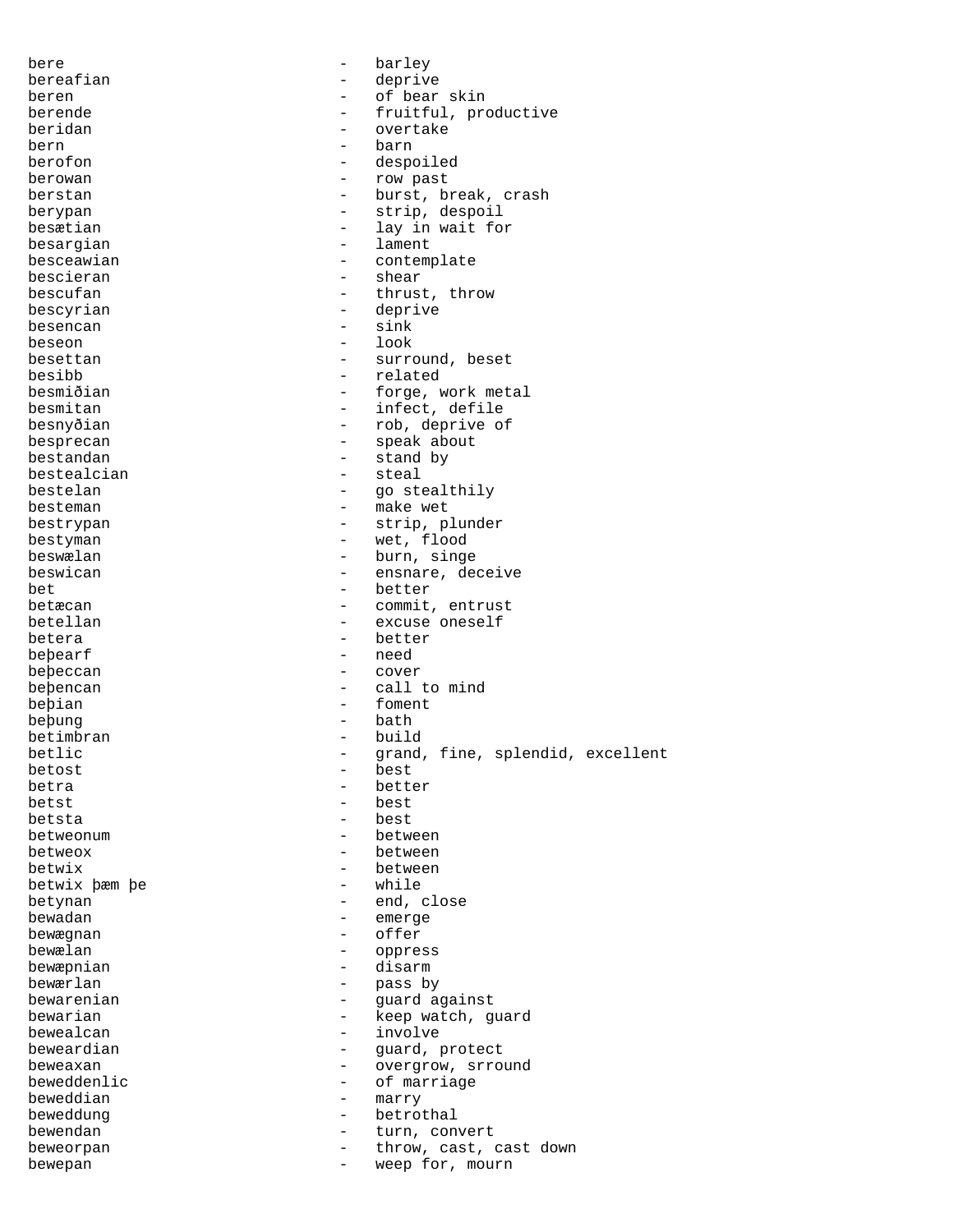bewependlic  $-$  lamentable bewerian  $-$  defend, guard, protect bewerigend - protector, keeper<br>
bewernes - probibition bewernes - prohibition bewerung extension to the defence, fortification bewindan - brandish, surround, turn, revolve<br>bewitan - watch over, quide, lead bewitan - watch over, guide, lead<br>bewitian - bewitian - observe, watch over bewitian  $-$  observe, watch over bewlatian  $-$  look at - look at bewlitan  $-$  look round bewrecan - drive, drive away, banish bewreðian - sustain, support bewreon  $-$  cover, hide bewuna - accustomed bewyrcan - cover, surround, adorn biblioðece - library - library<br>bicce - bitch bicce - bitch - bitch<br>bicnendlic - indica bicnendlic  $\begin{array}{ccc} \text{biconend} & - & \text{indicative} \\ \text{biconol} & - & \text{indicating} \end{array}$ bicnol - indicating bicwide  $\begin{array}{ccc}\n\text{b} & - & \text{b} \\
\text{b} & - & \text{c} \\
\text{b} & - & \text{d} \\
\end{array}$ bid - lingering, hesitation<br>bidan - wait bidan - wait<br>biddan - ask biddan - ask for, pray, beseech, entreat<br>hiddere - petitioner biddere - petitioner biden - waited<br>
bidon - waited<br>
- waited - waited bieldu - arrogance, boldness bieme - trumpet biergan - taste, eat<br>biernan - burn - burn biernan - burn - tremble bigang - worship bigeng - worship bigenga  $-$  inhabitant biggencg extensive the cultivation bigspel - parable<br>
bihon - hang rou - hang round<br>- cover bihreosan bile - bill, beak bileofa - food bilewit - innocent<br>bill - bill bat bill  $\qquad \qquad -$  bill, battle axe<br>bilwit  $\qquad \qquad -$  innocent bilwit - innocent bindan - bind binn - stall, bin binnan - inside - brightness birnan - burn bisceop - bishop bisceopham - bishop's estate biscop - bishop - bishop - bishop - bishop - bishop - bishop - bishop - bishop - bishop - bishop - see biscopstol biscopsunu - godson at confirmation bisen - example bisigu  $-$  occupation, care bismer<br>bismerfull  $\qquad \qquad -$  insult, shame<br>bismerfull  $\qquad \qquad -$  shameful bismerfull  $\qquad \qquad \qquad$  - shameful bismerian  $\qquad \qquad \qquad$  - disgrace bismerian  $\qquad \qquad -$  disgrace<br>bitan  $\qquad \qquad -$  bite, cu bitan - bite, cut<br>bite - bite, sti bite - bite, sting<br>hiten - bitten - bitten biten - bitten - bitten - bitten - bitten - bitten - bitten - bitten - bitten - bitten - bitten - bitten - bitten - bitten - bitten - bitten - bitten - bitten - bitten - bitten - bitten - bitten - bitten - bitten - bitten - bitter, sharp, cutting biterian - be bitter biton - bit bitt  $-$  waits, bites bitter - bitter, fierce bitternis - bitterness - bitterness biwist - sustenance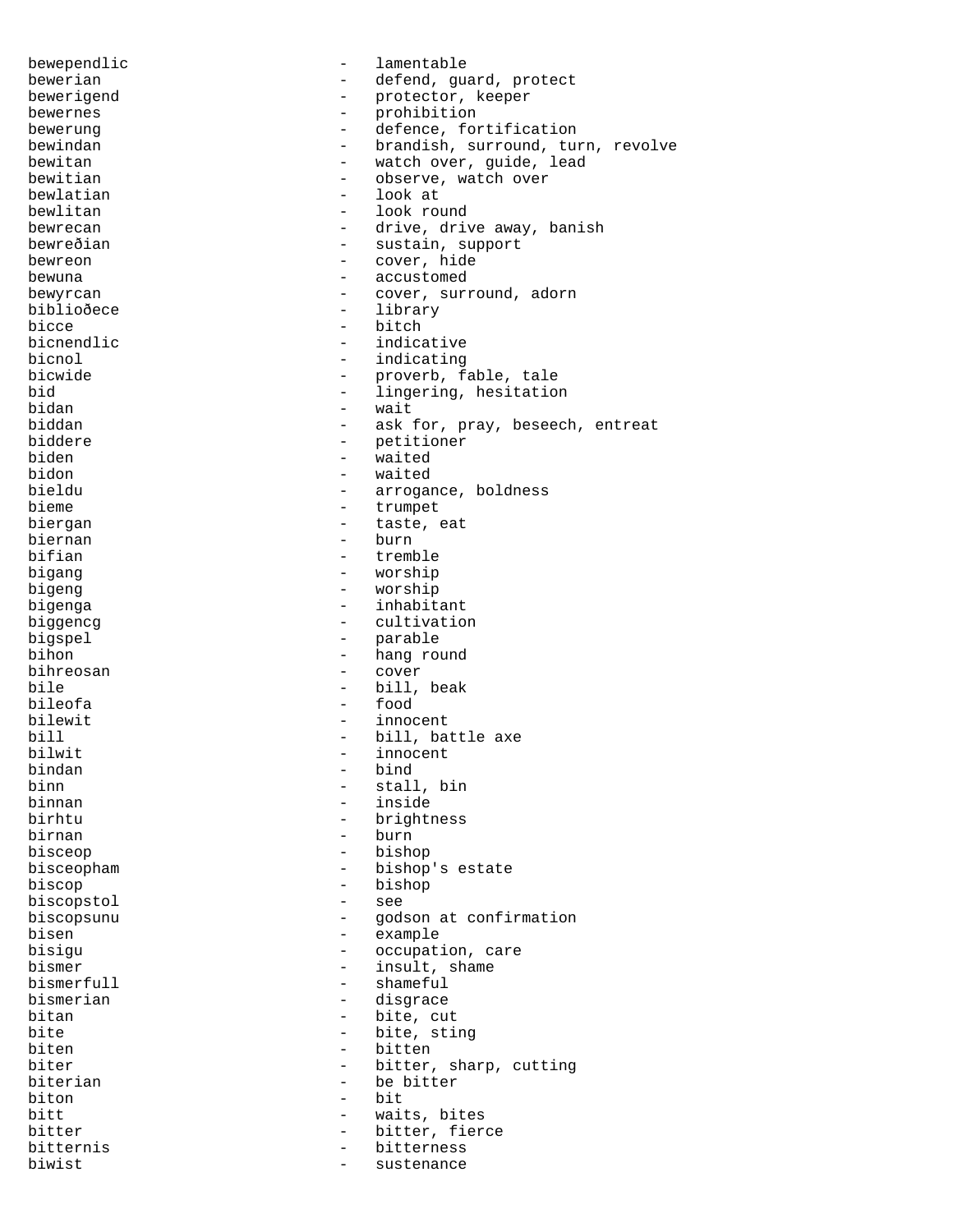blac - pale, bright, shining blacian - turn pale blæc<br>blæcan - bleach - bleach<br>blæcan - bleach blæcan - bleach blæd - fame, glory<br>blædagende - renowned - renowned blædagende - renowned blædfæst - glorious blæst - blast, furnace blandan - mix blawan - blow<br>bled - frui bled - fruit<br>bledu - dish. bledu - dish, bowl<br>blegen - blister.u - blister, ulcer bleo - colour - colour bletsian - bless bletsung  $\qquad \qquad -$  blessing<br>blican  $\qquad \qquad -$  shine blican - shine<br>bliðe - shine<br>- happy bliðe - happy bliðheort - happy - happy - happy - happy - happy - happy - happy - happy - happy - happy - happy - happy - happy - happy - happy - happy - happy - happy - happy - happy - happy - happy - happy - happy - happ bliðheort - happy, joyful<br>bliðost - happiest bliðost - happiest<br>bliðra - happiest bliðra - happier<br>blind - hind - blind blind - blind blindlice - blindly<br>bliss - blindly<br>- ioverlaps bliss - joy, gladness<br>blissian - rejoice - rejoice blissian - rejoice<br>blipe - alad.me - glad, merry bliþelice - gladly<br>bliþemod - kindly - kindly disposed<br>- iov bliþnes - joy<br>blod - blod - blo blod - blood bloden - bloody blodfag - bloody blodgian - make bloody<br>blodgyte - bloodshed - bloodshed - bloodshed blodig - bloody blodigtoð - bloody-toothed<br>blodreow - cruel blodreow - cruel<br>blostma - flower - flower blotan - sacrifice blowan - bloom, flourish boc - book - learning, literature<br>- scholar bocere - scholar Boclæden<br>boclond boclond - land given by charter<br>
bod - command bod - command boda - messenger bodere - teacher - announce, preach bodig - body bodung  $-$  preaching, message bog - bough<br>bog - bough<br>hoga - bow  $boga$  - bow - bow - bow - bow - bow - bow - bow - bow - bow -  $cca$ bogeht - crooked bolca - gangway bold<br>boldagendra - house, mansion, hall<br>homestead owner boldagendra - homestead owner<br>
bolla - cup, bowl bolla - cup, bowl<br>bolster - pillow, cup - pillow, cushion<br>- ornament bon - ornament<br>
bone - ban bone - ban<br>bonian - crns bonian - ornament - board, plank borda - fringe - shield-bearing bordhreoða - phalanx bordrand - shield bordweall - shield bordweall - shield bordweall - shield bordweall - shield bordweall - shield bordweall - shield bordweall - shield bordweall - shield bordweall - shield bordweall - shield bordweall - sh wall of shields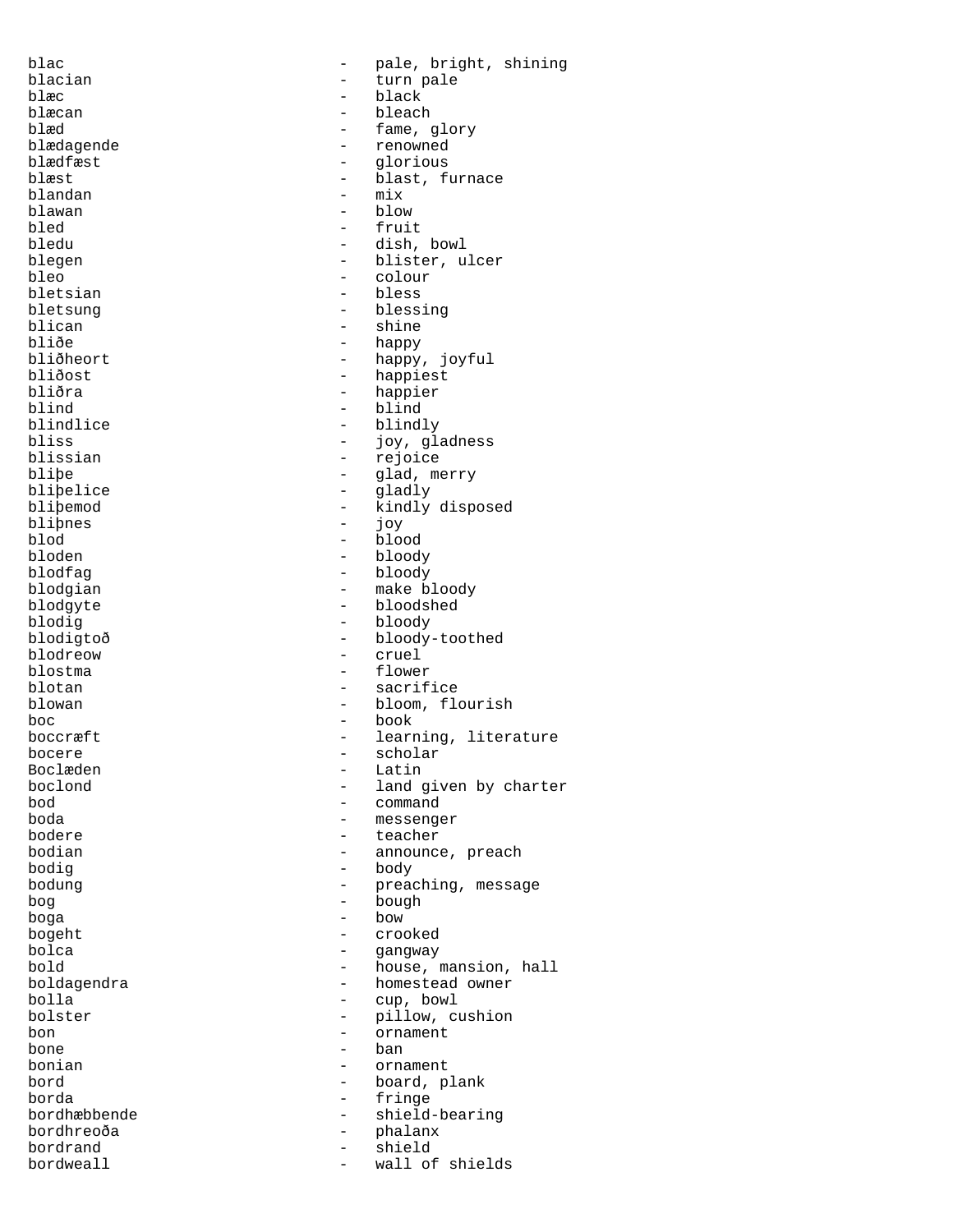| bordwudu                     | $\qquad \qquad -$        | shield                               |
|------------------------------|--------------------------|--------------------------------------|
| bosm                         | -                        | bosom                                |
| bot                          |                          | advantage, healing, remedy, repair   |
| botm                         |                          | bottom                               |
| brad                         | $\overline{\phantom{0}}$ | broad, wide                          |
| bræc                         | $-$                      | cough, breaking                      |
| brædan                       | $-$                      | dilate, extend                       |
| brædu                        |                          | breadth                              |
| brægden                      | $-$                      | crafty                               |
| brand                        | $\sim$                   | fire                                 |
|                              | $\overline{\phantom{0}}$ |                                      |
| breadru                      |                          | bread crumbs                         |
| breahtm                      | $\overline{\phantom{0}}$ | revelry                              |
| brecan                       | $\overline{\phantom{0}}$ | break, storm, infringe               |
| brecða                       | $\overline{\phantom{0}}$ | broken state                         |
| bregdan                      | $\qquad \qquad -$        | pull                                 |
| brego                        | $\overline{\phantom{0}}$ | ruler                                |
| bregorof                     | $\equiv$                 | mighty, majestic                     |
| bregostol                    | $-$                      | throne                               |
| brequ                        | $\overline{\phantom{0}}$ | prince                               |
| breme                        | $-$                      | famous                               |
| bremel                       | $\equiv$                 | bramble                              |
| brenting                     | $-$                      | ship                                 |
| breost                       | $-$                      | breast                               |
| breostefa                    | $-$                      | mind, heart                          |
|                              |                          |                                      |
| breostgehygd<br>breostgewædu |                          | in thought, contemplative<br>corslet |
|                              | $-$                      |                                      |
| breosthord                   | $-$                      | thought, mind                        |
| breostnet                    | $\overline{\phantom{0}}$ | coat of mail                         |
| breostweorðung               |                          | breast ornament                      |
| breostwylm                   | $\overline{\phantom{0}}$ | teat, emotion                        |
| breotan                      | $-$                      | break                                |
| breowan                      | $-$                      | brew                                 |
| brerd                        |                          | brim                                 |
| Breten                       | $-$                      | Britain                              |
| <b>Brettas</b>               | $-$                      | British                              |
| Brettisc                     | $-$                      | British                              |
| Bretwealh                    | $\overline{\phantom{0}}$ | Briton                               |
| bricq                        | $\overline{\phantom{0}}$ | bridge, causeway                     |
| bridd                        | $\overline{\phantom{0}}$ | young bird, chick                    |
| brim                         | $\qquad \qquad -$        | sea                                  |
| brimclif                     | $\overline{\phantom{0}}$ | cliff                                |
| brimlad                      | $\qquad \qquad -$        |                                      |
|                              |                          | sea way                              |
| brimliðend                   |                          | seafarer                             |
| brimstream                   |                          | current, sea                         |
| brimwisa                     | $\overline{\phantom{0}}$ | seak king                            |
| brimwylf                     |                          | she wolf of the lake                 |
| brimwylm                     | -                        | sea wave, roller                     |
| bring                        | $-$                      | offering                             |
| bringan                      | $-$                      | bring, lead                          |
| broc                         | $\overline{\phantom{0}}$ | breeches, affliction                 |
| brocian                      | $\overline{\phantom{0}}$ | afflict                              |
| broden                       | -                        | woven                                |
| brodenmæl                    | -                        | damascened sword                     |
| broðor                       |                          | brother                              |
| broga                        | $-$                      | terror, disaster                     |
| brogdenmæl                   | $-$                      | damascened sword                     |
| brogne                       | $\sim$ $-$               | bough                                |
| brond                        |                          | prick, point                         |
|                              |                          |                                      |
| brosnian                     | $\overline{\phantom{0}}$ | crumble, decay                       |
| brosnung                     | $-$                      | decay                                |
| brobor                       | $\overline{\phantom{0}}$ | brother                              |
| brucan                       | $-$                      | enjoy, use                           |
| brucung                      | $\overline{\phantom{0}}$ | function                             |
| brun                         | $-$                      | shining                              |
| brunecg                      | $\overline{\phantom{0}}$ | with gleaming blade                  |
| bryce                        | $\overline{\phantom{0}}$ | offence                              |
| brycg                        | $-$                      | bridge                               |
| bryd                         | $-$                      | bride                                |
|                              |                          |                                      |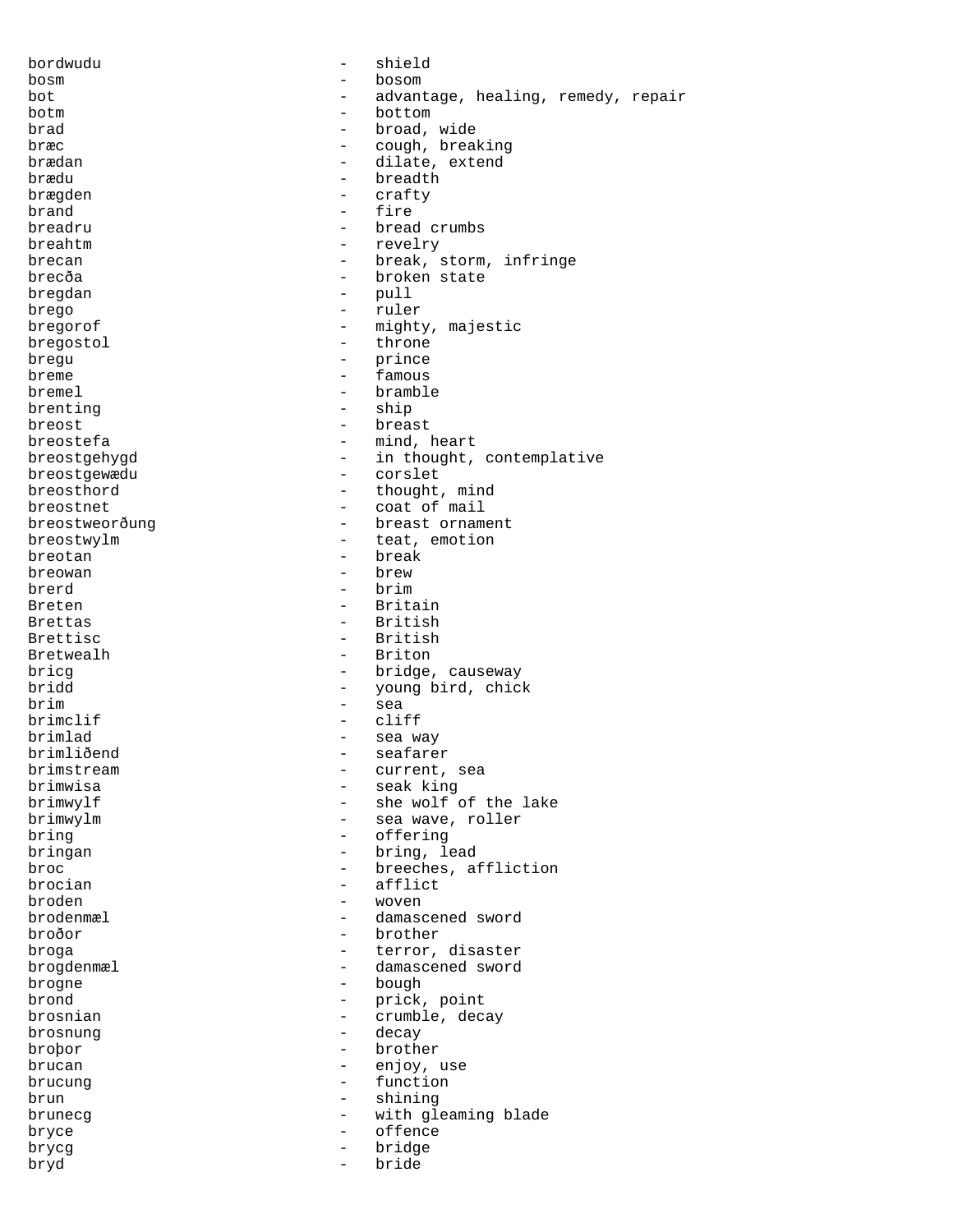brydbletsung - marriage blessing brydbur - bridal bed chamber<br>brydeala - bride ale - bride ale - bride ale brydgifta - betrothal brydgifu - dowr - dowr - dowr - dowr - dowr - dowr - dowr - dowr - dowr - dowr brydguma - bridegroom brydlac - being married, marriage ceremony brydniht - wedding night brygd - unsheathing bryne - burning, fire, flame, heat bryneadi - fever brynehat - burning hot<br>bryneleoma bryneleoma brynewylm - flame brynstan - brimstone bryrdan - urge on, incite Bryt - Briton brytan - crush brytencyning - crush - crush - crush - crush - crush - crush - crush - crush - crush - crush - crush - crush - crush - crush - crush - crush - crush - crush - crush - crush - crush - crush - crush - crush brytencyning - powerful king<br>Brytenlond - Britain Brytenlond - Britain<br>Brytenwealda - ruler of Brytenwealda - ruler of Britain<br>bryting - ruler breaking - breaking brytnere - steward brytnian - distribute brytsnian - distribute brytta - distribute brytta - dispenser, - dispenser, giver, author Bryttas - Britons bryttian - divide, dispense buan - dwell, cultivate bucca - male goat budda - beetle buend - dweller - over, above bugan - bow, bend, submit bugian - inhabit bunda - householder bunden - bound bundenheord - with bounden tresses bundenstefna - with a decorated prow bune - cup bur - bower, chamber burg  $-$  fortress, walled town burggeat - city gate<br>burgware - citizens burgware - citizens burhleode - citizens burhmann - citizen - district controlled by a city burhwela  $-$  treasure of a city burn - burn, stream, brook burning - bærnet butan - without, unless butere - butter buton - without, except, unless bycgan - buy bydel - meesenger byldan - embolden, encourage bymian - blow the trumpet byne - cultivated byrde - of high rank byre - youth, opportunity<br>
byrele - cup bearer byrele - cup bearer byrgan - bury byrgea - surety byrgen - grave byrgian - taste byrne  $\qquad$  - coat of mail byrnete barnacle barnacle byrnwiga - warrior in mail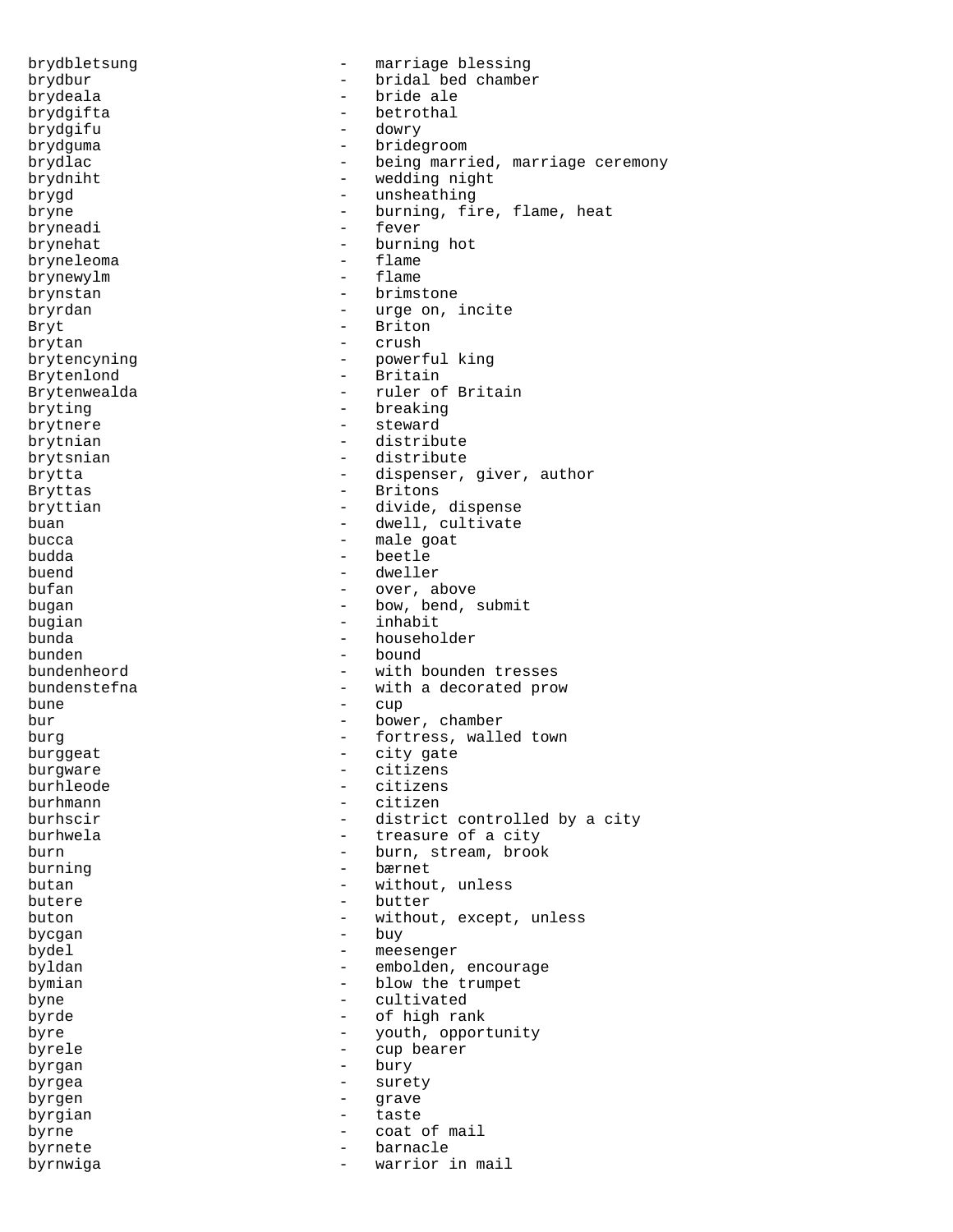byrst - bristle, loss, injury byrþen - burden byrþenn - burden bysen - example bysgian - occupy, trouble bysgu - trouble<br>
bysic - trouble<br>
- busy bysig busy<br>bysmorlice - busy<br>bysmorlice - shame bysmorlice - shamefully bywan - rub, brighten - cæg – key caf - brave caflice  $\qquad \qquad -$  bravely cald - cold caldast - coldest campian - fight can - know how to, knows how to<br>candel - candle candel - candle  $\frac{1}{2}$  cann  $\frac{1}{2}$  canon  $\frac{1}{2}$  canon  $\frac{1}{2}$  canon canon - canon carcern - prison<br>carian - care al carian - care about casere - emperor castel - castle<br>
ceafl - iaw ceafl - jaw ceald - cold<br>
cealdnes - cold<br>
- cold - cold, coldness  $\begin{tabular}{ccc}~~\multicolumn{2}{c}c} {cealf} & & & \multicolumn{2}{c}c} \\ \multicolumn{2}{c}c} {cealf} & & \multicolumn{2}{c}c} \\ \multicolumn{2}{c}c} {cealf} & & \multicolumn{2}{c}c} \end{tabular}$ ceap - purchase, cattle ceapdæg - market day ceart - common land<br>cearu - crief sorr cearu - grief, sorrow<br>ceaster - city ceaster - city<br>ceasterbuend - citizen ceasterbuend ceasterware  $-$  city dwellers cempa - champion, warrior cen  $-$  pine, name of a rune cenðu - boldness cene - bold, keen cenlice - bravely cennan - bear, produce, give birth to<br>
- parent - parent cennend - parent cenningstow - birthplace<br>
cenost - boldest cenost - boldest<br>cenra - holder - holder cenra - bolder ceol - ship - cut, carve ceorigan - mutter ceorl end to the ceorl of the peasant, husband ceorung - grumbling ceosan - choose cepa - trader cepan - attend to cese - cheese ciegan - call, name, summon ciele - chill, cold ciele - chill, cold<br>
ciepan - trade, sell<br>
- trade, sell - trade, sell<br>- seller ciepend - seller<br>cierm - shoutil cierm - shouting<br>cierr - turn - turn - turn cierran - turn cild - child<br>cildcradol - child - cradlı cildcradol - cradle - childhood cinnban - jaw bone cirice - church cirlisc  $-$  rustic, pertaining to peasants cirman - call out cirr - occasion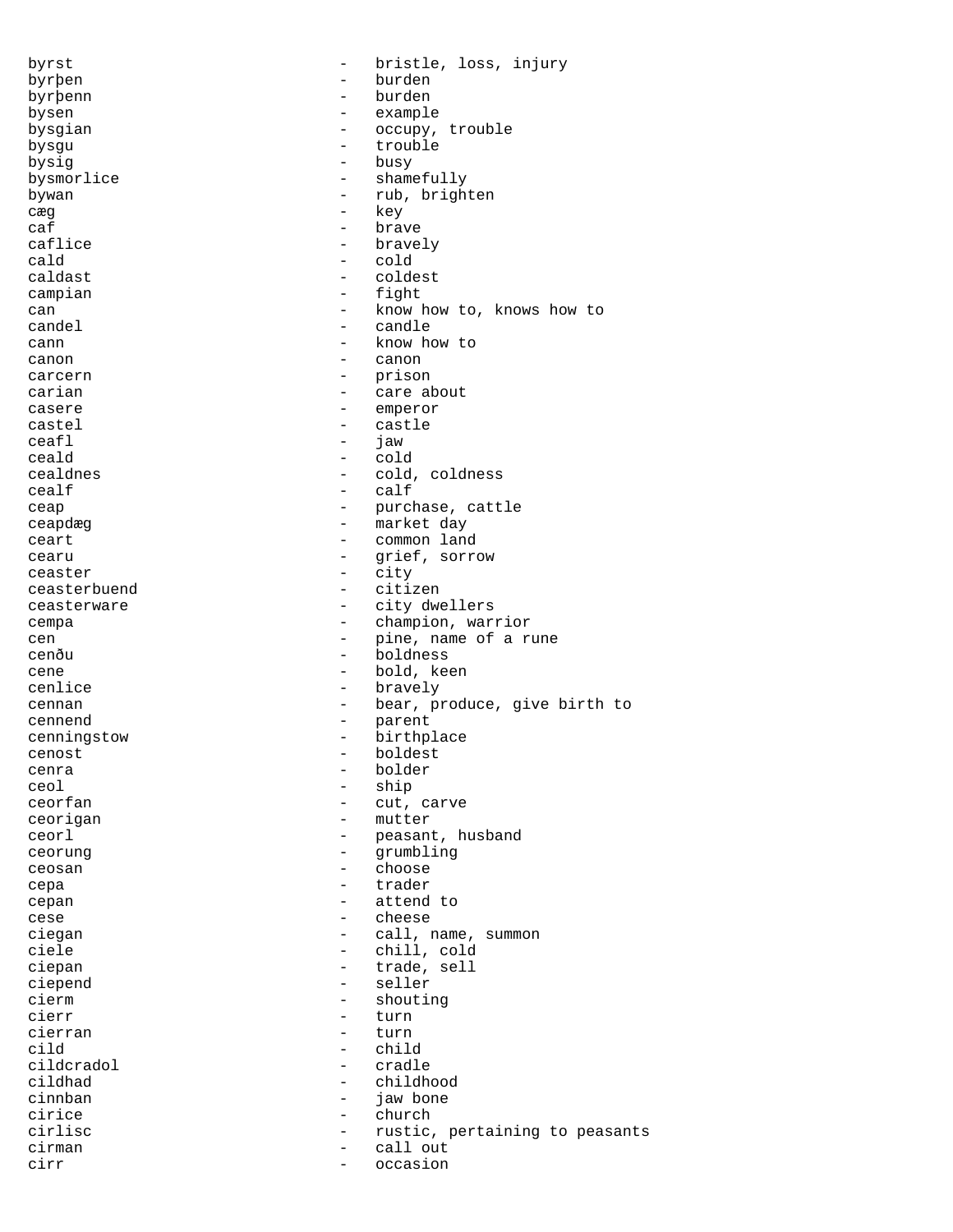clæg - clay clæne  $\qquad \qquad -$  clean, pure, entirely clænsian - cleanse clamm - grip, bond, fetter claþ - cloth<br>clawan - claw clawan - claw clawu<br>cleaofa cleaofa - cellar - chastity cleofan - split cleopian - call out, cry, summon clif - cliff<br>clifian - cliff - cliff - adhere clipian  $-$  speak, call out, summon clipung - calling - calling<br>clud - rock clud - rock - rock - rock - rock - rock - rock - rock - rock - rock - rock - rock - rock - rock - rock - rock - rock - rock - rock - rock - rock - rock - rock - rock - rock - rock - rock - rock - rock - rock - rock - rock - rocky clumian - mumble<br>clummian - murmur clummian - murmur<br>clyne - lump - lump - lump clyppan - embrace, accept clysung - enclosure cnæpp  $-$  top, summit cnapa - boy, servant cnawan - know cneo - knee cneord - eager cneoriss - tribe, nation cneow - knee cniht<br>
cnihthad<br>
cnihthad<br>
cnihthad<br>
cnihthad<br>
cnihthad<br>
cnihthad<br>
cnihthad cnihthad - youth<br>cnihtwesende - as a l cnihtwesende - as a boy<br>cnoll - top, summ cnoll - top, summit<br>cnyllan - knock - knock - knock cnyssan - beat, knock, press, toss cnyttan - bind coccel  $\qquad \qquad -$  tares cocer - quiver  $col$  -  $cool$ colian - grow cold collenferhð - proud, elated com - came comon - came<br>con - came con - can const - you can<br>consul - consul - consul consul - consul corðor - troop, band, multitude corn - corn cosp - fetter costung  $-$  temptation coþu - illness cradolcild - infant cræft - strength, skill, science cræftig – strong<br>Crecisc – Greek Crecisc – Green – Green – Green – Green – Green – Green – Green – Green – Green – Green – Green – Green – Green – G creopan - creep, kneel<br>cringan - creep, kneel<br>- fall perish cringan - fall, perish Crist - Christ - Christ<br>cristen - Christ - Christian cristendom - Christianity cristes boc - Gospel crundel - ravine<br>
cu - cow - cow cu e cow cuð - known, plain, noted, famous<br>cuðe - clearly - clearly cuðe - clearly cuðlic - known, certain, evident culfre - dove culter - coulter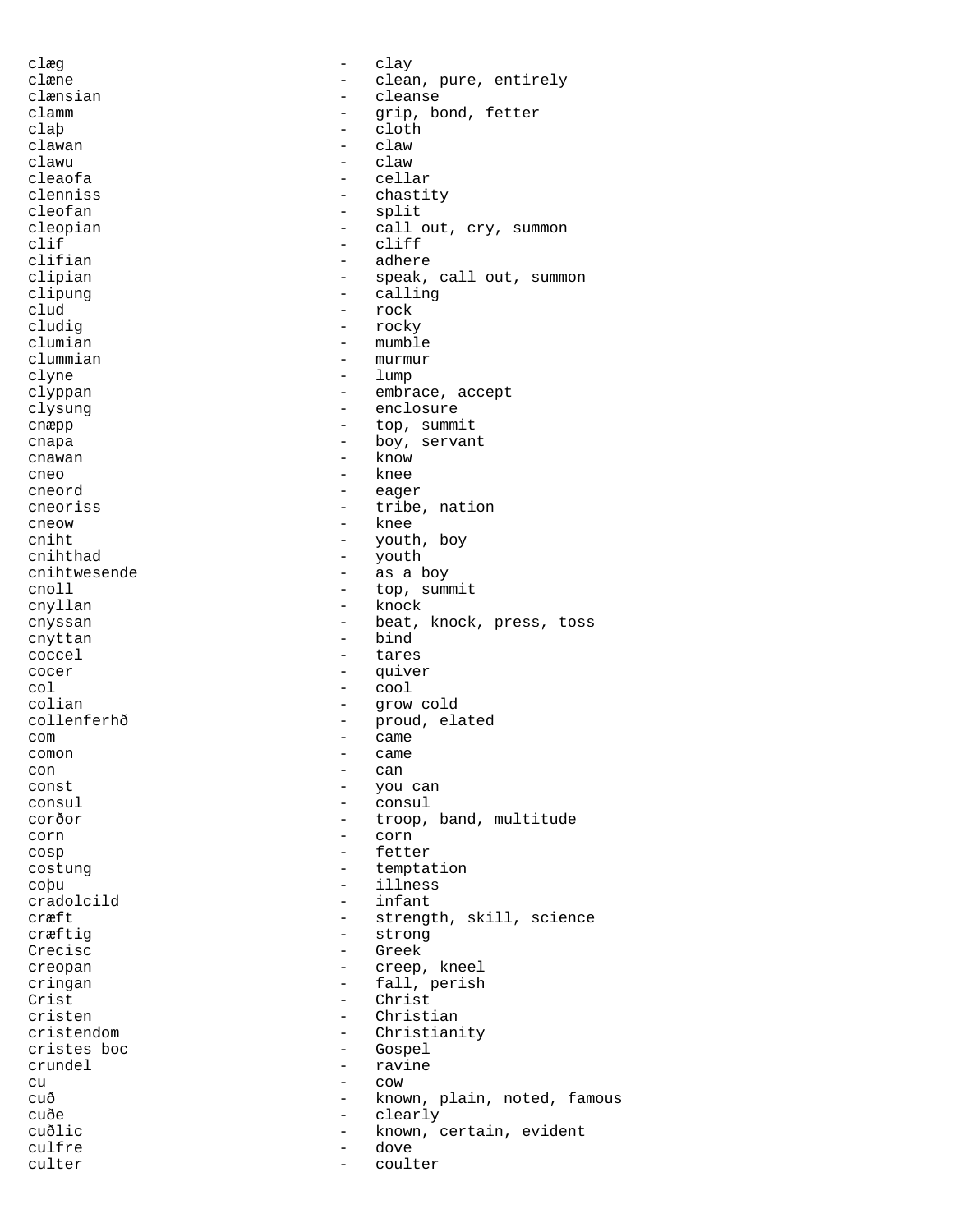cuma - stranger, guest cuman  $\qquad \qquad -$  approach, get to, depart, arrive, come<br>cuman up cuman up  $-$  land cumendre - godmother cumpæder - godfather cunnan - know how to<br>cunnere - tempter cunnere - tempter<br>cunnian - try.se cunnian - try, seek<br>cunnon - know how cunnon - know how to<br>cunne cuppe - cup curs - malediction<br>
- malediction<br>
- known fami cuþ - known, familiar<br>cube - knew how to cuþe - knew how to cuþian - be known cuþlic - certain, evident - certain, evident - certain, evident - certain, evident - certain, evident - certain, evident - certain, evident - certain, evident - certain, evident - certain, evident - certain, evident - cert cublice - evidently cuþon - knew how to cwaecung - trembling cwaecung - trembling cwæð - said - said<br>- said cwædon cwæþ - said cwalu - killing cwealm - death, murder<br>
cwealmbealu - death - death cwealmbealu - death - death - death - death - death - death - death - death - death - death - death - death cwealmcuma - bringer of death cweartern - prison - prison<br>cwellan - kill cwellan - kill cwellere - killere - killere - killere - killere - killere - killere - killere - killere - killere - killere cwen - woman, queen - woman, queen - woman, queen - woman, queen - woman, queen - woman, queen - woman, queen - woman, queen - woman, queen - woman, queen - woman, queen - woman, queen - woman, queen - woman, queen - woman cwene - woman<br>
cwenlic - cueen cwenlic - queenly<br>
cweorn - mill<br>
- mill cweorn - mill cweþ - says cweþan - say, speak  $\text{cwe}\text{p}$ aþ - say - say - say - say - say - say - say - say - say - say - say - say - say - say - say - say - say - say - say - say - say - say - say - say - say - say - say - say - say - say - say - say - say - say cweþe - say cweþst - say cweþt - says cwic  $-$  alive cwice  $-$  couch grass cwið - belly, womb<br>
cwiðan - bewail, acc cwiðan - bewail, accuse<br>
cwide - saying, speech cwide - saying, speech, word<br>
- death<br>
- death - death<br>- lament cwiþan - lament - lament - lament - came cwom - came cwom of  $\qquad$  - came from cwydeleas - speechless cwylmian - suffer cyðan - proclaim, tell, make known, utter cyððu - native land cyle - cold cylle  $-$  vessel cyme - arrival, coming<br>
cymen - cumin<br>
- cumin cymen - cumin<br>cymlic - comely cymlic - comely<br>
cynebearn - child cynebearn - child of royal house cynecynn - royal family cynedom - kingdom cynegierla - royal robe cynehlaford - liege lord cynelic - royal cynelice - royally<br>cynerice - royally cynerice - kingdom cynesetl - throne cynestol - throne cyneþrym - majesty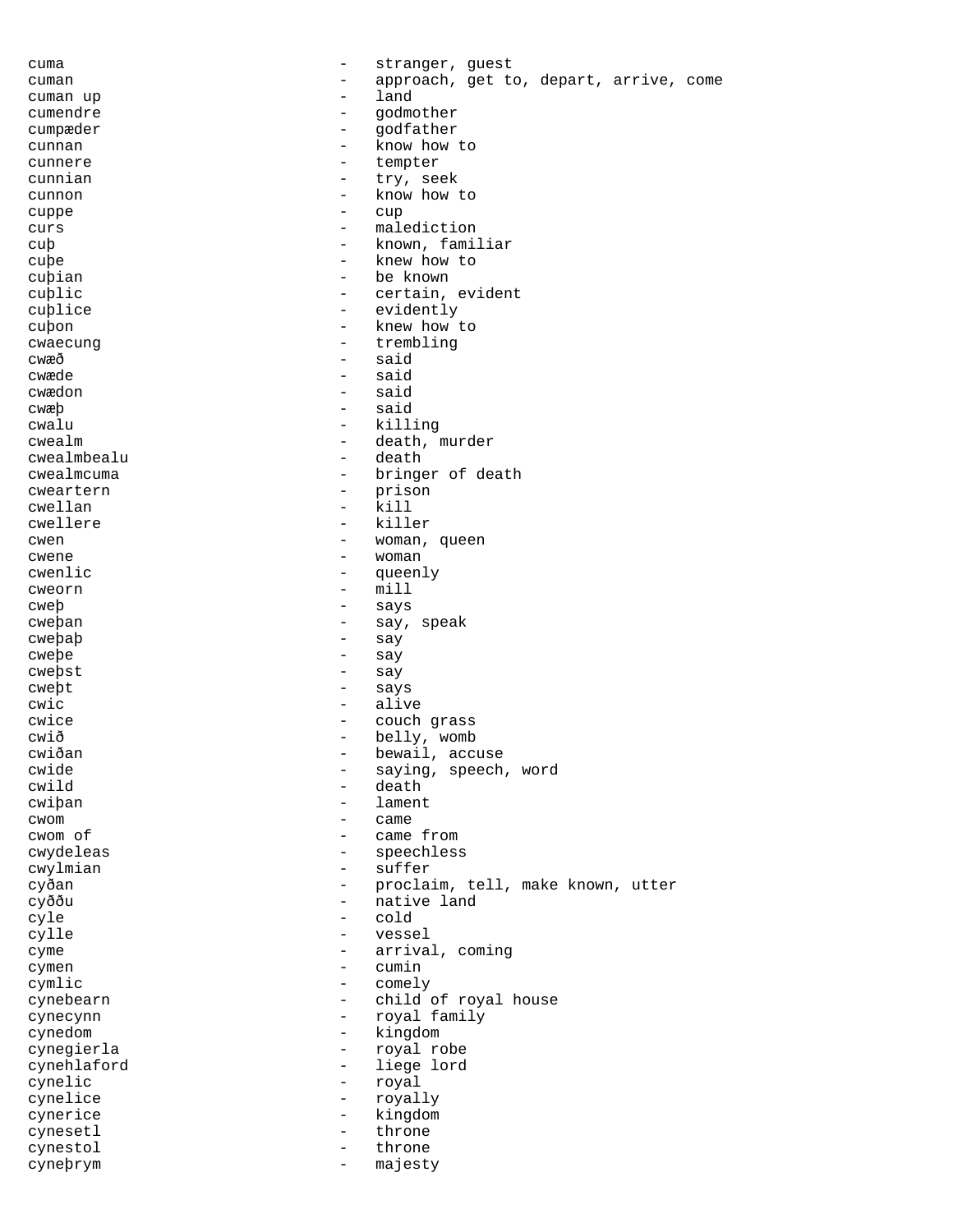cyning - king cynlic - suitable - suitable cynn - race, people, kind cynren - kin, progeny cyre - choice cyrichata - persecutor of the church<br>
cyrm cyrm - cry, uproar<br>
cyrsen - kies cyssan - kiss cyst  $-$  excellence, choice cystig  $-$  charitable, excellent cyþan - make known, tell cyþere - witness<br>cybniss - testamen cyþniss - testament cyþþu - native land ða - then, at that time, there, when, since dæd - deed, action dædbetan - make amends for<br>dædcene - hold in deed dædcene - bold in deed<br>dædfruma dædfruma - doer of deeds<br>dædhata - ravager dædhata - ravager - ravager<br>dæd dæg - day dæges - by day dæghwamlice dæghwil - days, lifetime<br>daegraed - dawn - dawn daegraed - dawn dægred dægrim  $\qquad -$  number of days dægweorc <br />
- day´s work dæl - part, dale dælan - divide, distribute<br>Åær - divide, distribute ðær  $-$  to there, then, when. if, though, yonder<br>  $\frac{1}{2}$  and that, in order that ðæt - so that, in order that ðafian - allow, suffer<br>
1989 - allow, suffer<br>
1989 - allow, suffer ðanc - thought, will, mind, purpose<br>daru - thought, will, mind, purpose daru - injury - injury<br>Ae - <sup>who w</sup>  $\delta$ e  $\delta$ e  $\delta$  - who, which, that  $\delta$ ead  $\delta$ dead - dead deað - death, dying deaðbedd - bed of death deaðcwalu - agony deaðcwealm - violent death deaðdæg - death day<br>deaðfæge - domed to deaðfæge - doomed to death<br>deaðwerig - dead deaðwerig - deadwerig - deadwerig - deadwerig - deadwerig - deadwerig - deadwerig - deadwerig - deadwerig - de<br>deadwerig - deadwerig - deadwerig - deadwerig - deadwerig - deadwerig - deadwerig - deadwerig - deadwerig - de deag - avail ðeah - though, however, yet, nevertheless<br>deall - eroud, bold, exulting - proud, bold, exulting  $\begin{tabular}{ccc} \multicolumn{2}{c}{} \multicolumn{2}{c}{} \multicolumn{2}{c}{} \multicolumn{2}{c}{} \multicolumn{2}{c}{} \multicolumn{2}{c}{} \multicolumn{2}{c}{} \multicolumn{2}{c}{} \multicolumn{2}{c}{} \multicolumn{2}{c}{} \multicolumn{2}{c}{} \multicolumn{2}{c}{} \multicolumn{2}{c}{} \multicolumn{2}{c}{} \multicolumn{2}{c}{} \multicolumn{2}{c}{} \multicolumn{2}{c}{} \multicolumn{2}{c}{} \multicolumn{2}{c}{} \multicolumn{2}{c}{} \multicolumn{2}{c}{} \mult$ ðearf - need, necessity, want ðearfa - poor man, beggar dearr - dare deaþ - death - death deaþscua - spirit of death deaþwic - dwelling of death deaw - dew degellice - secretly<br>
- servant.<br>
- servant. ðegn - servant, minister, vassal, follower<br>ðegnlic - - - - - - - - - - - - noble, brave ðegnlic - noble, brave - secrecy<br>- dig delfan - dig dema - judge, ruler<br>deman - judge, ruler<br>deman - judge, conde deman - judge, condemn<br>demend - judge, condemn<br>- judge demend - judge Denisc - Danish denn - den, lair denu - valley, dell ðeod - people, nation, tribe ðeodcyning - monarch, God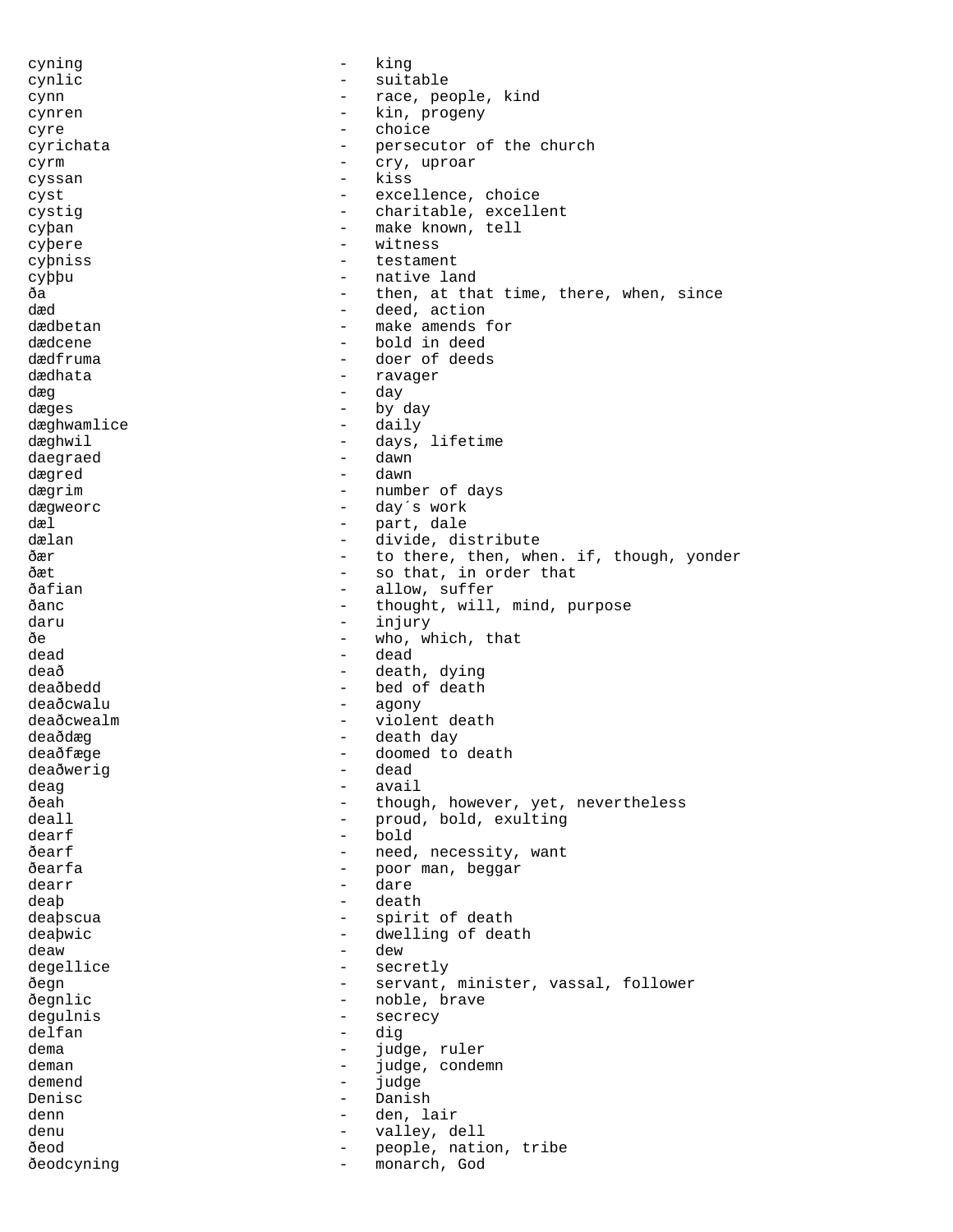| ðeoden               |                                 | chief of a tribe, God, Christ, prince |
|----------------------|---------------------------------|---------------------------------------|
| ðeodenleas           |                                 | without a ruler                       |
| ðeodnes              |                                 | joining                               |
| ðeodsceaða           |                                 | criminal                              |
| deofol               | $\overline{\phantom{0}}$        | devil                                 |
| deofolgeld           | $\overline{\phantom{0}}$        | idol                                  |
| ðeon                 | $\overline{\phantom{0}}$        | thrive prosper                        |
| deop                 |                                 | deep, deep water                      |
| deope                |                                 | deeply                                |
| deoplice             | $\qquad \qquad -$               | deeply                                |
| deor                 | $\overline{\phantom{0}}$        | animal                                |
| deoran               | $\qquad \qquad -$               | glorify, hold dear                    |
| deorc                | $\overline{\phantom{0}}$        | dark, gloomy                          |
| deore                | $\overline{\phantom{0}}$        | costly                                |
| deorlice             | $\qquad \qquad -$               | dearly                                |
| deorwierbe           | $\qquad \qquad -$               | valuable                              |
| deorwurp             | $\overline{\phantom{0}}$        | precious                              |
| deorwyrpness         | $\overline{\phantom{0}}$        | treasure                              |
| derian               | $\overline{\phantom{0}}$        | harm                                  |
| ðes                  | $\overline{\phantom{0}}$        | this                                  |
| desire               | $\overline{\phantom{0}}$        | wilnian                               |
| dest                 | $\overline{\phantom{0}}$        | do                                    |
| deb                  | $\qquad \qquad -$               | does                                  |
| diacon               | $\qquad \qquad -$               | deacon                                |
| dic                  |                                 | ditch                                 |
| ðicgan               |                                 | take, receive, accept                 |
| digel                | $\overline{\phantom{0}}$        | secret                                |
| dimm                 | $\qquad \qquad -$               | dark                                  |
| ðing                 | $\qquad \qquad -$               |                                       |
| disc                 | $\qquad \qquad -$               | thing, creature, object<br>dish       |
|                      | $\qquad \qquad -$               | do                                    |
| do<br>dogor          | $\qquad \qquad -$               | day                                   |
|                      |                                 | time, alloted time                    |
| dogorgerim<br>dohtor |                                 | daugther                              |
| dol                  | $\qquad \qquad -$               | foolish                               |
| dolg                 | $\overline{\phantom{0}}$        | wound                                 |
| dolgilp              | $\overline{\phantom{0}}$        | idle boasting                         |
| dollic               | $\overline{\phantom{0}}$        | audacious                             |
| dollice              | $\qquad \qquad -$               | foolishly                             |
| dolsceaða            | $\qquad \qquad -$               | destroyer                             |
| dom                  | $\qquad \qquad -$               | judgement, law, fame                  |
| domdæg               | $\overline{\phantom{0}}$        | Day of Judgement                      |
| domgeorn             |                                 | eager for glory                       |
| domleas              | $\overline{\phantom{0}}$        | inglorious                            |
| domlice              |                                 | gloriously                            |
| don                  | $\overline{\phantom{0}}$        | do, perform, take                     |
| ðon                  |                                 | then, now                             |
| ðonne                |                                 | then, therefore                       |
| dob                  | -                               | do                                    |
| draca                |                                 | dragon                                |
| dræfan               |                                 | drive                                 |
| draf                 | $\overline{\phantom{0}}$        | drove, band                           |
| dranc                | $-$                             | drank                                 |
| dreahnian            |                                 | drain                                 |
| dream                |                                 | joy, melody, delight                  |
| dreamleas            | $-$                             | joyless                               |
| dreccan              | $-$                             | afflict                               |
| drefan               |                                 | trouble, disturb                      |
| drenc                | $-$                             | drink                                 |
|                      | $\overline{\phantom{0}}$        |                                       |
| drencan              |                                 | drench                                |
| dreogan              | $-$<br>$\overline{\phantom{0}}$ | perform, suffer<br>blood              |
| dreor<br>dreorfah    | $\overline{\phantom{0}}$        |                                       |
|                      | -                               | covered with gore                     |
| dreorig              | $\overline{\phantom{0}}$        | bloody, cruel                         |
| drep                 |                                 | stroke, blow                          |
| drepe                | $\qquad \qquad -$               | stroke, blow                          |
| drieman              | $-$                             | rejoice                               |
| drifan               | -                               | drive                                 |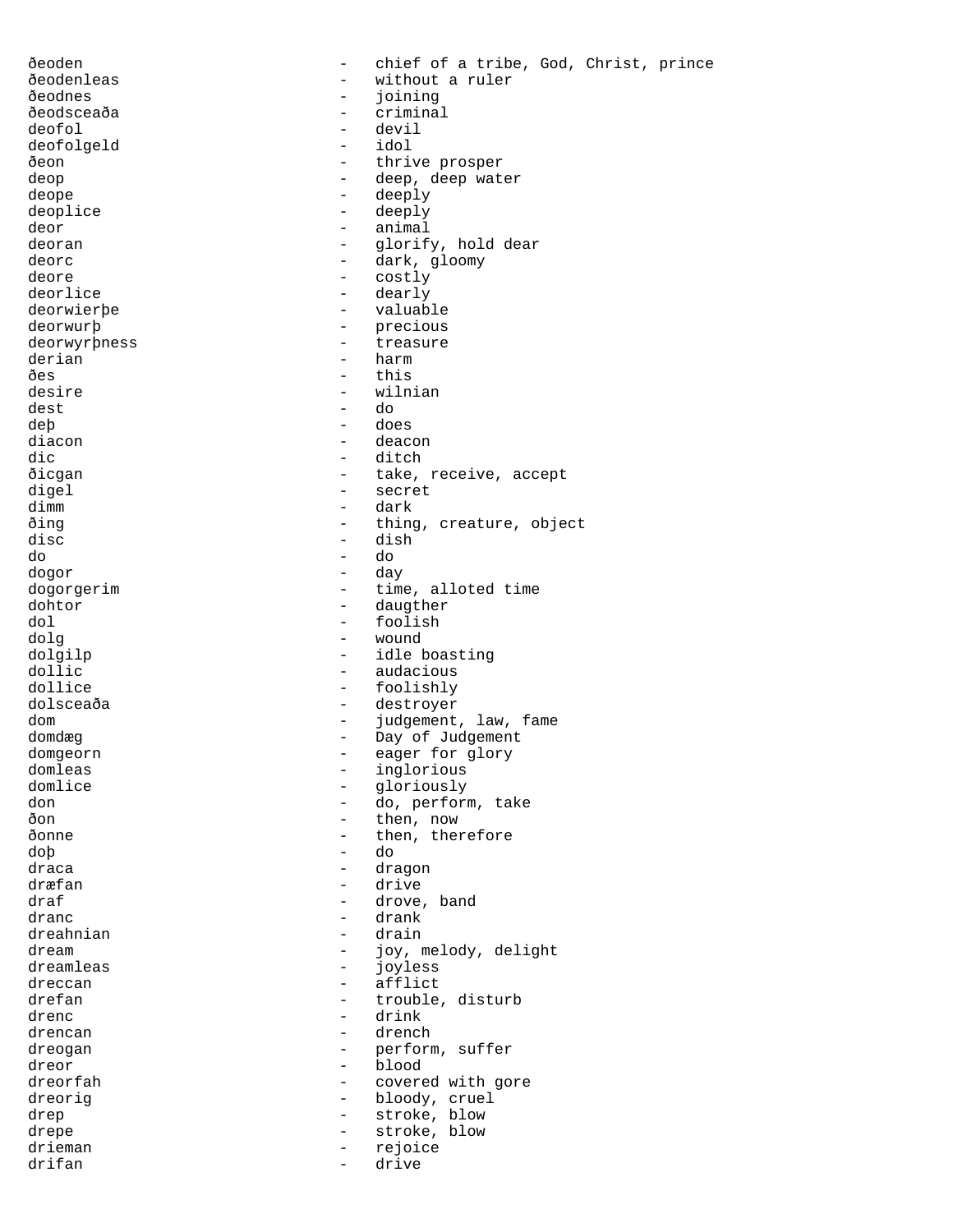drifen - driven drifon - drove drifþ - drives drinc - drink drincan - drink - drinking vessel<br>- live drohtnian drohtnung extending the state of life dropa - drop druncen - drunk - drunk drycræft - sorcery drycræftig - skilled in sorcery ðryðlic - strong, valiant ðryðswyð - mighty, powerful dryhten - lord dryhtguma - warrior, retainer dryhtlic  $-$  lordly, noble dryhtmaðm - princely treasure dryhtsele - princely hall - princely hall - peace dryhtsibb drync - drink - drink<br>dryncfæt - drinki - drinki - drinking vessel ðryþærn - noble house ðu - you dugan - avail duguð - retainers, host, valour dugunde - suitable - suitable duguþ - excellence, honour dulmun - warship dun - hill, mountain ðurh - through, because of durran - dare duru - door dust - dust dwæs - foolish dwelian  $\qquad \qquad -$  lead astray ðy ... ðy ... extra since = because, since = because, since = because, since = because, since = because, since - the ... the dyde - did dydes - did dydon - did dyfan - dip dyhtig - strong dynian  $\frac{1}{2}$  - resound, make a din dynt - blow dyrne - secret - boldly dyrstig - daring, bold dysig - foolish, folly dyslic - foolish ea - river eac - also eac ðæm  $-$  in addition to this, besides this eac swelce  $\qquad \qquad -$  likewise also eaca - reinforcement eacen - increased<br>eacencræftig - huge - huge eacencræftig eacnian - increase eacnung eacn and the set of the set of the set of the set of the set of the set of the set of the set of the s eaðe - easy, smooth, agreeable eaðfynde  $-$  easy to find eadig each each of the blessed eadiglic  $-$  prosperous eadmedan - humble eaðmod - humble eafoð - power, strength eafora - son eaganbearhtm - twinkling of an eye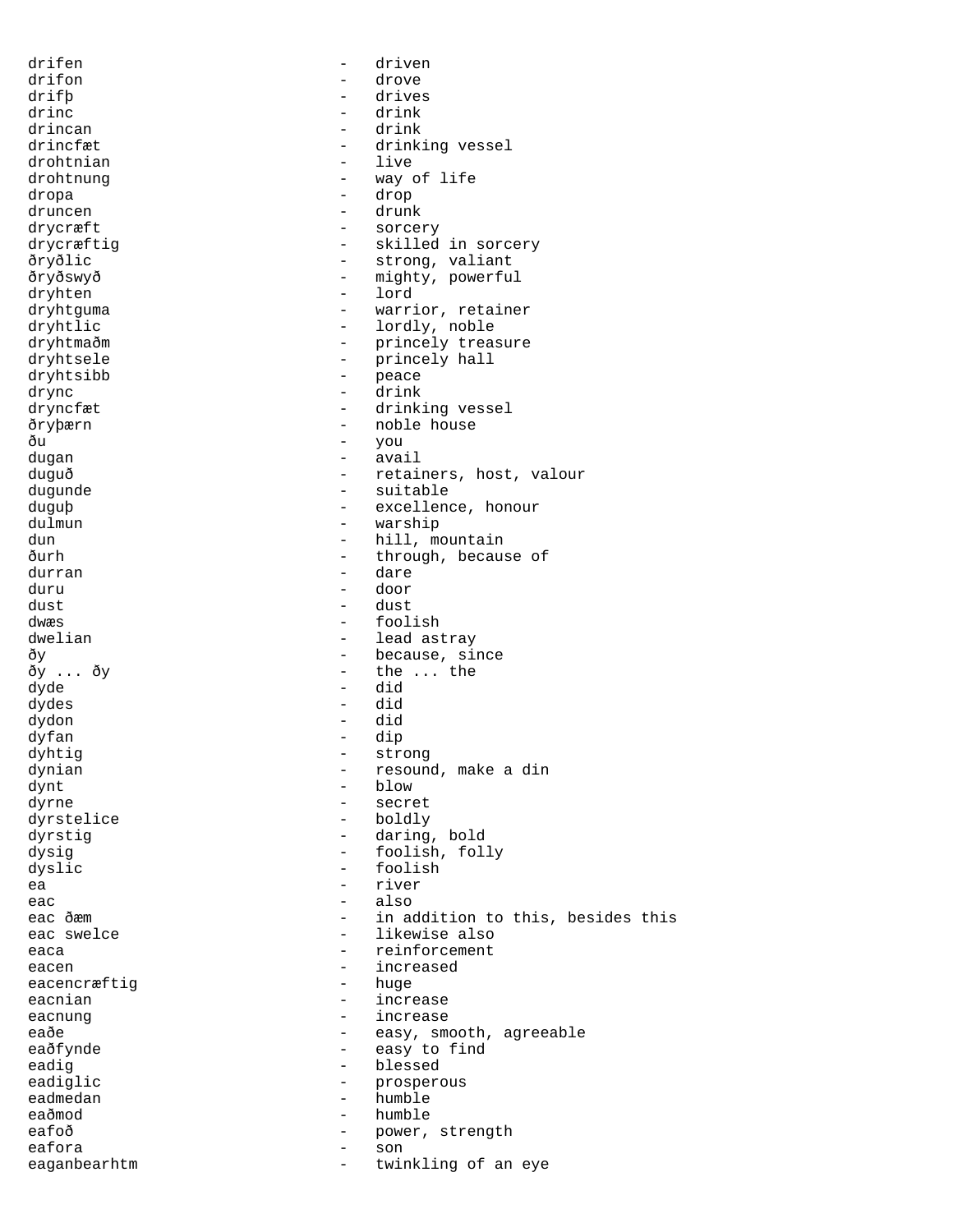eage - eye eagþyrel - window eaht - deliberation eahta - eight eahtere - appraiser eahtian - guard<br>eahtopa - eighth eahtoþa - eig<br>eala - oh! - eig eala - oh! ealad - watery way<br>ealand - island - island ealand - island<br>eald - old eald - old<br>ealda - old - old ealda - old man<br>ealddom - old man - age ealdfæder - patriarch ealdgesegen ealdgesegen - ancient tradition ealdgesið - old comrade ealdgestreon ealds - ancient treasure ealdgewinn - old conflict<br>ealdgewyrht - - - - - - - - - - - - former deeds ealdgewyrht - former deeds ealdhlaford - hereditary lord ealdian - grow old - old age ealdor - elder, parent, chief, leader ealdorbiscop - high priest ealdorgewinna - deadly enemy<br>ealdorman - earl ealdorman ealdormann - governor, nobleman ealdriht - ancient privilege ealdung ealfela - very much<br>ealgearo - all ready ealgearo - all ready ealgian - protect, defend<br>eall - all, every, qui eall - all, every, quite, completely<br>
ealles - entirely eallgylden - all gold<br>ealliren - made ent: ealliren - made entirely of iron<br>eallniwe - mite new eallniwe - quite new - in the same way eallunga - entirely Eallwealdend - Omnipotent - Computed by Communication - Omnipotent - Omnipotent - Communication - Communication - Communication - Communication - Communication - Communication - Communication - Communication - Communicatio ealo - ale ealodrincende - ale drinking<br>ealond - island ealond - island ealu - ale - ale - ale - ale - ale - ale - ale - ale - ale - ale - ale - ale - ale - ale - ale - ale - ale - ale - ale - ale - ale - ale - ale - ale - ale - ale - ale - ale - ale - ale - ale - ale - ale - ale - ale - ale ealubenc - ale bench<br>
ealuscerwen - distress ealuscerwen - distress<br>ealuwæge - ale flag - ale flagon eam earnal uncle ear ear - ear of corn eard  $-$  native land, country eardian - dwell, inhabit, live eardiend - dweller<br>eardstapa - wanderen eardstapa - wanderer<br>eardungstow - dwelling eardungstow - dwelling place<br>eare - ear eare - ear - ear - ear - ear - ear - ear - ear - ear - ear - ear - ear - ear - ear - ear - ear - ear - ear - e difficult earfoðþrag - sorowful time earfoþ - hardship<br>earfoþe - hardship - hardship - hardship, trouble earfoblic - difficult earfoblice - with difficulty earfobrime - difficult to count earg earg - sluggish, cowardly earh - cowardly<br>earlice - cowardly<br>earlice - wretched earlice  $-$  wretchedly earm  $\qquad \qquad -$  poor, wretched, arm earmbeag bracelet earmlic  $-$  wretched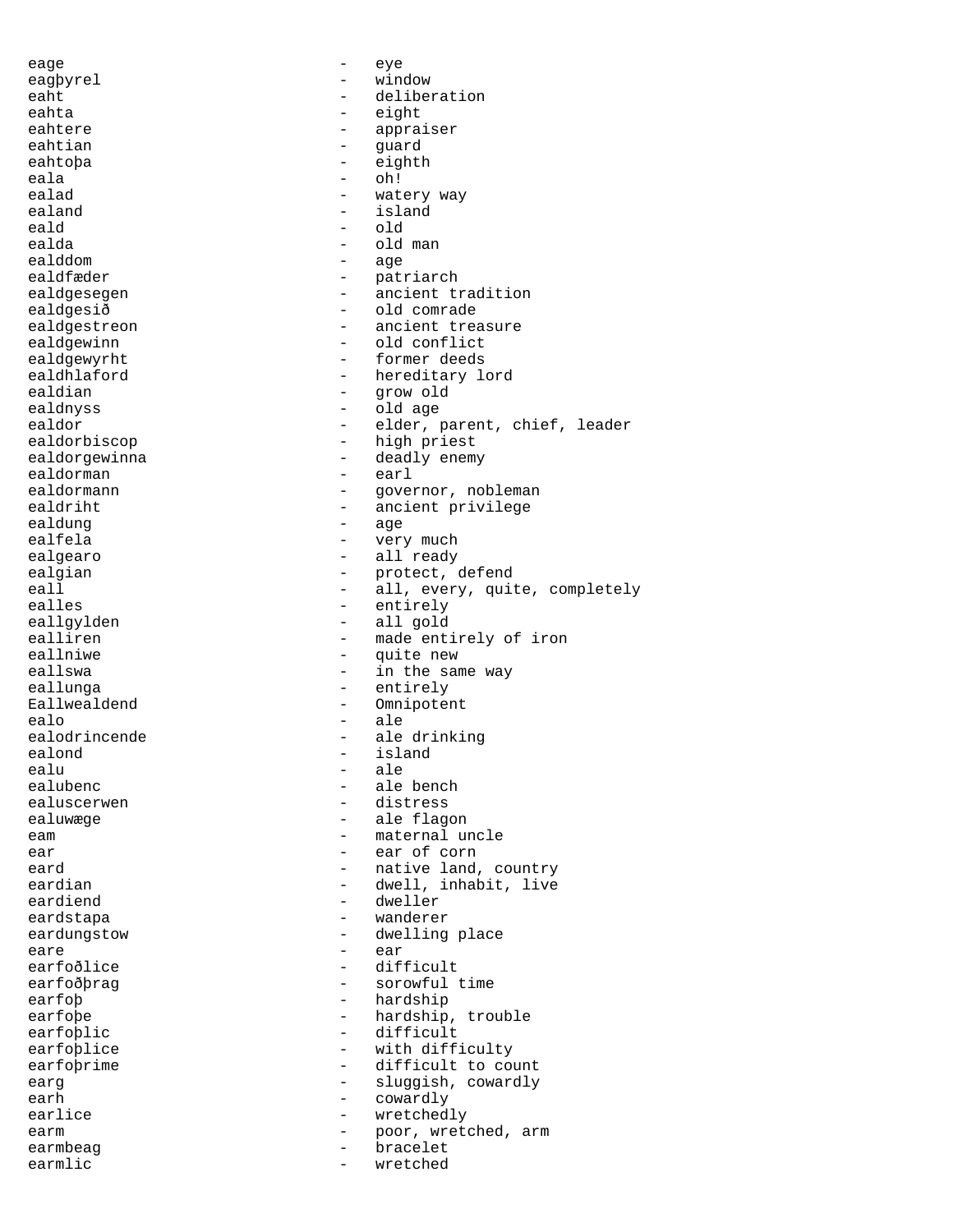earmlice - miserably earmost - poorest earmra - poorer - poorer - poorer - poorer - poorer - poorer - poorer - poorer - poorer - poorer - poorer - poorer - poorer - poorer - poorer - poorer - poorer - poorer - poorer - poorer - poorer - poorer - poorer - poorer earmsceapen - unfortunate, miserable earn - eagle earnian - deserve, gain - merit, desert eart - are, art earþ - crop east east - east, eastwards eastan - rom the East<br>eastdæl - east - east - east Easterdæg - Easter Day easterihte - eastwards easterne - easterne - easterne - easterne - easterne - easterne - easterne - east easteweard Eastran - Easter eastrhyte - due east Eastron **Easter** eaþe - easily eaþelic - insignificant, weak<br>eaþmede - insignificant, weak - humble eaþmedu - reverence eaþmettu - humility eaþmod - humble eaþmodlice - humbly ea**þmodnis** - humility eawu - ewe eaxl - shoulder eaxlgestealla ebba - ebb tide - Hebrew<br>- Hebrew Ebriscgeþiode ece - eternal ecelic - eternally ecg - edge ecgbana - sword slayer ecghete - war ecnes - eternity ecness - eternity eðel - country, native land<br>
eðelriht - hereditary right - hereditary right eðelwynn - joy of ownership edgift - repayment edhwyrft - reversal<br>edniwe - renewed edniwe - renewed<br>edor - renewed<br>- fence edor - fence<br>edwendan - fence<br>- return - return edwit - reproach - life of dishonour efeneald  $\qquad \qquad -$  of equal age efenehþ - neighbourhood efenhlytta - equal sharer efes - fringe - fringe - fringe - fringe - fringe - fringe - fringe - fringe - fringe - fringe - fringe - fringe - fringe - fringe - fringe - fringe - fringe - fringe - fringe - fringe - fringe - fringe - fringe - fringe efne - even, behold, just<br>
efsian - even, behold, just<br>
- cut the hair of efsian - cut the hair of<br>
efstan - hasten efstan - hasten - hasten - hasten - hasten - hasten - hasten - hasten - hasten - hasten - hasten - hasten - hasten - hasten - hasten - hasten - hasten - hasten - hasten - hasten - hasten - hasten - hasten - hasten - hasten eft - again, then afterwards<br>eftcyme - return - return - return eftsið - return ege  $-$  fear, terror egesa - terror egesful - terrible egesfullic - terrible egeslic - awful egeslice - terribly egl end the mote, beard, ear of barley eglan - molest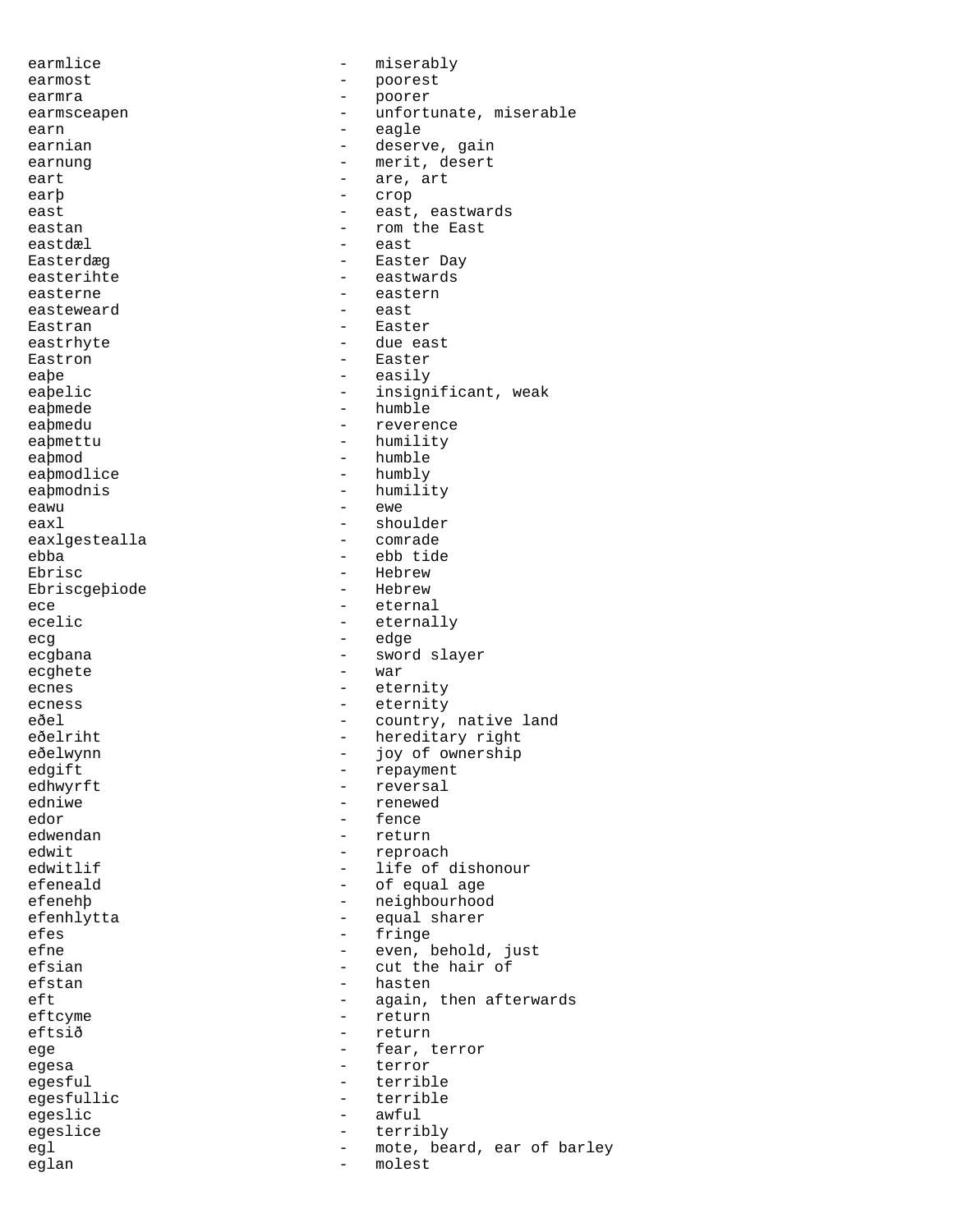ehtan - chase, persecute ehtend - pursuer - pursuer - pursuer - pursuer - pursuer - pursuer - pursuer - pursuer - pursuer - pursuer - pursuer - pursuer - pursuer - pursuer - pursuer - pursuer - pursuer - pursuer - pursuer - pursuer - pursuer - pur ehtere - persecutor ehtnyss - persecution elcor - otherwise<br>elcung - delay elcung - delay<br>ele - cil ele - oil eletreo - olive - olive<br>elland - forei elland  $\qquad -$  foreign country<br>ellen  $\qquad -$  courage ellen - courage<br>ellendæd - heroic - heroic deed ellengæst - powerful demon<br>ellenlic - brave - brave - brave ellenmærðu - fame of courage<br>ellenrof - bowerful ellenrof - powerful ellenweorc<br>
ellenwodniss<br>
ellenwodniss<br>
a
component of the seal<br>  $\frac{1}{2}$  and  $\frac{1}{2}$  and  $\frac{1}{2}$  and  $\frac{1}{2}$  and  $\frac{1}{2}$  and  $\frac{1}{2}$  and  $\frac{1}{2}$  and  $\frac{1}{2}$  and  $\frac{1}{2}$  and  $\frac{1}{2}$  and  $\frac{1}{2}$  and  $\frac$ ellenwodniss - zeales - zeales - zeales - zeales - zeales - zeales - zeales - zeales - zeales - zeales - zeales elles - otherwise<br>ellor - otherwise<br>- elsewhere ellor - elsewhere ellorgast - alien spirit<br>ellorsið - death - death ellorsið - death<br>eln - ell eln - ell elpend - elephant<br>elpendban - ivory elpendban - ivory<br>elbeod - forei - foreign people elþeodig - foreign<br>elþeodignes - exile elþeodignes emn - even, level emnlange - even, level emnlange - even, level emnlange - even en en en en en en en en en en e emnlange - along emnniht - equinox<br>emsario - equinox<br>emsario - equally emsarig - equally sorry ende - end - arrange in order<br>- order endebyrdnes<br>endedæg - last day endedogor - last day endelaf - last<br>endelean - final - final retribution endemes - together endenext - last, latest endesæta - border watchman endestæf – end<br>endian – end endian - end endleofta - eleventh - eleventh enge - narrow - angel engellic - angelic Englaland - England Engle - Angles Englisc - English englum gelice  $-$  like angels engu - narrowness<br>ent - narrowness<br>- qiant ent - giant<br>entisc - cf a giant entisc - of a giant<br>eode - went - went eode - went eodor - hedge, boundary, limit, region<br>
eodorcan - chew the cud eodorcan - chew the cud - boar spear eofor - boar eoforlic  $\qquad \qquad -$  boar image eoh - horse eom - am eorðcyning - earthly king<br>eorðdraca - earthly king eorðdraca - dragon that lives in the earth eorðhus - den eorðreced - cave dwelling<br>eorðsele - cave dwelling eorðsele - cave dwelling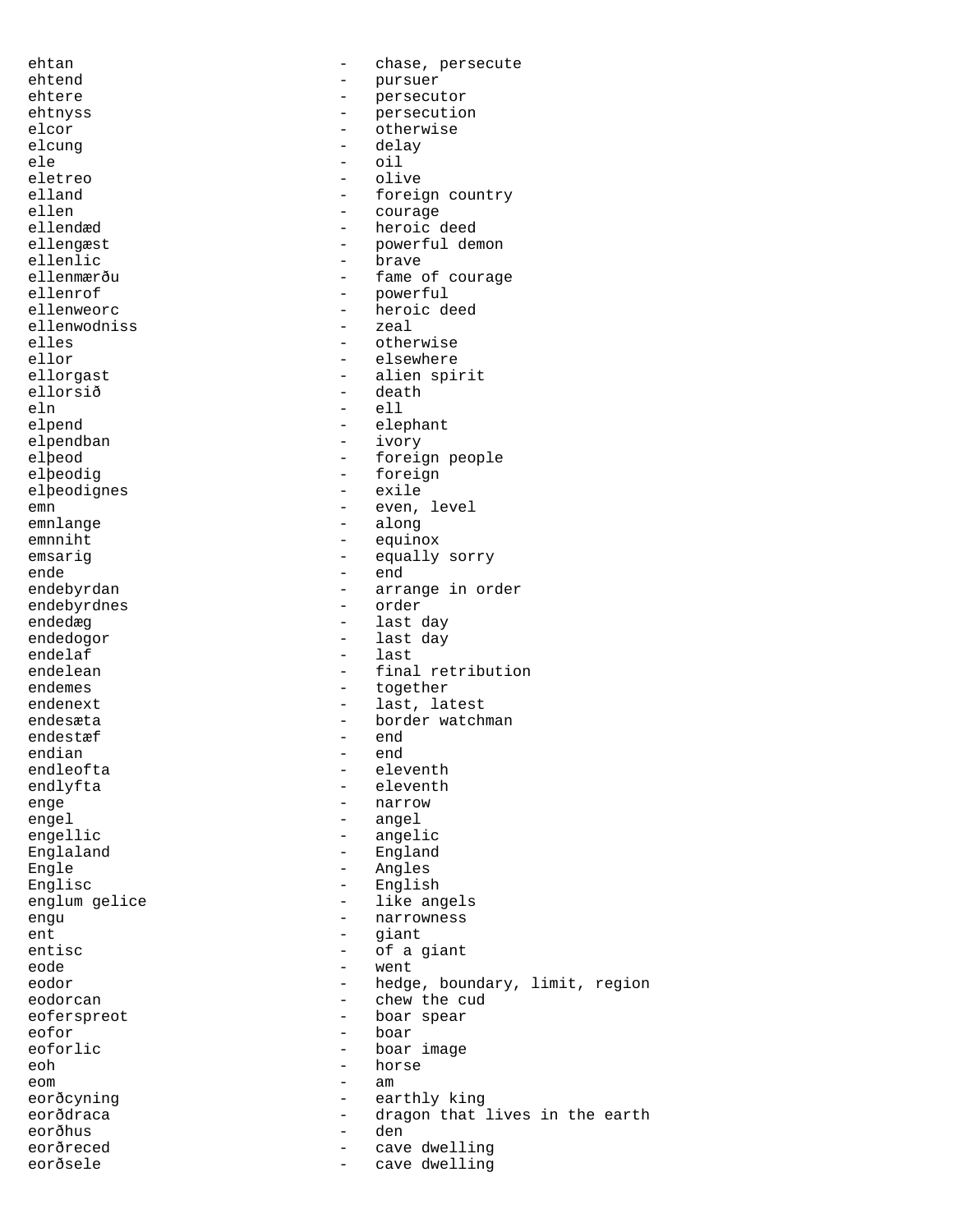eorðweall - mound eorðweard - region of earth eored - mounted troops eoredgeatwe - military dress eorfeþe - difficult<br>eorl - nobleman eorl - nobleman eorlgestreona<br>eorlgewæde eorlgewæde - armour eorlic - chivalrous, manly<br>
eorlice - chivalrous, manly<br>
- angrily - angrily eorlscipe  $\overline{\phantom{a}}$  - manliness eorlweorod - host of noble warriors<br>
eormencynn eormencynn eormengrund - wide world eormenlaf - huge legacy eornoste <br/> - resolutely <br/> - resolutely eornostlice - indeed eorþbuend - man - man - man - man - man - man - man - man - man - man - man - man - man - man - man - man - man - man - man - man - man - man - man - man - man - man - man - man - man - man - man - man - man - man - man eorþe<br>eorþfast - firm in the earth eorþlic - earthly<br>eorþrice - earthly - earthly kingdom eorbscræf - grave eorþwelan - wordly prosperity eoten - monster eotenisc - gigsntic eow - to you (pl.), you eowan - reveal eower - your, of you eower nan  $\sim$   $\sim$   $\sim$   $\sim$   $\sim$  none of you epistola - letter ercnanstan - pearl erfa - heir<br>erfeweard - heir - heir erfeweard<br>erfewordnis erfewordnis - inheirtance<br>erian - plough - plough esne - man est - favour, grace esuica - hypocrite etan - eat eþe - easy epel - native land, homeland eþelstol - hereditary seat<br>eþelturf - fatherland - fatherland e<br>belweard - lord of the realm eþre - kidneys - kidneys<br>ettan - sagar - sagar - sagar - graze facen - crime<br>facenfull - tread - treacherous facenstafas  $\overline{\phantom{a}}$  - treachery fadian  $\qquad \qquad -$  arrange fadung extending the condex, arrangement fæc - space, interval<br>fæcne - space, interval fæcne - vile, treacherous<br>fæder - father - father fæder - father fæðer - father<br>fæderæþelo - - father - patrim - patrimony fæderenmæg - paternal kinsman<br>fæðm - embrace, grasp fæðm - embrace, grasp<br>fæðmian - embrace, grasp<br>fæðmian - surround, enve fæðmian - surround, envelop<br>fæeringa - suddenly - suddenly - suddenly fæge  $-$  fated, doomed fægen - glad fæger - beautiful, fair fægere  $-$  fairly fægnian 1988 - rejoice, be glad fægre - fairly, elegantly<br>fægrian - fairly, elegantly fægrian - grow fair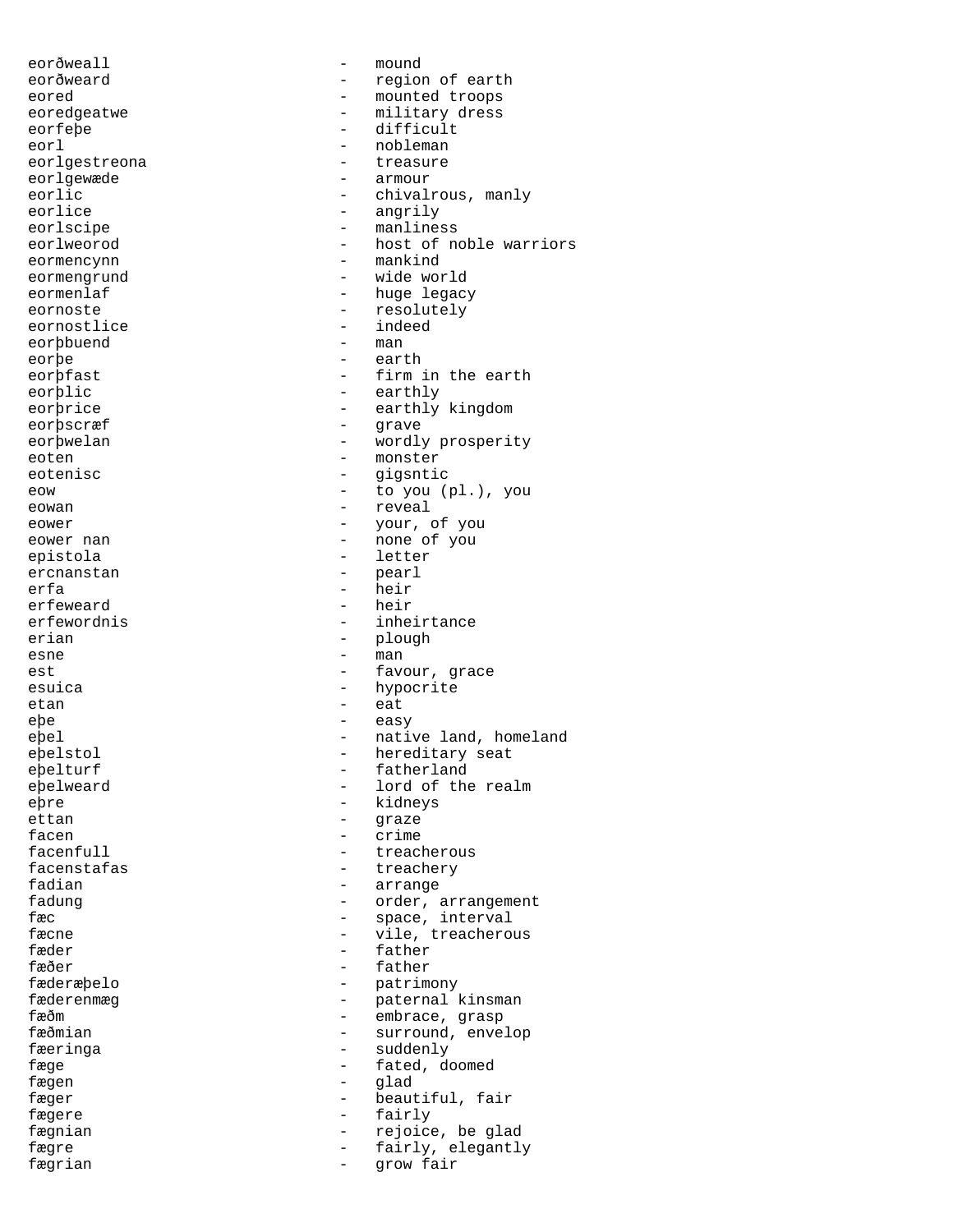fæhð - hostility fæhðu - feud<br>fæhb - feud fæhþ - feud fælsian - cleanse, purify fæmne - virgin, maiden<br>fær - virgin, maiden fær 1999 – fær 1999 – færeld 1999 – færeld 1999 – færeld 1999 – færeld 1999 – færeld 1999 – færeld 1999 – færeld 1999 – færeld 1999 – færeld 1999 – færeld 1999 – færeld 1999 – færeld 1999 – færeld 1999 – færeld 1999 – fære færeld - journey færelt - journey - sudden grip færgryre - awful horror færinga <br/> - suddenly, unexpectedly færlic - sudden - sudden - sudden - sudden - sudden - sudden - sudden - sudden - sudden - sudden - sudden - sudden - sudden - sudden - sudden - sudden - sudden - sudden - sudden - sudden - sudden - sudden - sudden - sudden - suddenly færnið  $-$  hostile attack færstice - sudden pain fæst  $-$  firm, secure, strong fæstan – fast<br>fæste – firm fæste  $\begin{array}{ccc} \text{fæsten} & - & \text{firmly, securely} \\ \text{fæsten} & - & \text{stronahold, fort} \end{array}$ fæsten - stronghold, fortress, fortifi<br>fæstenn - fortress fæstenn - fortress<br>fæstlice - firmly, fæstlice - firmly, strictly<br>fæstness - firmly, strictly - stability fæstræd - firm, constant fæt - vessel, fat fæted - ornamented with gold<br>fætedhleore - with gold ornaments - with gold ornaments fætels  $-$  pouch, vessel fætgold - beaten gold fæþm - bosom fætt  $-$  fat, rich fættian - grow fat fag - stained, marked fah - hostile famigheals - hostile for the form of the form of  $\sim$  form  $\sim$  form  $\sim$  form  $\sim$  form  $\sim$  form  $\sim$  form  $\sim$  form  $\sim$  form  $\sim$  form  $\sim$  form  $\sim$  form  $\sim$  form  $\sim$  form  $\sim$  form  $\sim$  form  $\sim$  form famigheals - foamy necked fand - found<br>fandian - test. - test, try, tempt faran  $-$  go, travel, wandr faroð - shore faru - journey fea - few, joy fealh - fallow land feallan - fallon - fallon - fallon - fallon - fallon - fallon - fallon - fallon - fallon - fallon - fallon - fallon - fallon - fallon - fallon - fallon - fallon - fallon - fallon - fallon - fallon - fallon - fallon - fallo fealo - yellow - bull feasceaft - destitute, poor feasceaftig  $\qquad \qquad -$  destitute<br>feax  $\qquad \qquad -$  hair feax - hair - hair<br>feaxe - with - with hair feccan - fetch fedan - feed feðecempa - foot soldier feðegest - traveller feðergearwe - feathers of an arrow feðewig - battle fela  $-$  many, much felageomor - sorrowful felahror - full of exploits<br>felamodig - very bold felamodig  $\begin{array}{ccc} - & \text{very bold} \\ \text{feld} & - & \text{field} \\ \end{array}$ feld - field, plain<br>fell - field, plain<br>- skin, pelt fell - skin, pelt - fen refuge feng  $-$  grasp, clutch fengel - lord, prince<br>fengelad - fen fengelad - fen fenhleoðu - fen coverts fenhop - fen hollow<br>fenlond - fenland - fenland fenlond - fenland fenn - fen, marsh, mud, mire, moor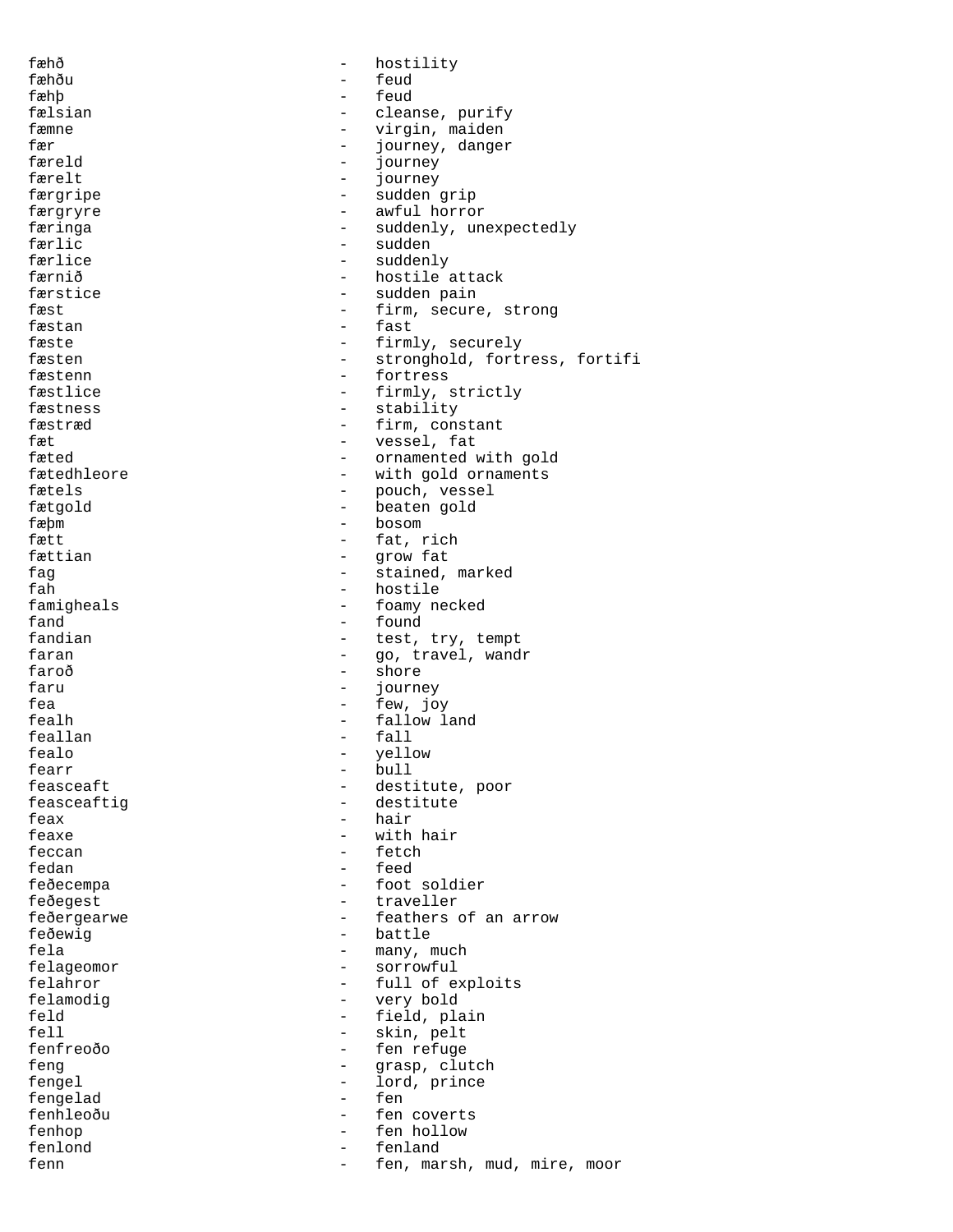feoh  $-$  property, cattle, money feohbigenga - cattle keeper feohgehat - promise of money feohgift - largess feohleas - without property feohtan - fight feol - file feolan - burst in teole<br>feole - file - file - file feolian - file feon - hate<br>feond - foe feond - foe, enemy - enmity feor - far feorbuend  $-$  dwelling far away feorcund - strange feorcyþð - distant land<br>feorh - life feorh - life feorhbealo - deadly evil feorhbealu - deadly evil<br>feorhcynn - race of mor feorhcynn - race of mortals - mortal foe feorhlegu - death feorhseoc - mortally wounded feorhsweng - fatal blow feorhwund - deadly wound feorm  $\qquad \qquad -$  food, banquet, provisions feormian - to clean feorr - far feorran  $-$  from afar feorrancund - foreign born feorþa - fourth feorweg  $\qquad \qquad -$  remote part<br>feower  $\qquad \qquad -$  four feower - four feowerscyte - square feowertig  $-$  forty feowertyne - fourteen feran  $-$  go, travel ferend - traveller ferende  $-$  travelling ferhð - mind, intelelct, soul<br>ferhðfrec - bold - bold ferhðfrec ferhðgeniðla - mortal enemy ferht - honest<br>ferian - carry - carry ferian - carry - carry<br>fers - verse fers - verse - fresh fersian - drive away fesan  $-$  drive away festendæg - fast day fet en andere en andere en andere en andere en andere en andere en andere en andere en andere en andere en and fetelhilt - ringed sword hilt feþa - foot soldiers feþe - walking feþecempa - foot soldier<br>feber - feather feþer - feather<br>fetian - fetch. fetian - fetch, bring<br>fetor - fetter - fetter fetor - fetter fictreo - fig tree<br>fiðere - wing - mang fiðere - wing<br>fierd - army fierd - army, militia<br>fierdian - campaign fierdian - campaign<br>fierdleas - undefende - undefended fierdwise - campaign, order fierlen - distant fierst - period, time<br>fif - five<br>- five fif  $-$  five fifelcynn - race of sea monsters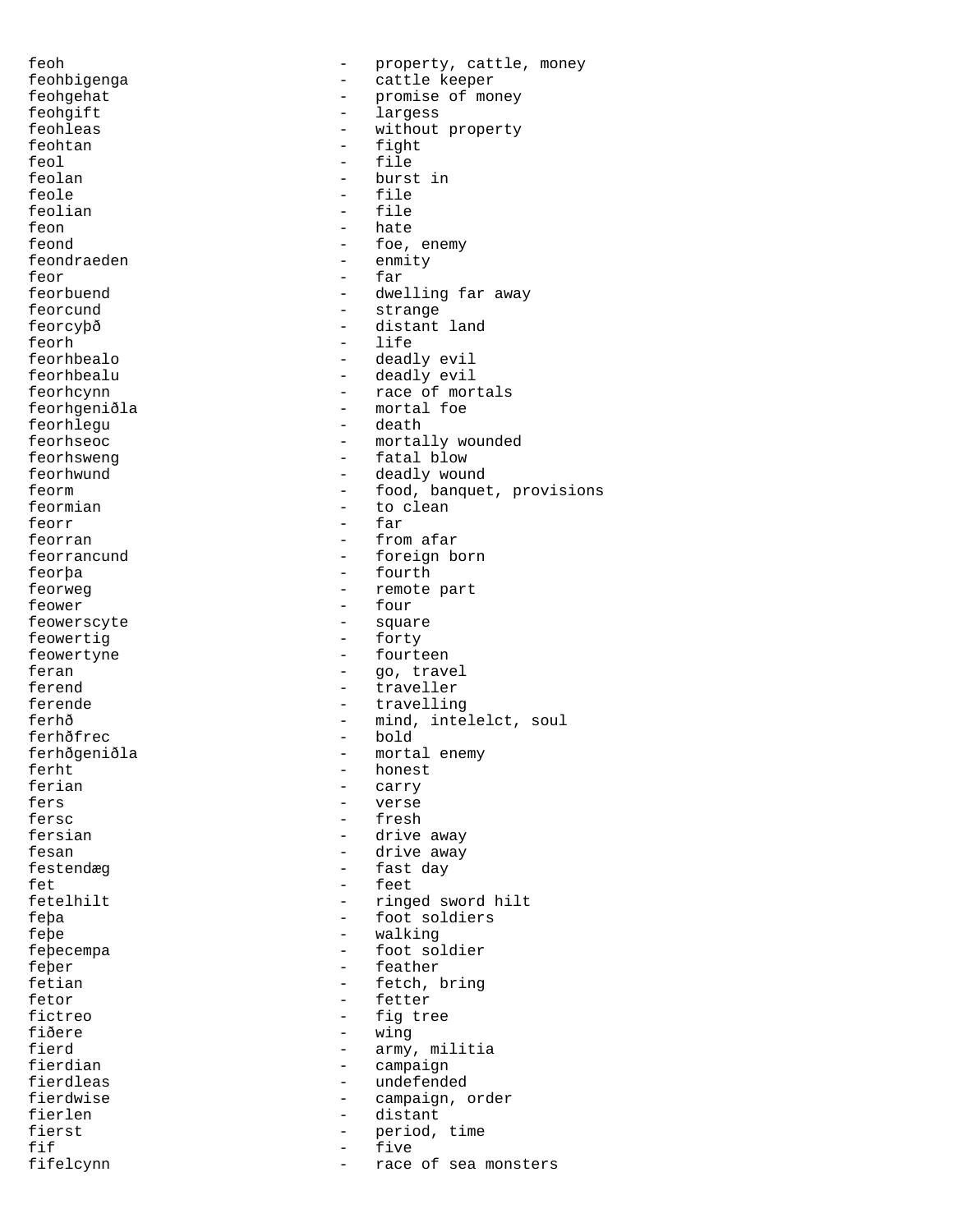fifta - fifth fiftig - fifty fiftyne - fifteen<br>filde - Fifteen<br>- level filde - level - level - level - level - level - level - level - level - level - level - level - level - level - level - level - level - level - level - level - level - level - level - level - level - level - level - level fina - woodpecker findan - find findan æt  $\qquad \qquad -$  obtain from finger finger - finger finol - fennel<br>fiorm - susten fiorm - sustenance<br>firas - men firas - men<br>firen - viol - violence, sin, crime firgenstream external control of the mountain stream first  $-$  time, interval fisc<br>fiscab - fish<br>fiscab - fishi - fishing fiscere - fisherman<br>fiscwielle - rich in f: fiscwielle - rich in fish<br>fibre - ving - ving fiþre - wing<br>fla - arrov fla - arrow flæsc<br>flæsclic - flesh - flesh<br>flæsclic - carnal flæsclic - carnal<br>flæscmete - flesh flæscmete - flesh flah - deceitful - barb, arrow<br>- bow flanboga flasce - flask fleah - white spot in the eye fleam - flight<br>flean - flav flean - flay - flay - flay - flay - flay - flay - flay - flay - flay - flay - flay - flay - flay - flay - flay - flay - flay - flay - flay - flay - flay - flay - flay - flay - flay - flay - flay - flay - flay - flay - flay - in flight fleogan - fly<br>fleon - flee - flee fleon - flee from, avoid<br>fleot - estuary - estuary fleot - estuary fleotan - float<br>flet - float<br>float - float flet - floor, hall<br>fletræst - couch - couch fletræst – couch<br>fletsittend – sitter - sitter in the hall flett  $\qquad \qquad -$  floor, ground fletwerod - body guard flicce - flitch - flitch<br>fliema - exile, fliema - exile, fugitive<br>flieman - exile, fugitive<br>- put to flight flieman - put to flight flies - fleece flit  $\begin{array}{cccc} - & & & \\ - & & & \end{array}$  strife, dispute flius flius - fleece<br>flocc - hand flocc - band<br>flocmælum - in band flocmælum - in bands<br>flocrad - mounted l flocrad - mounted band<br>flod - flood - flood flod - flood flode - channel flodyþ - wave flor - floor<br>flot - floor<br>- deep v flot the contract of the fleet sail flota that the contract of the contract of the contract of the fleet sail.<br>The contract of the contract of the fleet sail. flota - fleet, sailor<br>floterian - flutter, floa floterian - flutter, float, fly<br>flothere - army of pirates flothere  $\qquad \qquad - \qquad \qquad \qquad \qquad \text{array of pixels}$ <br>flotman  $\qquad \qquad - \qquad \qquad \text{salor}$ flotman - sailor - pirate, sailor flowan - flow flugol - fleet, swift<br>flyht - flight<br>- flight - flight flyhte - patch fnæran - snort - snort - snort - snort - snort - snort - snort - snort - snort - snort - snort - snort - snort - snort - snort - snort - snort - snort - snort - snort - snort - snort - snort - snort - snort - snort - snort fnæst - breath foda - food fodder - fodder, food folc  $\qquad \qquad -$  people, nation, tribe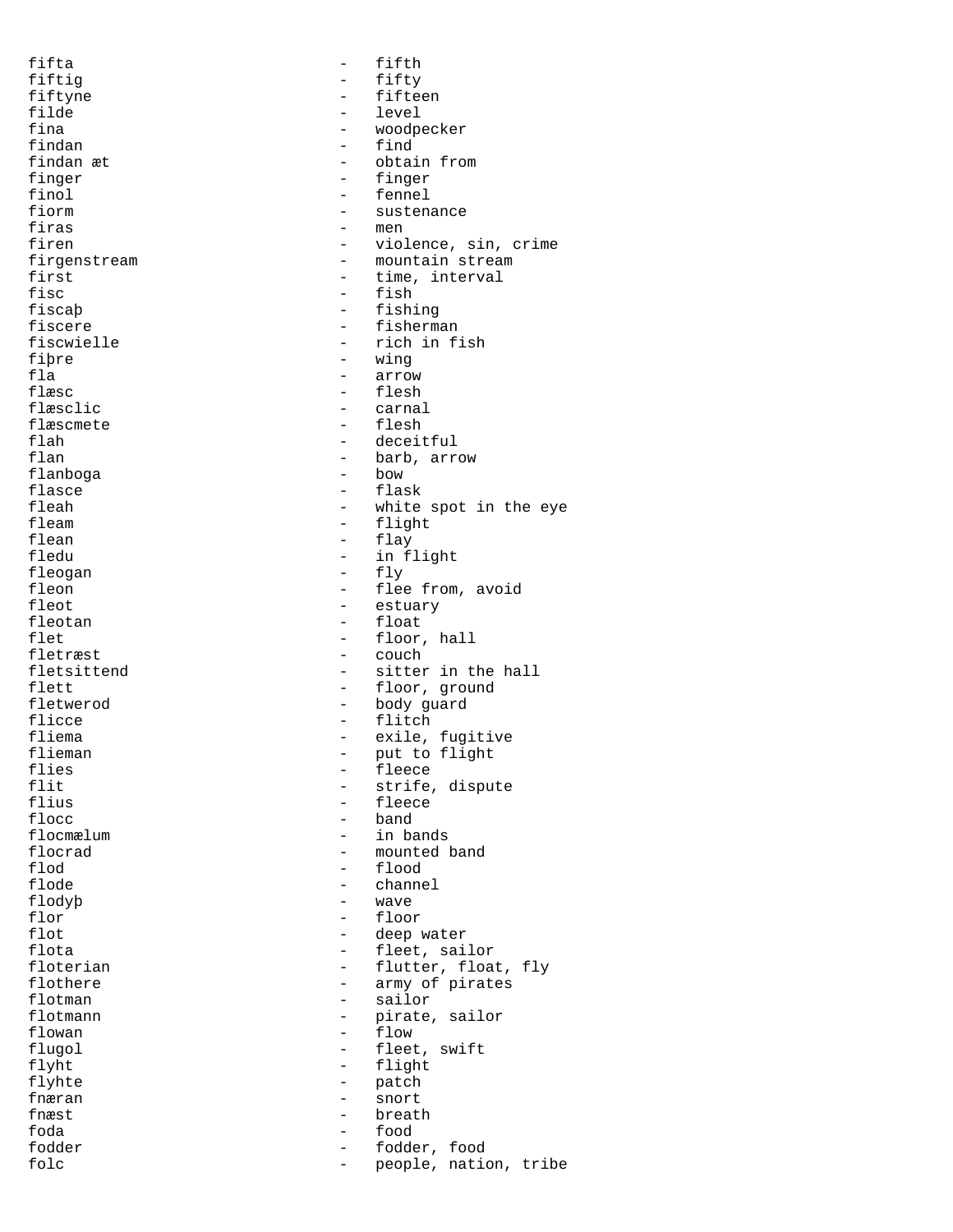folcagende - ruling folccwen - queen of a nation<br>folccwide - popular saving folccwide - popular saying folccyning  $-$  king of a nation folcgemot - meeting of people folcisc  $-$  of the people folclagu - public law<br>folclic - public law folclic - popular, public<br>folcme.com folcmægen - army folcriht - common law folcstede - dwelling place, battlefield folctoga - chieftain foldbold - house, castle foldbuend - man, inhabitant folde - earth foldweg  $-$  way, path folgaþ - province folgere - follower folgian - follow, obey folm  $\begin{array}{ccc} - & - \\ - & - \end{array}$  hand, palm fon fon  $\begin{array}{ccc} - & - & \text{catch, seize, take} \\ - & \text{beqin with} \end{array}$ - begin with fon to  $\frac{1}{2}$  take up, begin<br>fon to rice  $\frac{1}{2}$  - come to the thi - come to the throne for  $\frac{1}{2}$  - before, in front of, on behalf<br>for  $\delta$ æm - therefore, for that reason - therefore, for that reason for ðy ðe - because for hwon<br>for pæm - because<br>- because for þam þe<br>for þon - because foran  $\frac{1}{2}$  foran forfaran  $\frac{1}{2}$  foran forfaran  $\frac{1}{2}$  for  $\frac{1}{2}$  for  $\frac{1}{2}$  for  $\frac{1}{2}$  for  $\frac{1}{2}$  for  $\frac{1}{2}$  for  $\frac{1}{2}$  for  $\frac{1}{2}$  for  $\frac{1}{2}$  for  $\frac{1}{2}$  for  $\frac{1}{2}$  for  $\frac{1}{2}$  fo foran forfaran 1999 - Obstruct 1999 - Contract Coran forridan 1999 - Contract 1999 - Contract 1999 - Contract 1999 - Contract 1999 - Contract 1999 - Contract 1999 - Contract 1999 - Contract 1999 - Contract 1999 - Contract - intercept forbærnan - burn up forbeodan - forbid forberan - put up with forbigan - abase forbirnan forbredan - transform forbugan - avoid forceorfan - cut off forcerred  $\qquad \qquad -$  prevented forcuaeden - aforesaid<br>forcurran - avoid - avoid forcyrran ford - ford - forwards, forth, hence, away forðgan - advance, pass by forðgesceaft - creature forðgewitan - go forth, pass, proceed forðgongendre tide - in due course fordilgian - destroy fordon - destroy forðon - forthwith fordrifan - sweep away forðweard - advanced, forwards, continually<br>forðweg - iourney departure forðweg - journey, departure<br>forðwyrft - fortured forðwyrft - tortured fore  $-$  before, on account of, on behalf of forealdian - grow old, wear out - aged foregan - go before<br>foregisl - preliminan foregisl  $-$  preliminary hostage foremære - illustrious foremihtig<br>foresceawian - most mighty<br>- provide, pr foresceawian - provide, preordain, foresee foresecgan - say before forespræc - advocacy, defence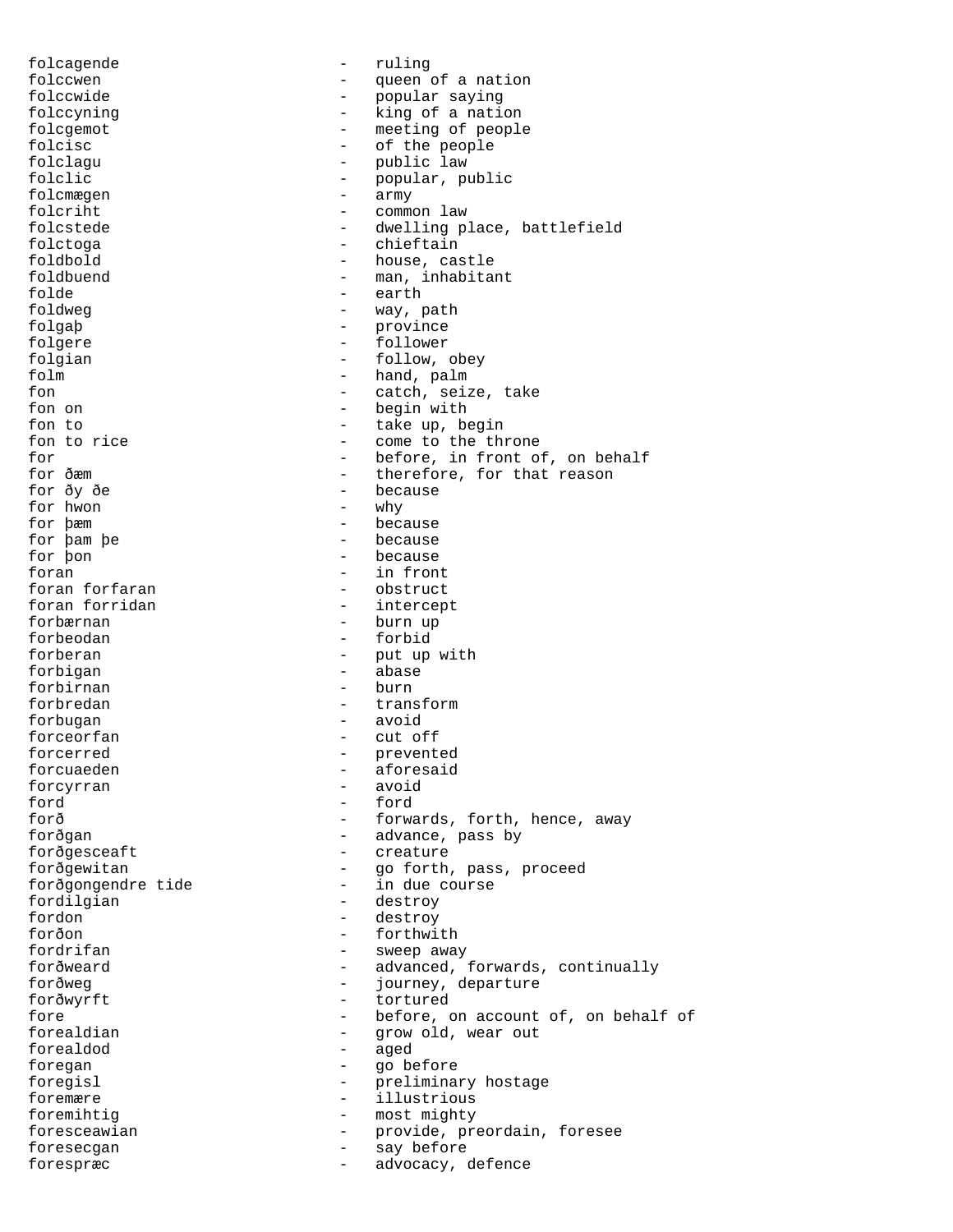forespreca  $\qquad \qquad -$  sponsor, intercessor foresprecan - say before, speak for foresprecen - aforesaid foresteppan - precede foreþanc - forethought foreweard  $-$  early<br>forfaran  $-$  obstruct forfaran - obstructure - obstructure - obstructure - obstructure - obstructure - obstructure - obstructure - o<br>The structure - obstructure - obstructure - obstructure - obstructure - obstructure - obstructure - obstructur forfleon  $\overline{f}$  - flee from  $\overline{f}$  - flee from  $\overline{f}$  - foregiven - foregiveness forgiefan - to give, grant, forgive forgieldan - pay for, repay forgitan - forget forgyman - disregard<br>forgymeleasian - neglect forgymeleasian forhabban - hold in, restrain forhæfednyss - temperance forhealdan - withhold<br>forhealden - forsake, - forsake, rebel, defile forheard - very hard forhelan - conceal<br>forhergian - ravage forhergian<br>forheriung - devastation forhogdniss - contempt forhogian - scorn forhradian - anticipate forhraþe - very quickly forht - afraid forhtian  $-$  fear, be afraid forhtlice  $-$  in fear forhtmod - timorous forhwæga - about 1992 - about 1992 - about 1992 - about 1992 - about 1992 - about 1992 - about 1992 - about 19<br>Eksterne in de later 1992 - about 1992 - about 1992 - about 1992 - about 1992 - about 1992 - about 1992 - about forhwega - somewhere forhwerfan - transform - mislead, seduce forlætan  $-$  leave, abandon forleogan - perjure oneself<br>forleosan - lose<br>- lose forleosan forletnis  $-$  remission forlicgan - fornicate forlidennes - shipwreck forliger - fornication forlor  $-$  destruction, loss forloreniss  $\overline{\phantom{a}}$  - destruction<br>forma forma - first formoni - too many formyrðian - murder<br>fornæman - - be worl - be worn out forneah - nearly, almost forneðan - expose to danger forniman - carry off, destroy, consume fornydan - compel forod - useless, broken down foroft - very often forpæran  $\qquad \qquad -$  lose, turn away, spoil forpyndan - do away, remove<br>forrædan - hetrav forrædan - betray forridan - intercept by riding<br>forrotednes - corrupt matter corrupt matter forrotian - decay, rot away - refuse, deny, oppose<br>- denial forsacennes - denial<br>forsacung - denial forsacung forscamian  $-$  be ashamed forscamung - modesty forscapung - mishap forsceadan - disperse<br>forsceoppan - transform forsceoppan - transform forsceorfan - gnaw off, eat up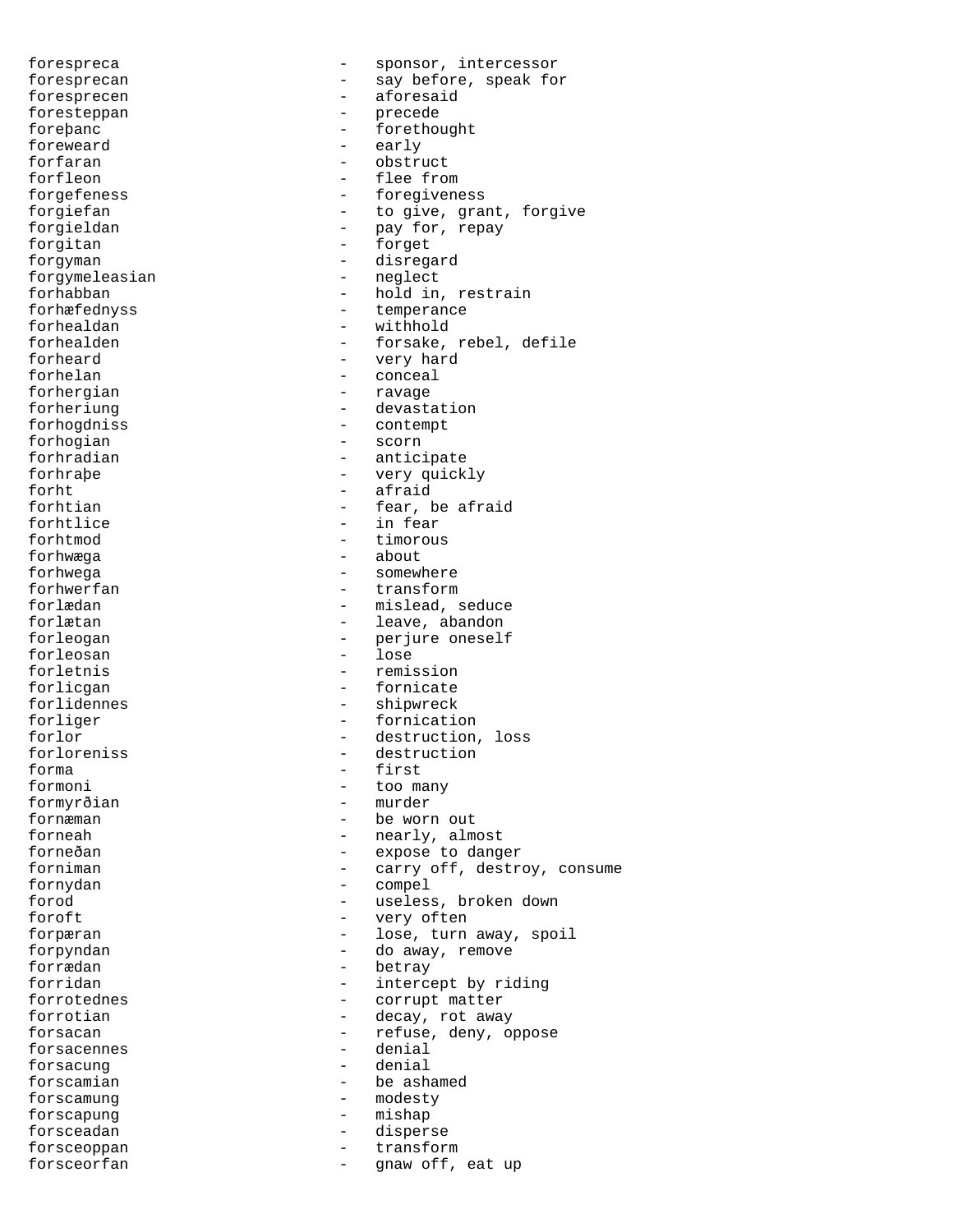forsceotan  $\qquad \qquad -$  anticipate, prevent forsceta - flood gate forscrenan - supplant, overcome forscrencend - supplanter forscrifan - decree<br>forscrinan - shrink. - shrink, dry up<br>- cast down forscutan - cast down forscyldig - wicked forscyldigian forscyrian  $\overline{z}$  - separate<br>forsearian - sear forsearian forsecan - attack forsecgan - accuse falsely, slander forsellan - sell, give up forsencan - reject forsendan - send away forseoðan - wither, consume forseon - despise, scorn, overlook, neglect forseoþan - wither forsettan - hedge in, obstruct forsewen - contempt forsewenlic  $\qquad \qquad -$  despicable, ignominious forslean - cut through, slay forspanan - seduce forspendan - squander forspillan - destroy forsrendnes - supplanting forst - frost forstandan - protect, understand forstelan - steal forswælan - inflame forswelgan - swallow forswelgen forswerian  $-$  swear falsely forswiþe - very greatly forsworen - perjured forsyngian forsyngod - corrupted by sin fortendan extendis and the cauterize forþ<br>forþbringan - forwards<br>forþbringan - produce forþbringan - produce forþcuman - be born forþearle - very grievously<br>forbfaran - die - die forþfaran forþferan - depart, die forþfor - death forþgan - pass on forþgenge - advancing<br>forbgewiten - dead forbgewiten forþian - accomplish forþolian - do without forþon - because, truly<br>forþræstan - crush - crush forþræstan - crush forþringan - rescue from forþryccan - oppress forþsiþ - death forþweard - henceforward forþyldgan - be patient forþylman - enwrap forwel - very well forweopnes - migration forweorðan - perish, vanish<br>forweorðfullic - excellent forweorðfullic - excellent forweorpan  $\qquad \qquad -$  throw, cast out, reject, squander<br>forweorban  $\qquad \qquad -$  perish forweorþan - perish forwieran - hinder, prohibit, refuse, repel forwiernednes - restraint forwitolnes - intelligence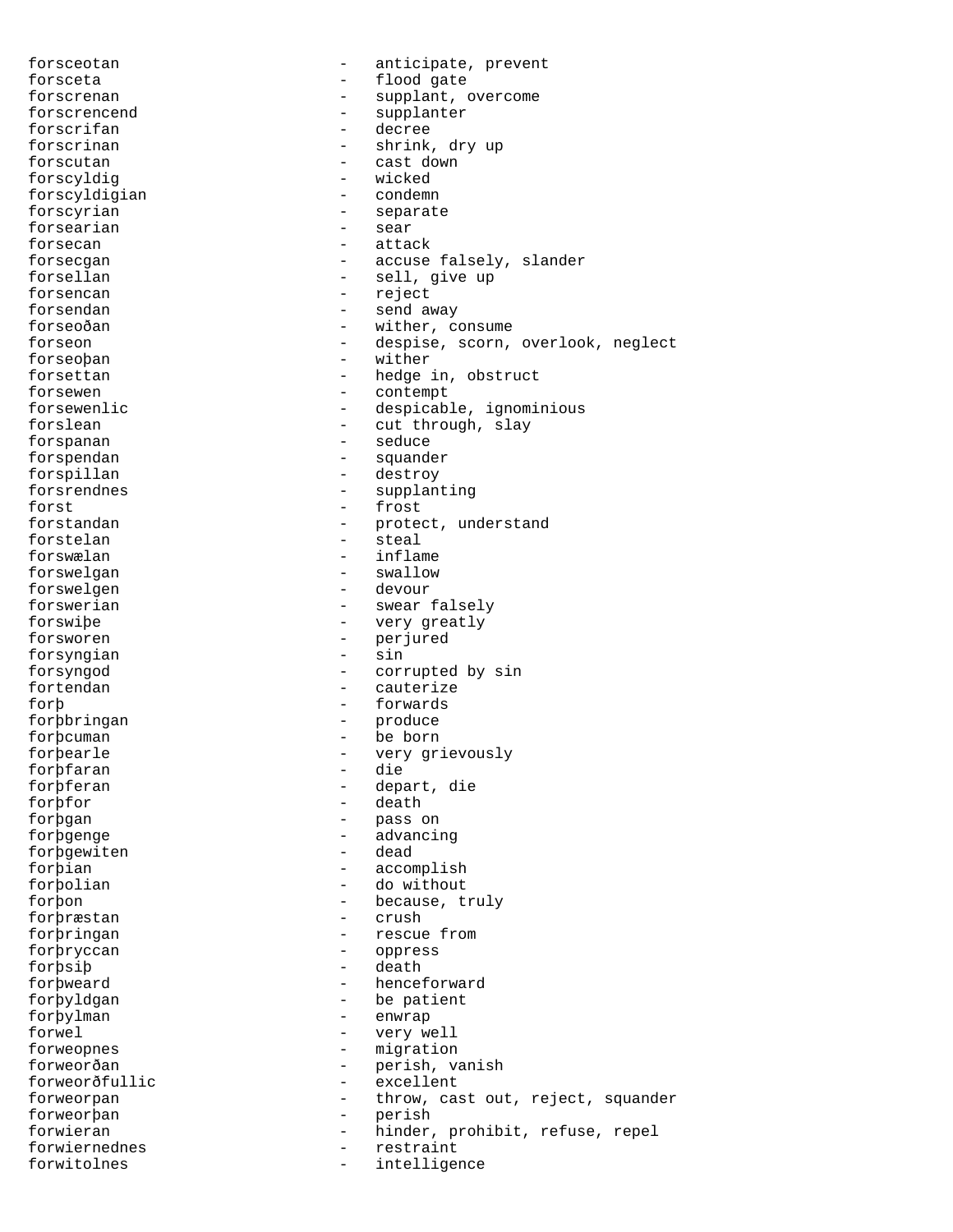forwrecan  $-$  drive forth, expel forwyrd - loss fot - foot fotgemearc  $-$  space of a foot fotlast - footprint fræt - perverse, proud treasures frætwe – ornaments<br>fram – from – from fram - from Francan - Franks<br>Francland - France - France frea - ruler, lord, king<br>freadrihten - lord and master - lord and master freawine  $\qquad \qquad -$  lord and friend freca - warrior - warrior frecennes - danger frecne  $\qquad \qquad -$  dangerous, savage, bold fremde - foreign, alien<br>fremfulnes - benefit fremfulnes - benefit fremian - benefit, help<br>fremman - accomplish, p fremman - accomplish, perform<br>fremu - advantage, gain - advantage, gain freo - free - free - free - free - free - free - free - free - free - free - free - free - free - free - free - free - free - free - free - free - free - free - free - free - free - free - free - free - free - free - free - city freod  $-$  peace, friendship freogan - set free, love freolic  $\qquad \qquad -$  free, festive freols - freedom, festival - festive<br>- freely freolslice - freedy - free states - free states - free states - free states - free states - free states - free states - free states - free states - free states - free states - free states - free states - free states - free freond  $\begin{array}{ccc} - & \text{friend} \\ \text{freondlarum} & \text{freondlarm} \end{array}$ freondlarum - friendly counsel<br>freondlapu - friendly invitat freondlaþu - friendly invitation<br>freondscipe - friendship - friendship fretan - devour, consume fricgan - ask friclan - seek, desire frignan friþ - peace friþ neman - make peace frod - wise, old frofor  $\overline{r}$  - comfort  $\overline{r}$  - comfort  $\overline{r}$ frogga - frog fruma - beginning frumcyn - ancestry, origin frumgar - leader<br>frumsceaft - first d - first creation fugol - bird fugolwielle - rich in birds ful  $\qquad \qquad -$  corrupt, impure  $\begin{tabular}{ccc} \bf full & \bf & \bf & \bf & \bf & \bf \end{tabular}$ fullian - baptise fullice - fully<br>fulluht - fully<br>- bapti; - baptism fultum - forces, troops<br>fultumiend - helper fultumiend fulwiht - baptism funde - found - found - found - found - found - found - found - found - found - found - found - found - found - found - found - found - found - found - found - found - found - found - found - found - found - found - found - even, exactly furh - furrow furþum - even fus - eager fuslic  $-$  ready to start, excellent fylgan - follow fyllan - fill, fulfil fyllu - fullness fyr - fire fyrbend  $-$  bar forged in fire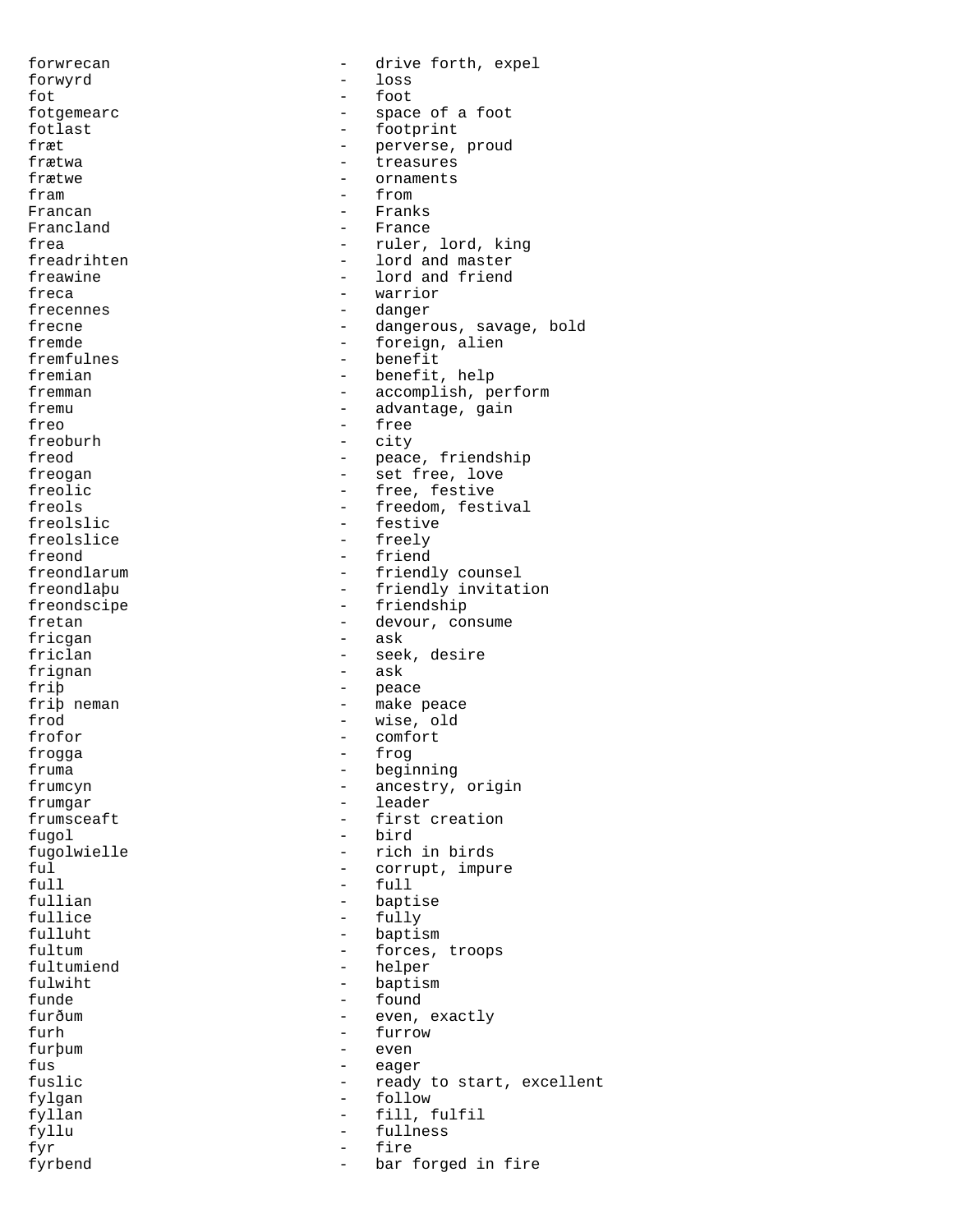fyrd - levy fyrdgestealla - comrade in arms fyrdhrægl - corslet fyrdleoð - war song fyrdraca - fire spouting dragon fyrdsearu - accoutrements<br>fyrdwyrðe - accoutrements fyrdwyrðe - distinguished in war<br>fyren - fierv fyren - fiery fyrheard  $-$  hardened by fire fyrleoht - gleam of fire fyrmest - chief, first fyrndagas - days of old fyrngeweorc extended to the contract of the ancient work fyrngewinn - brimeval struggle fyrnmann - man of old times fyrnum - excessively fyrnwita - sage, counsellor fyrst - first - first - first - first - first - first - first - first - first - first - first - first - first - first - first - first - first - first - first - first - first - first - first - first - first - first - first fyrwylm - wave of fire<br>fysan - impel fysan - impel  $\frac{1}{2}$  -  $\frac{1}{2}$  -  $\frac{1}{2}$  -  $\frac{1}{2}$  -  $\frac{1}{2}$  -  $\frac{1}{2}$  -  $\frac{1}{2}$  -  $\frac{1}{2}$  -  $\frac{1}{2}$  -  $\frac{1}{2}$  -  $\frac{1}{2}$  -  $\frac{1}{2}$  -  $\frac{1}{2}$  -  $\frac{1}{2}$  -  $\frac{1}{2}$  -  $\frac{1}{2}$  -  $\frac{1}{2}$  -  $\frac$ ga - go - go - go gad - goad - goad gædeling - kinsman gærs - grass - grass - grass - grass - grass - grass - grass - grass - grass - grass - grass - grass - grass - grass - grass - grass - grass - grass - grass - grass - grass - grass - grass - grass - grass - grass - grass qafeluc - spear gafol  $-$  interest, profit gal  $-$  lust, luxury, gay, light gamen - sport gamol - old, aged, hoary gamolfeax - grey-haired gan - go gang  $-$  going, journey, flow, stream, course, path gangan - go ganot - sea bird, gannet gar - spear, javelin garcene  $\qquad \qquad -$  bold in fight garcwealm - death by the spear<br>
arholt - sahfted spear garholt - sahfted spear garsecg extensive the contract of the contract of the contract of the contract of the contract of the contract of the contract of the contract of the contract of the contract of the contract of the contract of the contract garwiga - warrior, spearman garwigend  $-$  warrior, spearman gast - spirit, breath<br>
and - spirit, breath<br>
- Devil gastbona - Devil - Devil - Devil - Devil - Devil - Devil - Devil - Devil - Devil - Devil - Devil - D gastlic - spiritual<br>gastlice - spiritual gastlice - spiritually<br>
status - spiritually<br>
status - spiritually gatu - gates ge - and, you, ye ge...ge - both .... and geador - together geælen - grown - grown<br>deæmetigan - free geæmetigan geærnan - reach by galloping geagnian - appropriate, possess gealen - grown gealga - gallows<br>geanlægan - gallows - gallows geanlæcan - unite geanwyrde – known – known – known – known – known – known – known – known – known – known – known – known – known – k geap deceitful gear - year<br>
geara - year<br>
- of y geara - of yore gearcian - prepare<br>
geard - court geard  $\qquad \qquad -$  court, enclosure geardagas - days of old gearo - ready gearofolm  $-$  with ready hand gearora - more ready, readier gearu - ready gearwe - well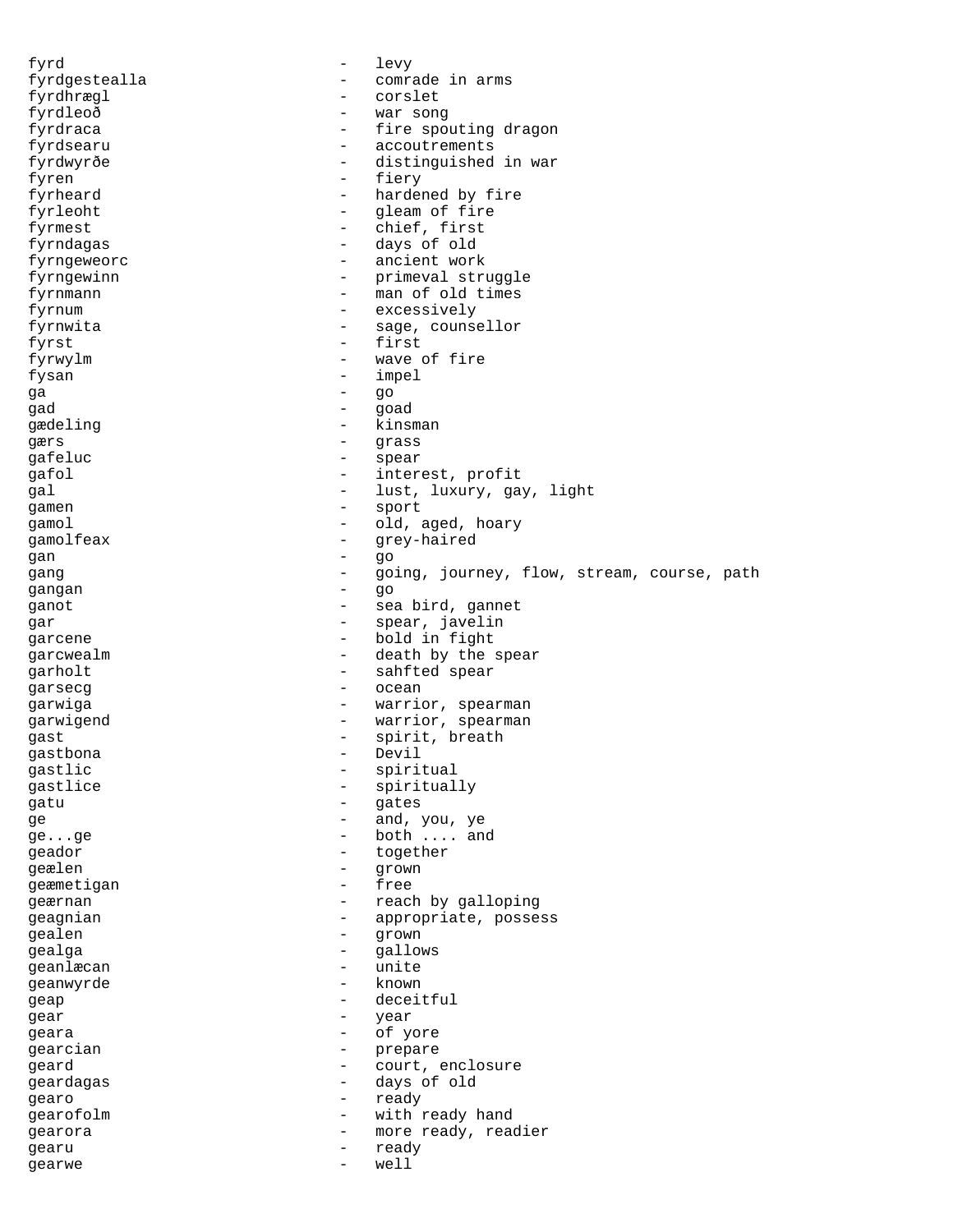gearwost - readiest, most ready geat - gate geatolic  $\qquad \qquad -$  adroned, magnificent geatwe  $-$  arms, equipment, armour geatweard - gatekeeper geaxian - learning the state of the state of the state of the state of the state of the state of the state of the state of the state of the state of the state of the state of the state of the state of the state of the stat gebæran - behave<br>cebære - behave gebære - bearing gebannan - summon, command gebed - prayer gebedhus - chapel<br>
gebedhus - chapel gebedmen - clergy gebelgan - become angry gebeodan - offer, command gebeor - drinker gebeorg entitled by the protection gebeorgan - save, protect gebeorscipe - drinking party<br>
gebeorian<br>
- 
vow boast<br>
- 
vow boast gebeotian - vow, boast geberan - bear, carry<br>
cabatan - atone for gebetan  $\qquad \qquad -$  atone for, amend  $\qquad \qquad -$  index gebicend - index - index - index - index - index - index - index - index - index - index - index - index - index - index - index - index - index - index - index - index - index - index - index - index - index - index - ind gebicung - token, symbol<br>
cebidan - wait experie gebidan - wait, experience, stay, find, obtain<br>
cebiddan - to pray gebiddan - to pray gebigan - convert gebind - binding, expanse gebindan di bindan bindan bindan bindan bindan bindan bindan bindan bindan bindan bindan bindan bindan bindan gebismrian - insult, mock<br>geblissian - rejoice - rejoice geblissian - reporting the contract of the contract of the contract of the contract of the contract of the contract of the contract of the contract of the contract of the contract of the contract of the contract of the con gebocian - grant by charter<br>
gebod<br>
- command<br>
- command gebod - command geboren – borne – borne – borne – borne – borne – borne – borne – borne – borne – borne – borne – borne – born gebræc - clash, crash gebregdan - drag, draw gebrengan - bring gebringan - bring, bring forth gebroþru - brothers gebryidan - seize property held improperly by another gebrytan - crush, pound gebrytnian - divide, distribute gebugan - sway, incline, submit gebur - peasant<br>
gebyrd - hirth 1 gebyrd - birth, rank gebyrdtid - time of birth<br>qebyrdu - hirth - hirth gebyrdu gebyrian - befit, happen gebysnian - set an example gebysnung - example gecamp - battle gecidan - quarrel gecierde - returned<br>
gecierran - returned gecierran - turn, submit, convert, unite<br>
eclænsian - cleanse geclænsian - cleanse geclystre - bunch of grapes gecnawan –<br>gecneordlic gecneordlic - diligent gecneordnyss - diligence<br>
geconlige - fittingly gecoplice - fittingly<br>
gecuman - come gecuman extensive come come gecunnen - known how to gecunnian - explore, experience<br>
- said<br>
- said gecweden gecwemlice - pleasingly gecwidræden - agreement gecynd and a race, nature gecyndu - race gecyrrednyss - conversion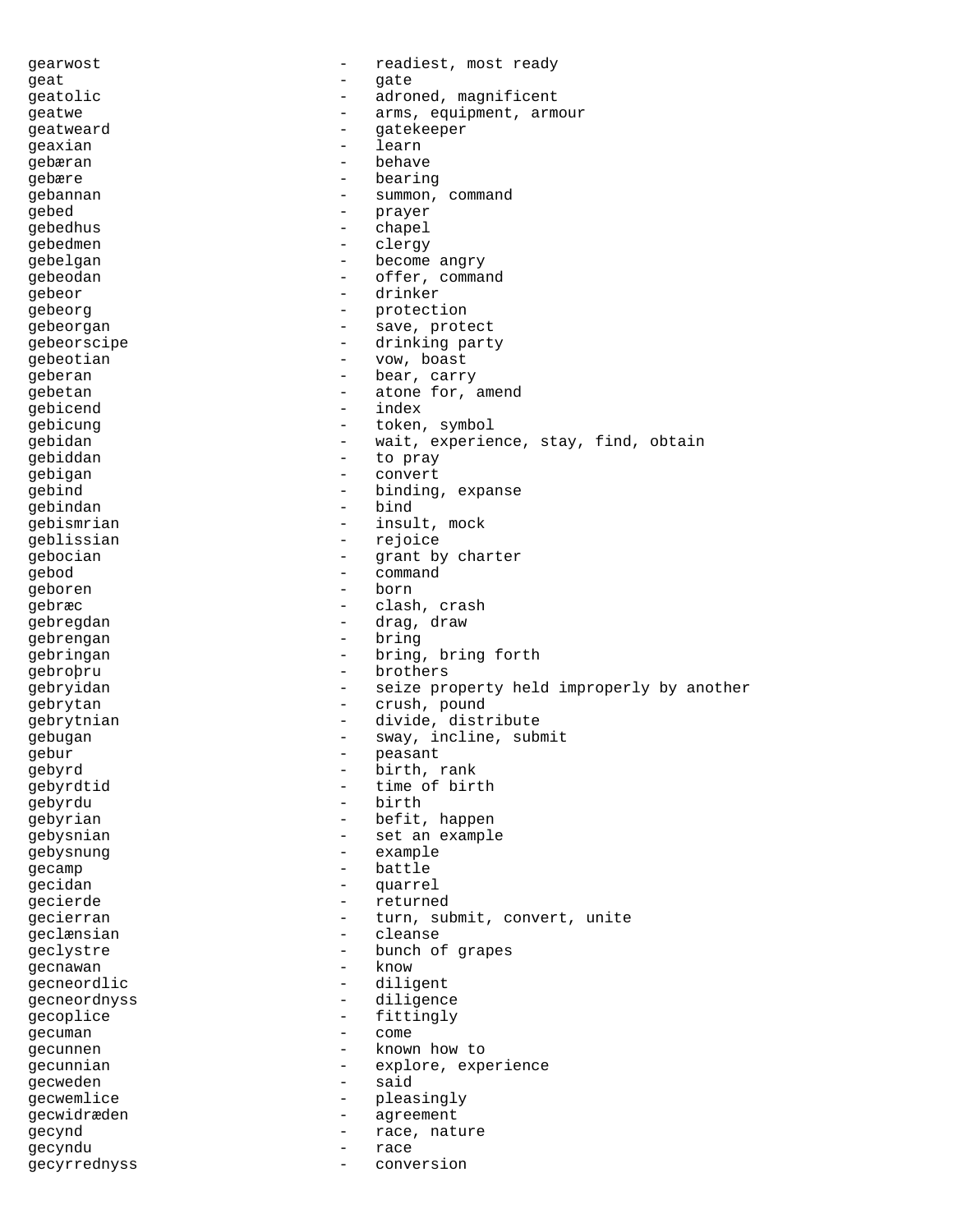gecyþan - reveal, make known gecyþnes - testament gedælan - distribute gedafenian gedal - separation gedalland - land divided into strips<br>
gedalf - digging gedelf - digging qedeorf gedihtan - compose gedon - done, do, cause, bring<br>qedreccan - - afflict - afflict gedryhtu - fortunes<br>qedrync - drinking - drinking gedwild - error gedwimor - phantom gedwola - heresy edwolgod - false god<br>
gedwolgod - false god<br>
- error gedwyld - error gedyne - noise gedyre - doorpost gedyrstig - daring, bold, presumptious geeacnung - childbearing<br>geearnung - childbearing<br>- desert, merit - desert, merit<br>- humble geeaþmedan - humble<br>geedleanian - reward geedleanian geefenlæcan - match, imitate geendebyrdan - set in order, arrange geendian - end, die endian - end, die end, die end, die end, die end, die end en die end en die end en die en<br>The end of the end of the end of the end of the end of the end of the end of the end of the end of the end of th - foe, adversary gefadian - order, arrange<br>
gefægen - order, arrange gefægen - glad<br>gefæstnian - faste gefæstnian - fasten, establish gefaran - die, conquer, attack<br>
gefee gefea - joy<br>
gefeallan - fall gefeallan - fall qefeccan gefelan - feel gefeoht - fight, fighting gefeohtan - fight gefeon - rejoice gefeonde - joyful efera - companion<br>
geferian - carry tal geferian  $-$  carry, take geferscipe - company geflieman - put to flight eflit  $\begin{array}{ccc}\n\text{gen}\ 2\text{left}\ 3\text{left}\ 4\text{left}\ 5\end{array}\n\right.\n\begin{array}{ccc}\n-\text{else, contour}\n\end{array}$ - take, capture gefremman - do, commit gefriþian - take shelter<br>
aefultumian - help<br>
- help gefultumian gegadrian - gather gegan - conquer, cry out gegierwan - equip, gird, dress gegncwide - reply, answer gegnum - away, forwards<br>
gegrynd - away, forwards<br>
- alot of land gegrynd - plot of land gehabban - contains a contained by the containing of the containing  $\sim$ gehadod - ordained gehaeftan gehæp - suitable gehal  $-$  uninjured, whole gehalgian - hallow, consecrate gehatan  $-$  promise gehðu - care, anxiety gehealdan - maintain gehende  $-$  near, at hand gehergian - ravage gehiegan - turn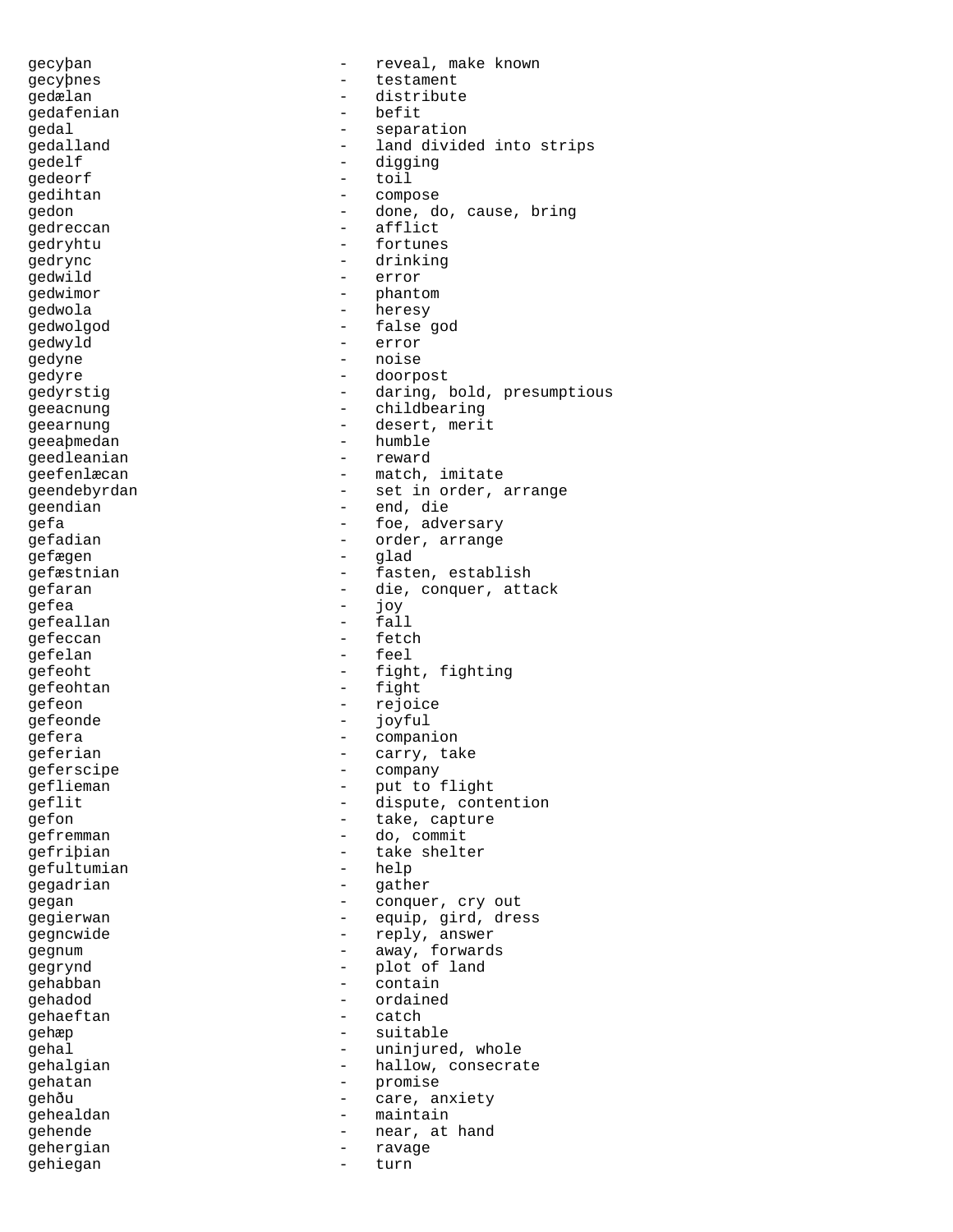gehiersum - obedient gehiersumian - obey gehiersumnes - obedience gehlyd - noise gehwa - everyone gehwierfan gehygd - thought gehyrstu - ornaments geinbuan - inhabit gelæred - learned<br>
gelæren - learned<br>
- let gelæten - let gelaþian gelendan - land gelice ond gelom - frequent gelome - often gelustfullice gemægþ – ambition<br>gemæne – common gemæne - common gemære - boundary gemah - depraved gemanigfealden - multiply<br>qemaniqfieldan - multiply gemanigfieldan gemodsumian - agree gemodsumnes - agreement gemolsnian - moulder gemot - meeting<br>
gemunan - remember gemunan - remember<br>gemundbyrdan - remember<br>- protect gemundbyrdan - protect gemynde - mindful<br>comundentable - mindful<br>comundentable gemyndig - mindful qenlad - estuary genyhtsum - abundant geo - formerly geo geara and a compared with the long ago geoc - help, support

qehieran - hear, listen to, obey gehorsian - provide with horses<br>
gehwa gehwær - everywhere<br>gehwæber - either, ea - either, each gehwelc - each, everyone<br>
aehwierfan - each, everyone gelæccan - seize, catch gelædan - lead, carry geleafa - belief, faith<br>qeleaffull - pious, believ - pious, believing gelic - similar, like<br>
and the similarly. Iil<br>
and the similarly. Iil - similarly, likewise<br>- as if qeliclic  $-$  fitting, proper geliefan - believe, grant, allow geliefed - believing, faithful geliefedlic - permissible geliesan - loosen, release gelimp - event, emergency<br>gelimpan - happen, occur gelimpan - happen, occur<br>gelimpful - fitting, conv gelimpful - fitting, convenient<br>gelimplic - suitable, fitting - suitable, fitting gelogian - place, settle, furnish gemaðel - spech, talking - remember<br>- multiply gemearcian entry and the mark, define, describe qemearr - stumbling block qemetan - meet, find gemodsum - in agreement gemynd - memory, thought, purpose gemyndewyrþe - worthy of mention, worth reme genge  $-$  pevailing, appropriate qeniman - take, capture genyht - sufficiency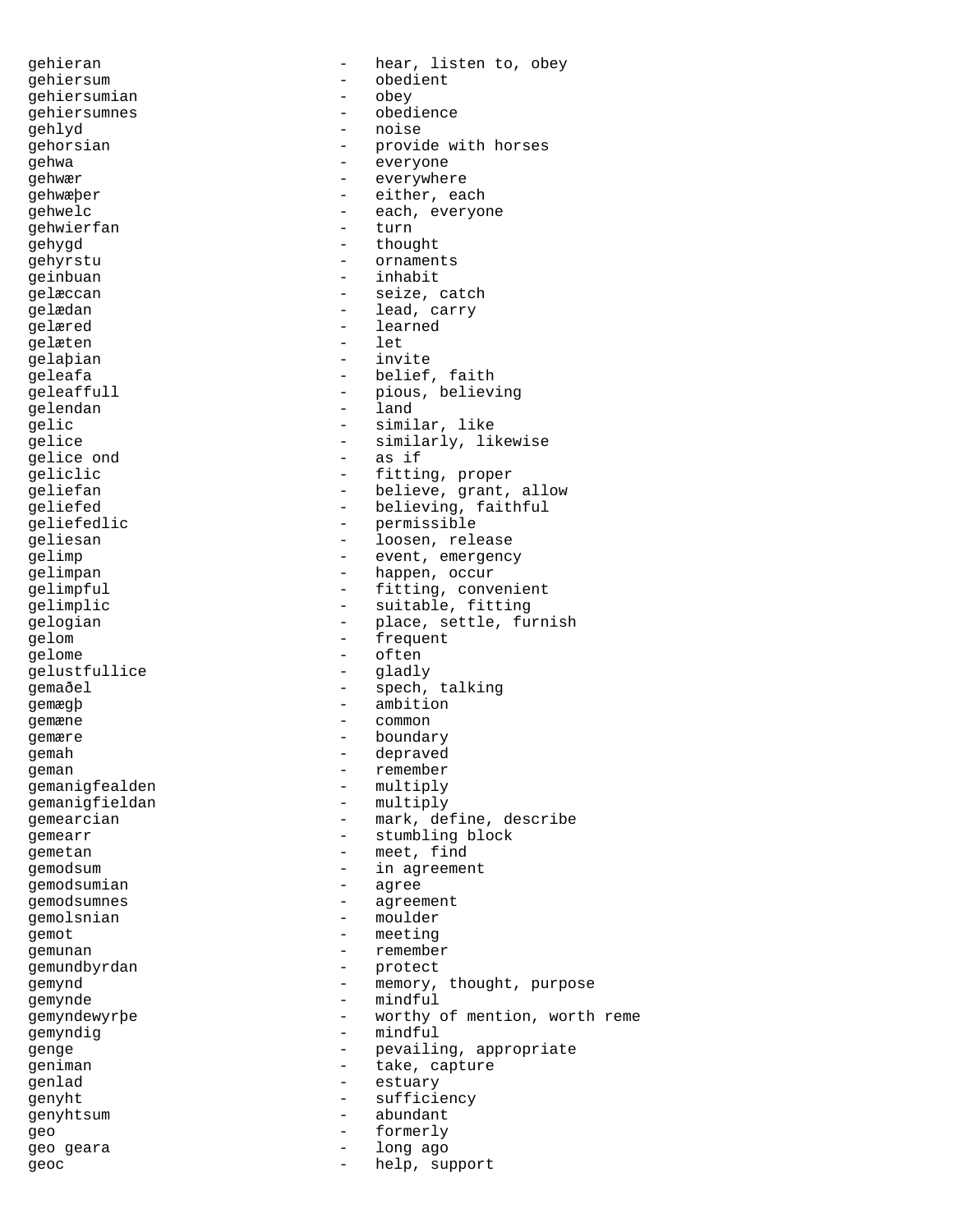geocboga - yoke geoffrian - offer upsacrifice, offer<br>
geogob - vouth<br>
- vouth geogoþ - youth qeolca - milk geolorand  $-$  buckler covered with yellow linden bark geomorlic  $-$  sad, painful geomrung - grief geond  $-$  through, as far as geondan - beyond geondblawan - inspire qeonddreccan - get drunk qeondeardian - inhabit qeondferan - traverse, surpass geondstrednes - dispersion geondstyrian - agitate geonfer  $\qquad \qquad$  - to there, thither geong  $\begin{array}{cccc} - &$  young, new, recent, fresh<br>geonga geonga - young man geonglic - youthful, young<br>  $\frac{1}{2}$  youth  $\frac{1}{2}$  youth geonglicnes - youth<br>
geongling<br>  $\frac{1}{2}$ geongling  $-$  youth, child geongordom entrance allegiance geongra  $-$  youth, disciple geongre - female attendant geonsið - death, departure georn - eager, earnest georne - eagerly geornes - desire, endeavour, zeal geornful - desirous, eager geornfulnes - zeal geornlic - desirable geornlice  $\qquad \qquad \qquad -$  zealously, carefully geornung entrement of the desire geosceaft - destiny, fate geosceaftgast - doomed spirit geotan - pour, shed, gush<br>geotend - pour, shed, gush - artery<br>- molten geotenlic geprician - prick, sting gerad - reckoning, account, reason, wise, clever, skilf geradian - reckon with, a rrange geradlic - proper, fitting erædan - advise, rule, read, guess, discuss, deliberate<br>gerædend - controller disposer gerædend  $\overline{a}$  - controller, disposer<br>
gerædu - trappings harness gerædu - trappings, harness<br>gerecednes - trappings, harness - narrative<br>- officer gerefa - officer, bailiff, sherrif gereord - language geresp - conviction gerihtan - correct gerisenlice - honourably Germania - Germany<br>Ges - Germany<br>- Geese ges - geese gesælðu - prosperity gesælig - happy, blessed gesæliglice - happily, blessedly<br>gesamnian - collect, assemble - collect, assemble<br>- reason gesceadwisnes - reason gesceawian and the set of the contract of the set of the set of the set of the set of the set of the set of th gescieppan - create gescrepe  $-$  fit, suitable gesecan - visit, invade gesellan - give, sell gesen - intestines, entrails geseon - catch sight of, look gesetnes - decree, law, narrative gesettan - set, place, appoint, occupy gesihð - sight, vision, presence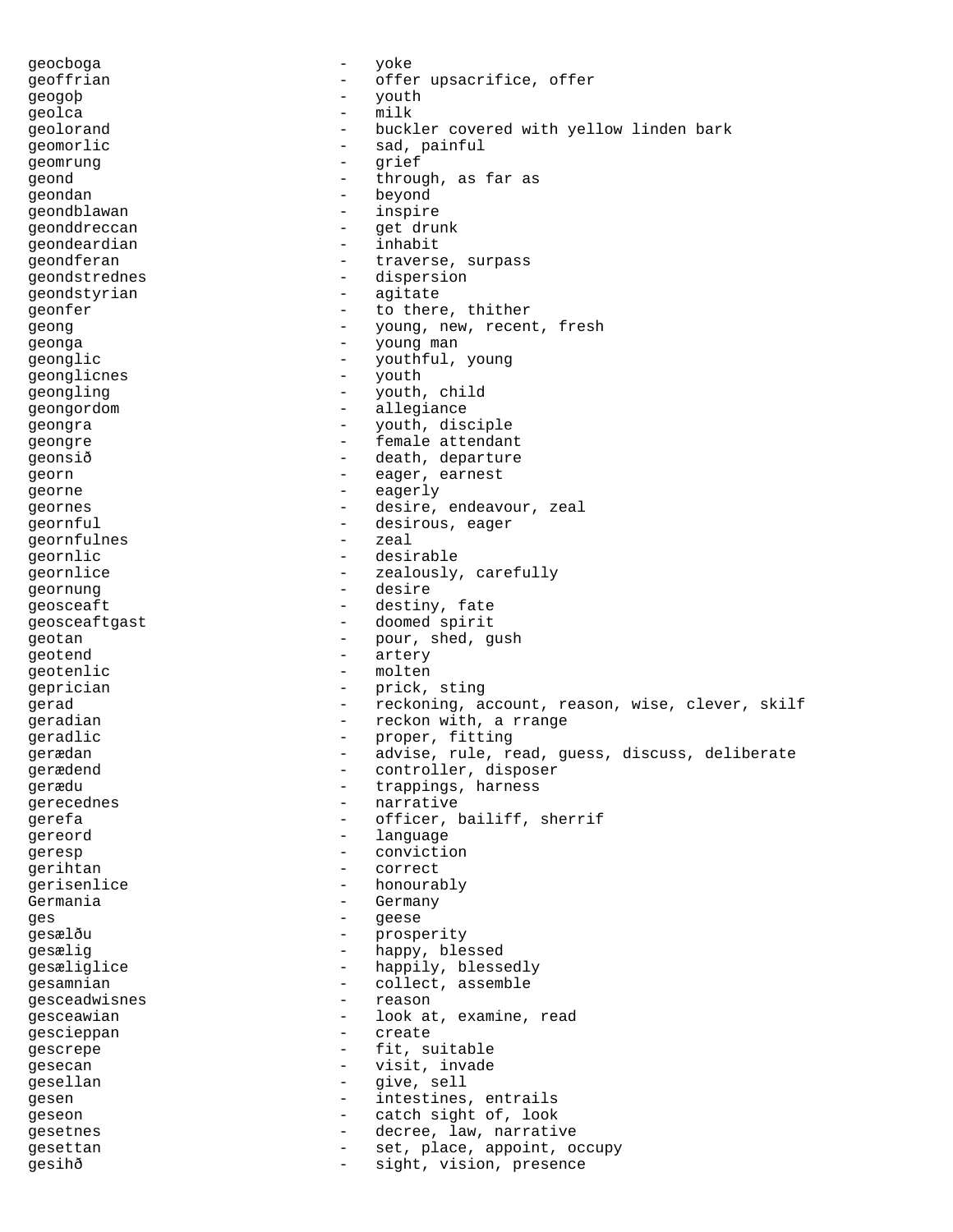gesihþ - sight, vision, dream gestiht - dispensation, provision gestihtung external resolution of the arrangement, direction gestillan  $-$  cease, stop, be still gestincan - stink gestrangian - strengthen<br>
gestreen - wealth point gestreon - wealth, possession<br>gestrienan - gain gestrienan gesund - unharmed, sound, healthy<br>gesundfull - safe and sound - safe and sound gesweostor - sisters qesweotolian - reveal, show geswican - cease, betray geswinc - toil, hardship gesyntu - prosperity<br>
getacnian - signify getacnian - signify getacnung etacnung etacnung and the signification getæcan - teach, show<br>
getæcan - teach, show<br>
- destroy ki getan - destroy, kill<br>
gebafian - allow permit geþafian - allow, permit geþafung - consent geþeaht geþeahtere - counsellor geþeodan - translate, join gebeode - language - language geþeon - thrive, do geþungen - excellent, virtuous geþwærlæcan - agree, consent geþyld - patience<br>qetimbrian - build - build getimbrian - buildings - buildings - buildings - buildings - buildings - buildings - buildings - buildings - buildings - buildings - buildings - buildings - buildings - buildings - buildings - buildings - buildings - build getreowan - trust<br>
getreowe - true getreowe - true, faithful<br>
cotrieve - true, faithful getriewe - faithful geweald - power, control gewealdan  $-$  rule, control qewearmian - get warm gewed - madness gewendan - turn, return geweorc<br>
gewieldan<br>
gewieldan<br>
gewieldan<br>
geweorc gewieldan - overpower, conquer gewife **contracts** - fate gewile **compared a metallic compared to the compared of the compared and compared a metallic compared a metall** gewinn - warfare, conflict<br>
gewinnan - win gain gewinnan  $-$  win, gain gewissian - guide, direct<br>
gewisslic<br>
artain sure gewisslic - certain, sure gewitan - depart, go gewitt - wits, intelligence<br>
cawlob - fruitful gewloh - fruitful<br>
gewrecan - avenge gewrecan - avenge gewrit  $-$  letter, book, writing, writing gewuna - habit, custom gewundian - wound gewunelic - customary gewunian  $-$  remain, be accustomed to, be used to gewyrcan - work, make, build, do, perfor gewyrht - deed gewyscan - wish giccan - itchqicel - icicle gicnes - itching, itch gied - song<br>
gied<br>
qieddung - utter gieddung external of the utterance, song, poetry giefan - give giefnes - grace, pardon giefta - marriage giefu - gift, grace gieldan - pay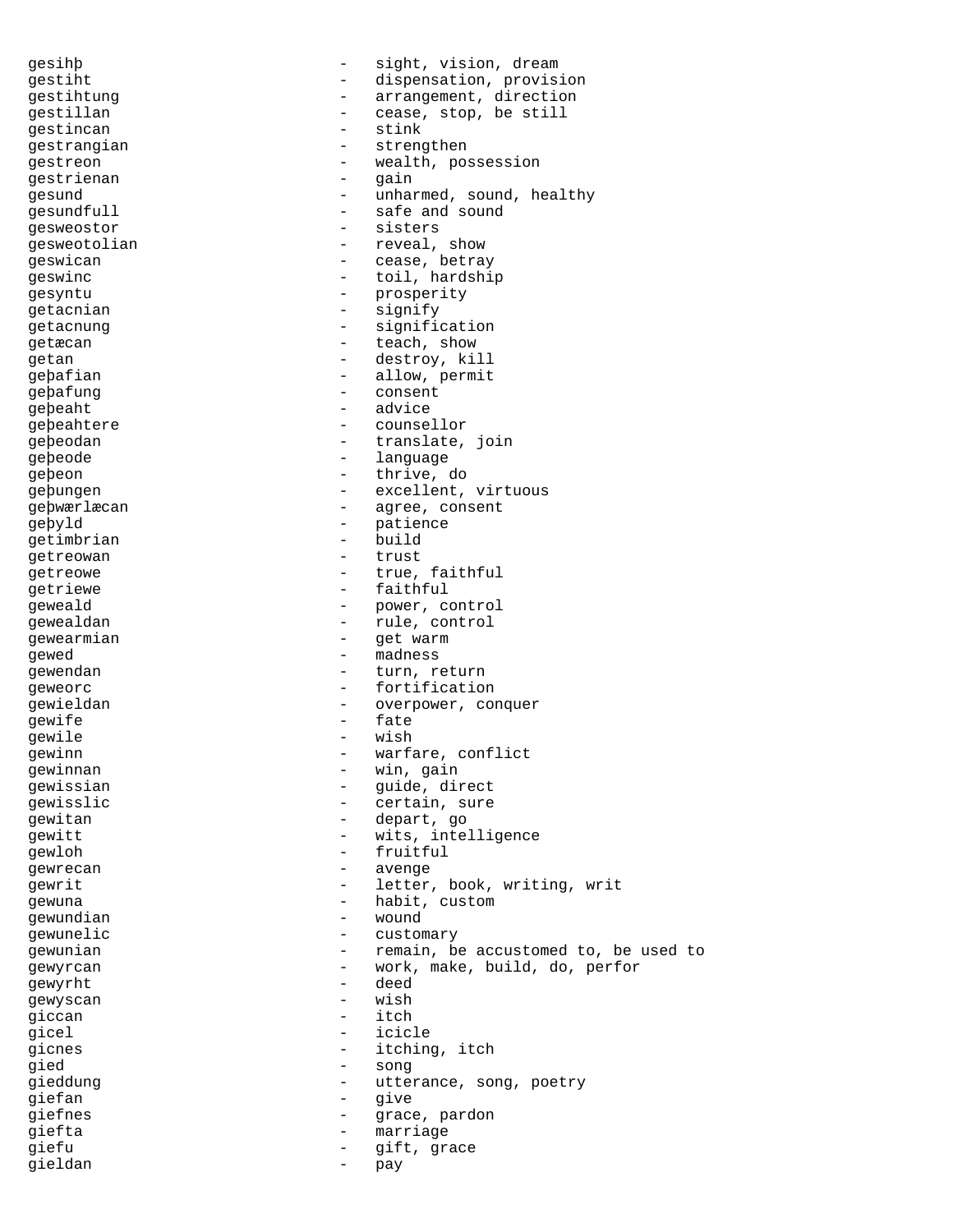gielp - pride, arrogance gielping  $-$  glory, boasting gielplic - boastful - boastful gierd - rod gierla - clothing - clothing giest - guest<br>
giet - vet giet - yet, still, further<br>gif - if gif - if giferness - greed gifheall  $-$  hall where gifts are made gifre - greedy - present gifstol - throne gift - marriage giftu - marriage gilp - dust, powder gimm - gem ginfæstan - stronghold ginian - yawn ginnes - space, interval gist  $-$  yeast, froth git - you two gladost - gladdest glæd - glad glædman – kind<br>glædmod – cheer - cheerful glædra - gladder gleaw  $\qquad \qquad$  - prudent, wise gled - fire, coal gledd - song, poem, saying, proverb<br>glede - dowing coal glede - glowing coal gledegesa - fiery terror glengan - adorn - adorn glitenian - glitter, shine glof - glove -<br>gneað - niggardly gnidan - rub gnorn - sad, sorrowful god - good, goodness, good thing god to etanne - good to eat God wat soðlice - God knows truly godcundnes  $-$  divinity, deity godnes - goodness, virtue godness - goodness godspell - gospel gold - gold goldæht - wealth in gold golde - marigold goldfag - shining with gold goldhord - treasure goldhroden - ornamented with gold goldhwæt - greedy for gold goldmaðm - treasure goldsele - hall where gold is distributed goldweard - keeper of gold goldwine - lord, king goldwlanc - richly adorned gos - goose grædig - greedy græg - grey - grey grægmæl - grey coloured gram  $\overline{a}$  - angry, fierce grame - angrily grap - grasp, grip Grecas - Greeks grene - green greot - grit, sand gretan - greet, speak to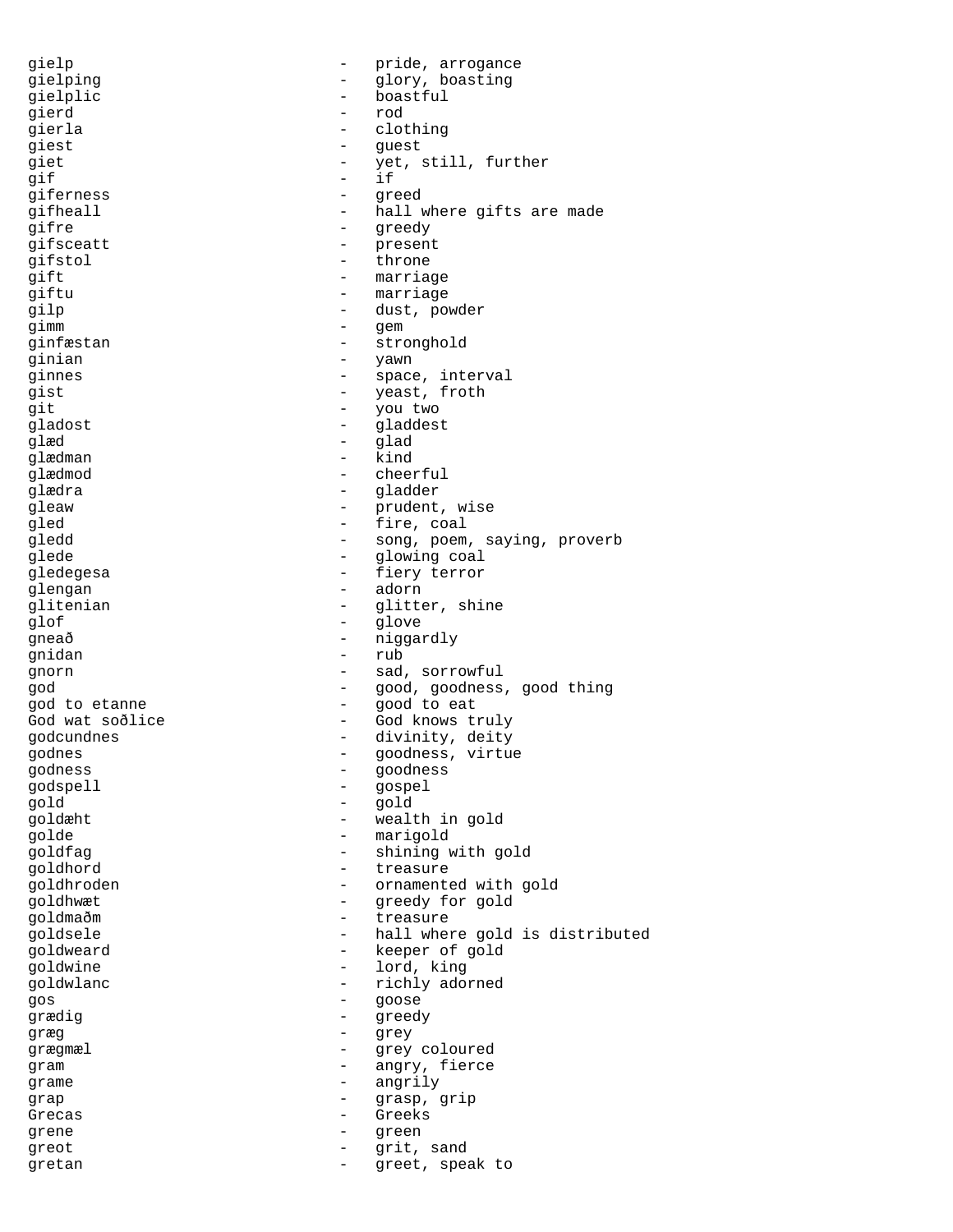grima - mask, helmet grimlic - fierce, blood thirsty<br>grimman - rage - rage grimman grimme - savagely qrin - snare grindan - grind gripe - grasp<br>
gristbitung - grasp<br>
- gnash gristbitung  $\begin{array}{ccc}\n\text{gristability} & - & \text{gnashing of teeth} \\
\text{growan} & - & \text{grow} \\
\end{array}$ growan - grow grund  $\qquad \qquad -$  bottom, foundation, hell grundbuend - earth dweller grundhyrde - keeper of the abyss grymetian - roar, rage gryre - horror, terror gryrebroga - teror, horror gryrefah - spotted horror gryregeatwe - war gear<br>gryreleoð - terrible gryreleoð - terrible song gryrelic - terrible gryresið - dangerous expedition<br>quð - combat, war guð - combat, war - fighting hero guðbill - sword guðbyrne - corslet quðcearu - war trouble quðcræft - art of war guðcyning - warior king guðdeað - death in battle guðfloga - winged fighter<br>quðfrec - bold in battle guðfrec - bold in battle guðfremmend - warrior guðgewæde<br>guðgeweorc guðgeweorc - warlike - warlike - warlike - warlike - warlike - warlike - warlike - warlike - warlike - warlike - warlike - warlike - warlike - warlike - warlike - warlike - warlike - warlike - warlike - warlike - warlike guðhelm - helmet<br>quðhorn - trumpet - trumpet guðhreð - martial glory guðræs - onslaught guðrinc - warrior guðrof - brave in battle guðsceaða - ravaging intruder guðscearu - slaughter in battle<br>quðsearo - samour - slaughter in battle guðsearo - armour - armour - armour - armour - armour - armour - armour - armour - armour - armour - armour - <br>Tagairtí guðsele - hall of warriors guðsweord - sword guðwerig - wounded guðwiga guðwine - weapon guma - man - man - man - man - man - man - man - man - man - man - man - man - man - man - man - man - man - man - man - man - man - man - man - man - man - man - man - man - man - man - man - man - man - man - man - man -- human race gumcyst - excellence gumdryhten gumfeþa - troop gummann gumstole - throne gyden - goddess gylden - golden gyrn - sorrow habban - have<br>hacele - cloa - cloak hacod - pike had  $-$  rank, order, sex, person hador  $-$  clearness brightness - clearness, brightness hæðstapa - wolf, stag, heath stalker hæfen - having, owning, property hæft - bond, fetter hæftan - bond, fetter hæftan - bond større held fast - hold fast - hold fast - hold fast hold fast hæftmece hæftmece - hilted sword hæftnied - subjection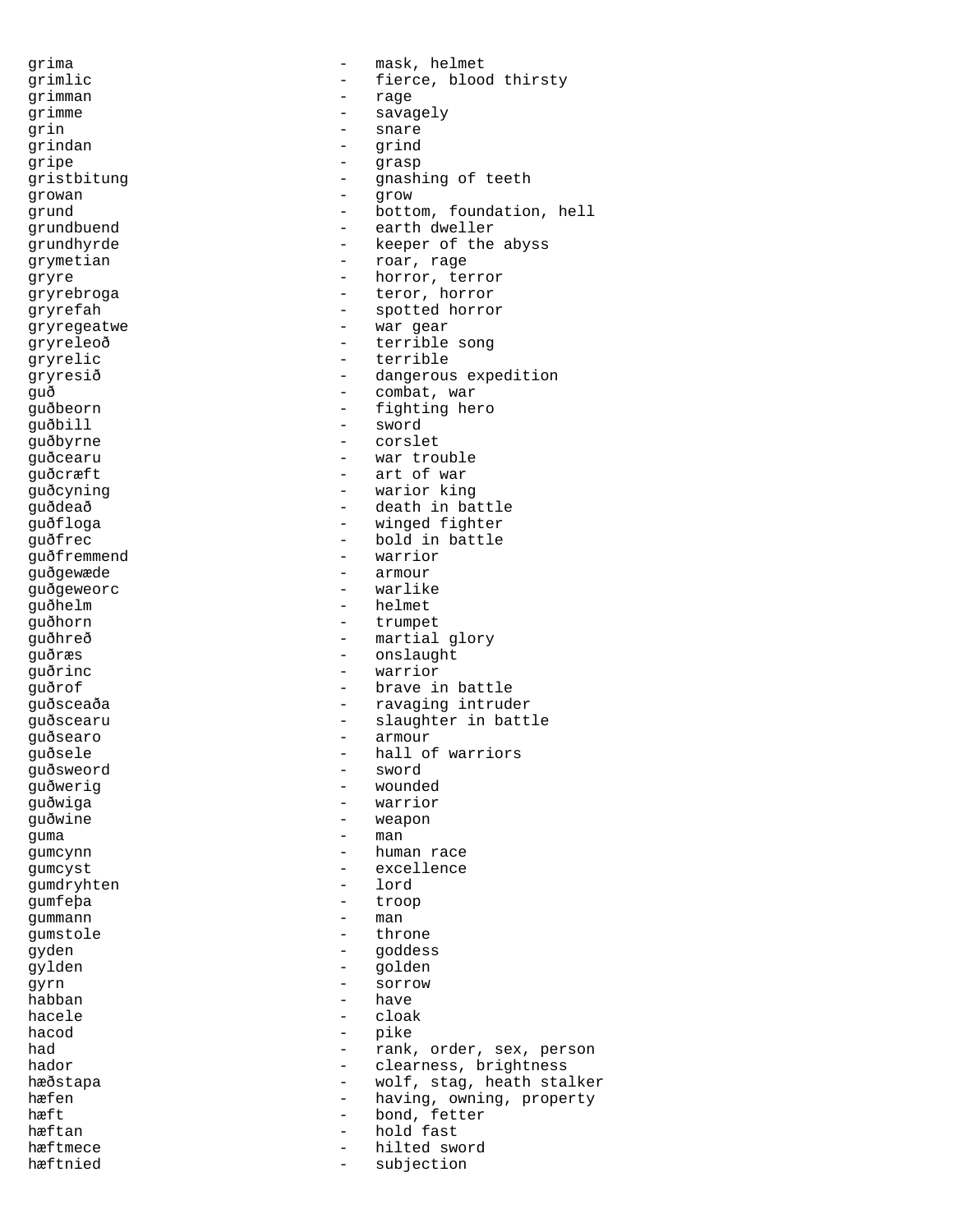hæl - omen hælan - heal, cure, save<br>hæle - hero - hero hæle - hero hælend - healer, Saviour hæleþ - man, hero hælu - salvation, health<br>hæpse - hasp, fastening - hasp, fastening<br>- autumn hærest - autumn - autumn - autumn - behest - behest, command<br>- violence hæst - violence hæte heat  $h$ æþ - heath - heath - heath - heath - heath - heath - heath - heath - heath - heath - heath - heath - heath - heath - heath - heath - heath - heath - heath - heath - heath - heath - heath - heath - heath - heath - heath hæþen - heathen - heathen hætu - heat hafa - have - have - have - have - have - have - have - have - have - have - have - have - have - have - have - have - have - have - have - have - have - have - have - have - have - have - have - have - have - have - have hafoc - hawk haga - hedge, enclosure, homestead haqolian - hedge, enclosure, homestead hagolian - hail - hail - hail - hail - hail - hail - hail - hail - hail - hail - hail - hail - hail - hail - h hal - whole hala - counsellor, afterbirth<br>halga - saint - saint halga - saint - saint - saint - saint - saint - saint - saint - saint - saint - saint - saint - saint - saint - saint - saint - saint - saint - saint - saint - saint - saint - saint - saint - saint - saint - saint - saint - hallow halian - heal haliq - holy haligdom - holy object, relic hals  $-$  salvation halwende  $-$  useful, salutory  $h$ am  $h$ am  $h$ ome  $h$ ome  $h$ ome  $h$ ome  $h$ ome  $h$ hama  $-$  covering, dress, womb hamweard - homewards<br>hamweorðung - crnament hamweorðung - ornament of a home hand - hand, side handbana - slayer by hand<br>handcweorn - slayer by hand - handmill<br>- companio handgestealla - companion handgewriþen - handwoven handsporu - claw, finger hangian - hang har - hoar, hoary has - hoarse  $\begin{tabular}{lllllllll} \multicolumn{3}{l}{} \multicolumn{3}{l}{} & \multicolumn{3}{l}{} & \multicolumn{3}{l}{} & \multicolumn{3}{l}{} & \multicolumn{3}{l}{} & \multicolumn{3}{l}{} & \multicolumn{3}{l}{} & \multicolumn{3}{l}{} & \multicolumn{3}{l}{} & \multicolumn{3}{l}{} & \multicolumn{3}{l}{} & \multicolumn{3}{l}{} & \multicolumn{3}{l}{} & \multicolumn{3}{l}{} & \multicolumn{3}{l}{} & \multicolumn{3}{l}{} & \multicolumn{3}{l}{} & \multicolumn{3}{l}{} &$ hatan  $-$  command, order, call hate - hotly<br>hatian - hotly<br>- be hot be hot, get hot he  $\qquad$  he, it he cwom  $\qquad$  - he came he cwom - he came he oncneowon<br>
he was onfongen from<br>  $\begin{array}{ccc} - &$  the was receive - he was received by heaðofyr - cruel fire heaðubyrne - war corslet heaðufyr - cruel fire heaðugrim - fierce heaðulac - battle heaðuliðende - seafaring warrior<br>heaðumære - seafaring warrior<br>- famed in battle heaðumære - famed in battle<br>heaðureaf - war gear heaðureaf - war gear<br>heaðuring - warrior heaðurinc - warrior heaðurof<br>heaðusteap - towering in battle heaðutorht - clear as a battle cry heaðuwæd - armour - battle deed heaðuwylm - fiece flame heafod - head heafodmæg - near bllod relation<br>heafodmann - near bllod relation heafodmann - ruler, captain<br>heafodweard - death watch bo heafodweard - death watch, body guard heah - high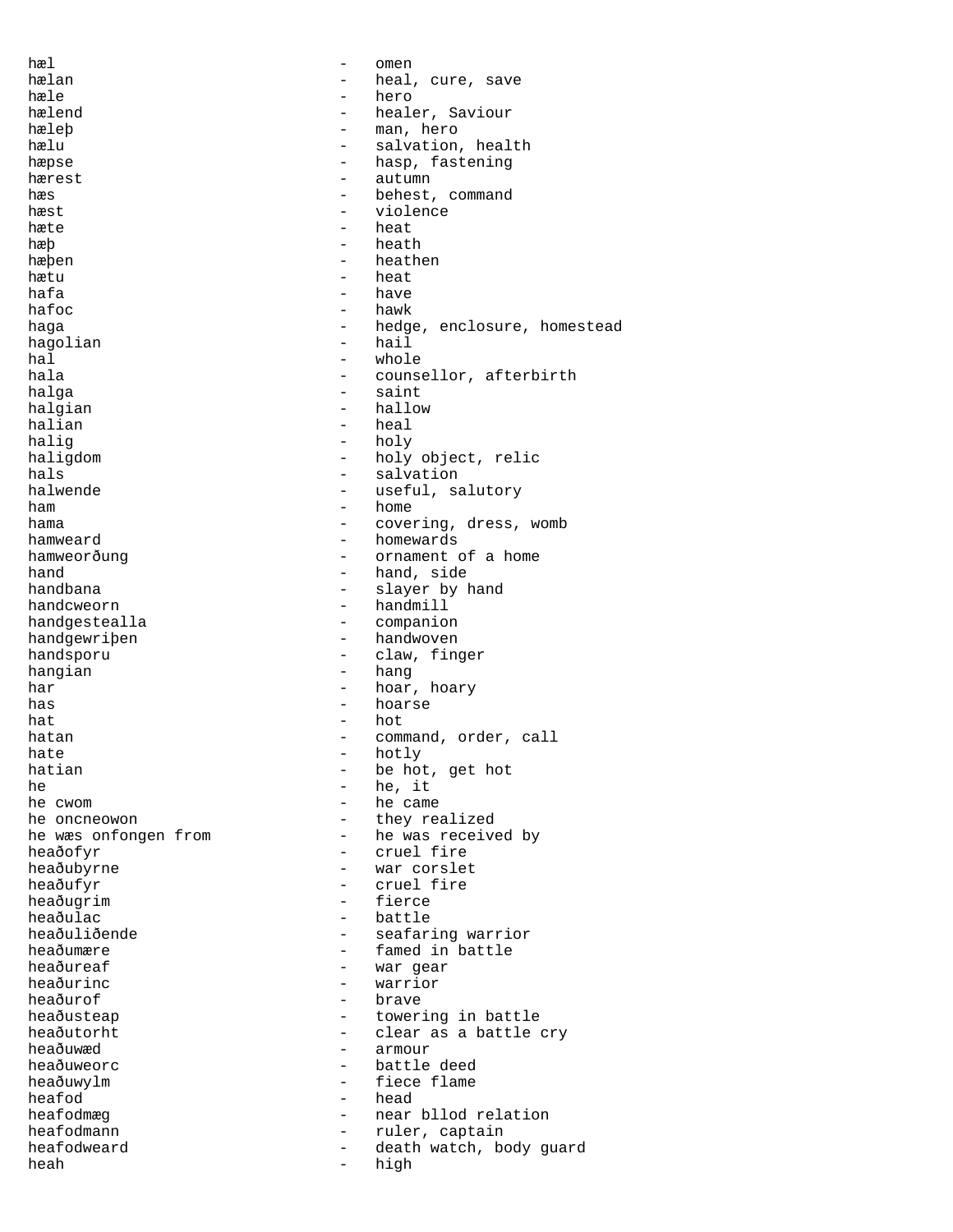heahcyning - high king heahfæder - patriarch - patriarch<br>heahqesceap - fate heahgesceap heahgestreon - rich treasure heahlufe - great love heahsele - high hall<br>heahsetl - high hall<br>heahsetl - exalted s heahsetl - exalted seat heahstede - high place<br>healærn - hall build - hall building heald - keeping, custody, guard<br>healdan - hold keep preserve healdan - hold, keep, preserve<br>healf - half side healf<br>
healfnacod<br>
healfnacod<br>  $\qquad -$  half naked - half naked healgamen - social enjoyment healic - exalted  $\begin{tabular}{ccc} hcal1 & \hspace{1.5cm} & \hspace{1.5cm} & \hspace{1.5cm} \\ \rule{0.5cm} hcal1 & \hspace{1.5cm} & \hspace{1.5cm} \\ \rule{0.5cm} hcal1 & \hspace{1.5cm} & \hspace{1.5cm} \\ \rule{0.5cm} hcal1 & \hspace{1.5cm} & \hspace{1.5cm} \\ \rule{0.5cm} hcal1 & \hspace{1.5cm} & \hspace{1.5cm} \\ \rule{0.5cm} hcal1 & \hspace{1.5cm} & \hspace{1.5cm} \\ \rule{0.5cm} hcal1 & \hspace{1.$ heals - neck, prow heals<br> - neck, prow heals<br> - collar, neck - collar, necklace<br>- wife healsgebedda<br>healwudu healwudu - hall woodwork<br>hean - exalt, lowly, hean - exalt, lowly, despised<br>heap - heap, crowd, troop, as heap - heap, crowd, troop, assembly<br>heard - hard - hard heard - hard - hard - hard - hard - hard - hard - hard - hard - hard - hard - hard - hard - hard - hard - hard - sharp of edge<br>- brave heardhicgende<br>heardost - hardest heardra - harder hearg  $-$  shrine, temple hearm - damage, harm, evil hearmscaþa - terrible enemy hearpe - harp hearpung - harping - harping heaþudeor - bold, brave heapuliðende - seafaring warrior heaþuræs - attack heaþusteap - towering in battle heawan - cut<br>hebban - rais - raise hedærn - storeroom - storeroom hefelic  $-$  heavy, severe hefelþræd - thread hefen - burden - burden - burden - burden - burden - burden - burden - burden - burden - burden - burden - burden - burden - burden - burden - burden - burden - burden - burden - burden - burden - burden - burden - burden hefig<br>
hefignes<br>
hefignes<br>
heavy<br>
heavy<br>
heavy<br>
heavy<br>
heavy<br>
heavy<br>
heavy<br>
heavy<br>
heavy<br>
heavy hefignes - weight, burden<br>hefigtieme - burdensome - burdensome - burdensome hege - hedge - hedge - hedge - hedge - hedge - hedge - hedge - hedge - hedge - hedge - hedge - hedge - hedge - hedge - hedge - hedge - hedge - hedge - hedge - hedge - hedge - hedge - hedge - hedge - hedge - hedge - hedge hele - subterfuge<br>hell - hell<br>- hell hell - hell<br>hellbend - hond hellbend - bond of hell<br>helle - hell - hell - hell helm  $\qquad \qquad -$  protection, defence, summit helmberend - helmeted warrior helpan - help helruna - hellish monster<br>hemming - shoe<br>- shoe hemming - show and the short of the short of the short of the short of the short of the short of the short of the short of the short of the short of the short of the short of the short of the short of the short of the shor hengen - hanging hengest - horse henn  $-\text{hen}$  - hen  $-\text{she}$ heo - she<br>heofon - hear heofon - heaven<br>heofona rice - the kin heofona rice - the kingdom of heaven<br>heofone - heaven<br>- heaven heofone - heaven<br>heofonlic - heaven - heavenly heofung - lamentation heofungdæg - day of mourning heolfor - blood<br>heolstor - darkne heolstor - darkness, concealment<br>heonan - hence heonan - hence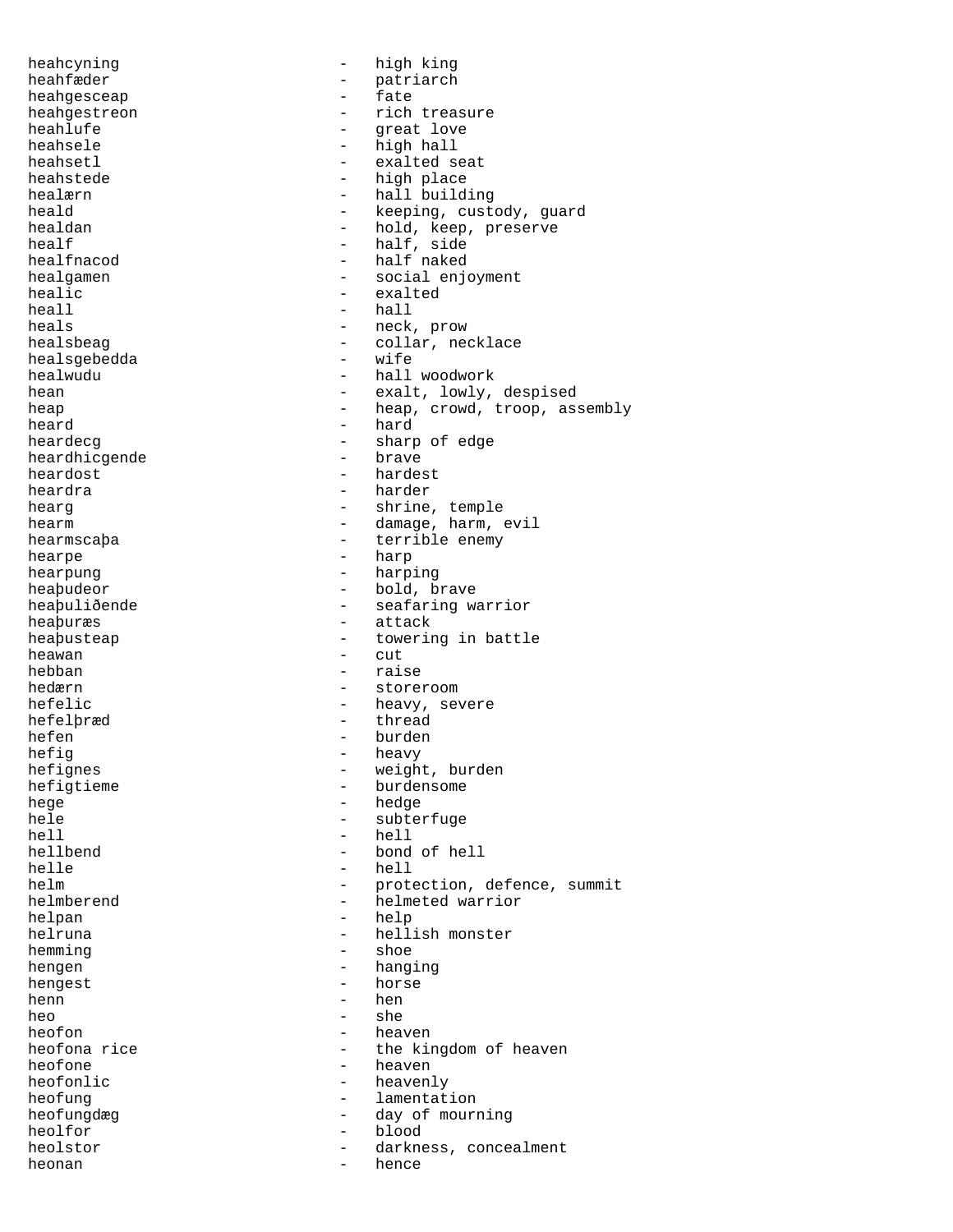heonon - hence, away heorot - hart, stag heort - stout hearted heorte - heart heoru - sword her - here, hither - after this here  $-$  raiding party, army herebroga - dread of war herebyrne - trumpet heregrima - helmet herehyþ - booty herenett - corslet herenið - warfare herepað - military road herereaf - booty hererinc - warrior - warrior - warrior - warrior - warrior - warrior - spear heresceaft heresped - success in war herestræl - arrow heresyrce - corslet heretoga - general herewæd - armour herewæsma - prowess herewic  $-$  camp herewisa - captain hergung - ravaging herian - extol, praise hetan - attack - attack hete - hatred - hatred - hetelic - hetelic - hetelic - hetelic - hetelic - hetelic - hetelic - hetelic - heteli hetelic - hostile, malicious<br>hetenið - hostility hetenið - hostility<br>hetesweng - hostile bl hetesweng - hostile blow<br>hetebanc - hostile desi - hostile design hettend - enemy hi - they, them<br>
Hibernia - they, them<br>
- Ireland Hibernia - Ireland - to here hie  $-$  they, them hieg hay - hay hiehst - highest<br>hiera willum - of their - of their own accord<br>- hear hieran - hear hierde - shepherd<br>hierdrædan - shepherd - shepherd hierdrædan - guardianship<br>hierra - guardianship<br>- higher hierra - higher higendlice - quickly<br>hild - war hild - war<br>hildebill - swou hildebill - sword - mortally wounded hildebord - buckler hildedeor - brave hildefreca - warrior hildegeatwe - war harness hildegicel - blood dripping from a sword<br>hildegrap hildegrap - hostile grip - Gleam of battle<br>- sword hildemece - sword hildemecg hilderæs - charge<br>hilderand - shield hilderand - shield<br>hilderinc - warrio - warrior<br>- armour hildesceorp hildesetl - saddle hildestrengo  $-$  vigour for battle hildetux - tusk hildewæpen - weapon of war hildewisa - commander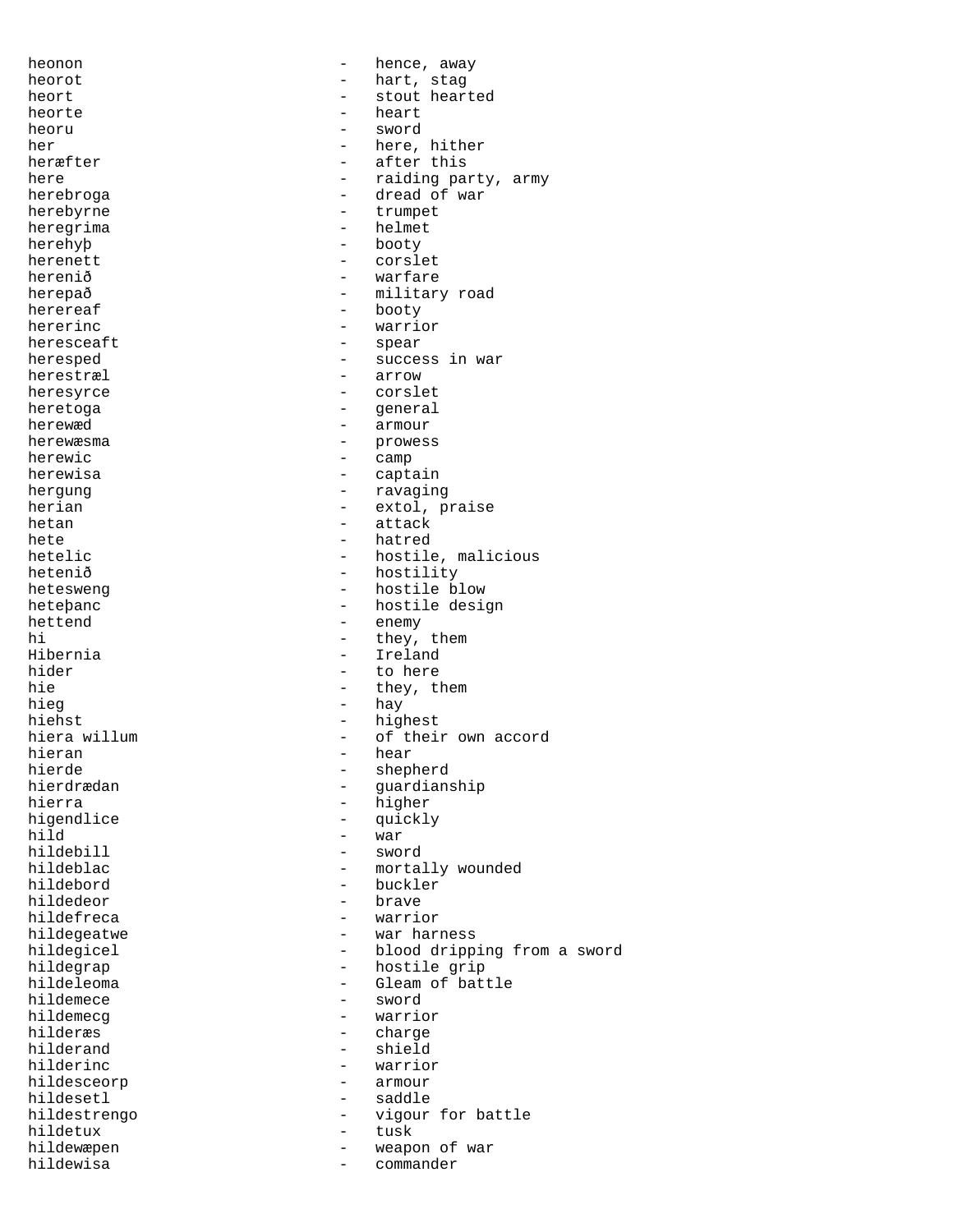hildfruma - battle chief<br>hildlatan - coward - coward - coward<br>- to him him  $-$  to him, to it, to them him gemænne  $-$  between them him gewearþ - they agreed about him ræd ruhte - it seemed advisable to him<br>him togeanes - to meet him him togeanes  $-$  to meet him hindan  $-$  from behind hindan - from behind - last hinder  $-$  to behind hine - him<br>hine gewierb - he p - he pleases hinfus - ready to die hira - of them hire  $\begin{array}{cccc} \text{hire} & - & \text{her, of her, to her} \\ \text{hire public} & - & \text{it seemed to her} \end{array}$ - it seemed to her hired - family, household<br>his - his, of it his - his, of it - his, of it - his, of it - his, of it - his, of it - his,  $\frac{1}{2}$  -  $\frac{1}{2}$  -  $\frac{1}{2}$  -  $\frac{1}{2}$  -  $\frac{1}{2}$  -  $\frac{1}{2}$  -  $\frac{1}{2}$  -  $\frac{1}{2}$  -  $\frac{1}{2}$  -  $\frac{1}{2}$  -  $\frac{1}{2}$  -  $\frac{1}{2}$  -  $\$ hit - it hiw  $\begin{array}{ccc} - & \text{appearance, hue} \\ - & \text{draw water, tak} \end{array}$ hladan - draw water, take in water, heap up<br>hlæder - ladder - ladder hlæfdige  $-$  lady hlæst - load<br>hlæw - mound hlæw - mound, cairn<br>hlaf - loaf.bread - loaf, bread hlaford - lord hlafordleas - without a lord hleahtor - laughter hleapan - leap hleo - protection - protection - protection - protection - protection - protection - protection - protection hleonian - cherish - cherish<br>hleorban - temple hleorban - temple<br>hleorbolster - pillow hleorbolster - pillow<br>hlið - cliff. hlið - cliff, precipice<br>hliehhan - cliff, precipice hliehhan - laugh<br>hlifian - tower - tower, rise high hlinian - lean hlydan - make a noise hlynn - sound, noise, din, tumult hlynnan - maje a noise hlytm - casting of lots hnægan - neigh<br>hnag - neigh<br>- abiect hnag - abject, poor hnappian - doze  $h$ neaw - mean<br>hninian - droo hnipian - droop hnitan - thurst, gore, butt, encounter hnutu - nut hocor - insult hoðma - darkness, grave hof - encl;osure, court, sanctuary, hall, hoof hoh - heel hold - gracious, friendly, true, loyal<br>holinga - - - - - - - - in vain - in vain holm  $\begin{array}{cccc}\n-\text{ wave, sea, ocean, island} \\
-\text{rocky shore}\n\end{array}$ - rocky shore<br>- billows holmwylm - billows wood holtwudu - forest, grove hon - hang<br>hond - hand - hand hord **hord -** treasure, hoard hordburg - treasure city hordgestreon - hoarded treasure<br>hordweard - quardian of treasure hordweard  $\qquad \qquad -$  guardian of treasure hordwelan - hoarded wealth hordweorþung - honouring by gifts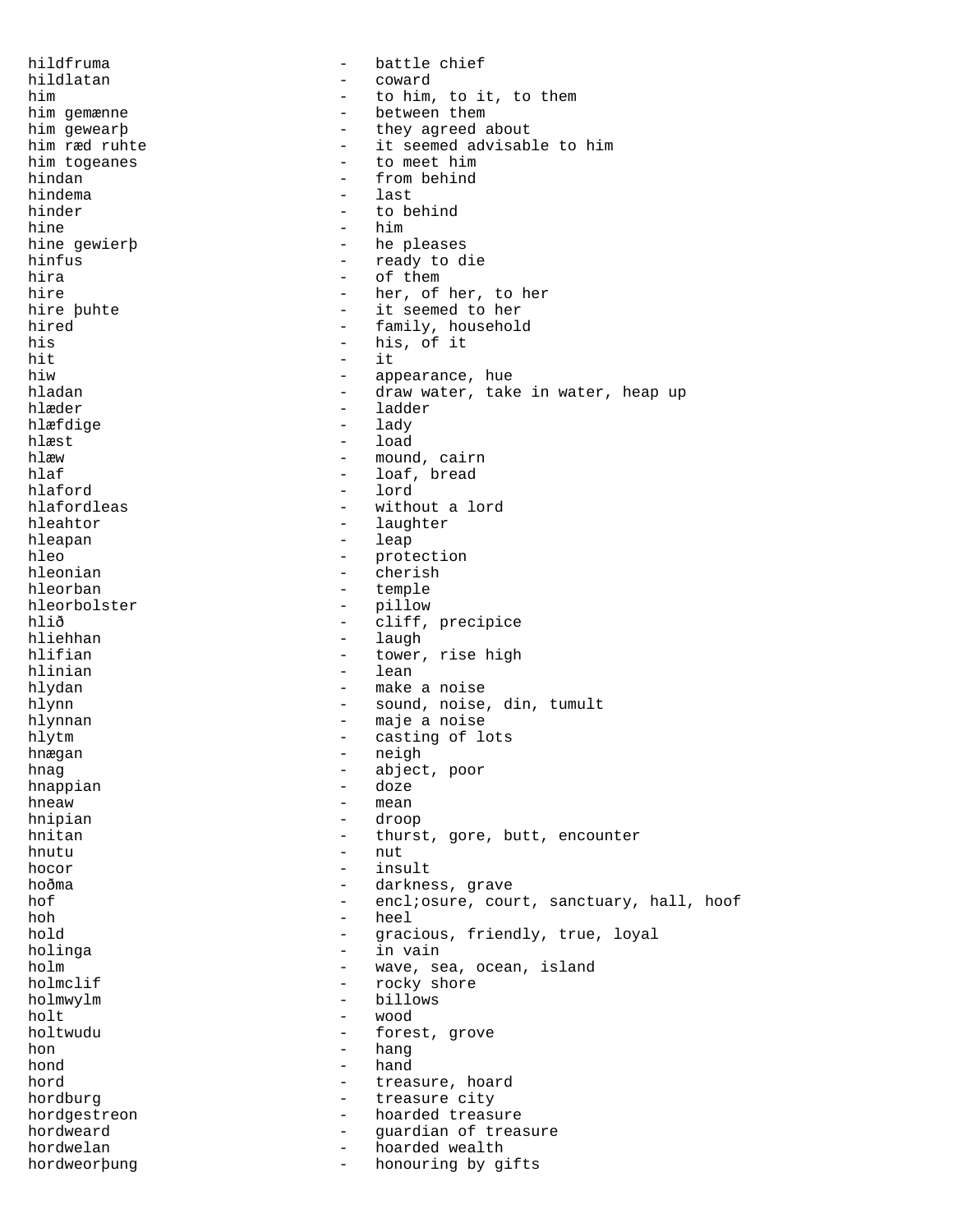hordwynn - delightful treasure hordwyrðe - woth hoarding horn - horn horngeap  $\qquad \qquad -$  broad between the gables<br>hornreced  $\qquad \qquad -$  hall with gables - hall with gables hors - horse<br>hos - escort hos - escort, company<br>hraðe - escort, company hraðe - quickly<br>hræd - swift hræd - swift<br>hræding - swift - swift hræding - haste - quickly hrægl  $\qquad \qquad -$  clothing, dress hrafyll - slaughter hran - whale hraþe - quickly hream - shouting hreaw  $-$  raw  $-$  raw  $-$  raw  $-$  raw  $-$  vict hreð - victory, glory<br>
hreðer - victory, glory<br>
- breast, bosom hreðer - breast, bosom hreðsigor - glorious victory<br>hremman - hinder - hinder hremman - hinder<br>hremming - hindrai - hindrance hreod - reed<br>hreob - rough - rough hreoh - rough<br>hreohmod - savage - savage, ferocious hreosan - fall hreow - penitence hreowan - grieve, rue hrepian - touch hreperbealo - heart sorrow<br>hrieman - shout, cry o hrieman - shout, cry out<br>hrinan - touch - touch hrinan - touch hrindan - thrust, push - sense of touch hring  $-$  fetter, circle, border, cycle, ring hringboga - coiled serpent hringe  $-$  ring hringed - made of rings hringedstefna - ring prowed ship hringiren  $-$  ring mail hringmæl - sword with ring patterns hringnaca - ring prowed ship hringnett - ring mail hringsele - hall where rings are given hringweorðung - ring ornament hriber - cx hriþer<br>hroden hroden - covered, adorned hrof - covered, adorned hrof - covered, adorned hrof - roof ceiling hrof - roof, ceiling<br>
hrofsele - roofed hall - roofed hall hruse - earth hrycg - back hryre - fall hu - how - how - how - how - how - how - how - how - how - how - how - how - how - how - how - how - how - how - how - how - how - how - how - how - how - how - how - how - how - how - how - how - how - how - how - how - h huð - plunder hulic - what kind of what kind of  $\frac{1}{2}$  - what kind of - hundred<br>- eighty hundeahttig - eighty hundnigontig - ninety hundseofontig hungrig - hungry hunig - honey<br>huru - espec - especially, indeed hus - house husa  $-$  member of a household huxlice  $-$  ignominiously hwa  $-$  who, anyone, someone hwæðer - whether, which of two, either hwæl - whale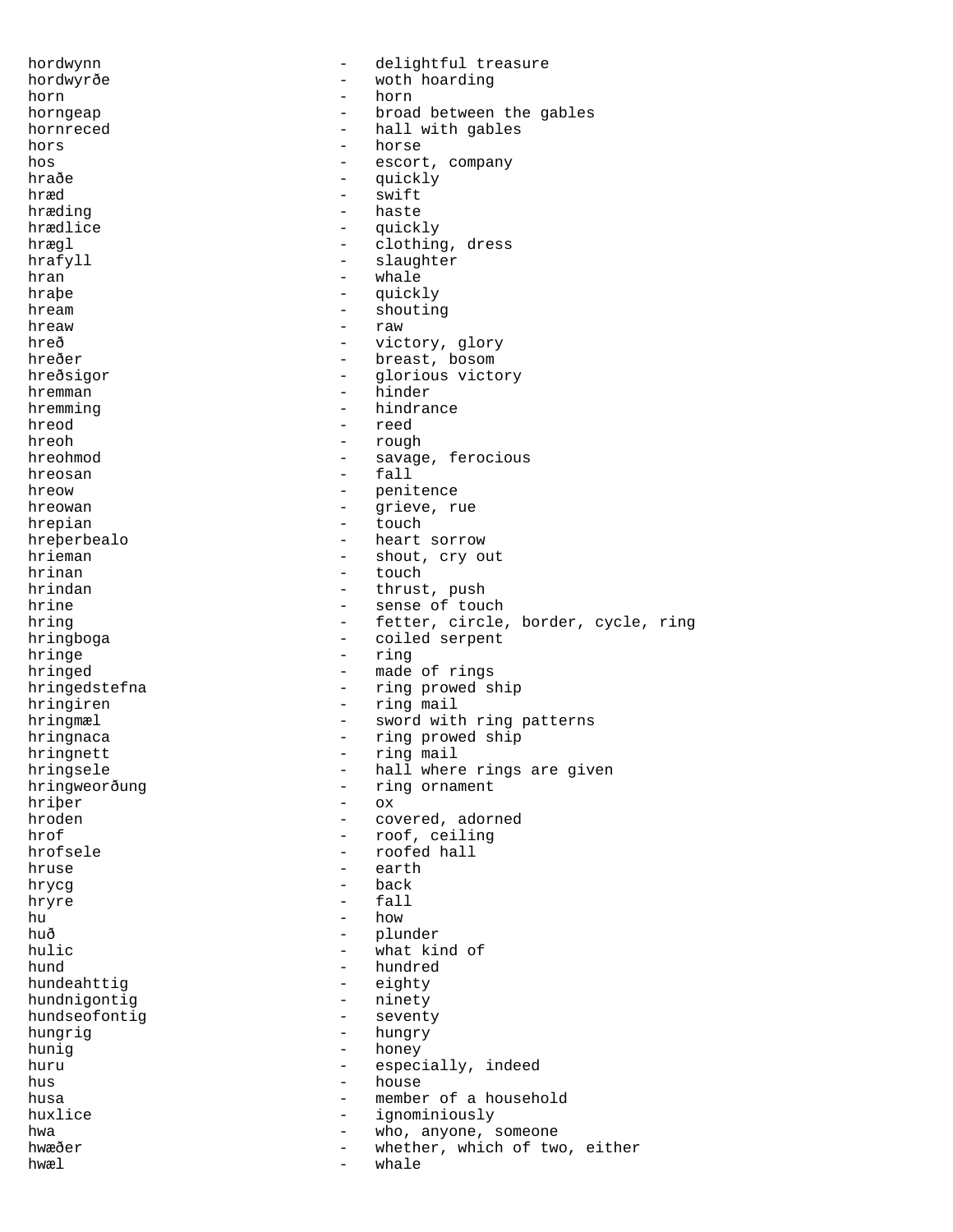hwæm  $-$  to whom, to what hwær - where hwæs  $-$  whose, of what hwæt - what, something, anything, lo hwæte - wheat hwæþer - whether<br>hwæbere - however hwæþere - however, yet<br>hwæbre - however, yet hwæþre - however<br>hwanon - whenge  $h$ wanon  $h$ wata  $h$ wata  $\frac{h}{h}$  whence hwata - soothsayer<br>hwatu - men hwatu - omen hwealf  $\begin{array}{ccc} h$ wealf  $\hline \end{array}$  - concave, hollow hwearf  $-$  crowd, troop, distance hwelc  $-$  which, what, what kind of, an hweol - wheel hweorfan - turn, change, move, go, depart, die hwergen - somewhere hwider - to where hwil  $-$  space, time, while hwilum  $-$  formerly - formerly<br>- whistling hwistlung - whistling<br>
hwit - white<br>
- white hwit - white hwite - egg white<br>hwonan - from wher hwonan  $\begin{array}{ccc} - & \text{from where} \\ - & \text{when} \\ - & \text{when} \\ \end{array}$ hwone  $\qquad \qquad -$  whom, anyone, someone (acc) hwy - why hwylca - tumour, boil hy begaest þu þinne craeft - how do you practice your trade ? hycgan - think hyd - hide hyð - landing place, creek, port<br>
hyðan - hide hydan - hide hyf - hive hyge - mind hygebend - heart strings<br>hygemeðe - sad - sad hygemeðe hygesorg  $-$  heart sorrow hyht  $-$  hope, trust hyldu - homage hyr - hire, wages hyran - spit hyrde - shepherd hyrian - hww.character.com - http://www.character.com/secondhyrst  $-$  ornament, decoration<br>hyse  $-$  young man hyse - young man ic - I  $ic$  - I ic getreowige on  $-$  I have faith in, trust in ic nah geweald  $\qquad \qquad -$  I cannot help it ic neom  $\begin{array}{ccc} - & I \text{ am not} \\ - & I \text{ don't} \end{array}$ ic nyle - I don´t want to ic ondred me  $-I$  was afraid idel - idle, useless idelhende - empty-handed ides  $-$  woman, virgin, wife ieg - island iegland - islaministic to the set of the set of the set of the set of the set of the set of the set of the set o<br>In the set of the set of the set of the set of the set of the set of the set of the set of the set of the set ieldan - delay ielde - people, men - older<br>- ancesi ieldran - ancestors<br>ieldsta - eldest o ieldsta - eldest, oldest ieldu - age iemiðu - misery ierfenuma - heir iernan - run, flow ierre - angry ierþling - ploughman, farmer il and the set of the set of the set of the set of the set of the set of the set of the set of the set of the s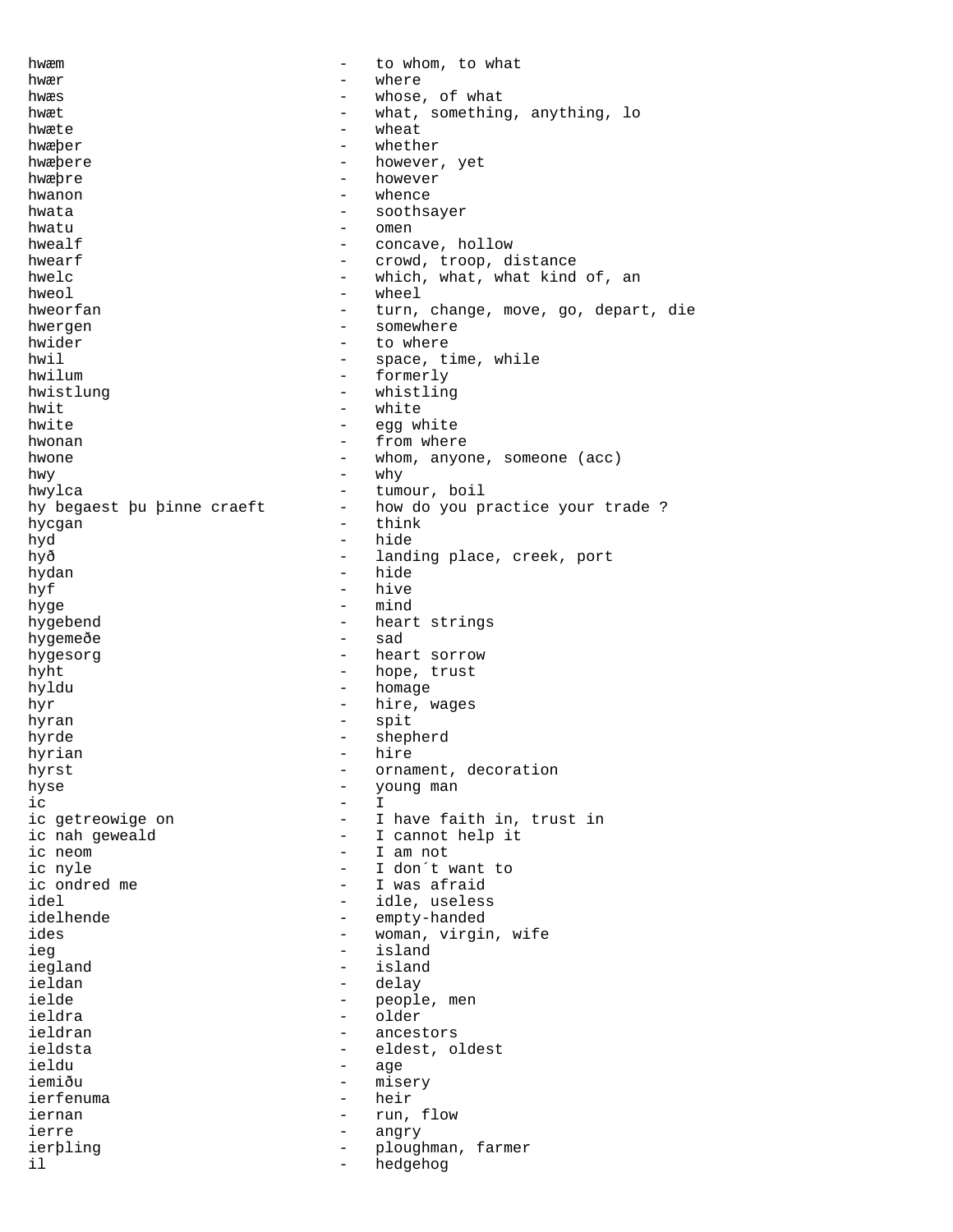ilca - same ile - sole impian  $-$  implant, graft, busy oneself with in in into the set of the set of the set of the set of the set of the set of the set of the set of the set of t<br>in life set of the set of the set of the set of the set of the set of the set of the set of the set of the set in life - alive - alive - alive - alive - alive - alive - alive - alive - alive - alive - alive - alive - aliv inaberan - bring in inbærnednes - burning, incense inbecweðan - inculcate - lead in<br>- shut inbelucan inberan - carry in inbestingan - penetrate inbewindan inblawan - inspire inbolgen - exasparated inboren 1989 - native, indigenous inborh - bail<br>inbrvne - conf inbryne - conflagration<br>
inbuan - inbabit inbuan - inhabit inbuend - inhabitant<br>inburg - hall - hall inburg - hall - hall - you - you two (acc), to you two<br>- guestion scruple inca  $\qquad \qquad -$  question, scruple incegan - call upon incer  $\begin{array}{ccc} - & - & \text{of you two, your} \\ - & \text{chamber. closest} \end{array}$ - chamber, closet incniht - household servant incuð - strange incuman - come in incund  $\begin{array}{ccc} - & \text{internal, secret} \\ - & \text{sincerity} \end{array}$ incundnes - sincerity<br>incyme - entrance incyme - entrance<br>indælan - entrance<br>- infuse indælan - infuse - steep, saturate indrincan - drink ineardian - inhabit infær - ingress infæreld - entrance infrod - experienced ingang  $-$  ingress, entrance ingenga - visitor - visitor<br>ingesteald - - - - - - - - - househol ingesteald  $\qquad \qquad -$  household goods<br>inn inn - in innan - within, in inne - within, in inne - within, in in inne - withing in the matrice of the matrice of the <br>
inne - inside inne - inside<br>inwitfeng - inside - spitefu inwitfeng  $\begin{array}{ccc} - & \text{spiteful club} \\ \text{inwity} \end{array}$ inwitgæst - evil guest<br>inwithrof - unfriendly - unfriendly roof inwitnet - net of malice - cunning hostility inwitscear - murderous attack inwitsearo - awful intrigue inwitsorh - sorrow inwitþanc - evil thought Iotan - Jutes<br>
is a local contract the set of the set of the set of the set of the set of the set of the set of the set of t<br>
is a local contract of the set of the set of the set of the set of the set of the set of the set is is the issen<br>isenbyrne the contract of the contract of the iron contract of the iron contract of the interval of the interv<br>interval of the interval of the interval of the interval of the interval of the interval of the isenbyrne - iron corslet<br>isenscur - shower of art isenscur - shower of arrows<br>isern - iron - iron - iron<br>- fette isgebind - fetters of ice<br>
isia isig - icy iw - yew la - lo, behold la leof - sir lac  $\qquad \qquad -$  offering, sacrifice, gift lacan - move up and down, jump, leap lað  $-$  hated, hateful, hostile laðbite - wound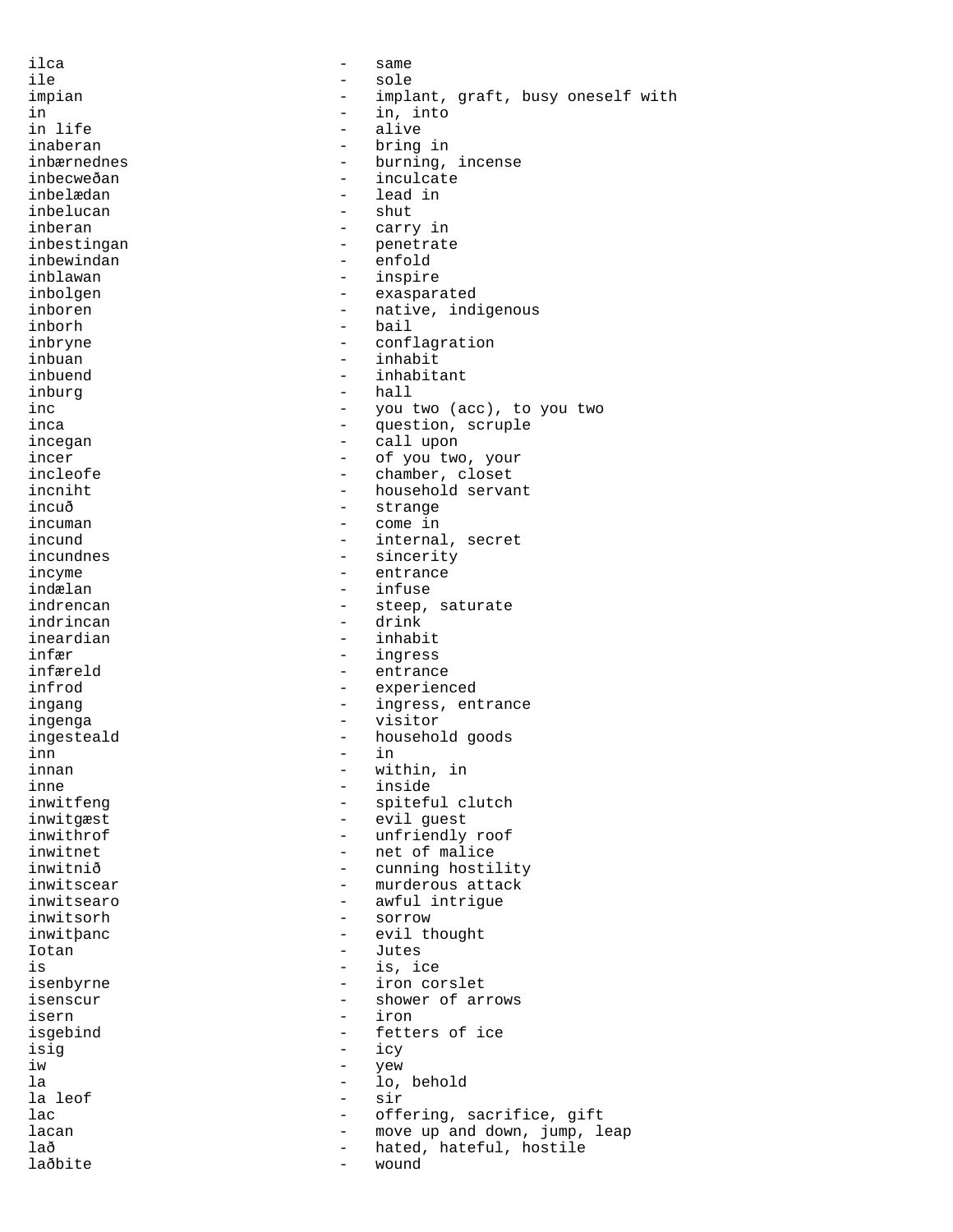| laðgeteona   |                          | enemy                                  |
|--------------|--------------------------|----------------------------------------|
| laðlic       | $\overline{\phantom{0}}$ | loathly, hateful                       |
| ladbeow      | -                        | quide                                  |
| læccan       | -                        | catch                                  |
| lædan        | $\qquad \qquad -$        | lead, conduct, carry, pass, do         |
| Læden        | $\qquad \qquad -$        | Latin                                  |
| læfan        | $\qquad \qquad -$        | lave, bequeath                         |
| lænan        | $\qquad \qquad -$        | lend                                   |
| lændagas     | $\qquad \qquad -$        | transitory days                        |
| læne         | $\overline{\phantom{m}}$ | lent, temporary                        |
| lær          | $\qquad \qquad -$        | empty                                  |
| læran        | $\qquad \qquad -$        | teach, guide                           |
| læs          | $\qquad \qquad -$        | pasture                                |
| læssa        | $\qquad \qquad -$        | less, smaller                          |
| læst         | $\overline{\phantom{0}}$ | fault, sin                             |
| læt          | $\qquad \qquad -$        | slow                                   |
| lætan        | $\qquad \qquad -$        | let, leave                             |
| lætaþ        | $\overline{\phantom{0}}$ | let                                    |
| læte         | $\overline{\phantom{0}}$ | let                                    |
| lætst        | $\overline{\phantom{0}}$ | let                                    |
| lætþ         | $\overline{\phantom{0}}$ | lets                                   |
| læwede       | $\overline{\phantom{m}}$ | lay, unlearned                         |
| laf          | -                        | remainder, remnants                    |
| laqu         | $\qquad \qquad -$        | lake                                   |
|              | -                        | skilled in seafaring                   |
| lagucræftig  |                          |                                        |
| lagustræt    | $\qquad \qquad -$        | sea way                                |
| laqustream   | $\qquad \qquad -$        | water, stream                          |
| lamb         | -                        | lamb                                   |
| land         | $\qquad \qquad -$        | land, country                          |
| landbuend    | $\qquad \qquad -$        | inhabitant, native                     |
| landfolc     | $\overline{\phantom{m}}$ | people                                 |
| landfruma    | $\qquad \qquad -$        | ruler, prince                          |
| landgeweorc  | $\qquad \qquad -$        | fortified place                        |
| landleode    | $\qquad \qquad -$        | people of a country                    |
| landwaru     | $\overline{\phantom{m}}$ | inhabitants                            |
| landweard    | $\overline{\phantom{m}}$ | coast warden                           |
| lang         | $\overline{\phantom{0}}$ | long                                   |
| lange        | $\qquad \qquad -$        | long, for a long time                  |
| langian      | $\overline{\phantom{a}}$ | long                                   |
| langlice     | $\overline{\phantom{0}}$ | for a long time                        |
| langtwidig   | $\qquad \qquad -$        | lasting                                |
| langung      | $\qquad \qquad -$        | longing                                |
| lar          |                          | teaching, doctrine                     |
| lareow       | -                        | teacher                                |
| last         | -                        | sole, footprint, track, accomplishment |
| late         |                          | late                                   |
| lead         | $\overline{\phantom{0}}$ | lead                                   |
| leaf         | $\qquad \qquad -$        | leaf                                   |
| leafnesword  | -                        | password                               |
| leag         | -                        | lye                                    |
| leah         | $\qquad \qquad -$        | wood, clearing                         |
| leahtor      | -                        | vice, sin, crime                       |
| lean         | -                        | reproach, reward, loan, blame          |
| leas         | -                        | false                                  |
| leassceawere | -                        | spy                                    |
| leasung      | $\qquad \qquad -$        | lie                                    |
| leaxas       | -                        | salmon                                 |
| lecgan       | $\qquad \qquad -$        | lay                                    |
| legerbedd    | $\qquad \qquad -$        | sick bed                               |
| lencten      | $\qquad \qquad -$        | spring                                 |
| leng         | $\overline{\phantom{0}}$ | length, height. longer                 |
| lenge        | $\overline{\phantom{0}}$ | belonging, related, near               |
| lengra       | $\qquad \qquad -$        | longer                                 |
| lengu        | $\qquad \qquad -$        | length                                 |
| leo          | $\overline{\phantom{0}}$ | lion                                   |
| leod         | -                        |                                        |
| leoð         |                          | nation, people                         |
|              | -                        | song, poem                             |
| leodbealu    | $\qquad \qquad -$        | calamity toa country                   |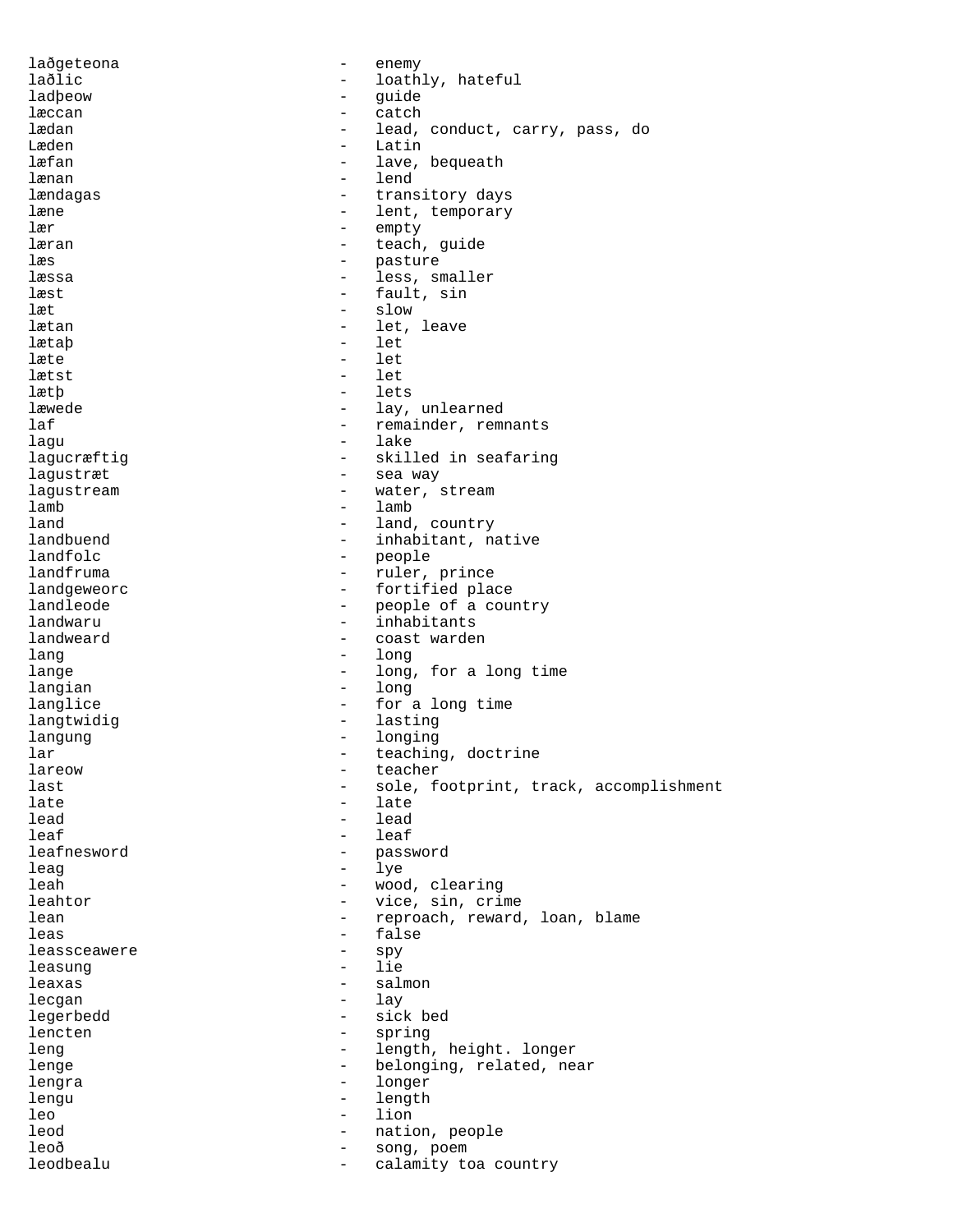leoðcræft - poetic art leodcyning - king leode - people, men, country<br>leodfruma - people, men, country leodfruma - prince leodgebyrga - lord, king leodhryre - fall of a prince leodscipe - nation, people<br>leof - heloved, dear, leof  $\overline{\phantom{a}}$  leof  $\overline{\phantom{a}}$  beloved, dear, sire leoflic - dear, lovable, beautiful leofost - dearest leofra - dearer leoht - light, bright, clear leohte - lightly - lightly - lightly - lightly - lightly - lightly - lightly - lightly - lightly - lightly - lightly - lightly - lightly - lightly - lightly - lightly - lightly - lightly - lightly - lightly - lightly - lig leohtfæt - lamparister - lamparister - lamparister - lamparister - lamparister - lamparister - lamparister - l leoma - ray of light, beam leoran - go leornian - learn<br>leorningcniht - discir leorningcniht - disciple, student<br>leornung leornung - learning leosan<br>let let - let, allowed - let, allowed leton - let, allowed libban - live lic - body, corpse licgan - lie lichama - body, corpse lichamleas - incorporeal lichamlic - bodily, physical, carnal<br>lician - please lician - please liciendlic - agreeable liclic - funeral - funeral - funeral - funeral - funeral - funeral - funeral - funeral - funeral - funeral - funeral - funeral - funeral - funeral - funeral - funeral - funeral - funeral - funeral - funeral - funeral - fun licnes - likeness, similarity<br>licpytt - grave - grave licpytt - grave<br>licrest - tomb - tomb - tomb licsang - dirge licsar - wound licsyrce - corslet lictun - burial ground licwund - wound lida - sailor liðe - gentle, soft<br>lidmann - seafarer - seafarer - seafarer<br>- fire fla lieg - fire, flame lif  $\overline{\phantom{a}}$  - life, existence<br>lifbysig - struggling for : lifbysig - struggling for life lifdagas - lifetime<br>lifen - sustenand lifen - sustenance<br>lifende - sustenance<br>- living lifende - living - God liffruma - God lifgedal - death lifgesceaft - life's conditions<br>liflic - living, lively liflic  $\qquad \qquad -$  living, lively lifneru  $\qquad \qquad -$  food - food lifwraþu - protection of life lifwynn - enjoyment of life - fiery dragon ligegesa  $-$  flaming terror ligen - flaming liget - lightning ligetræsc - lightning ligetsleht - thunderbolt ligyð - wave of fire lihtan - relieve, alleviate, release lihtnes - brightness lim  $-$  limb, member, branch limleas - without limbs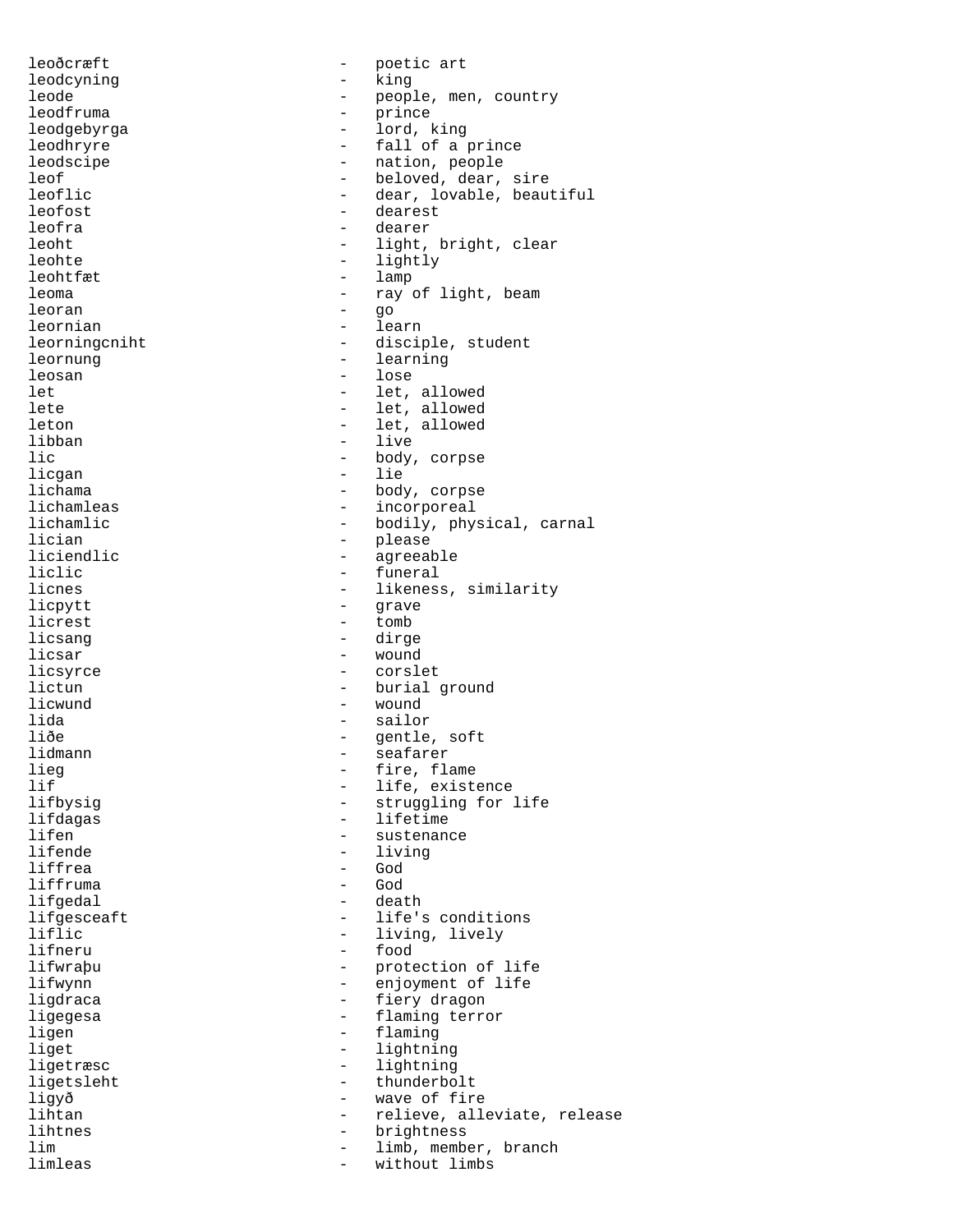limwæde - clothing limwæstm – stature – stature – stature – stature – stature – stature – stature – stature – stature – stature – lind - lime tree - companion in war<br>- warrior lindhæbbende - warrior - warrior - warrior - warrior - warrior - warrior - warrior - warrior - warrior - warrio<br>
- battle lindplega - battle battle - battle - battle - battle - battle - battle - battle - battle - battle - battle - b lindwiga<br>linnan linnan - cease from desist lissan - subdue<br>list - clevern list - cleverness, cunning<br>loc - enclosure bar, loc loc - enclosure, bar, lock<br>locc - lock of hair - lock of hair locian - look lof - praise lofdæd - praiseworthy deed lofgeorn - eager for praise lofian - praise - lamb<br>- lobster loppestre losian - be lost, perish<br>lucan - lock, fasten, c lucan - lock, fasten, close<br>
lufian - love<br>
- love - love luftacen - love token lufu - love lungre - soon lus - louse lust  $-$  desire, pleasure lustbaere - desirable, pleasant<br>
lutan - desirable, pleasant<br>
- bow, bend, stoop - bow, bend, stoop lutian - skulk, lurk<br>lvft - air climate lyft - air, climate lyftfloga - dragon lyftgeswenced - driven by the wind lyftwynn - pleasure in flying lyge - lie lyre - loss lyt - little lytel - little lyþerlic - bad, poor, mean lyþre - bad, wicked lythwon - little lytling  $-$ <br>lytlum  $$ lytlum  $\begin{array}{ccc} - & \text{little by little} \\ \text{ma} & - & \text{more} \end{array}$ ma - more macian - make maða - maggot, worm, grub<br>maððumsigle - - - - - - - - - - - - - costly ornament maððumsigle - costly ornament<br>maððumwela - costly ornament maððumwela - valuables<br>maðel - speech ti maðel - speech, talking<br>maðelian - harangue - harangue maðelig - talkative maðelung - loquacity<br>maðmæht - valuable maðmæht - valuable thing maðmcyst - treasure chest<br>maðmqestreon - treasure - treasure maðmgestreon - treasure - treasure - treasure - treasure - treasure - treasure - treasure - treasure - treasure maðmhorð - treasure hord maðmhus - treasury maðmhyrde - treasure: - treasurer maðþumfæt<br>maðbumsweord - precious vessel<br>- costly sword maðþumsweord - costly sword<br>maðum - treasure maðum - treasure - treasure - treasure - treasure - treasure - treasure - treasure - treasure - treasure - treasure - treasure - treasure - treasure - treasure - treasure - treasure - treasure - treasure - treasure - treas - courtesy, gentleness mæd - meadow mæg - may mægð  $-$  maid, tribe, race, people, province, country<br>mægen – strength virtue, capacity might, bodily str mægen - strength, virtue, capacity, might, bodily strengt<br>mægenagende - mightv mægenagende - mighty<br>mægenhyrðen - huge huge h mægenbyrðen - huge burden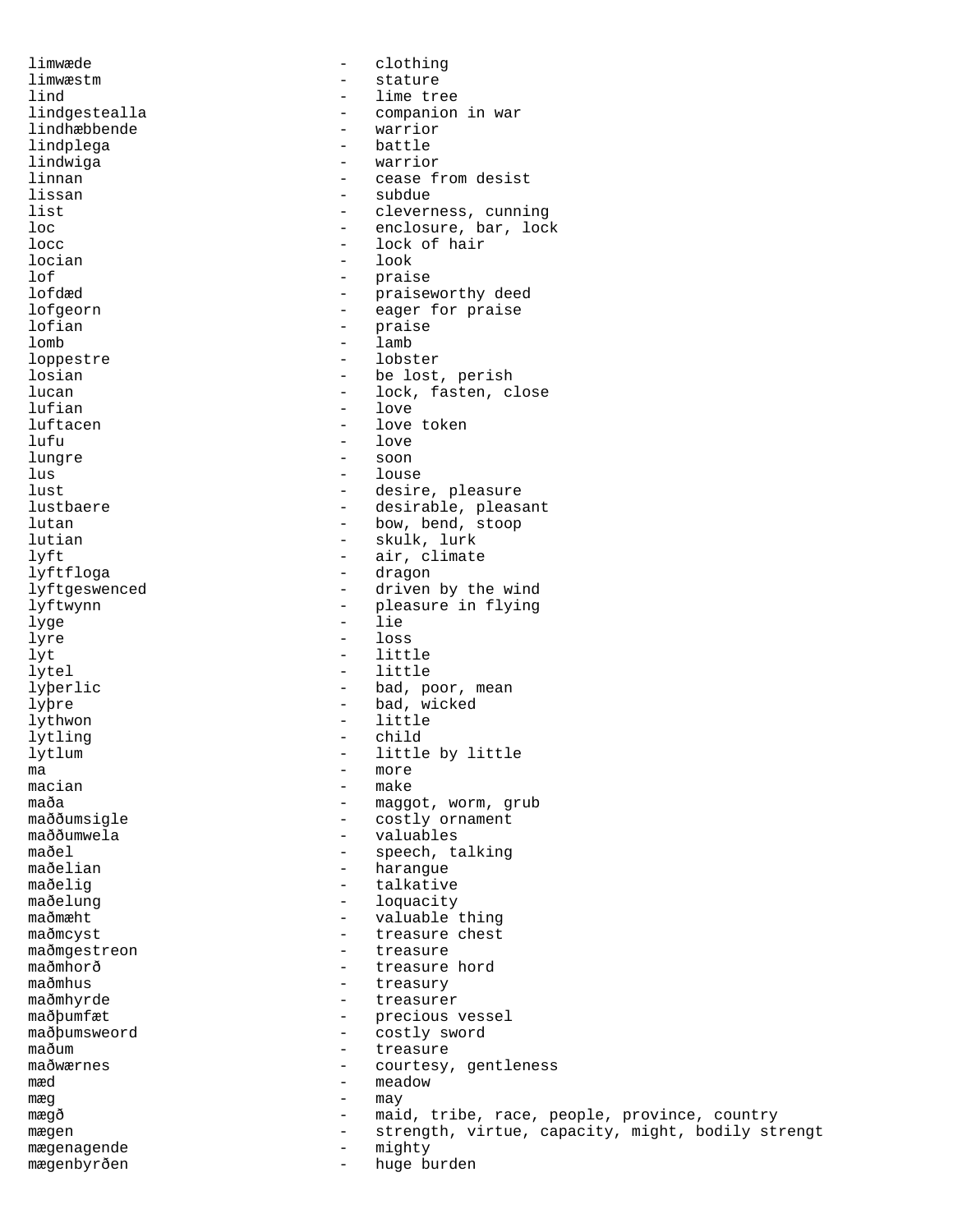mægencræft - main force mægenellen - mighty valour mægenfultum - mighty help mægenræs - mighty onslaught mægenstrengo - great might mægenwudu - strong spear<br>mægb - strong spear mægþ - family, tribe, nation, maiden mægwine - clansman<br>mæl - mark, sic mæl - mark, sign, time, measure, meal - trouble of the time<br>- fate  $m$ ælgesceaft  $-$ <br>mænan mænan - mean, signify, intend, speak of<br>
- alory, fame mærð - glory, fame mære  $-$  famous, great mærsian  $-$  extol, make famous mærþu - glory mæseepreost - mass priest  $m$ æsse  $m$ asse  $r$   $\geq$   $m$ asse  $\geq$   $m$ asse  $\geq$   $m$ mæssepreost - clergyman, mass priest<br>mæst - mostly for the most p mæst  $-$  mostly, for the most part  $\frac{1}{2}$  mæstling  $\frac{1}{2}$  maga maga  $-$  descendant, young man magister  $-$  teacher mago - male kinsman<br>magoðegn - male kinsman magoðegn - vassal - vassal - vassal - vassal - vassal - vassal - vassal - vassal - vassal - vassal - vassal - vassal - vassal - vassal - vassal - vassal - vassal - vassal - vassal - vassal - vassal - vassal - vassal - vass - young man magu - youth particles width man  $-$  wickedness, one manað  $-$  false oath mancynn - mankind mandæd - evil deed, sin<br>mandream - revelry mandream - revelry mandryhten - revelry - lord mandryhten manðrymm - troop of men manðwære en mandere en mandere mandere mandere mandere mandere mandere mandere mandere mandere mandere mandere manfordædla - evil doer manfull  $\qquad \qquad -$  wicked, evil<br>mangere  $\qquad \qquad -$  merchant mangere  $-$  merchant manig  $-$  many manlic  $\qquad \qquad -$  infamous, nefarious mann - man, person manna anns an chomhainn an chomhainn an chomhainn an chomhainn an chomhainn an chomhainn an chomhainn an chomh mannræden - allegiance mansceaða - enemy, sinner<br>manswara - enemy, sinner manswara - perjurer manswaru - perjury manswerian end and the mergin one mesself manu - mane manung - admonition manweorc and the crime, sin mara  $\qquad \qquad -$  greater, more, stronger  $\begin{array}{cccc} \texttt{marc} & \hspace{1.5cm} - & \texttt{mark} \end{array}$ mare  $\qquad \qquad -$  monster, nightmare marma - marble martir - martyr<br>martyr - martyr  $\begin{array}{ccc}\n\text{matrix} & \text{matrix} & - & \text{matrix} \\
\text{matrix} & - & \text{matrix} & - & \text{matrix} \\
\end{array}$ martyrung - passion - passion<br>masere - merchan - merchant<br>- treasure maþm - treasure maþmfæt - precious vessel<br>maþmgestreon - treasure maþmgestreon - treasure  $\frac{1}{2}$  mow  $\frac{1}{2}$  mow  $\frac{1}{2}$  mow  $\frac{1}{2}$  mow  $\frac{1}{2}$  mow  $\frac{1}{2}$  mow  $\frac{1}{2}$ me  $-$  to me, me me is leofre  $-$  I prefer me leofre wære  $\qquad \qquad -$  I would rather me þyncþ  $-$  it seems to me meagol  $-$  mighty, strong, firm meagollice - earnestly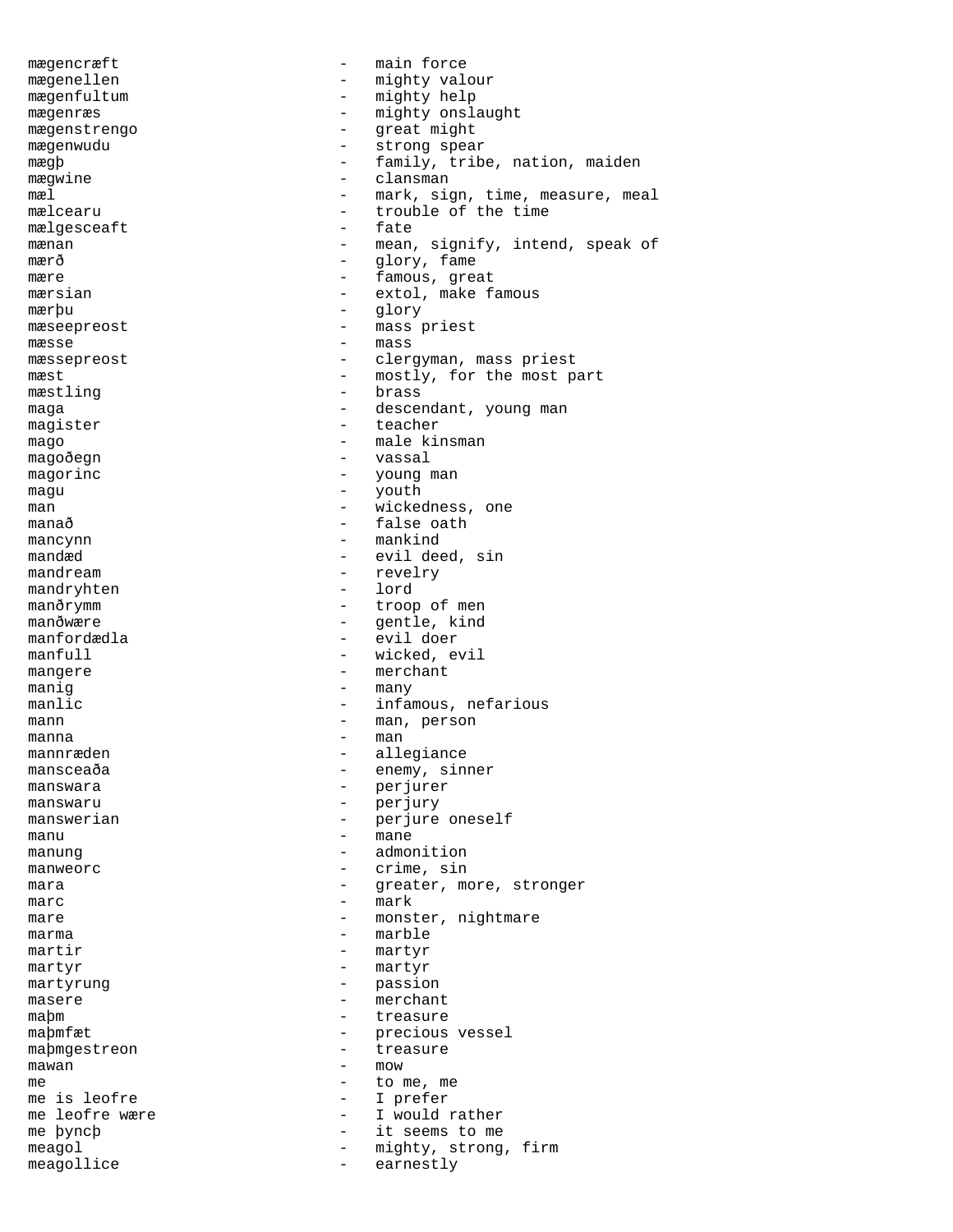meagolmod - earnest meagolmodnes - earnestness meaht - might mealt - sour, malt mealtealoð - malt ale mearc - boundary, mark, limit<br>mearcdic - boundary ditch - boundary ditch<br>- army mearcðreat<br>mearcere mearcere - writer - dwelling mearcian - measure, define, mark, describe mearcland  $-$  march, moor, sea coast mearcpað  $-$  road, path mearcstapa - march haunter mearcstede entry the borderland mearcung - marking, branding, characteristic<br>mearcweard - wolf mearcweard - wolf mearcweg extending the mearcweg border road mearð - marten mearg  $-$  marrow, pith mearglic - fat, marrowy<br>mearh - horse, steed mearh - horse, steed<br>mearr - horse, steed<br>- stumbling bl - stumbling block mearu - tender, soft mearulic  $-$  delicate, luxurious meatte  $-$  mat, matress mece - sword, blade mecefisc - mullet med - reward, pay, compensation, meed medmicel - small, short - small, short medu - mead<br>meduærn - mead meduærn - mead hall medubence  $\qquad \qquad -$  bench in a mead hall medudream  $\qquad \qquad -$  iollity - jollity meduful - mead cup<br>meduheall - mead hal - mead hall meduseld - mead hall medustig  $-$  path to the mead hall mene  $-$  necklace, collar mengan - mix, combine menigu - multitude - multitude mennisc and the mennisch of the mennisch of the mennisch of the mennisch of the mennisch of the mennisch of the mennisch of the mennisch of the mennisch of the mennisch of the mennisch of the mennisch of the mennisch of th menniscnes extensive the incarnation meodu - mead meowle  $\qquad \qquad -$  maiden, virgin, woman meox - manure mere - lake<br>meredeor - sea a - sea animal merefara - sailor<br>merefix - sea fi - sea fish meregrota - pearl meregrund - lake bottom merehrægl - sail mereliðende - seafaring man merestræt  $-$  sea path merestrengo  $-$  strength in swimming mereswin - porpoise merewif - mermaid mergen  $-\text{morning}$ <br>merian - murify merian - purify metan - measure mete food metod - fate, creator, God metodsceaft - decree of doom micel walgeslean and the set of the micel walgeslean and the set of the much contact the model of the model of the model of the model of the model of the model of the model of the model of the model of the model of the mod - do great slaughter micelnes - size, bulk<br>micle - size, bulk micle  $-\text{much}$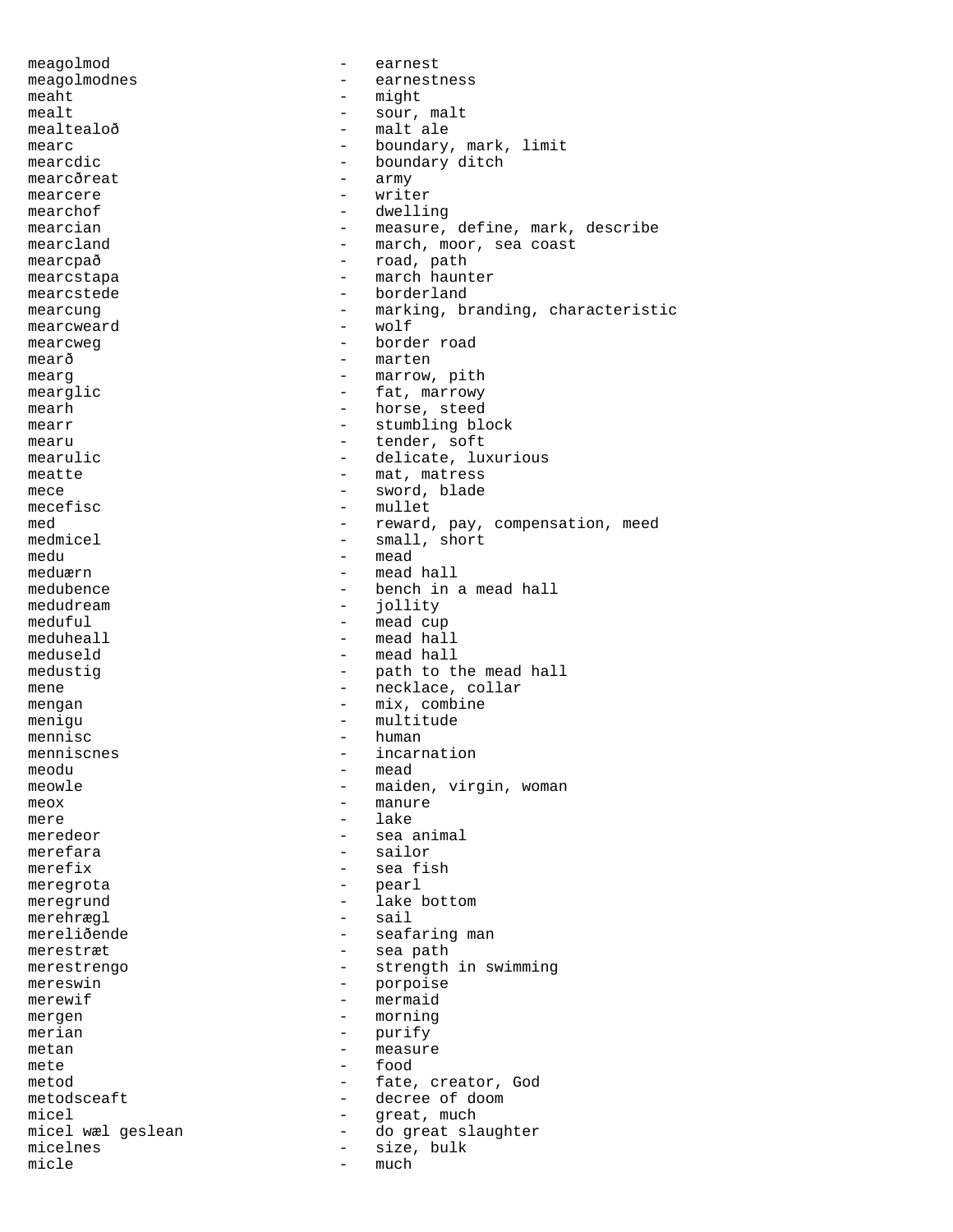midd - middle middæg - midday mieht - might might - mægen<br>miht - power mil - mile missenlic - various - various - various - various - various - various - various - various - various - various miþan - hide<br>mod - heart modig - proud modrige - aunt mon - one mona - moon monandæg - Monday  $\begin{minipage}{.4\linewidth} \texttt{month} \end{minipage} \begin{minipage}{.4\linewidth} \texttt{month} \end{minipage} \vspace{0.5cm} \begin{minipage}{.4\linewidth} \texttt{month} \end{minipage} \vspace{0.5cm} \begin{minipage}{.4\linewidth} \texttt{month} \end{minipage} \vspace{0.5cm} \begin{minipage}{.4\linewidth} \texttt{month} \end{minipage} \vspace{0.5cm} \begin{minipage}{.4\linewidth} \texttt{month} \end{minipage} \vspace{0.5cm} \begin{minipage}{.4\linewidth} \texttt{month} \end{minipage}$ morðorbealu - more morgenleoht moru - root

miclum - qreatly mid - with, by means of Mid ðy ðe - when, while mid þæm þe - when, as, since middangeard - globe, earth, world<br>middelniht - midnight middelniht - midnight<br>mieht - midni - Mercians miht<br>
mihtig<br>
- mighty.important<br>
- mighty.important - mighty, important<br>- mile milde - merciful - merciful milgemearc  $-$  measure by miles min  $\begin{array}{cccc} - & 0 & \text{if } m, m \text{ is } m, \text{if } m \text{ is } m. \end{array}$ missere - half year mod - heart, mind, spirit<br>modceariq - sorrowful - sorrowful modcearig - sorrowful modðracu - courage<br>modðrea - courage - courage - anguish modgehygd - mind, thought modigan - grow proud<br>modignes - pride, arre modignes - pride, arrogance modlufu - heart's affection<br>modor - heart's affection - mother<br>- aunt modrof - valiant modsefa - heart, mind, spirit<br>modseoc - sick at heart - sick at heart modsorg<br>modstaðol - heart sorrow<br>- principle, cl modstaðol - principle, character<br>modswið - resolute - resolute modwelig - talented modwyn - heart´s joy molde - earth, sand, dust - heap of dust<br>- site, sepulc moldstow - site, sepulchre<br>moldwyrm - earthworm - earthworm moldwyrm - earthworm - earthworm - month monaðfylen - time of full moon monaðlic - monthly mor - moor, waste land more  $\overline{a}$  - carrot, parsnip<br>morgen morgen - morning<br>morgenceald - chill at - chill at morning<br>- dawn morgenlong extending the morning term of the lasting a morning morgenmete - morning meal morgenren - morning rain morgensweg extending the cry at morn morgentid - morning morhop - moor swamp morþ - crime, violent deed<br>morborbed - bed of death morþorbed - bed of death<br>morborhete - hlood feud morþorhete - blood feud most - you may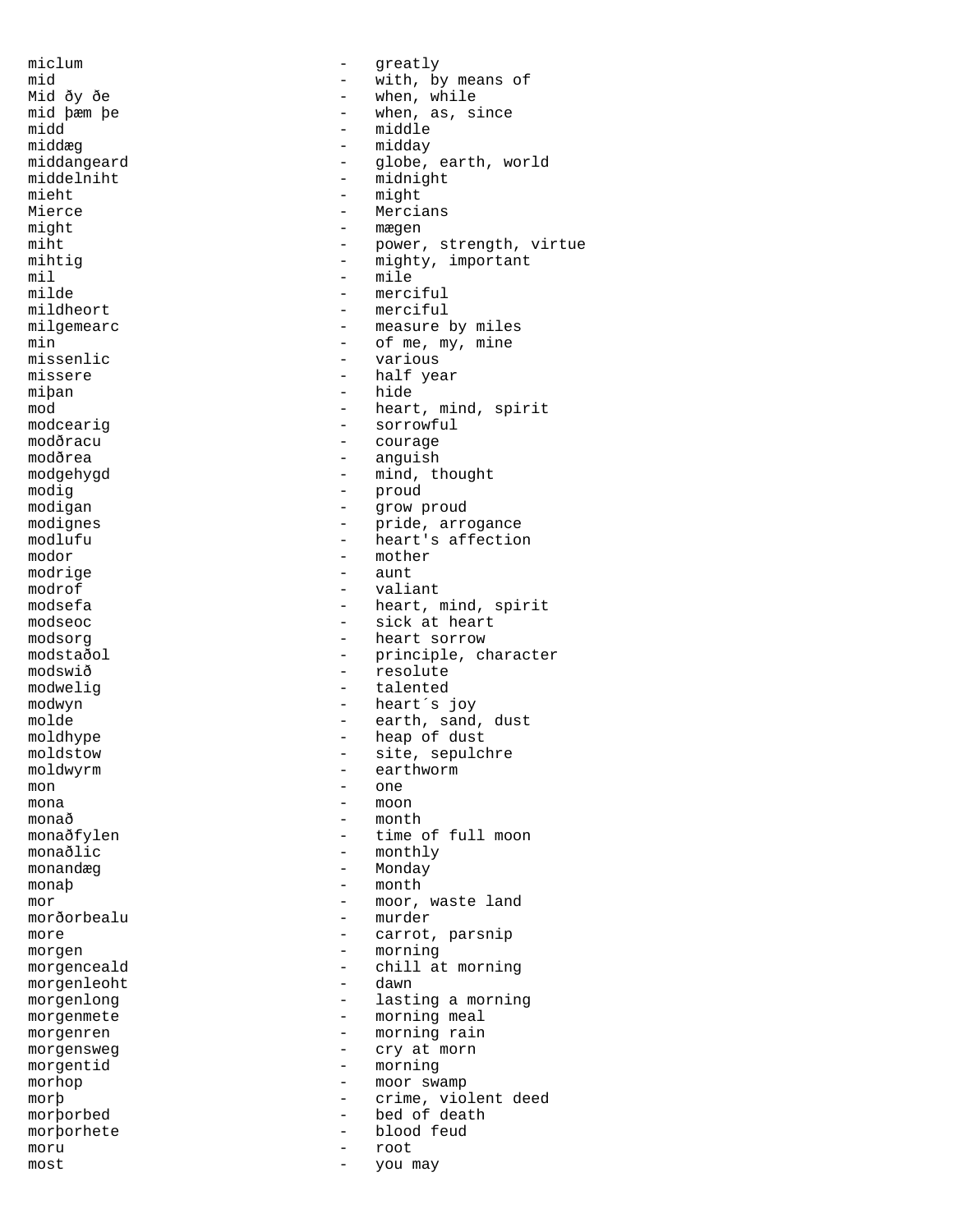moste - might mot - may, must, moot, assembly, council<br>motan - he allowed, he able to must motan - be allowed, be able to, must moton - may muðbona - devourer mundbora - protector mundgripe  $-$  hand grasp munt - mountain, hill<br>munuc - monk - monk - monk munuclif - monastery<br>murchian - crumble murcnian - grumble murnan - mourn mus - mouse muscule - mussel muþ - mouth muþa - estuary myndgiend - one who reminds myne - memory, rememberance<br>mynet - coin mynet - coin<br>mynster - monas mynster - monastery<br>mynstermann - monk - monk mynstermann mynt - intention myntere  $-$  minter, money changer mys - mice na - not, no nabban - have not naca  $-$  boat, vessel nacod - naked, nude nædre  $\qquad \qquad$  - snake, adder, serpent  $n$ æfre  $-$  never  $-$  never  $-$  never nægan - approach, speak to<br>
- approach, speak to<br>
- nail nægel – nail<br>næglian – nail – nail næglian nænig  $-$  no, none næs  $-$  not, not at all næss  $-$  cliff, headland naht - nothing<br>
nahtnes - worthles nahtnes - worthlessness nam - took nama - name - name nan - none nawþer - neither ne - not, no - you will not die at all ne...ne - neither...nor neah - near - near - near - near - near - near - near - near - near - near - near - near - near - near - near - near - near - near - near - near - near - near - near - near - near - near - near - near - near - near - near - night nealles - not at all nean - from near by near - nearer - nearer nearolice  $-$  briefly, summarily nearora - nearer - nearer - nearer - nearer - nearer - nearer - nearer - nearer - nearer - nearer - nearer - n nearoþearf - dire need nearu - strait, danger, difficulty, hiding-place, narrow nearwost - nearest<br>neat - heat - heat of neat - beast, cattle<br>neawist - heighbourhood<br>- neighbourhood neighbourhood nefa - nephew, stepson, grandson nemnan - name<br>neodlice - caret neodlice - carefully neorxenawang entry and the paradise neosan - search out, find out neotan - search out, find out neotan neoþan - from below nerian - save nicor - monster nicorhus - sea monster's dwelling<br>
nið - strife, enmity. war, a - strife, enmity. war, attack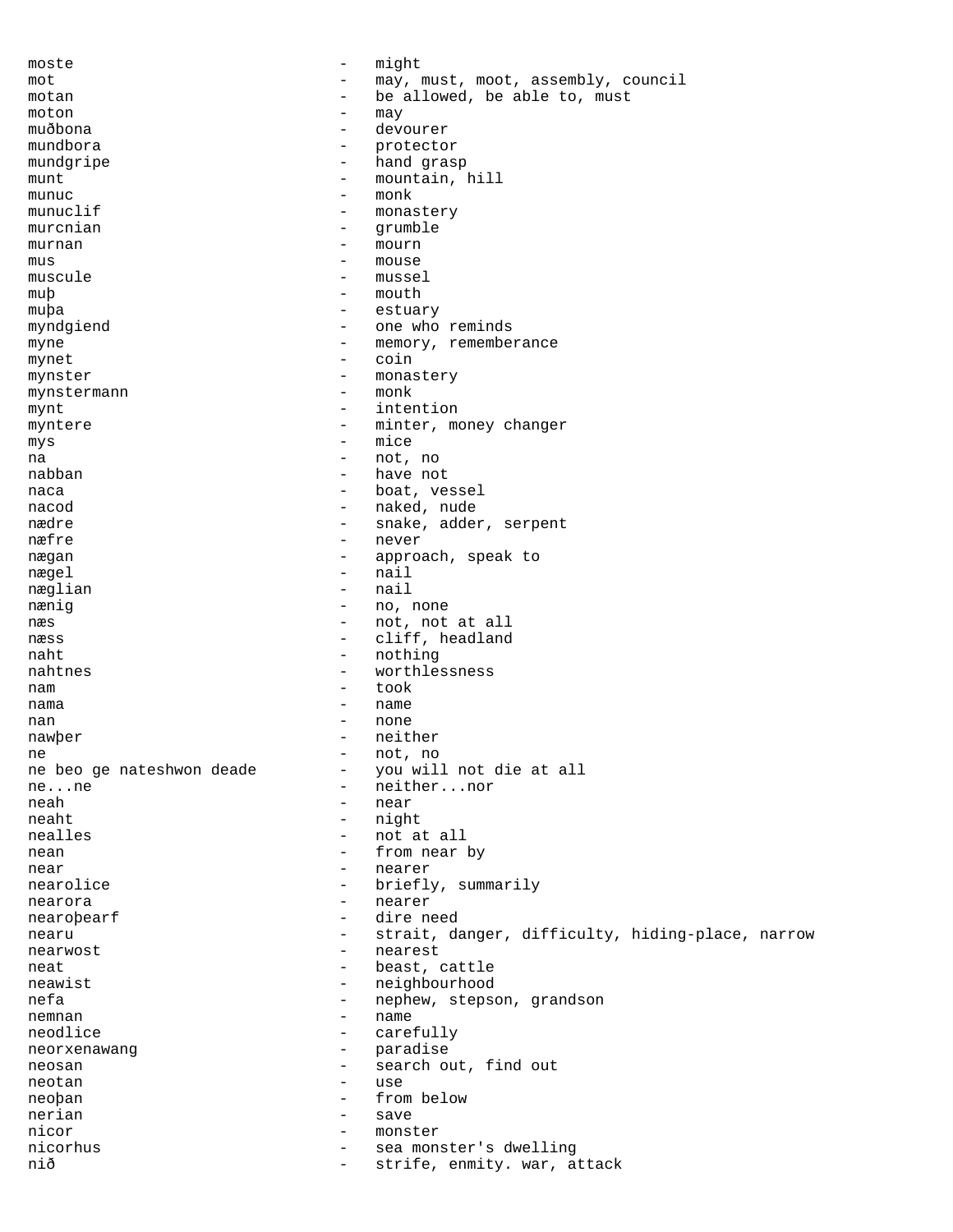niðdraca - hostile dragon niðsele - hall ofconflict nied - necessity, need niedbehefe - necessary - necessary - necessary niede - of necessity<br>
niedunga - of necessity<br>
- of necessity niedunga - of necessity<br>niehst - of necessity<br>- nearest niehst - nearest<br>nieten - beast. nieten - beast, creature<br>nigon - nine - nine - nine nigonteoþa - nineteenth higonba - nineteenth - nineteenth - nineteenth - nineteenth - nineteenth - nineteenth - nineteenth - nineteenth - nineteenth - nineteenth - nineteenth - nineteenth - nineteenth - nineteenth - ninete - ninth nigoþa - ninth - ninth - ninth - ninth - ninth - ninth - ninth - ninth - ninth - ninth - ninth - ninth - ninth - ninth - ninth - ninth - ninth - ninth - ninth - ninth - ninth - ninth - ninth - ninth - ninth - ninth - ninth - night nihtbealu - destruction by night nihtgenga - night prowler nihthelm - shades of night nihtweorc extending the contract of the deed done at night niman - take hiowul - take hiowul - take hiowul - take hiowul - take hiowul - take hiowul - take hiowul - take niowul - prostrate<br>nis - is not nis - is not niþer - below, beneath<br>niþerung - humiliation - humiliation niþgeweorc - evil deed niþgrim - fierce, hostile niþor - to below - newly, of late, recentlylatel niwe  $-$  fresh, new, recent non - ninth hour norð - northern norþ - northwards - north wind norþdæl - northern part<br>nosþyrel - nostril - nostril nosu - nose nu - now nu giet - still nyd - necessity - command nydgestealla - comrade in need<br>nydwracu - violence nydwracu - violence nyllan - be unwilling nyten - animal nytnes - use, benefit nytt  $-$  useful, profitable oð - to, up to, until oð þæt - until - until oððe - or, and oððe...oððe - either...or oðer - one of two, second, other oðþæt - until oðwitan - blame, charge with of  $\begin{array}{cccc} \texttt{of} & \texttt{if} & \texttt{if} & \texttt{if} & \texttt{if} \\ \texttt{of} & \texttt{if} & \texttt{if} & \texttt{if} & \texttt{if} & \texttt{if} \\ \texttt{of} & \texttt{if} & \texttt{if} & \texttt{if} & \texttt{if} & \texttt{if} \end{array}$ ofdele - slope ofdrædan - dread ofdrædd - afraid ofer - bank, over, on, about ofer bæc - backwards<br>- ravage oferhergian - ravage oferhigian - ravage oferhigian - ravage - ravage - ravage - ravage - ravage - ravage - ravage - ravage - ravage - ravage - ravage - ravage - ravage - ravage - ravage - ravage - ravage - ravage - ravage oferhigian - delude<br>oferhogodnes - pride oferhogodnes oferhygd - pride, conceit ofermægen - overpowering might ofermedu - pride ofersawan - sow over<br>
ofersittan - codupy relationships and the codupy of ofersittan - occupy, possess oferslege - lintel offrian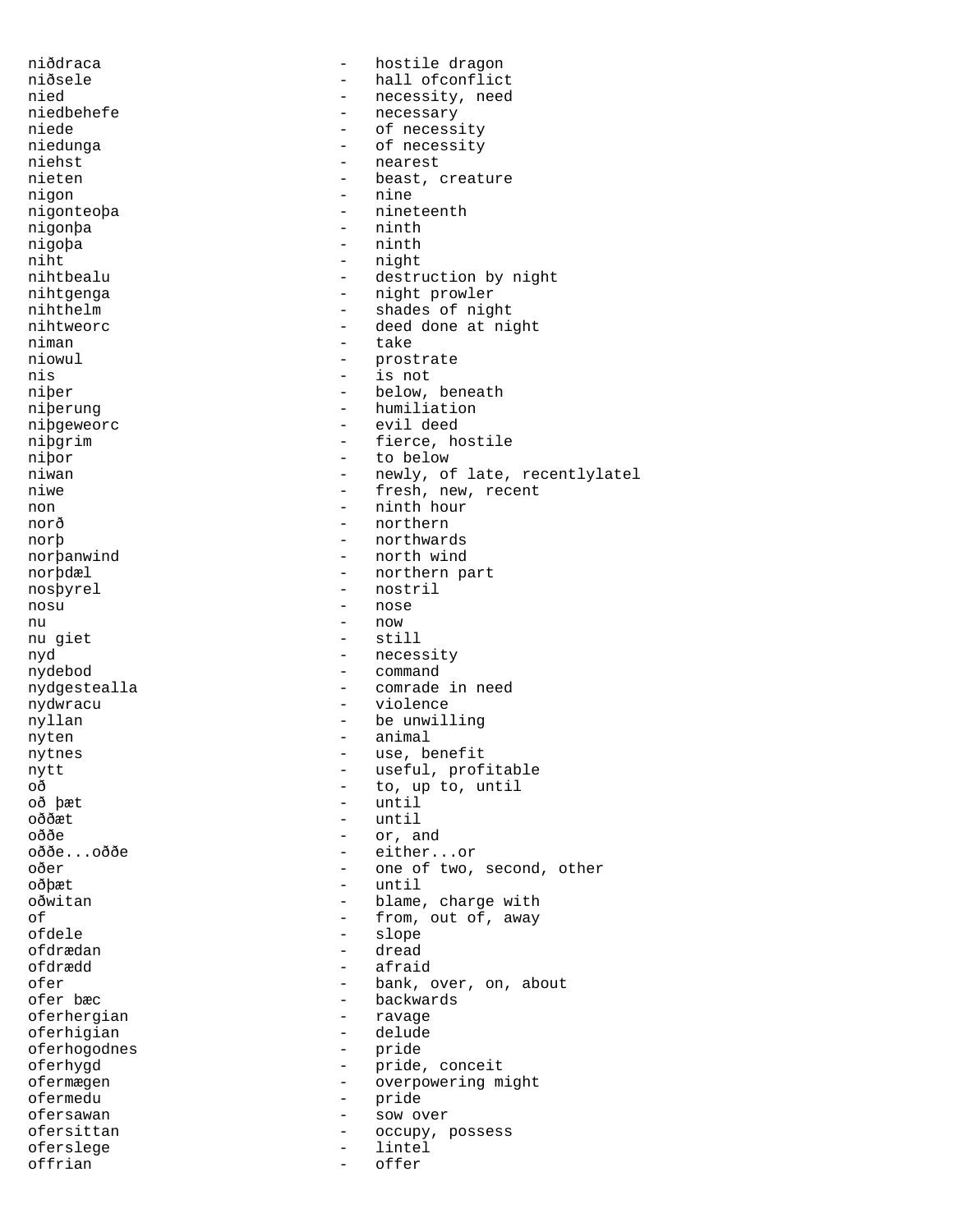offrung - sacrifice, offering oflyst - entranced by ofost - haste, speed, zeal ofslean - slay, kill ofsniðan - slaughter<br>
ofsniban - slaughter ofsniþan - slaughter<br>ofspring - slaughter<br>- offspring ofspring - offspring - offspring<br>
oft oft - often<br>ofteon - deny, - deny, deprive of ofþyncan - displease ofþyrst - thirsty ofwundrod - astonished oht - persecution ol - grew olæcung - flattery ole - grew olon - grew omig - rusty<br>on - on on - on on ðæm ðe - in this<br>on drygum - - on dry on drygum  $-$  on dry land<br>on eornost  $-$  seriously - seriously on fruman  $\begin{array}{ccc} - & 1 & - \\ - & 1 & - \\ - & 1 & - \\ 0 & - & 1 \end{array}$ - in vain on morgenne  $\qquad \qquad -$  in the morning, tomorrow on slæpe - asleep on widan feore  $-$  for ever onælan - kindle, light onberan - carry off, plunder onbidan - remain, wait<br>
onbiergan - remain, wait<br>
- taste, eat - taste, eat onbuton - round about oncnawan - perceive, understand, recogni ond - and, but ondrædan er med en større og ble dread, fear ondrysne - terrible, feared onfon - receive, get, take onfunden - experienced ongan - approach ongean - back, again, towards, against<br>ongietan - perceive, see ongietan - perceive, see<br>
onginnan - begin<br>
- begin onginnan - begin onhohsnian - detection on the set of the set of the set of the set of the set of the set of the set of the set of the set of the set of the set of the set of the set of the set of the set of the set of the set of the set o onhyrian - imitate<br>
onlic - like, s onlic - like, similar<br>onlucan - like, similar<br>- unlock - unlock onmiddan - in the middle of onmunan - esteem, think worthy of onsacan deny and the deny on the deny of the deny of the deny of the deny of the deny of the deny of the deny of the deny of the deny of the deny of the deny of the deny of the deny of the deny of the deny of the deny of t onsæc - denying onsæge en attacking onsælan - loosen onscunian - shun, hate, dread<br>onsendan - send out onsendan - send out onsittan - occupy<br>onstyrian - stir i onstyrian - stir, move<br>
onuppan - upon onuppan - upon onweald - authority, power<br>
onweg onweg - away onwendan - change, exchange, avert, amend<br>open open - open openian - open, open up openlice - openly, publicly ora - ore, bank, shore orcneas - monsters ord  $-$  point, spear, source, front, chief ordfruma - fount, source, author oreald - very old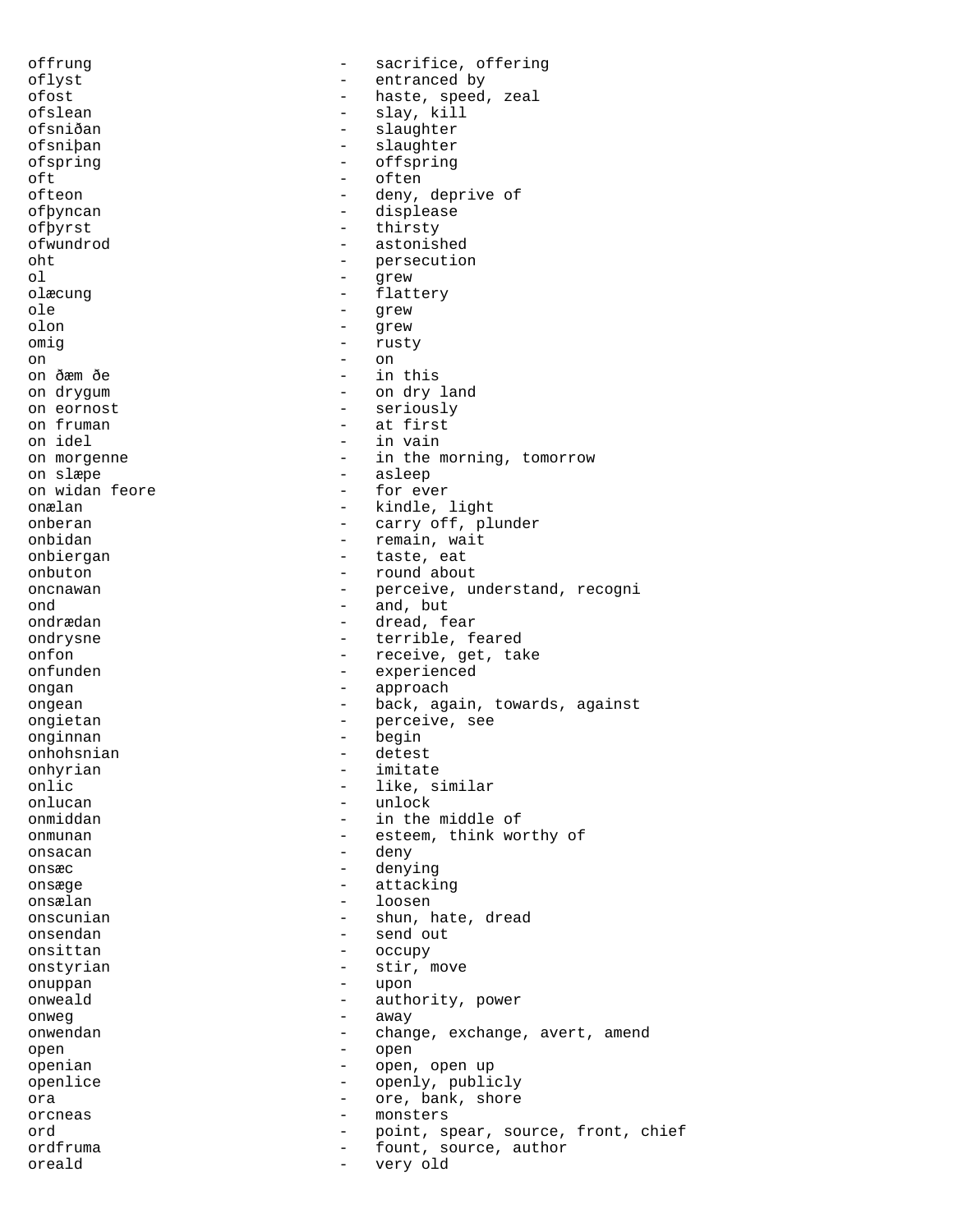orel  $\qquad \qquad -$  robe, garment orgellice - proudly orleahtre - blameless orlege - strife, war<br>orleghwil - war time orleghwil - war time ormæte - immense orsorg example and the concerned, not worried orþanc - mind, intelligence, cleverness, skill oþ - until - until - until - until - until - until - until - until - until - until - until - until - until - until - until - until - until - until - until - until - until - until - until - until - until - until - until - u oþ þæt oþer - one of two, something else, s oþgan - escape - stand still oþþe...oþþe - either...or otspurnan - stumble oxa - ox pæll  $-$  silk garment panne - pan<br>nana - pan papa - pope pening - penny<br>Bechtas - Picts Peohtas - Picts<br>place - Stow place - stow plagian - play plegian - play pleoh - danger, risk, responsibility pleolic  $\qquad \qquad -$  dangerous pleon - risk plihtian - compromise plihtlic - dangerous plog  $-$  land ploughed by team of oxen in a day<br> $-$  plot of land plot  $\begin{array}{ccc} \text{plot} & - & \text{plot of land} \\ \text{blue} & - & \text{blue} \\ \end{array}$ pluccian - pluck<br>nlume - plum plume - plum, plum tree<br>
- plum, plum tree plumtreow - plum tree plyccan - pluck pocc and the pock, blister, pustule is the pock, blister, pustule pol - pool port  $-$  port, harbour portcwene  $\qquad \qquad -$  prostitute portgeat - city gate portgerefa - mayor<br>porthoeriht - mayor<br>porthoeriht - town porthgeriht - town due portstræt - public road portweall  $-$  city wall post - post postol - apostle potian - push, goad pottere - potter prætt  $-$  trick, craft prættig  $-$  tricky, sly prafost  $-$  officer, provost prass - noise<br>
predicere<br>
- preach predicere - preacher predician - preach predicung  $\begin{array}{ccc} - & - & - \\ - & - & - \\ - & - & - \end{array}$  preaching preon - fibula, brooch preost<br>
preostaesamnung<br>
- communic preostgesamnung - community of priests preosthad  $\begin{array}{ccc} 1 & - & - & - \\ 0 & - & - & - \\ 0 & - & - & - \\ 0 & - & - & - \\ 0 & - & - & - \\ 0 & - & - & - \\ 0 & - & - & - \\ 0 & - & - & - \\ 0 & - & - & - \\ 0 & - & - & - \\ 0 & - & - & - \\ 0 & - & - & - \\ 0 & - & - & - \\ 0 & - & - & - \\ 0 & - & - & - \\ 0 & - & - & - \\ 0 & - & - & - \\ 0 & - & - & - \\ 0 & - & - & - \\ 0 & - & - & - \\ 0 & - & - & - \\ 0 & - & - & - \\ 0 & - &$ preostlagu preostlic  $\qquad \qquad -$  canonical prica  $\qquad \qquad -$  point, spot, a while pricung  $-$  remorse profian  $\qquad$  - take for prutian - be proud prutlic - haughty prutscipe  $\qquad \qquad -$  arrogance, pride prutung  $-$  pride, arrogance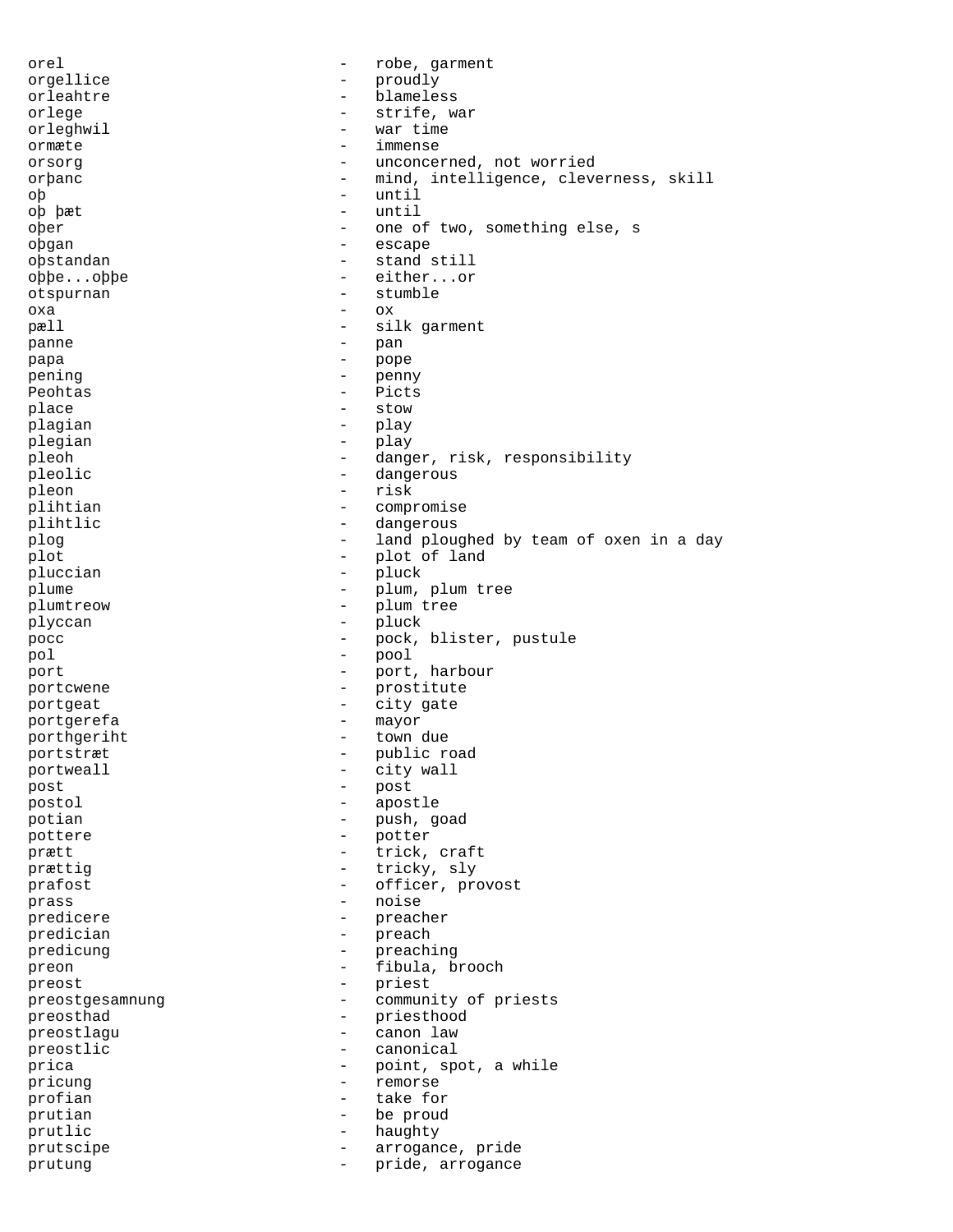pryt - pride, arrogance, haughtiness puca - goblin pudd - ditch puduc - wart pullian - pull, draw - pumice stone<br>- pound pund - pound - pound - pound - pound - pound - pound - pound - pound - pound - pound - pound - pound - pound - pound - pound - pound - pound - pound - pound - pound - pound - pound - pound - pound - pound - pound - pound pung - purse purlamb - lamb without any blemish purpure - purple puslian - pick out -<br>putung - instigation pyff - puff of wind pyffan - puff, blow pyle - pillow pynding - dam pytan - put out eyes<br>
put the put out eyes<br>
- put hole with pytt  $-$  pit, hole, well, grave<br>  $-$  pitted, dented pytted  $-$  pitted, dented pyttel - hawk, kite ra - roebuck extension - roebuck extension - roebuck extension - roebuck extension - roebuck extension - roebuck extension - roebuck extension - roebuck extension - roebuck extension - roebuck extension - roebuck extension - rage raca - rake - rake racca - ship´s rigging<br>racenteag - ship´s rigging<br>- chain racenteag racenteah - fetter racian - rule, govern, control raciend  $-$  speaker, orator racu components are exposition, explanation, account, narrative rad - riding, journey<br>
radstefn - message deliver radstefn - message delivered by rider<br>ræcan - seize get at gain reach ræcan and the seize, get at, gain, reach, speak to ræcing  $-$  reaching, holding out ræd - advice, cousel, plan of action, wisdom, gain, h - advise, discuss, rule, read rædbana - accessory to murder rædbora - adviser rædda - robin ræde  $-$  prepared, ready, skilled rædehere - cavalry rædels <br/> - riddle, discussion ræden - condition, terms<br>rædere - scholar reader rædere - scholar, reader, lector<br>rædesmann - counsellor rædesmann - counsellor<br>ræs - rush leap ræs - rush, leap, jump - border, shield randwiga - man at arms rap  $\begin{array}{ccc} & - & & - & \text{rope} \\ & & - & & \text{rope} \\ \text{read} & & & - & \text{red} \end{array}$ read - red reaf  $-$  plunder, booty reafian - plunder rec  $-$  rule, government, decree reccan - rule, reck, care, tell, narrate reced - house regen - rain - rain regnheard - very hard<br>renian - prepare renian - prepare, arrange, humiliate renweard  $\qquad \qquad$  - house guardian reoc - savage reon - lament<br>reordian - speak. - speak, feed rest  $-$  rest restan - rest, repose, lie reþe - fierce, cruel rewett - rowing rica - ruler rice  $\begin{array}{ccc} \texttt{rice} & \texttt{if} & \texttt{if} & \texttt{if} \\ \texttt{rice} & \texttt{f} & \texttt{if} & \texttt{if} & \texttt{if} \\ \end{array}$ - ruled, was king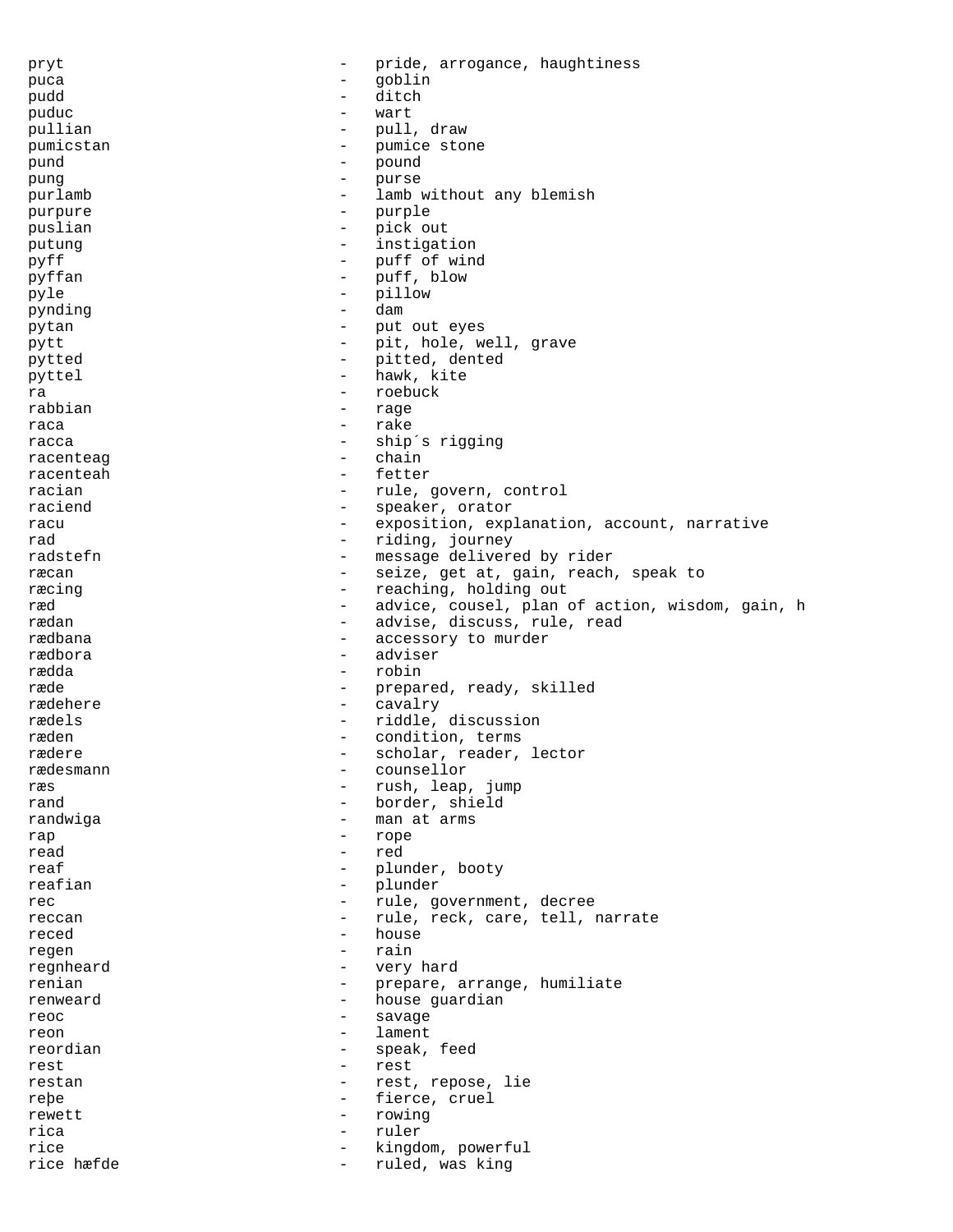ricetere - arrogance ricost - most powerful ricra - more powerful<br>ricsian - rule - rule ricsian - rule ridan - ride ridend - rider<br>rif - rider - rider rif  $\qquad \qquad \qquad$  - fierce riftere  $\qquad \qquad \qquad$  - reaper riftere - reaper riht - just, right<br>rihte - right - right due. - right, due, straight, fairly, well, immediately rihtwis - righteous rihtwisnes - righteousness rim - number rinan - rain rinc  $\qquad \qquad -$  man, warrior ripan - reap ripere - reaper riptima - harvest risan - rise<br>rod - rise rod - cross - cross - cross - cross - cross - cross - cross - cross - cross - cross - cross - cross - cross - - strong, brave, noble Romane - Romans rowan - row - row rum - roomy, open, loose, scope, liberal, large rumheort - generous run - secret runstafas - runes runwita - adviser rynet - space sacan - quarrel - quarrel - quarrel - quarrel - quarrel - quarrel - quarrel - quarrel - quarrel - quarrel - quarrel - quarrel - quarrel - quarrel - quarrel - quarrel - quarrel - quarrel - quarrel - quarrel - quarrel - quar sacu - strife, war, conflict, sin, lawsuit saddle sadolbeorht - with ornamented saddle  $s$ æ  $-$  sea sæbat - sea boat sæcc - strife sæcyning  $-$  sea king sæd - seed, sated sædeor - sea monster sædraca - sea dragon sægeap - spacious ship sægenga - ship - ship - ship - ship - ship - ship - ship - ship - ship - ship - ship - ship - ship - ship - sh sæl - time, occasion sælac - sea gift sælad - sea way - sailor sæmann - seaman, pirate sæmra  $-$  worse, inferior sænæs - cape - seaman sæsið  $-$  sea voyage sæstrand - foreshore sæt - snare sætere  $\qquad \qquad - \quad$ robber, waylayer sætian - lie in wait for sætung - ambush, trap, snare<br>sæweall - heach cliff sæweall  $-$  beach, cliff sæwealle  $\qquad \qquad$  - beach, cliff, sea shore sæweard <br />
sæweard <br />
- coast warden sæweg  $\begin{array}{ccc} \text{saweg} & - & \text{path through the sea} \\ \text{sawiht} & - & \text{sca animal} \end{array}$ sæwiht  $-$  sea animal  $s$ æwong – beach – beach – beach – beach – beach – beach – beach – beach – beach – beach – beach – beach – beach – beach – beach – beach – beach – beach – beach – beach – beach – beach – beach – beach – beach – beach – be sæwudu - vessel sæwylm - billow saga  $-$  story, narative sagol - rod, staff, club, cudgel sagu  $-$  saying, report, story sal and the sale of the bond, rope, cord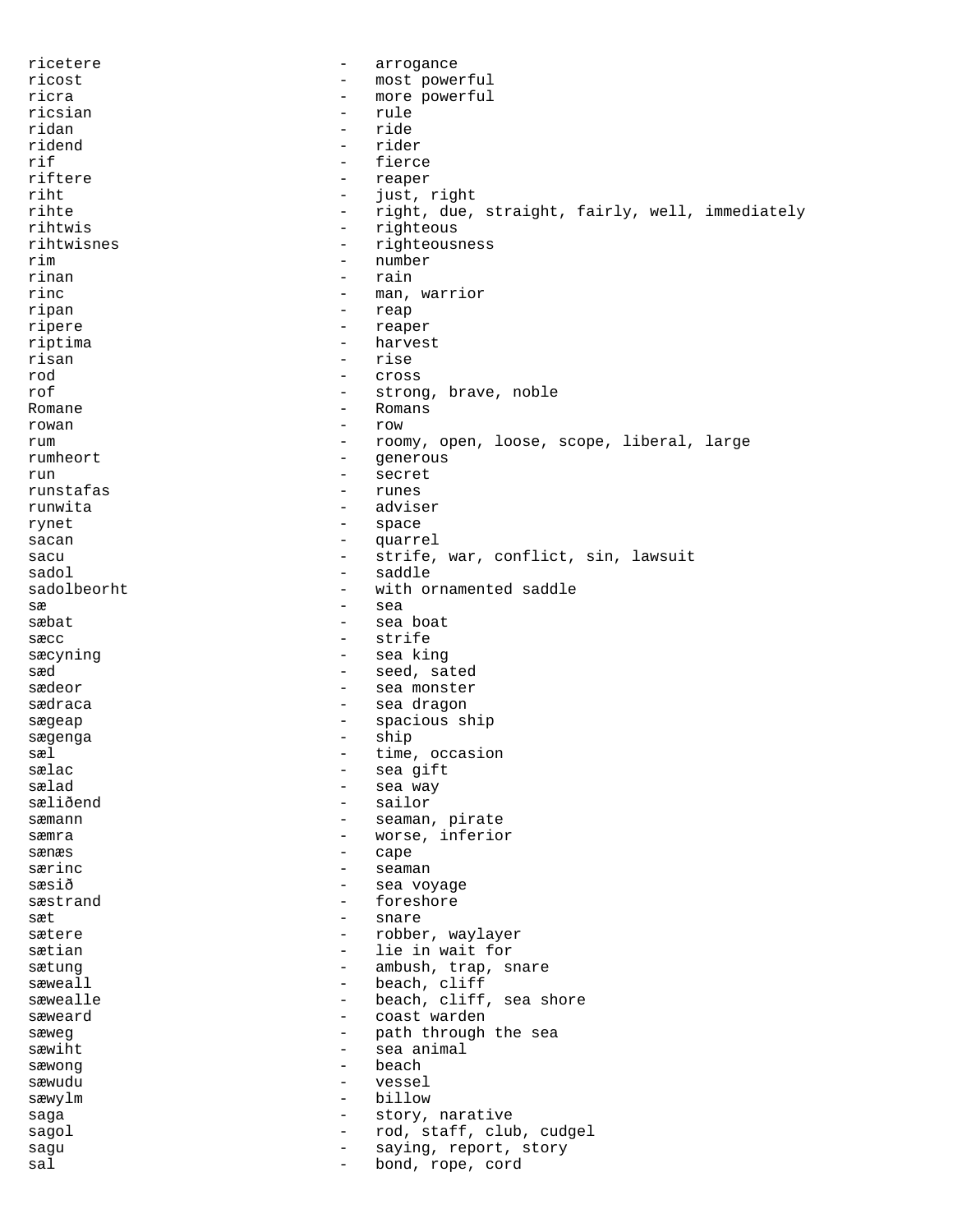salletan - sing psalms salnes - silence<br>saltere - saltere - psalter saltere - psalter sam - whether, or sames - pain samod - too, also, together, as well<br>sanct sanct - saint sand - sending, mission, embassy, dish of food sandceosol - qrain of sand - grain of sand sang  $-$  noise, song, psalm sar - pain, soreness sare - sorely sarig  $-$  sorry, painful sarigmod - dejected sarignes - sadness sarlic - grievous sarlice - grievously<br>sawan - sow  $sawan$  - sow - sow - sow - sow sawol - soul - soulless scacan - shake - shade scamian - be ashamed - be ashamed - be ashamed - shame scamu - shame - shame - shame - shame - shame - shame - shame - shame - shame - shame - shame - shame - shame - shame - shame - shame - shame - shame - shame - shame - shame - shame - shame - shame - shame - shame - shame scarfian - scrape, shred<br>sceadenmæl - damascened - damascened sceadu - shadow - shadow sceadugenga - wanderer in darkness sceaf - sheaf, bundle sceafmælum  $-$  in sheaves sceal - ought to, have to, must, shall<br>sceal/scealt/sculon - be obliged to - be obliged to scealc - servant, retainer - shell, husk sceap - sheep sceapen - of a sheep scear - ploughshare - ploughshare scearp - sharp sceata - angle, corner sceaþ - sheath sceatt - money, tribute sceawere - witness sceawian - observe, look at sceawung examination, contemplation scegð - ship scenc - drink<br>sceoh - shoe, - shoe, shy sceol extended to the squinting the squinting sceolde - should - shoot sceotend - bowman - bowman sceþþan - injure scieldan - protect scieppan - create<br>scieran - cut scieran - cut-<br>scildweall - cutscildweall - wall of shields scinan - shine<br>scinn - spectr - spectre, illusion scip - ship sciphere - fleet<br>scir - shire<br>- shire scir - shire - shire - shire - shire - shire - shire - shire - shire - shire - shire - shire - shire - shire - shire - shire - shire - shire - shire - shire - shire - shire - shire - shire - shire - shire - shire - shire -- say, tell, make clear scirham - clad in bright mail scop - singer, poet Scotland - Ireland Scottas - Scots, Irish scotung  $\qquad \qquad -$  shooting, shot, missile scowyrtha - shoemaker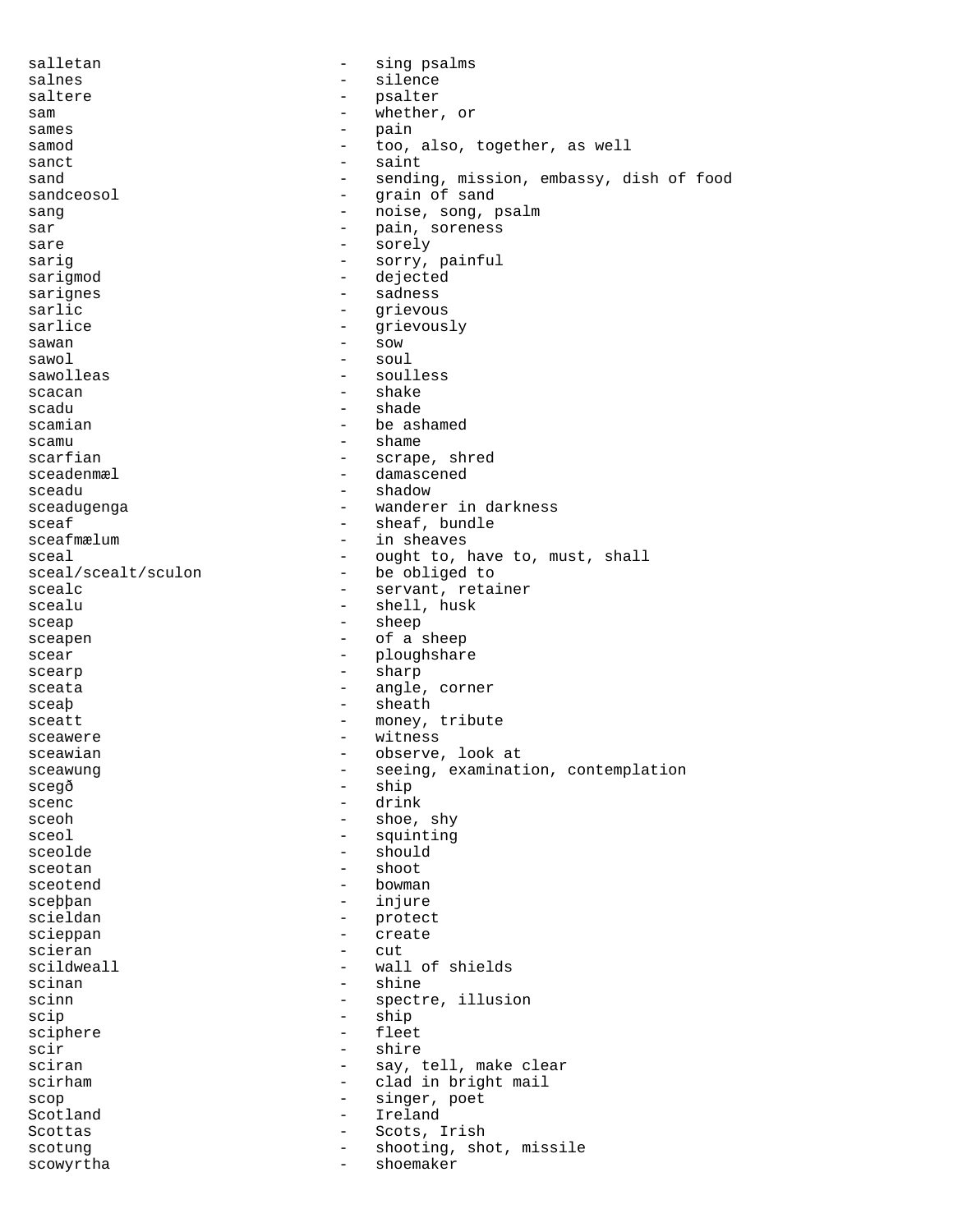scræf - cave scriðan - move, go, glide<br>scrifan - move, go, glide scrifan - prescribe, ordain, allot scrin - shrine scrincan - shrink<br>scrud - shrink<br>- garment scrud - garment, clothing<br>scucca - demon<br>- demon scucca – demon<br>scuten – mush scufan - push - made hard by blows scyld - guilt, sin, shield scyldfrecu - wicked craving scyndan - hurry, hasten scypen - cattle shed se  $-$  the, that se foresægda <br/> - the aforesaid <br/> - the aforesaid se foresprecena  $\begin{array}{ccc} - & \text{the} \text{ aforesaid} \\ \text{se halga gast} & - & \text{the Holy Spir} \end{array}$ - the Holy Spirit seað - hole, pit<br>sealfian - hole, pit<br>anoint - anoint - anoint sealm - song, psalm sealt - salt - salt-maker sealtseaþ - salt spring searo - art, skill, cleverness<br>searobend - artistic clasp - artistic clasp searofah - variegated searogimm - curious gem searogrim - fierce<br>searohæbbend - warrior searohæbbend – warrior – warrior – warrior – warrior – warrior – warrior – warrior – warrior – warrior – warrior – warrior – warrior – warrior – warrior – warrior – warrior – warrior – warrior – warrior – warrior – warrior searonet - corslet<br>searonið - treache: searonið <br/> - treachery searowundor extraordinate the strange object searu - device searwum - skilfully seaþ - pit, well seax - knife Seaxe - Saxons secan - seek, visit, attack secg - sword secgan - say, tell secgan on  $\qquad$  - accuse of secge - speech seðan - affirm sefa - mind, spirit<br>seft - more softly - more softly segen - conversation, speach, story segl - sail seglrad segn - sign, mark, token sel end on the good, great, noble, sound, healthy seldan - seldom - seldom seldcuð - rare seldcuþ - rare sele - hall, house - festivality seleful - hall goblet selegyst - hall guest selerædend - hall ruler - rest in hall selest - best seleþegn - retainer seleweard - hall warden self - self sellan - to give, furnish, supply, betray<br>selra - hetter selra  $-$  better semninga - suddenly send - gift sendan - send, despatch, throw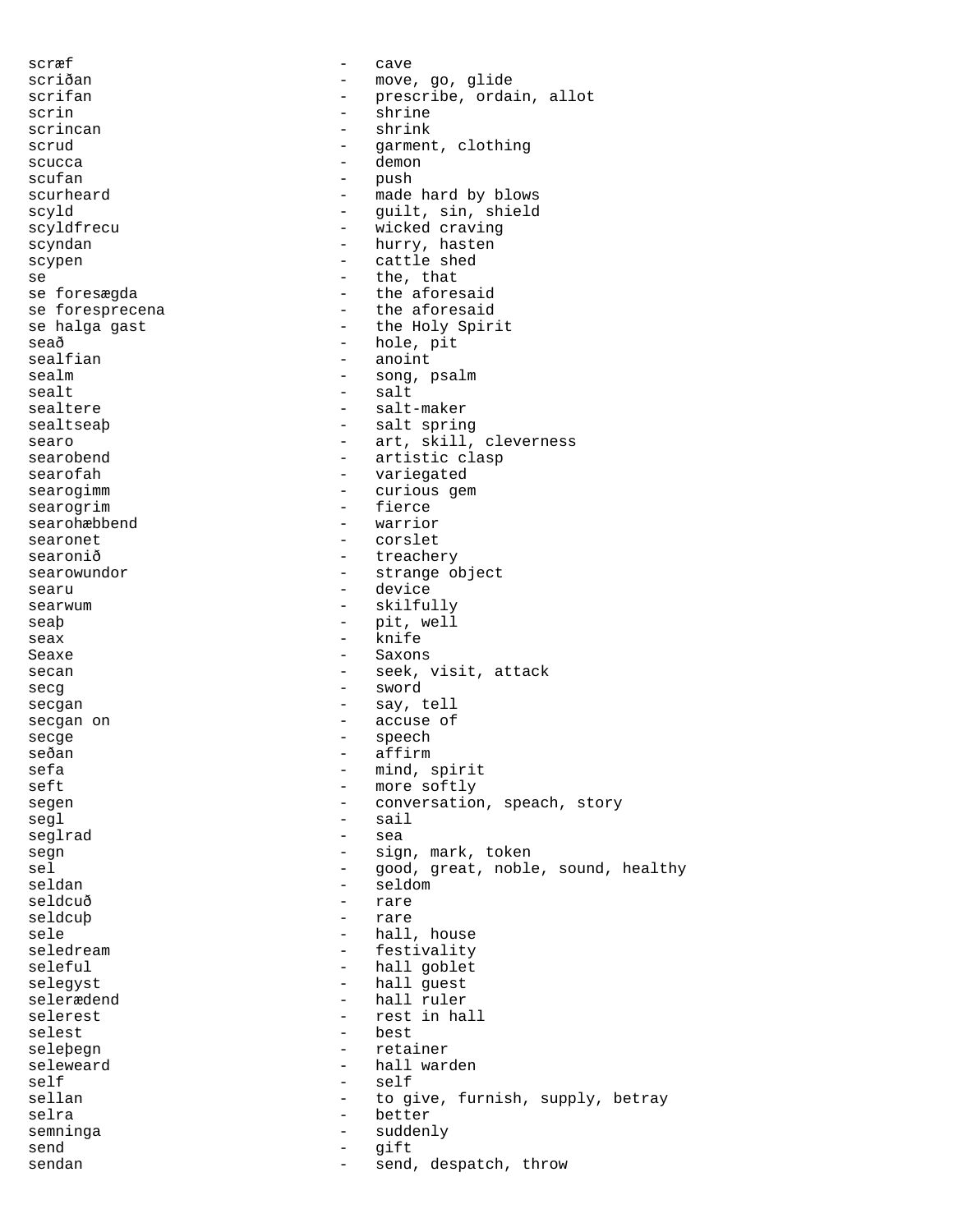seo  $-$  the, that (nom.s.fem.) seoc - sick, ill seofon - sick, ill seofon - seven seofon seofoþa - seventh seolcen - silken - silken - silken - silken - silken - silken - silken - silken - silken - silken - silken - silken - silken - silken - silken - silken - silken - silken - silken - silken - silken - silken - silken - silke seolfor - silver seolh - seal seoloc - silk seon - see seoþan - seethe, boil setl - place to live, habitation - related noble sibb - kinship, peace, relationship, love, friendship sid - ample, broad, wide sið - going, motion, time, road, way, comrade<br>siððan - since, afterwards siððan - since, afterwards<br>side - since, afterwards<br>- amply, widely side - amply, widely<br>siðe - scythe siðe - scythe - scythe - scythe - scythe - scythe - scythe - scythe - scythe - scythe - scythe - scythe - scythe - scythe - scythe - scythe - scythe - scythe - scythe - scythe - scythe - scythe - scythe - scythe - scythe siðfæt - way, journey, voyage siðfrom - ready for a journey<br>siðian - ready for a journey siðian - go, depart<br>sidrand - - broad shiel sidrand - broad shield<br>sidu - custom - custom sidu - custom - custom - custom - custom - custom - custom - custom - custom - custom - custom - custom - custom - custom - custom - custom - custom - custom - custom - custom - custom - custom - custom - custom - custom sie  $-$  am, are, is<br>sien  $-$  are  $\begin{array}{cc} - & \text{are} \\ - & \text{to} \end{array}$ sierwan - to contrive, plot siex - six siexta - sixth siextiene - sixteen siextig - sixty sife - sieve<br>sig - sieve<br>- victo sig - victory sige 1990 - victory<br>sige niman 1991 - sige niman - gain a victory<br>- God sigedrihten sigeeadig  $-$  victorious sigefæst - victorious sigefolc  $-$  victorious people sigehreð - fame gained by victory sigehreðig - victorious sigehwil - hour of victory sigeleas - not victorious<br>sigerof - victorious sigerof - victorious<br>sigewænen - victorious sigewæpen - victorious weapon sigle  $\qquad \qquad -$  necklace, collar<br>sigor  $\qquad \qquad -$  victory sigor - victory - victorious silfren - of silver<br>simle - always example simle  $\qquad \qquad -$  always, ever<br>sinc  $\qquad \qquad -$  treasure. ri-- treasure, riches sincfæt - precious vessel<br>sincfag - precious vessel<br>- richly adorned sincfag  $-$  richly adorned sincgestreon - treasure<br>sincgifu - qift of t sincgifu - gift of treasure<br>sincbego - receipt of treasure sincþego - receipt of treasure<br>sind - are  $\frac{1}{\pi}$  are sindon - are sinfrea - overlord - huge army sinnihte - eternal night sinu - sinew<br>sib - sinew<br>- journe siþ - journey<br>siþfæt - journey journey, way siþian - journey, go<br>siþþan - after, sinc siþþan - after, since, then sittan  $-$  sit, settle, stay siwian - to sew slæp - sleep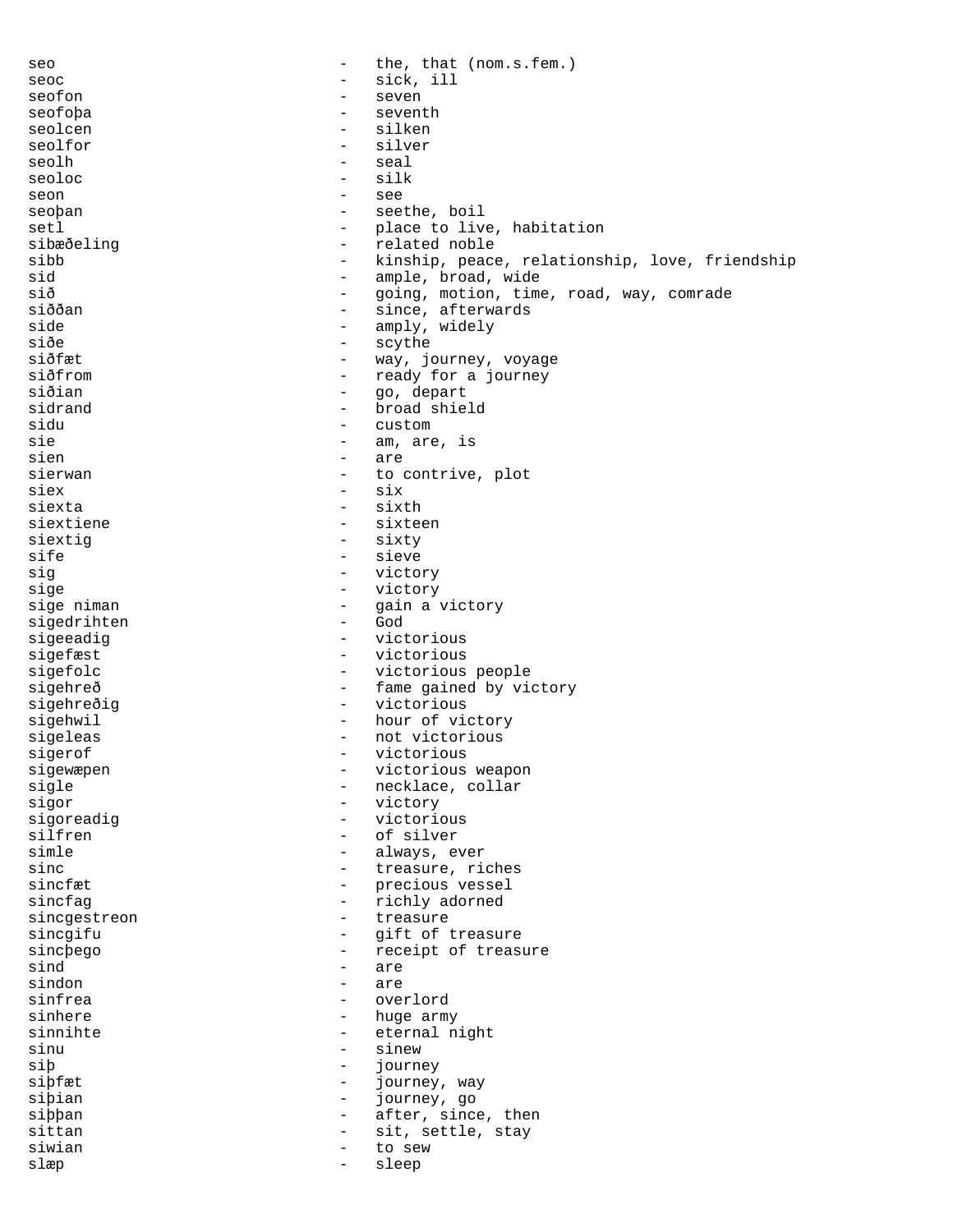slæpan - sleep slaw - slow, slothful - slow, slothful - slow, slothful - slow, slothful - slow, slothful - slow, slothful - slow, slothful - slow, slothful - slow, slothful - slow, slothful - slow, slothful - slow, slothful - slow, sloth - lax, indolent slean - strike, kill, slay slecg - hammer slege - blow, killing<br>sliðen - cruel, hard - cruel, hard<br>- tear slitan - tearrain - team - team - team - team - team - team - team - team - team - team - team - team - team mire smæl – small smale  $-$  small, finely smeagan - think, examine, reflect, cons smean - think smeocan - smoke smeoru - fat smið - armourer, blacksmith, smith smyltnes - mildness snaw - snow - snow<br>snell - smart snell<br>snellic - smart, ready, rapid<br>snellic - smart, ready snellic - smart, ready<br>snican - creep - creep<br>- cut sniþan – cutilista er snivan – cutilista er snivan – cutilista er snivan – cutilista er snivan – cutilista er s sniwan - snow<br>snotor - wise wise snotorlic  $-$  wise, clever snude - at once snyttru - wisdom socn - seeking, question, case, cause soð - truth, justice, righteousness<br>soðcyning - God soðcyning - Godfall - Godfall - Godfall - Godfall - Godfall - Godfall - Godfall - Godfall - Godfall - Godfall soðe - truly - truly - truly - truly - truly - truly - truly - truly - truly - truly - truly - true - true - true - true - true - true - true - true - true - true - true - true - true - true - true - true - true - true - t - true, honest, sincere soðlic - true, truthful, real, genuine sona  $-$  at once, immediately song - bed sorg - sorrow sorgcearig  $\overline{\phantom{a}}$  - anxious sorgian - sorrow soþ - true, truth soplice - truly, indeed spadu - spade - spade - spade - spannan - spade - span spannan - spannan - spannan - spannan - spannan - spannan - spannan - spannan - spannan - spannan - spannan - spannan - spannan - spannan - spannan - spannan - spannan - spannan - spannan - spannan - spannan - spannan - sp sparian - spare - spare<br>spearwa - sparr spearwa - sparrow - sparrow sped - success spell  $-$  history, story, news, message spere - spear - spear spitu - spitu - spitu spiwan - spit spot - stow spowan - succeed spræc - speech, language sprecan - speak sprengan - scatter, sow springan - spring spyrte - basket stæf - letter of the alphabet, staff stæfcræft - grammar stælan - found, confess, admit stænen – of stone<br>stænnan – of stone stæppan - step stafas - letters, literature, writing<br>stan - stone<br>- stone stan - stone stanbeorg  $\qquad \qquad -$  rocky elevation<br>stanboga stanboga - rocky arch stand - delay standan - stand stanhlið - rocky slope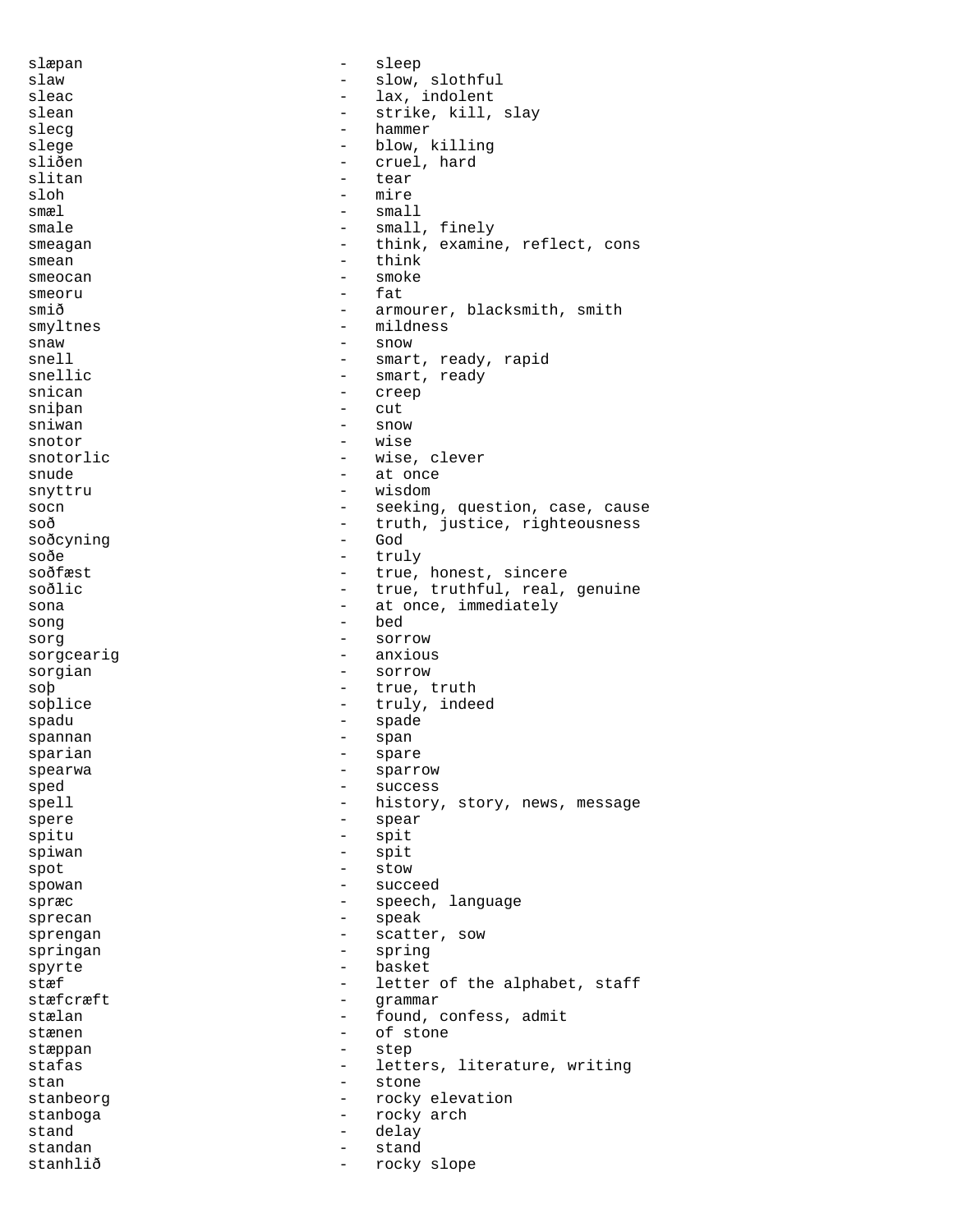stapol  $-$  basis, trunk steall  $\begin{array}{ccc} - & - & - & - \end{array}$  position, site<br>steap are a precipitous d steap - precipitous, deep, prominent stearcheort - stout hearted<br>stede - place - place<br>- voice stefn - voice<br>stelan - steal - steal stelan - steal<br>stence - steal<br>stence - small stenc - smell<br>steorra - star - star steorra steort – tale<br>stið – stif stið - stiff, thick, hard, firm<br>stiðe - verv much strongly stiðe - very much, strongly<br>stiðhydig - - - - - - - - - determined, resolute - determined, resolute stiðmod - resolute, brave, firm stieran - restrain stig  $-$  narow path stigan - ascend<br>stihtend - dispose stihtend - disposer<br>stihtere - ruler stihtere  $\qquad \qquad - \qquad \text{rule.}$  ruler stihtian - rule, direct, arrange<br>stille - still, quiet, calm stille  $\begin{array}{ccc} \text{still, quiet, calm} \\ \text{stilnes} \\ \end{array}$ - stillness, quiet stingan - sting, stab, pierce stipel external tower - steeple, tower stod - stud storm  $-$  storm  $-$  storm stow - place, spot, site, passage<br>stræc - severe - severe stræc - severe stræl - arrow stræt - street strang - strong<br>strea - straw - straw strea - straw - straw stream  $-$  stream, flood, river stredan - strew, scatter, sow streng  $-$  string, cord, rope strengel - ruler strengra - stronger strengþu - strength strengu - strength stride - stride - ravage, spoil strutian  $\begin{array}{ccc} - & \text{stand rigid} \\ - & \text{from time to} \end{array}$ stundum - from time to time, sometimes stycce - piece - piece<br>style - steel - steel style - steel stylecg - steel-edged - sturgeon styrian - move, rouse, agitate styrman - storm, roar, rage  $su\delta$  - south suðan - from the south  $\begin{array}{ccc}\n\text{sub} & - & \text{plough} \\
\text{sum} & - & \text{some}\n\end{array}$ sum - some sumor - summer sund<br>sundgebland<br> - swimming<br> - surge sundgebland - sundhytt sundnytt  $-$  use of swimming power sundornytt - special use  $\frac{1}{\sinh \theta}$  - ship sunne - sun sunu - son suþ - south suþan - from the south suþdæl - south, southern part swa  $-$  so, this, in this way, so far swa þæt - so that swæcc - taste swæs  $-$  intimate, special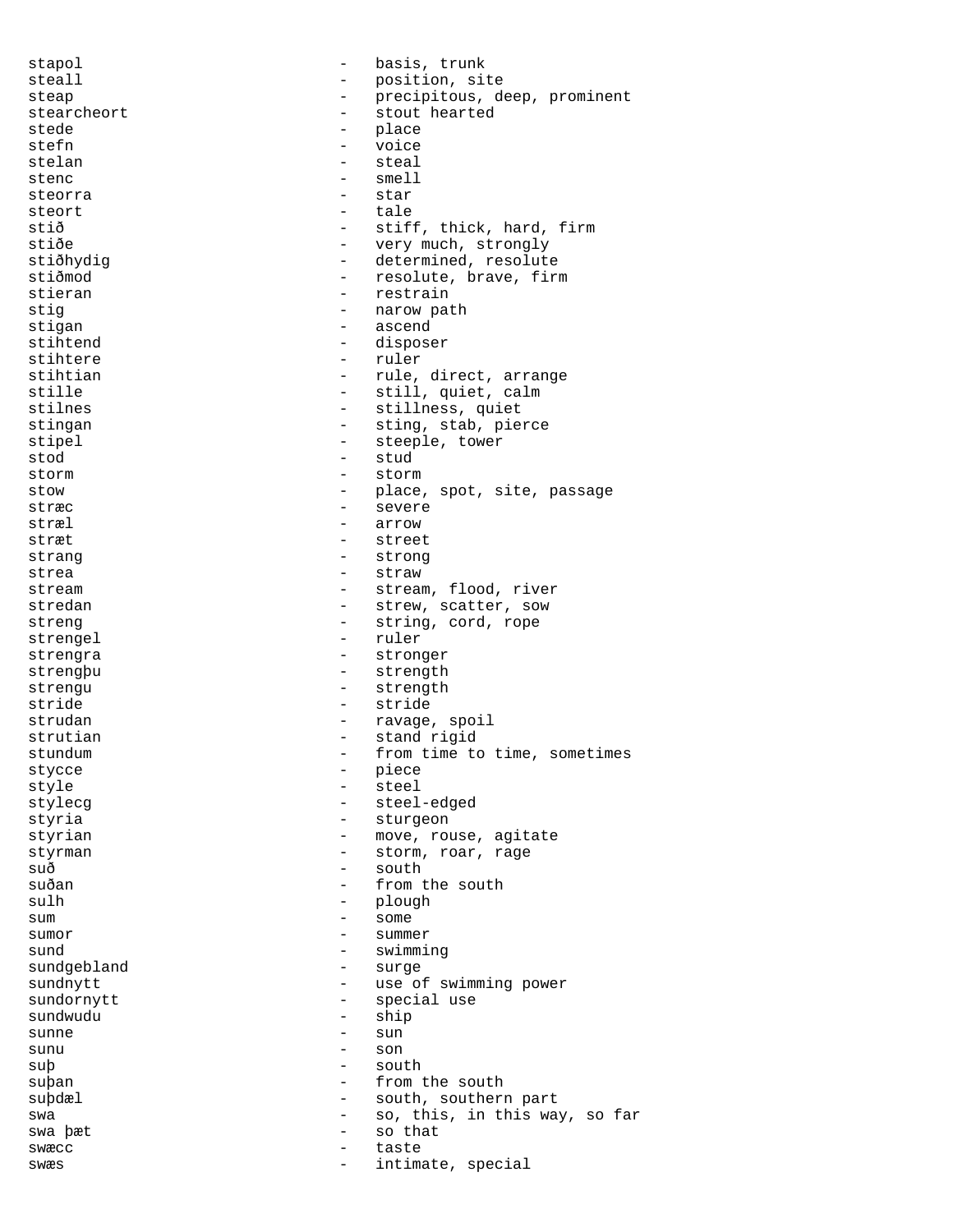swæsendu  $\qquad \qquad -$  food, meal swæslic - kind, friendly<br>swæb - track swæþ - track swancor - slender, trim, supple, languishing swanrad - sea swat - sweat swatfah - bloody swaþeah - however, nevertheless<br>swaþul - flame - flame - flame swatig  $-$  sweaty swatswaðu - gory track sweart - swarthy, black swebban - lull sweðrian - retire, vanish swefan - sleep, slumber<br>swefn - dream, sleep - dream, sleep sweg - sound, noise, tumult, harmony<br>swelan - hurn he burnt up swelan  $-$  burn, be burnt up<br>swelc swelc<br>swelce - such - such<br>- likew swelce  $\begin{array}{ccc} - & - & \text{likewise, as if} \\ \text{swelce eac} & - & \text{moreover, also} \end{array}$ swelce eac  $-$  moreover, also<br>swellan  $-$  swell - swell sweltan - die swenc  $-$  trouble, toil swencan  $-$  afflict, harass sweng  $-$  blow, stroke sweofot - sleep sweon - Swedes sweor - pillar sweora - neck sweord - sword - sword bearer<br>- warrior sweordfreca sweostor - sister sweotol - clear, evident<br>sweotolung - clear, evident<br>- sign sweotolung swerian - swear - swear<br>swete - sweet - sweet swican - deceive swicdom - treachery, deceit<br>swice - smell - smell - smell swicol  $-$  treacherous, deceitful<br>swið  $-$  strong, mighty, powerf swið - strong, mighty, powerful<br>swiðe - verv much swiðe - very much - very much swiðmod - very much - very much - very much - very much - very much - very much swiðmod - stout hearted, brave swiðor - more violently, more fiercely<br>swift - swift swift - swift - swift - swift - swift - swift - swift - swift - swift - swift - swift - swift - swift - swift - swift - swift - swift - swift - swift - swift - swift - swift - swift - swift - swift - swift - swift - swift - swiftness swigian - be silent swilc  $-$  such, the same swimman - swim swin  $-$  wild boar, pig, hog swincan - toil swingan - beat, toil, labour swingel - stroke<br>swinlic - like a swinlic  $\begin{array}{ccc} - & - & \text{like a pig} \\ \text{swib} & - & \text{mightv} \end{array}$ swiþ - mighty<br>swiþe - very, r swiþe - very, much, greatly<br>swiþlic - very great, immense swiþlic - very great, immense<br>swiþor - rather, more - rather, more swiþost - most, especially swiþu - whip, scourge swogan - sound, roar, howl swyðe - very much syferlice - chastely sylf - self syll - base sylla - giver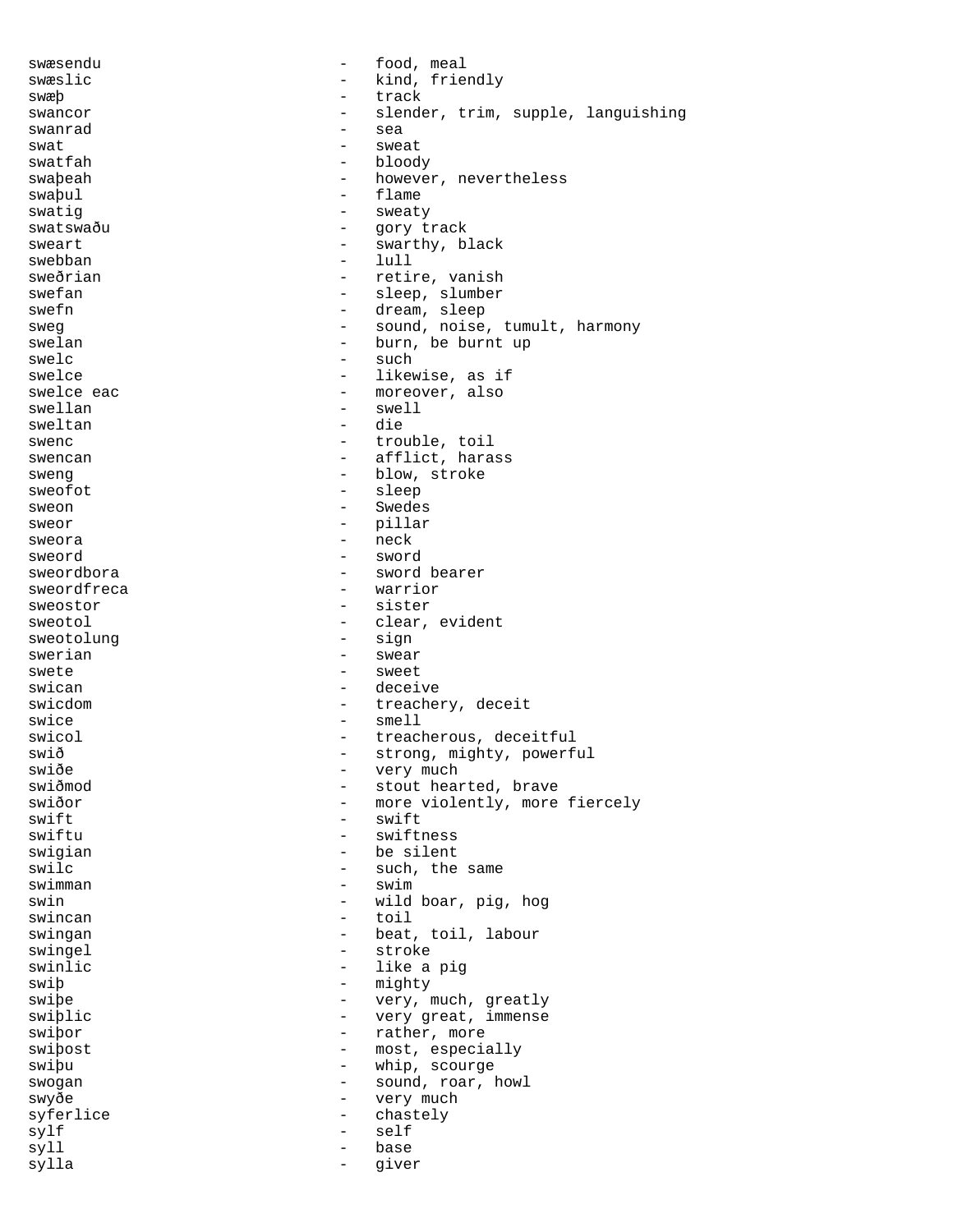symbel - feast day, holy day symbelwynn - joy of feasting<br>synbysig<br>- quilt hainted synbysig - guilt hainted synderlice - separately syndrig extending the separate separate synn  $-$  sin, enmity, mischief<br> $\frac{1}{2}$  to  $\frac{1}{2}$  to  $\frac{1}{2}$ ta - toe tacen - sign, token, miracle<br>
talu - tale talu - tale<br>tam - tame tam contract the contract of the contract of the contract of the contract of the contract of the contract of the contract of the contract of the contract of the contract of the contract of the contract of the contract of t tawian - afflict tear extended the tear tear tear tear tela - well, properly telg - dye tellan  $\begin{array}{ccc}\n & - & \text{count, account} \\
\text{tellan to nahte} & - & \text{count as nothi}\n\end{array}$ - count as nothing temman - tame tempel - temple<br>teor - draw - draw teon  $-$  draw, pull, drag teona - injury, insult teonræden  $\overline{c}$  - humiliation<br>teoru - tar teoru - tar teoþa - tenth teran - tear þa - then, when, the, those þa giet - yet, as yet þæm - to the, to those, to that þær - there þæra - of the, of those **bærrihte** - immediately<br>hæs - therefore b **bæs** - therefore, because, of the bæs be þæs þe - after þæt - that, so that þætte - which, that, so that þan - moist þanc - thought, mind, will, grace, mercy þances - thankfully þanchycgende - thoughtful þancian - thank þanon - thence þas - this, these þe - who, which, that, when, than þeah - though<br>beah be - though - though þeah þe - although - although - although - although - although - although - although - although - although - although - although - although - although - although - although - although - although - although - although - alt þearf - need - poor man, pauper þearle - severely, greatly þeaw - custom, habit þeawe - usually þegen - servant, retainer þegn - retainer, vassal, noble þegnian - serve þegnsorh - sorrow for loss of a thane þencan - think, expect þengel - prince, king þeod - people, nation þeodcyning þeoden - king, prince - people's treasure þeodland - inhabited land, country þeodsceaða - criminal þeodþrea - general distress þeof - thief þeon - prosper þeos - this þeostru - darkness þeow - servant þeowa - servant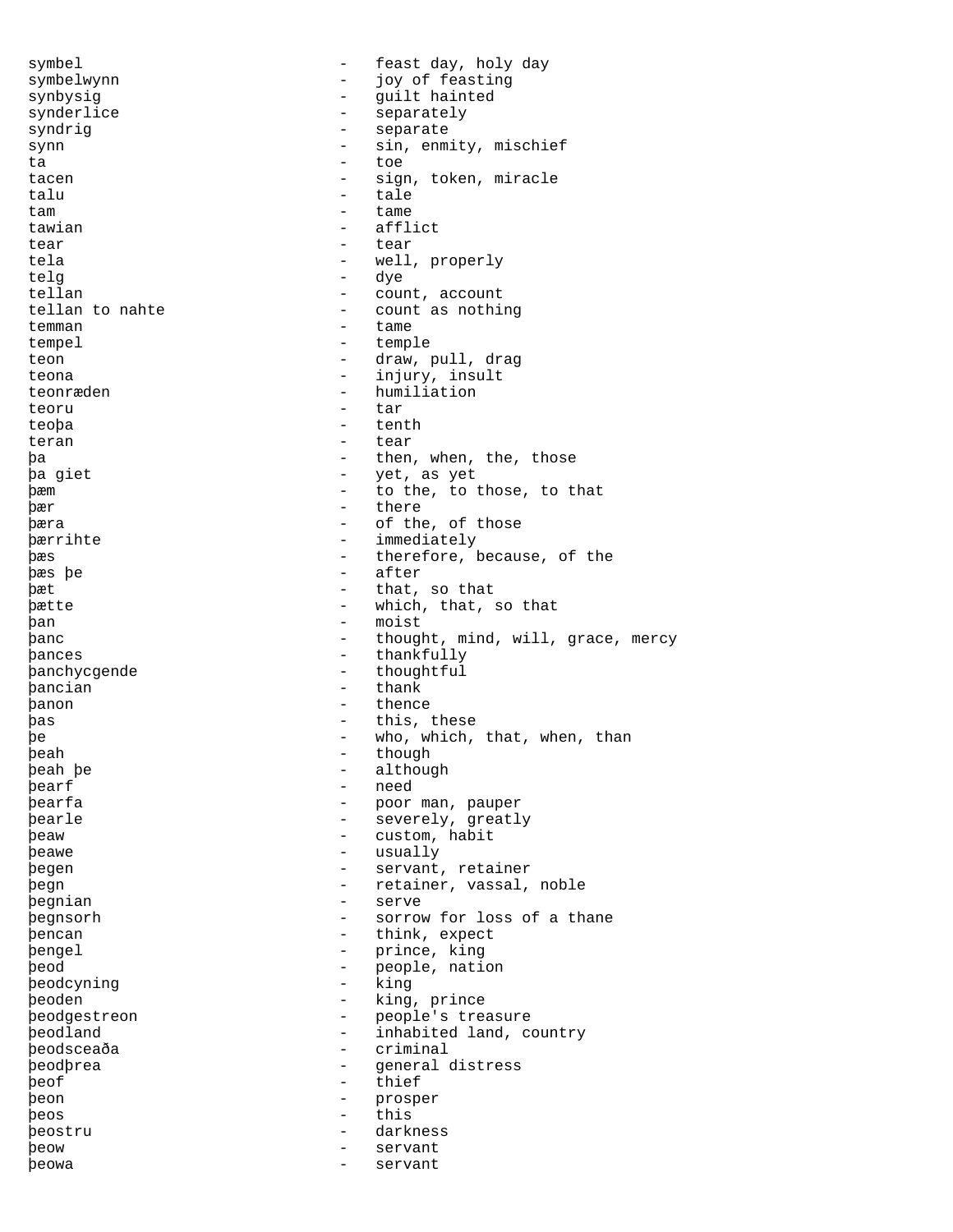þeowdom - service þeowian - serve þeowot - servitude þes - this þicce - thick, dense, thickly<br>bicgan - the take eat bicgan - receive, take, eat<br>bider - whither there the þider - whither, there, thither<br>
pin - thine, of you, your þin - thine, of you, your – maidservant<br>– thing affa þing - thing, affair, condition<br>bingian - beg, pray, ask, design, p - beg, pray, ask, design, prescribe þis - this (neuter nom.acc.) - this (acc.s.masc.) þissa - of these þisse - of this (fem), to this(fem) þisses - of this (neuter, masc.) þissum - to this (neuter, masc.), to t þolian - suffer<br>bon - then r þon - then, now, thence þonan - from there þonanweard - on the way thence þone - the, that (acc.s. masc.) bonne  $\ldots$  bonne  $\ldots$  then, when, than  $\ldots$  then  $\ldots$  then - when .... then þræd - thread - thread - thread - thread - thread - thread - thread - thread - thread - thread - thread - thread - thread - thread - thread - thread - thread - thread - thread - thread - thread - thread - thread - thread þrag - time, period, while þrean - afflict<br>breat - press þreat - press, crowd, thron, host þrece - force, violence - force, violence - force - force - force - force - force - force - force - force - force - force - force - force - force - force - force - force - force - force - force - force - force - force - fo – thirteenth<br>– third þridda - third<br>brie - three þrie - three þristhydig - bold þritig - thirty þroh - rancid þrowian - endure, suffer, die **browung** - suffering þryðswyð - powerful þryðum - very þryðword - lofty discourse þrymlic - magnificent<br>brymm þrymm - glory þu - you þu wære - you were þurh - through, by -<br>þurhfleogan - fly through þurhwunian - remain, continue þurst - thirst þus - thus - thus þusend - thousand þwang - thong þwean - wash þweorh - bent, crooked þy<br>by ilcan dæge samer - therefore, because<br>py ilcan dæge samer - on the same day - on the same day<br>- lest þy læs þe - lest hv by...by  $-$  the...the (with comaparative)<br>byfel  $-$  bush þyfel - bush - bush - stron þyhtig - strong þyllic - such<br>byngan - seem þyncan - seem þyrel - hole<br>byrs - qian þyrs - giant, demon þystro - darkness bywan - darkness e þywan - press, stab, push, oppress ticcen - kid tid  $-$  time, hour tiegan - tie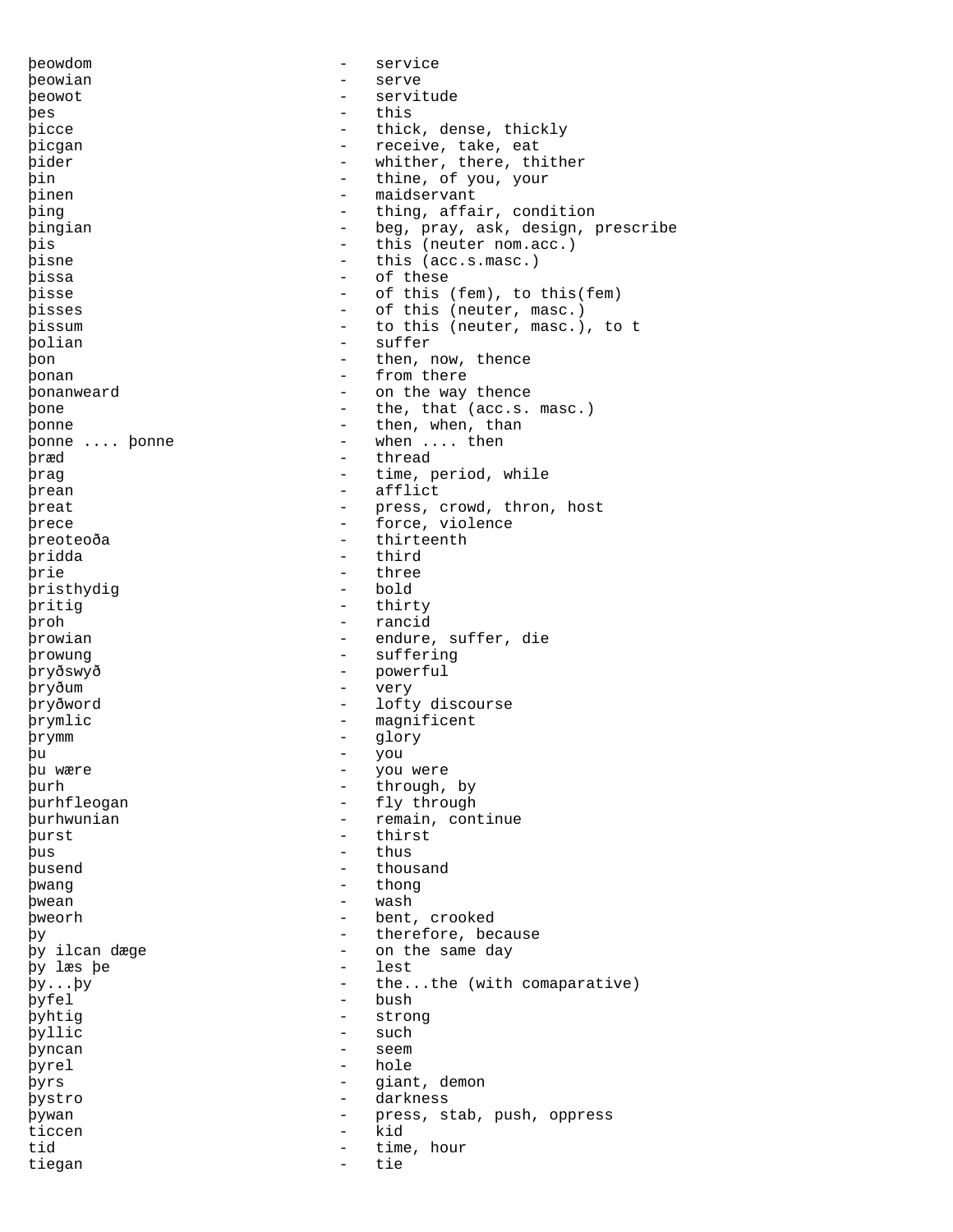tieman - bring forth tien en de beste behalfte behalfte behalfte behalfte behalfte behalfte behalfte behalfte behalfte behalfte beh til - good tilian - strive for<br>till - station - station till - station tima - time tintreg extended to the torture tir  $\begin{array}{cccc} \text{time} & \text{time} & \text{time} \\ \text{time} & \text{time} & \text{time} \\ \text{time} & \text{time} & \text{time} \\ \end{array}$ - glorious tirfæst - glorious, famous tirleas  $-$  inglorious, infamous tiþian - grant, agree to to - to to bismere  $-$  ignominiously to ðy ðæt - in order that - be left to scame  $-$  with ignominy to þam þæt - to the end that to þi ... þæt - to this end... that<br>to wæpnum feng - took up arms - took up arms<br>- for ever to widan feore<br>toberstan - burst tobrecan - break apart tobrocenlic - brittle tobrytan - crush - crush - crush - crush - crush - crush - crush - crush - crush - crush - comine - comine - comine - comine - comine - comine - comine - comine - comine - comine - comine - comine - comine - comine - comin - coming todæg - today todælan - separate, divide todæled - separate, diverse todal  $-$  separation, difference togædre - together - together<br>togeanes - towards togeanes - towards toh - tough tohlidan - tough - tough - tough - tough - tough - tough - tough - tough - tough - tough - tough - tough - tough - tough - tough - tough - tough - tough - tough - tough - tough - tough - tough - tough - tough tohlidan - split, open tol - split, open tol - tool tol - tool tolucan - pull apart tomiddes - in the midst of torht - clearness, brightness torn anger, grief, misery, pain torngemot - battle torr - tower tosamne - together<br>tosomne - together<br>together tosomne - together toteran - tear to pieces toþ - tooth toweard  $\qquad \qquad - \qquad \qquad \text{coming, future}$ toweorpan - destroy tredan extending the tread tread treow  $-$  faith, tree treowan  $\qquad \qquad -$  believe, be confident treowcynn - kind of tree treowian - trust in treowloga - pledge breaker<br>triewan - brust - trust triewan - trust trod  $\begin{array}{ccc} - & \text{track, trace} \\ - & \text{firm, strong} \end{array}$ trum - firm, strong trumian - grow strong trumnes - health, trust, beleif, support truwian - trust trymð - strength, support trymian - exhort, strengthen trymman - strengthen trymming extension of the strengthening trymnes - encouragement, exhortation tucian - harass tun  $\qquad \qquad -$  enclosure, village, estate tunge - tongue tungol - star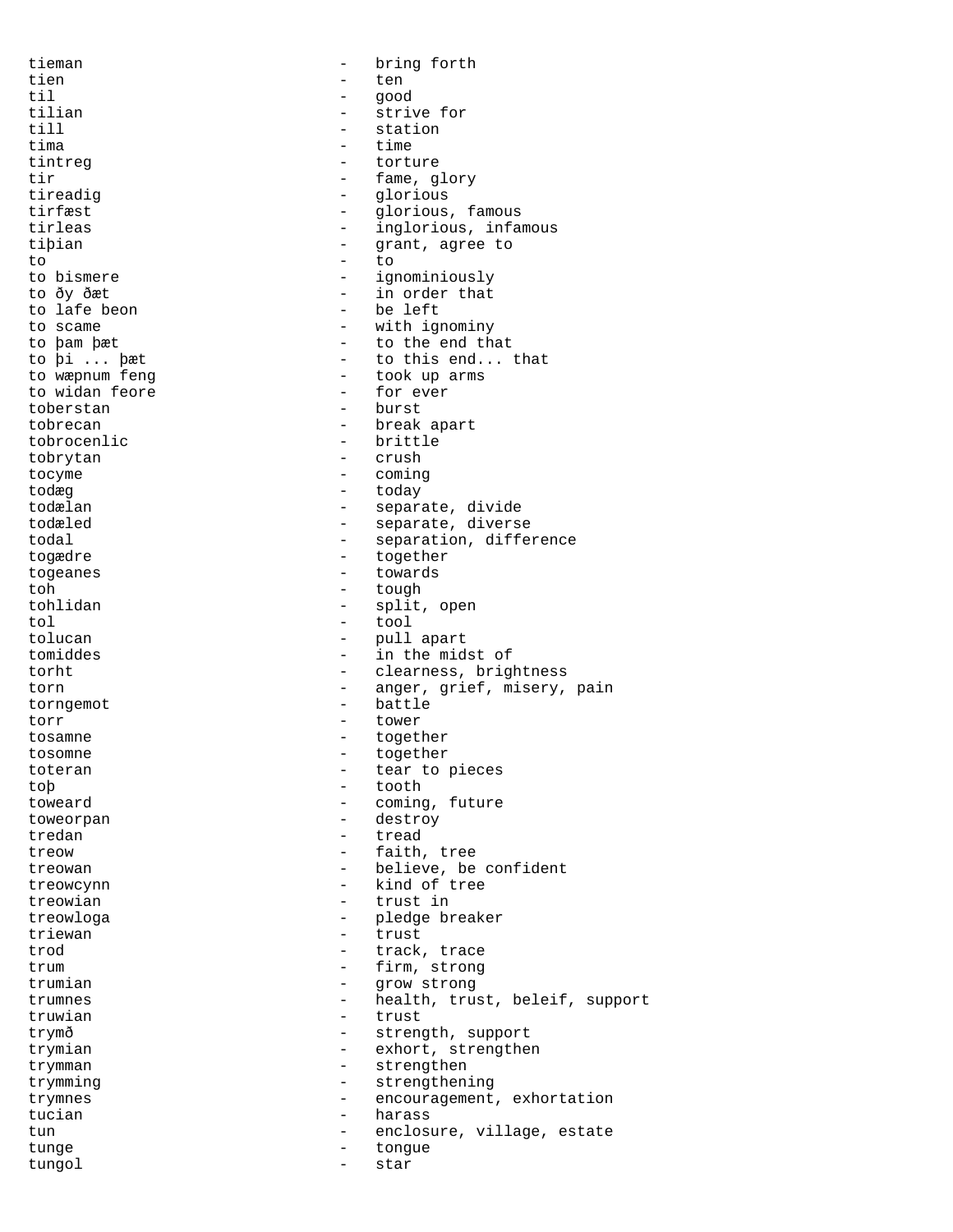tuwa - twice twa  $-$  twice twæman - divide into two twegen - two twelf - twelve<br>twentig - twenty twentig  $\begin{array}{ccc} 1 & - & \text{twenty} \\ 1 & - & \text{doubt} \\ 1 & - & \text{doubt} \end{array}$ tweo - doubt - doubt - doubt - doubt - doubt - doubt - doubt - doubt - doubt - doubt - doubt - doubt - doubt tweogan tweon - doubt tydred  $-$  provided with offspring tynan - hedge in, fence tyne  $-$  entrance ufan  $\overline{\qquad}$  - from above uferian - delay, put off ufeweard - upper ufor  $-$  higher, further away<br>  $-$  twilight, dusk - twilight, dusk<br>- dragon uhtfloga - dragon uhthlem - crash at dawn uhtsceaða - twilight foe<br>ultor - twilight foe<br>- vulture ultor - vulture - pregnant<br>- countles unarimedlic - countless<br>unbliðe - countless<br>- iovless ioyless unc  $\qquad \qquad -$  us two. to us two uncer - of us two, our uncuð - unknown, strange, unusual uncuþ - unknown under under ander ander the moder of the moder of the moder of the moder of the moder of the moder of the moder<br>
and the moder of the moder of the moder of the moder of the moder of the moder of the modern control of the m under bæc - behind underbaec - behind<br>underbeginnan - undertake underbeginnan<br>undercyning undercyning - tributary king<br>underdelfan - dig under - dig under underfon - receive, take undergietan - understand<br>undernmæl - morning time undernmæl – morning time<br>underntid – mine in the m - nine in the morning understandan - understand uneaþe - with difficulty unfæcne - without malice unfæge en mot fated to die unfæger - ugly, loathsome unforht - unafraid, fearless<br>unformolsnod - undecayed unformolsnod - undecayed unfrod - young, inexperienced<br>unfrom - inert - inert ungeara - not long ago ungecynde - not of royal stock ungehiersum - disobedient ungelæred en andre andre van de later van de van de van de van de van de van de van de van de van de van de va ungemet - excess, immensity ungemetlic  $\qquad \qquad - \qquad \qquad \text{imense}$ <br>ungemetlice  $\qquad \qquad - \qquad \text{imense}.$ ungemetlice - immensely ungesælig - unhappy, accursed ungeþwærnes - discord ungleaw - ignorant<br>ungyfeðe - ignorant - unaccord ungyfeðe - unaccorded sickness unhalgod - unconsecrated unhiere - savage<br>unhierlic - savage unhierlic - savage<br>unhlitme - vervui very unhappily unhold - hostile<br>unleof - hated unleof - hated<br>unlifigende - hated<br>- dead unlifigende - dead - dead - dead - dead - dead - dead - dead - dead - dead - dead - dead - dead - de unlucan - unlock unmihtig  $-$  weak, powerless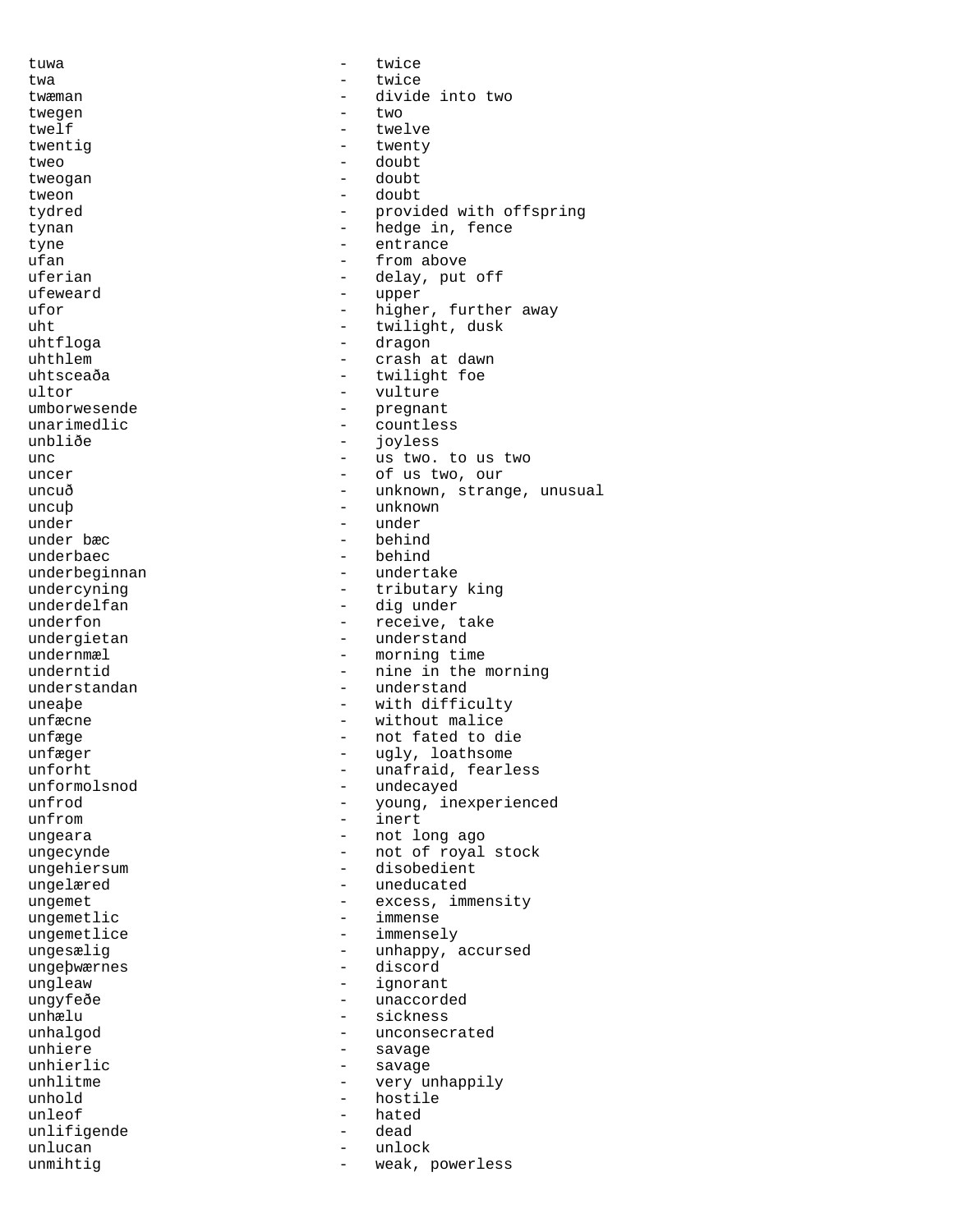unmurnlice - without sorrowing unnytt and the useless variable variable variable variable variable variable variable variable variable variable v<br>
unniht variable variable variable variable variable variable variable variable variable variable variable unriht - wrong, sin, vice unrihte - unjustly unrim  $-$  countless number<br>unrime  $-$  countless countless unrot - sad, dejected unslaw - active<br>unsnyttru - folly, - folly, ignorance unsofte - harshly, bitterly<br>unstille - moving - moving unswið - not strong unsynnig en andere andere en andere en andere en andere en andere en andere en andere en andere en andere en a untæle - blameless untiemende  $-$  barren untrumnes - weakness, sickness untvdre - Firm untydre - firm unwaclic  $-$  steadfast, strong<br>unwærlice  $-$  unawares - unawares unwittig - innocent - bad scribe up - up - arrogance upflor  $\begin{array}{ccc} \text{upflor} & - & \text{upper floor} \\ \text{uplang} & - & \text{upright, er} \end{array}$ - upright, erect uppan - upon uppriht  $\qquad \qquad -$  upright, erect ure - our, ours  $\begin{array}{ccc} \text{us} & \hspace{1.5cm} - & \text{to us, us} \end{array}$ ut  $-$  out, without, outside<br>  $-$  from outside utan  $-$  from outside utane - from outside - from outside - from outside - from outside - from outside - from outside - from outside - from outside - from outside - from outside - from outside - from outside - from outside - from outside - from utanweard - external, outside<br>ute - outside - outside - outside uterra - outer<br>utfus - outer<br>- ready - ready to start uþgenge - evanescent utweard  $-$  outside, striving to get out veofod - altar wa  $-$  woe, affliction, misery wac  $\qquad \qquad -$  weak, soft, feeble, frail wacian  $\begin{array}{ccc} \text{wadian} & \text{m} \\ \text{wad} & \text{m} \\ \end{array}$  -  $\begin{array}{ccc} \text{be awake, watch} \\ \text{woad} \\ \end{array}$ wad - woad wæccende - awake, watchful<br>wæcnan - awake, come int wæcnan - awake, come into being<br>waedbraec - - - - - - - - breeches waedbraec - breeches<br>wædla - boor man - poor man wæfre  $\qquad \qquad -$  unstable, unsteady  $w$ æg  $-$  wall wægbora  $-$  child of the waves wæge - weight, scales, balance wægholm - sea wægliðend - sailor wægsweord - sword with wavy pattern wæl - slaughter wælbedd - slaughter bed wælbend - band of destruction wældeað - death in battle wældreor - blood of battle - deadly feud wælfag  $-$  blood stained wælfus  $\qquad$  - awaiting death wælfyr  $-$  funeral pyre wælgæst - murderous sprite<br>wælhlem - death stroke wælhlem  $\qquad \qquad -$  death stroke wælhreow - cruel wælhreowlice - cruelly<br>wælhreownes - cruelty wælhreownes - cruelty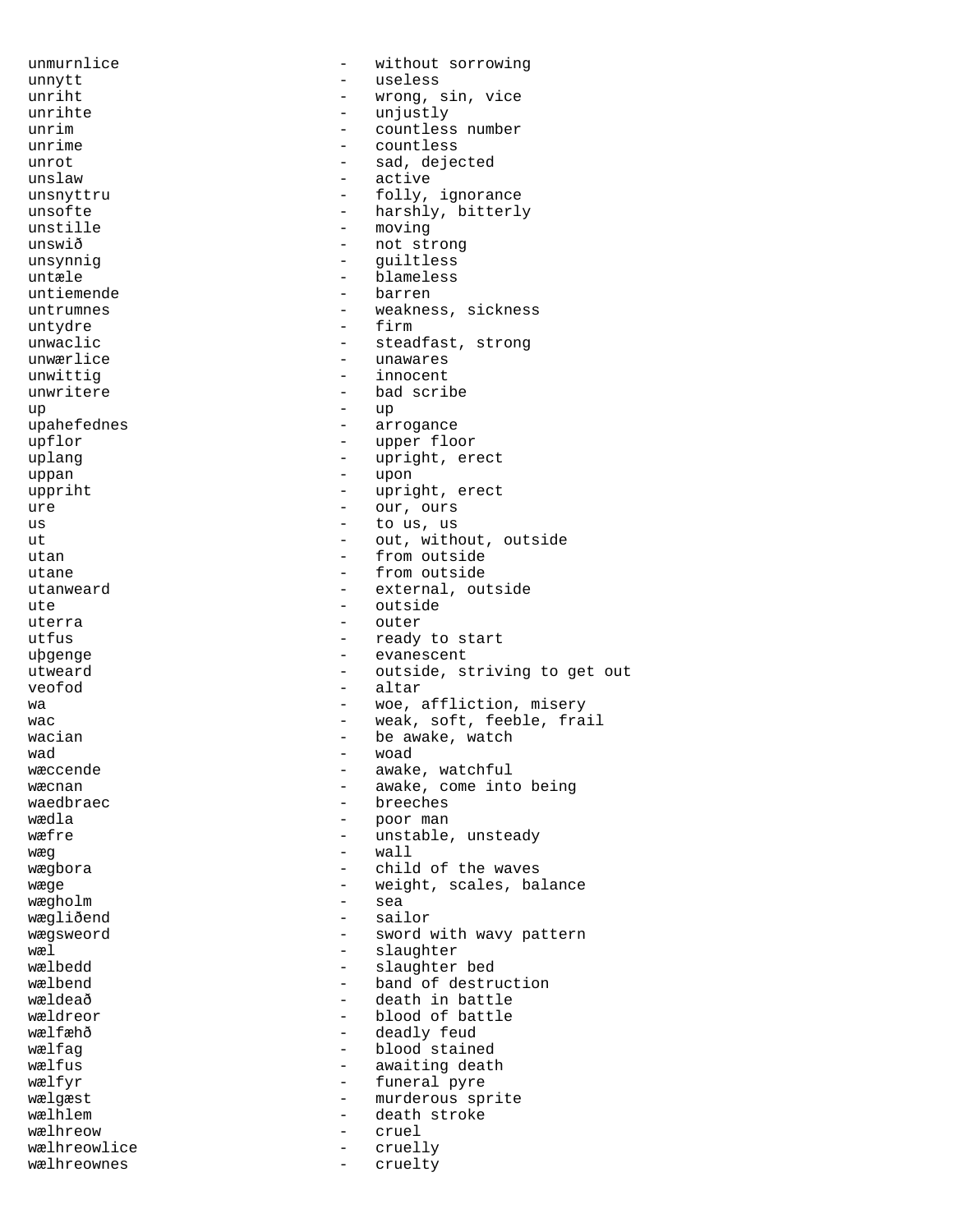wælnið  $\qquad -$  deadly hostility wælræs - deadly onslaught wælreaf - spoil from the slain wælrec  $\qquad -$  deadly reek wælrest - bed of slaughter<br>wælsceaft - deadly spur wælsceaft - deadly spur vælseax - deadly spur vælseax wælseax - dagger wælsteng  $\qquad \qquad -$  spear shaft<br>wælstow - battlefield - battlefield<br>- weapon wæpen - weapon wæpnedcynn er alle line wær  $-$  cautious, true, correct wære  $-$  you were  $(s.)$ wæron - were wærscipe - prudence - prudence - prudence - prudence - prudence - prudence - prudence - prudence - prudence - prudence - prudence - prudence - prudence - prudence - prudence - prudence - prudence - prudence - prudence - pr  $w$ æs  $-$  was  $-$  was wæstm - fruit wæstmbæru - fertility<br>waestme - fruit res waestme  $-$  fruit, result wæter  $-$  water wæteregesa - water terror wæterscipe  $-$  piece of water wafung - display  $waq$  -  $wall$ walu  $\qquad \qquad -$  ridge, bank wana  $-$  wanting, less wang  $\qquad \qquad -$  plain, field wange  $\qquad \qquad -$  cheek wange - cheek wanian - diminish, lessen waroð - shore, strand wast/witon - shore, strand wast/witon - known - known - known - known - known - known - known - known - known - known - known - known - known - known - known - known - known - known - known - known - known - known - known - known - known - known - k  $w$ at  $-$  know/knows  $-$  know/knows  $-$  we  $we$   $-$  we wea - woe - woe wealc - rolling - rolling<br>weald - forest  $\begin{array}{ccc}\n\text{wead}\n\text{ } & \text{ } & - & \text{forest}\n\end{array}$ - rule<br>- ruler wealdend Wealh  $\overline{a}$  - foreigner, Welshman weall  $\begin{array}{ccc} 0 & - & \text{wall} \\ 0 & - & \text{boli} \end{array}$ weallan - boil, swarm weallclif  $\begin{array}{ccc} 1 & - & - & - \\ 0 & - & - & - \end{array}$  sea cliff - foreign country<br>- watching, ward weard  $\begin{array}{ccc} 0 & \text{weak} \\ 0 & \text{weak} \\ 0 & \text{weak} \\ 0 & \text{weak} \\ 0 & \text{weak} \\ \end{array}$ - watch, guard<br>- felon crimin wearg  $\qquad \qquad -$  felon, criminal<br>wearm  $\qquad \qquad -$  warm wearm  $-$  warm wearnian  $\qquad \qquad$  - take heed weaspell  $-$  evil tidings weaxan  $-$  grow, increase web  $-$  web, weft weccan - wake metal wedd - pledge  $weder$  - weather, air<br> $wear$  - wave road p weg  $-$  way, road, path<br>wegan  $-$  carry support. wegan - carry, support, sustain<br>wel - well - well wel  $-$  well weler - lip welhwylc  $-$  each, any welig<br>
welwillendnes<br>
- benevolence<br>
- benevolence - benevolence wen  $-$  expectation, hope wenan  $\begin{array}{ccc}\n\text{wehan} & - & \text{think, expect} \\
\text{wendan} & - & \text{turn, return.}\n\end{array}$ wendan  $\begin{array}{ccc}\n\text{wendan} & - & \text{turn, return, happen} \\
\text{wene} & - & \text{perhaps}\n\end{array}$ wene  $-$  perhaps weofod - altar  $weoloc$   $-$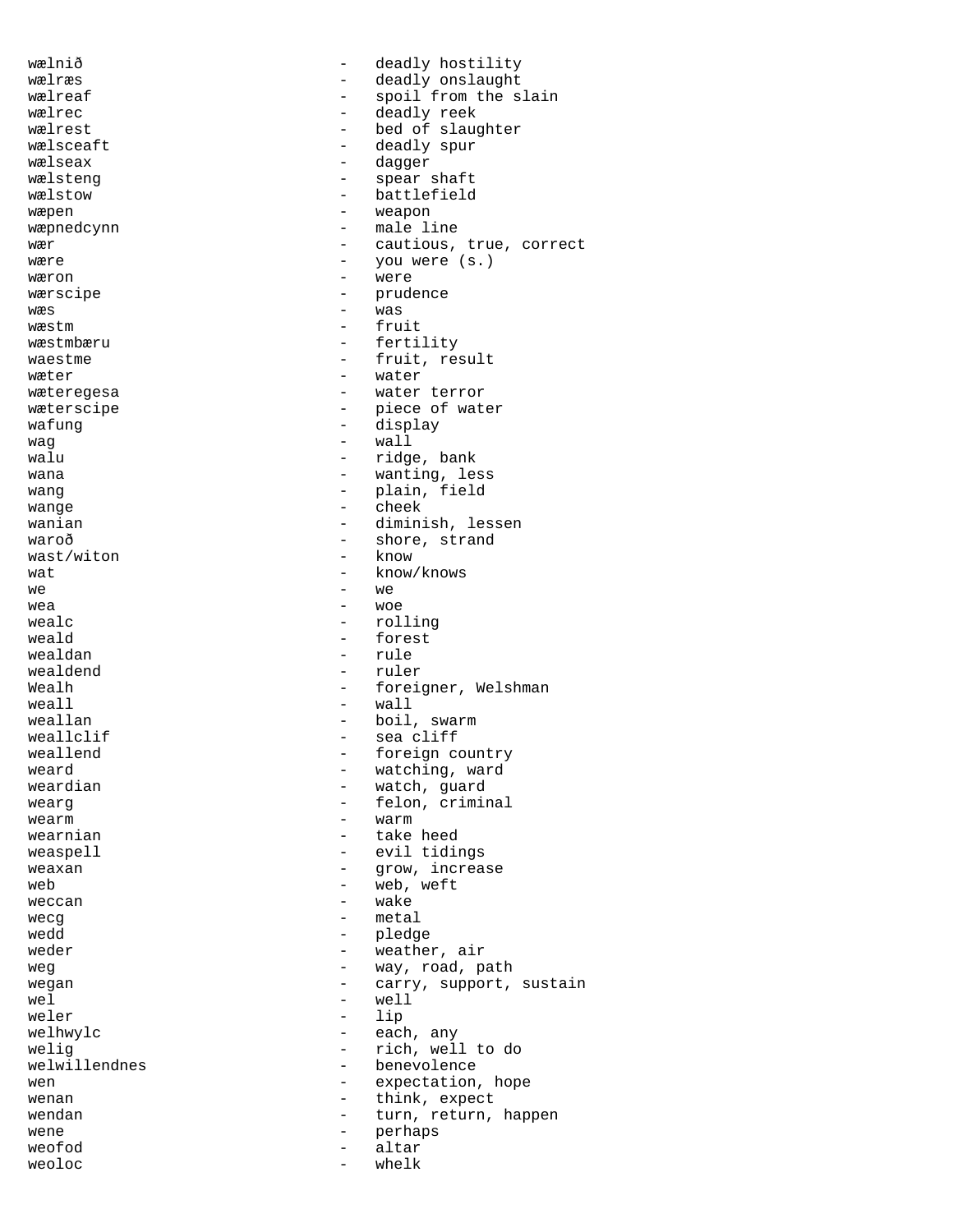weolocread  $\qquad \qquad -$  scarlet, purple weolocsciell - whelk, shellfish<br>weorg weorc  $-$  work, deed weorð  $-$  worth, value, amount, price weorðan - become weorðful - worthy, honourable<br>weorðlic - important, valuabl important, valuable weorðmynd - honour, dignity weorpan - throw - throw weorb  $-$  worth, value weorþan - become, happen<br>weorbfull - worthy weorbfull  $\qquad$  - worthy weorþian - honour, worship weorþlice - splendidly weorþmynd - honour weorþnes - honour, splendour veoruld - honour, splendour veoruld - vorld weoruld - world - world wepan - weep - man<br>- weary wergian werian  $\qquad$  - defend werig  $-$  weary, tired, exhausted werigmod - weary werod  $-$  troop, army, force wesan - be being west  $-$  westwards westdæl  $-$  west, western part weste  $-$  waste, desolate westen - desert<br>wic - camp ( wic  $\begin{array}{ccc} \text{wic} & - & \text{camp, dwelling} \\ \text{wician} & - & \text{camp} \end{array}$ wician - camp<br>wicing - pirat wicing  $\begin{array}{ccc} \text{wicing} & - & \text{pirate, viking} \\ \text{wisted} & - & \text{dwelling} \end{array}$ - dwelling wicstow - camp wicu - week<br>wid - wide wid - wide - from far widcuð - widely known<br>wide - widely known<br>- widely wide - widely<br>wideferhð - hong t wideferhð - long time, always<br>widewe - widow - widow widewe - widow - grapple with widscofen - scattered<br>widwegas - distant re widwegas  $\qquad \qquad \qquad -$  distant regions<br>wiell  $\qquad \qquad -$  spring, fountai wiell  $\begin{array}{ccc} \text{width} & - & \text{spring, fountain} \\ \text{width} & - & \text{boil} \end{array}$ - boil wierdan  $-$  injure, damage wierman  $-$  warm wierbe - worthy wif  $-$  woman, wife wifcynn - female line<br>wiflufu - love for a - love for a woman wifmann  $\blacksquare$ wig  $\begin{array}{ccc} \texttt{wig} & \texttt{string} \\ \texttt{wigbealu} & \texttt{string} \\ \texttt{avgbealu} & \texttt{avgate} \\ \end{array}$ - war bale<br>- sword wigbill<br>wigbord - shield wigcræft  $\qquad$  - art of war wigcræftig  $-$  strong in battle wigend  $-$  warrior wigfreca - warrior - warrior<br>wigfruma - war chi - war chief wiggetawe - war gear<br>wiggryre - war terre wiggryre - war terror<br>wigheafola - helmet - helmet wigheafola - helmet - helmet - helmet - helmet - helmet - helmet - helmet - helmet - helmet - helmet - helmet<br>- helmet - helmet - helmet - helmet - helmet - helmet - helmet - helmet - helmet - helmet - helmet - helmet wigheap  $\overline{a}$  - troop of warriors<br>wighete  $\overline{a}$  - hostility wighete - hostility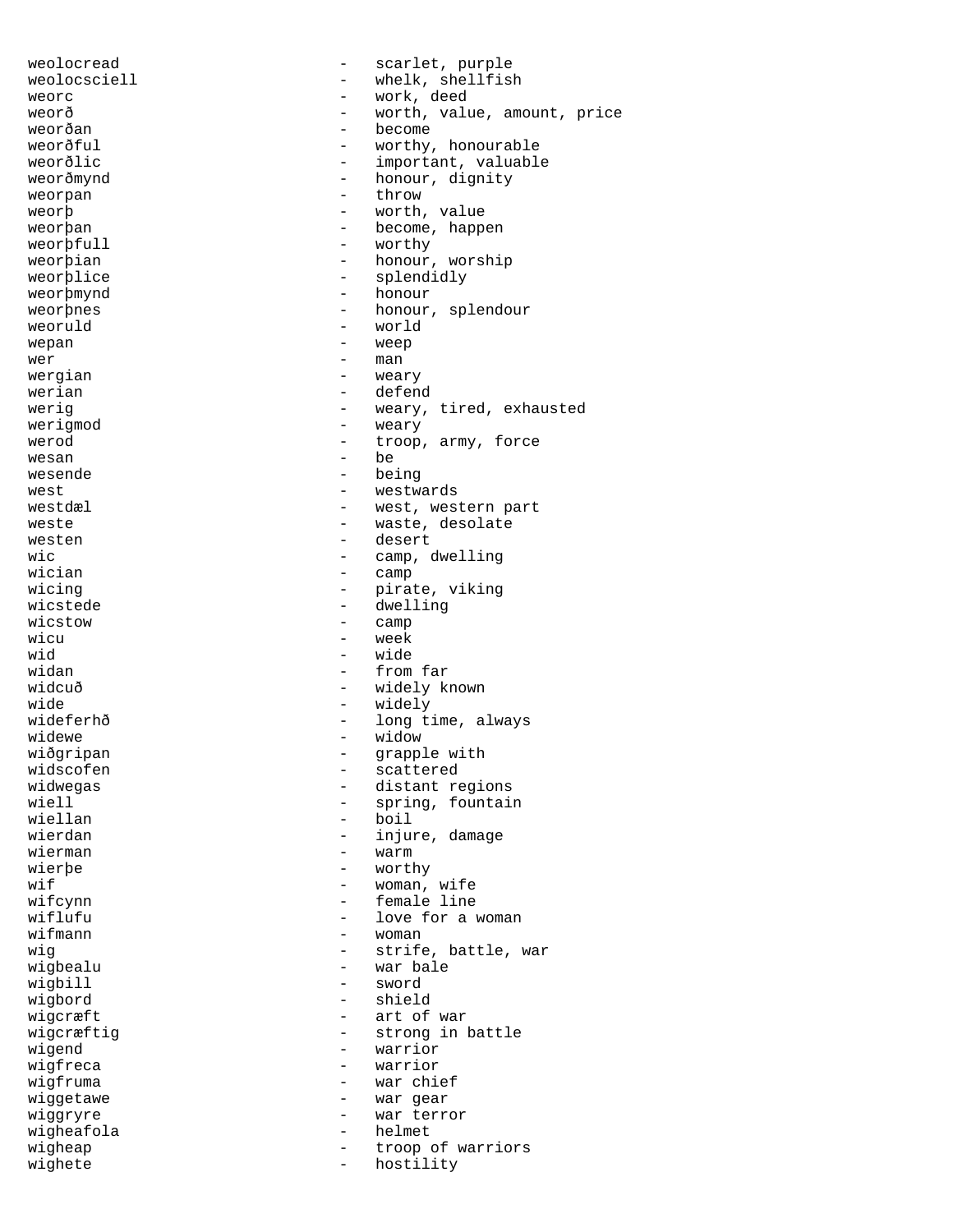wighryre  $-$  slaughter wigsigor  $-$  victory in battle wigsped - success in battle wigweorþung - idol worship wiht  $\begin{array}{ccc}\n\text{with} & - & \text{c}_1 \\
\text{with} & - & \text{c}_2 \\
\text{with} & - & \text{w}_{\text{u}}\n\end{array}$ wilcuma - welcome, guest<br>wildeor - wild beast wildeor - wild beast<br>wilgesip - willing co wilgesiþ - willing companion<br>willa - will.desire willa - will, desire - will, desire - will, desire - will, desire - will, desire - will as a metal of the set o<br>
- and the metal of the metal of the metal of the metal of the metal of the metal of the metal of the metal of willan - be willing wilnian - desire, wish, want<br>wilsið - desired journey - desired journey  $win$  - wine winærn  $\blacksquare$ wind  $-$  wind  $-$  wind  $$ windan - wind windel - basket windig  $-$  windy wine - friend<br>wingeard - vineya wingeard  $\qquad$  - vineyard vinnan  $\qquad$  - fight winnan - fight winreced - wine hall<br>winsele - wine hall - wine hall  $\text{winter}$   $\text{winter}$ wintersetl  $-$  winter quarters wintertid  $-$  winter-time wir  $-$  wire, metal thread wis - wise - wisdom, knowledge wise  $-$  way, matter, usage wisfæst  $-$  wise, sagacious wisfæst - wise, sagacious<br>wishycqende - - wise, sagacious wishycgende - wise, sagacious<br>wisian - show<br>- show wisian - show - show<br>wislic - wise. wislic  $\begin{array}{ccc} \text{wislic} & - & \text{wise, prudent} \\ \text{wissung} & - & \text{quidance} \end{array}$ - guidance wist<br>wiste/wisten - sustenance<br>- knew wiste/wisten - knew<br>wiste/wistest/wiston - knew wiste/wistest/wiston wit - we two wita  $-$  councillor, advisor, prophet witan - guard, keep, look after wite  $-$  punishment, know, knows witega - prophet, sage witen - know - know - know - know - know - know - know - know - know - know - know - know - know - know - know - know - know - know - know - know - know - know - know - know - know - know - know - know - know - know - know witende  $\begin{array}{ccc} - &$  knowing<br>wib - towards wiþ  $\frac{1}{2}$  - towards, with  $\frac{1}{2}$  - towards, with  $\frac{1}{2}$  - provided - provided wiþersaca - adversary - adversary<br>wiþmetennes - compariso - comparison wiþsacan - deny, renounce, refuse witnian  $-$  lament witodlice  $-$  truly, indeed wlætta <br/> - nauseating substance wlenc - pride, arrogance, glory, pomp<br>wlencu wlencu - pride wlite - brightness, appearance, beauty, splendour<br>wlitebeorht - beauteous wlitebeorht - beauteous wliteseon - sight, spectacle<br>wlitiq - sight, spectacle - beautiful wod - mad - madly woh  $-$  error, wrong, crooked wohbogen - bent wollenteare  $\qquad \qquad -$  streaming with tears woma - noise, tumult, howling<br>wop - rv, weening wop - cry, weeping word<br>wordcwide - word, sentence, question<br>- words, speech words, speech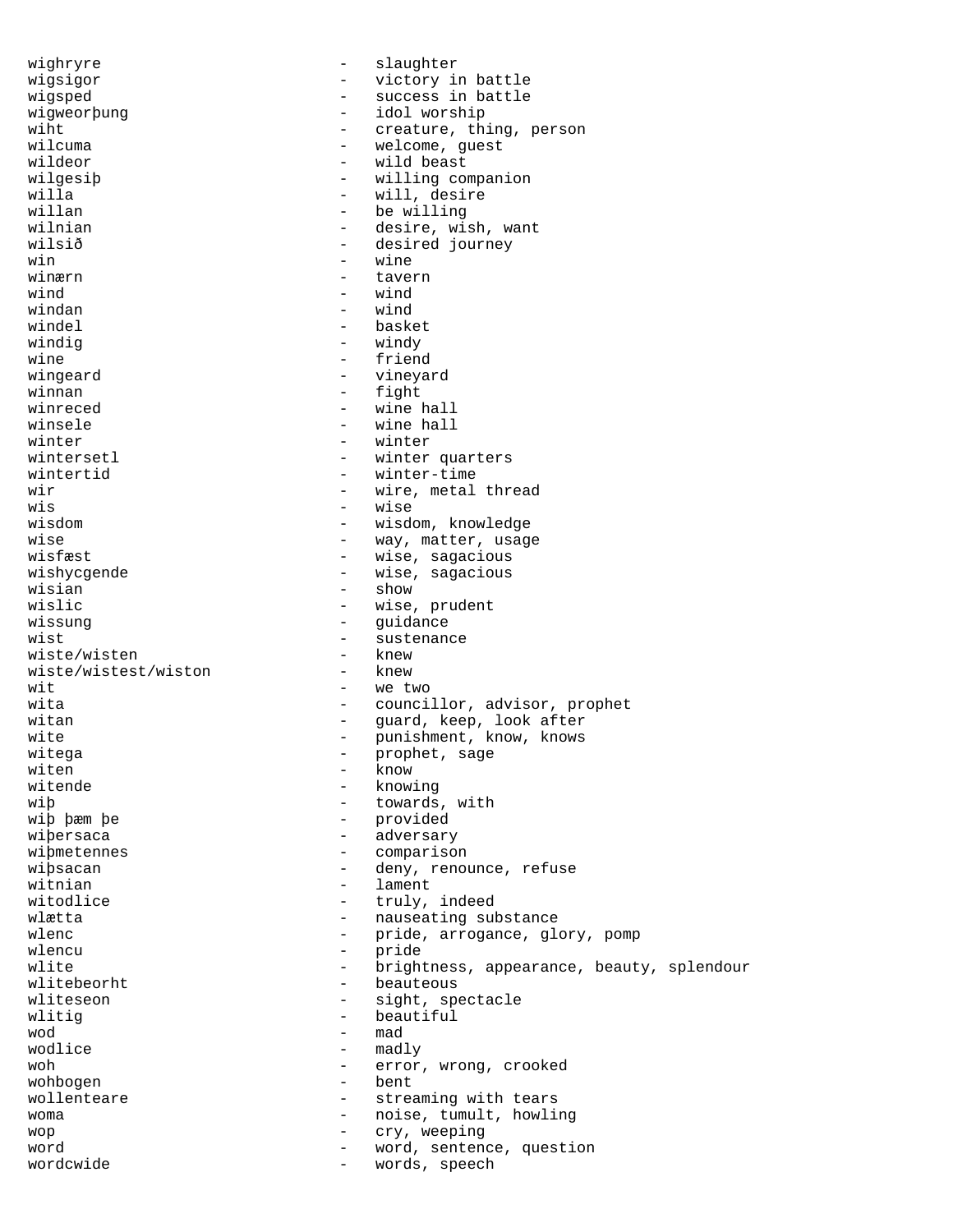wordgydd - dirge wordhord  $-$  treasury of words wordriht - suitable word worn - large amount woruld<br>woruldcyning - world, men, eternity<br>- earthly king woruldcyning - earthly king woruldende - end of the world<br>woruldgesælig - end of the world woruldgesælig - prosperous, happy, blessed<br>woruldhad - secular life woruldhad  $\overline{\phantom{a}}$  - secular life<br>woruldrice - the whole wor - the whole world, earthly kingdom woruldsælþa - worldly prosperity woruldþeaw - worldly custom woruldþing - worldly affair wos - juice wrað  $\qquad$  - hostile, cruel wraðe  $\overline{\phantom{a}}$  - cruelly, fiercely wraðlic - Grievous, severe, bitter wræc  $\qquad \qquad -$  misery, vengance wræcca - wanderer, exile<br>
wræclast - wanderer, exile wræclast wræcmæcg - exile wræcsið  $-$  journey of an exile, misery wrætlic - artisitic, ornamental, wonderous, strange wrecan  $\qquad \qquad -$  avenge, utter wrecend  $\qquad$  - avenger wregan  $\overline{\phantom{a}}$  accuse wreon - cover, wrap wridan - grove, thrive<br>wringan - wring wringan - wring writan - write, pass on in writing writere - writer wrixendlice  $\frac{1}{2}$  - in turn wrixlan wrixlan - change, exchange, vary<br>
wrixle - alterative - alterative wudu  $-$  wood, forest, tree wudurec - smoke from a funeral pyre<br>
- forest tree - forest tree wuldor - glory Wuldorfæder wuldortorht - gloriously bright<br>wuldrian - glorify wuldrian - glorify<br>wulf - wolf wulf - wolf wulfheafedtreo<br>wull wull - wool  $\begin{array}{ccc} \text{wulle} & - & \text{wool} \\ \text{wund} & - & \text{woun} \end{array}$ wund - wound, wounded<br>wunden - twisted wunden<br>wundenfeax - twisted<br>wundenfeax - with twi - with twisted mane wundenhals - with twisted prow wundenmæl - etched wundenstefna - - ship with a curved prow wundor - wonder, miracle - strange order wundorlic - wonderful, remarkable<br>wundorlice - wonderfully - wonderfully<br>- skilled smit wundorsmiþ - skilled smith<br>wundrian wundrian  $\blacksquare$  wonder, marvel wundur - wonder - dwell, live, stay, occupy, subsist wunung and a settlement of the dwelling wuton  $-$  let us wylfen - wolfish<br>wynleas - wolfish<br>- iovless wynleas - joyless wynn - joy, pleasure, delight wynsum  $\qquad \qquad -$  pleasant, delightful wyrcan  $\qquad \qquad -$  do, perform, use, win, acquire wyrd - fate wyrm  $\qquad \qquad -$  worm, serpent, snake, dragon